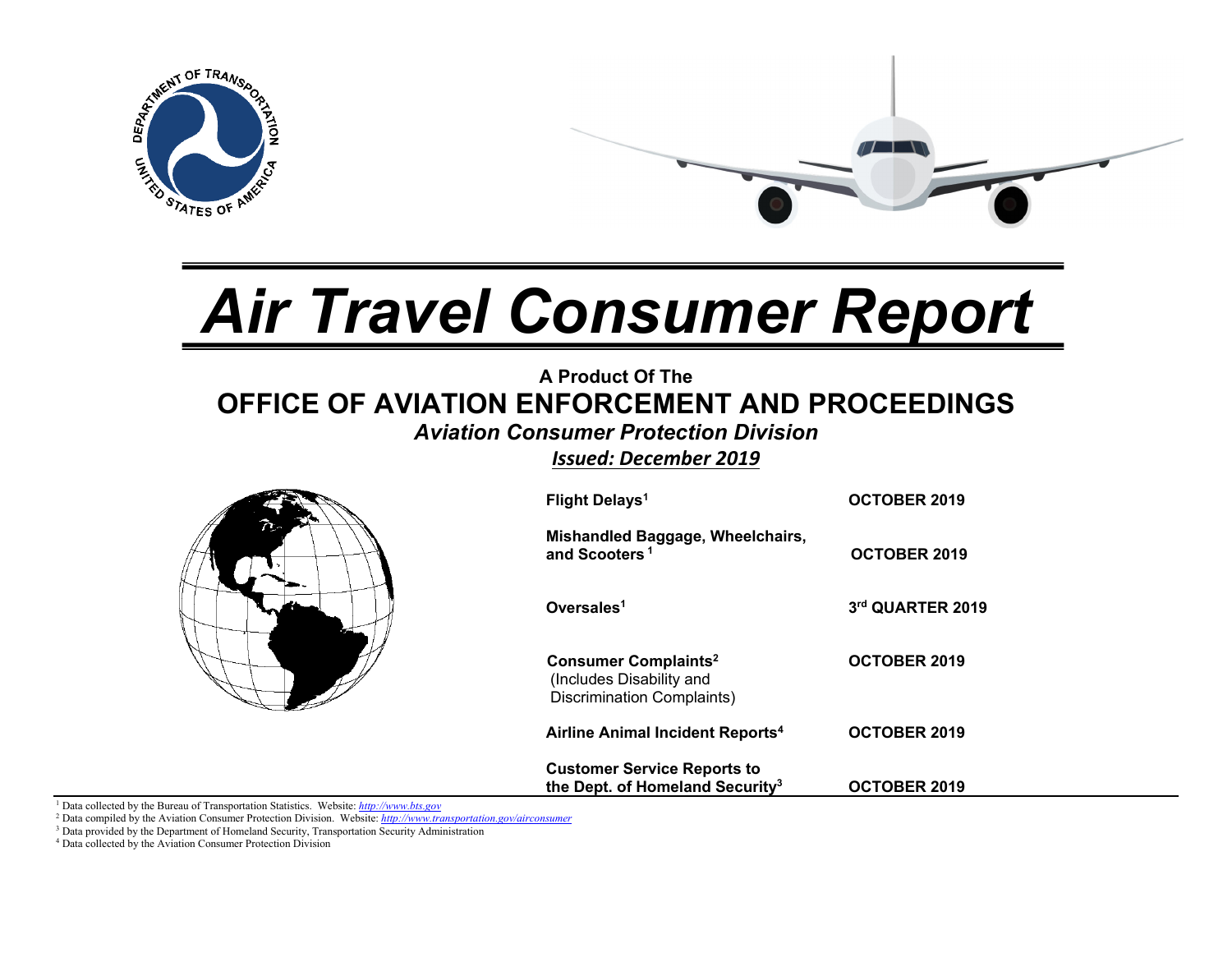#### **TABLE OF CONTENTS**

| Section              |                                                         | Page | S6<br>$\boldsymbol{F}$ |
|----------------------|---------------------------------------------------------|------|------------------------|
| <b>Introduction</b>  |                                                         |      |                        |
|                      |                                                         | 3    |                        |
| <b>Flight Delays</b> |                                                         |      |                        |
|                      | <b>Explanation</b>                                      | 4    |                        |
|                      | <b>Branded Codeshare Partners</b>                       | 5    |                        |
|                      | Table 1                                                 | 6    |                        |
|                      | Overall Percentage of Reported Flight                   |      |                        |
|                      | Operations Arriving On-Time, by Marketing Carrier       |      | M                      |
|                      | <b>Table 1A</b>                                         | 7    |                        |
|                      | Overall Percentage of Reported Flight                   |      |                        |
|                      | Operations Arriving On-Time, by Reporting Carrier       |      |                        |
|                      | Table 1B                                                | 8    | $\boldsymbol{M}$       |
|                      | Overall Percentage of Reported Flight                   |      |                        |
|                      | Operations Arriving On-Time, by Marketing Carrier, Rank |      |                        |
|                      | By Month, and Year-to-Date (YTD)                        |      |                        |
|                      | <b>Table 2</b>                                          | 9    | 0                      |
|                      | Number of Reported Flight Arrivals and Percentage       |      |                        |
|                      | Arriving On-Time, by Marketing Carrier and Airport      |      |                        |
|                      | Table 2A                                                | 13   |                        |
|                      | Number of Reported Flight Arrivals and Percentage       |      |                        |
|                      | Arriving On-Time, by Reporting Carrier and Airport      |      | $\overline{C}$         |
|                      | Table 3                                                 | 17   |                        |
|                      | Percentage of Reporting Carriers' Flight Operations     |      |                        |
|                      | Arriving On-Time, by Airport and Time of Day            |      |                        |
|                      | Table 4                                                 | 19   |                        |
|                      | Percentage of Reporting Carriers' Flight Operations     |      |                        |
|                      | Departing On-Time, by Airport and Time of Day           |      | T:                     |
|                      | Table 5                                                 | 21   |                        |
|                      | On-Time Arrival and Departure                           |      |                        |
|                      | Percentage, by Airport by Reporting Carrier             |      | T:                     |
|                      | Table 6                                                 | 26   |                        |
|                      | Overall Number and Percentage of Flight                 |      |                        |
|                      | Cancellations, by Marketing Carrier                     |      | $\mathbf C$            |
|                      | Table 6A                                                | 27   | $\mathbf 0$            |
|                      | Overall Number and Percentage of Flight                 |      |                        |
|                      | Cancellations, by Reporting Carrier                     |      | $\mathbf C$            |
|                      | Table 7                                                 | 28   |                        |
|                      | Causes of the Delay by Marketing Carrier                |      | A                      |
|                      | Table 7A                                                | 29   | O                      |
|                      | Causes of the Delay by Reporting Carrier                |      |                        |
|                      | Table 7B                                                | 30   | $\mathbf C$            |
|                      | Causes of the Delay by Reporting Carrier, chart.        |      | D                      |
|                      |                                                         |      |                        |

| <b>Section</b>                                                  | Page |
|-----------------------------------------------------------------|------|
| <b>Flight Delays (continued)</b>                                |      |
| Table 8                                                         | 31   |
| List of Regularly Scheduled Domestic Flights with Tarmac        |      |
| Delays Over 3 Hours, By Marketing/Operating Carrier             |      |
| <b>Table 8A</b>                                                 | 32   |
| List of Regularly Scheduled International Flights with          |      |
| Tarmac Delays Over 4 Hours, By Marketing/Operating Carrier      |      |
| Appendix                                                        | 33   |
| <b>Mishandled Baggage</b>                                       |      |
| <b>Explanation</b>                                              | 34   |
| Ranking — by Marketing Carrier                                  | 35   |
| Ranking — by Reporting Carrier                                  | 36   |
| <b>Mishandled Wheelchairs and Scooters</b>                      |      |
| <b>Explanation</b>                                              | 37   |
| Ranking — by Marketing Carrier                                  | 38   |
| <b>Ranking</b> — by Reporting Carrier                           | 39   |
| <b>Oversales</b>                                                |      |
| <b>Explanation</b>                                              | 40   |
| Ranking-by Marketing Carrier (Quarterly)                        | 41   |
| Ranking - by Reporting Carrier (Quarterly)                      | 42   |
| <b>Consumer Complaints</b>                                      |      |
| <b>Explanation</b>                                              | 43   |
| <b>Complaint Tables 1-5</b>                                     | 44   |
| Summary, Complaint Categories, U.S. Airlines,                   |      |
| Incident Date and Companies Other Than                          |      |
| U.S. Airlines                                                   |      |
| Table 6                                                         | 50   |
| List of U.S. Marketing Carriers                                 |      |
| (Non-Ranked, in Alphabetical Order).                            |      |
| Table 6A                                                        | 51   |
| Rankings, U.S. Reporting Airlines                               |      |
|                                                                 |      |
| <b>Civil Rights Complaints by Air Travelers,</b>                |      |
| <b>Other than Disability</b>                                    | 52   |
| <b>Complaint Categories</b>                                     | 53   |
| Airline Reports to DOT of Incidents Involving the Loss, Injury, | 54   |
| Or Death of Animals during Air Transportation                   |      |
| <b>Customer Service Reports to the</b>                          | 55   |
| <b>Department of Homeland Security</b>                          |      |
|                                                                 |      |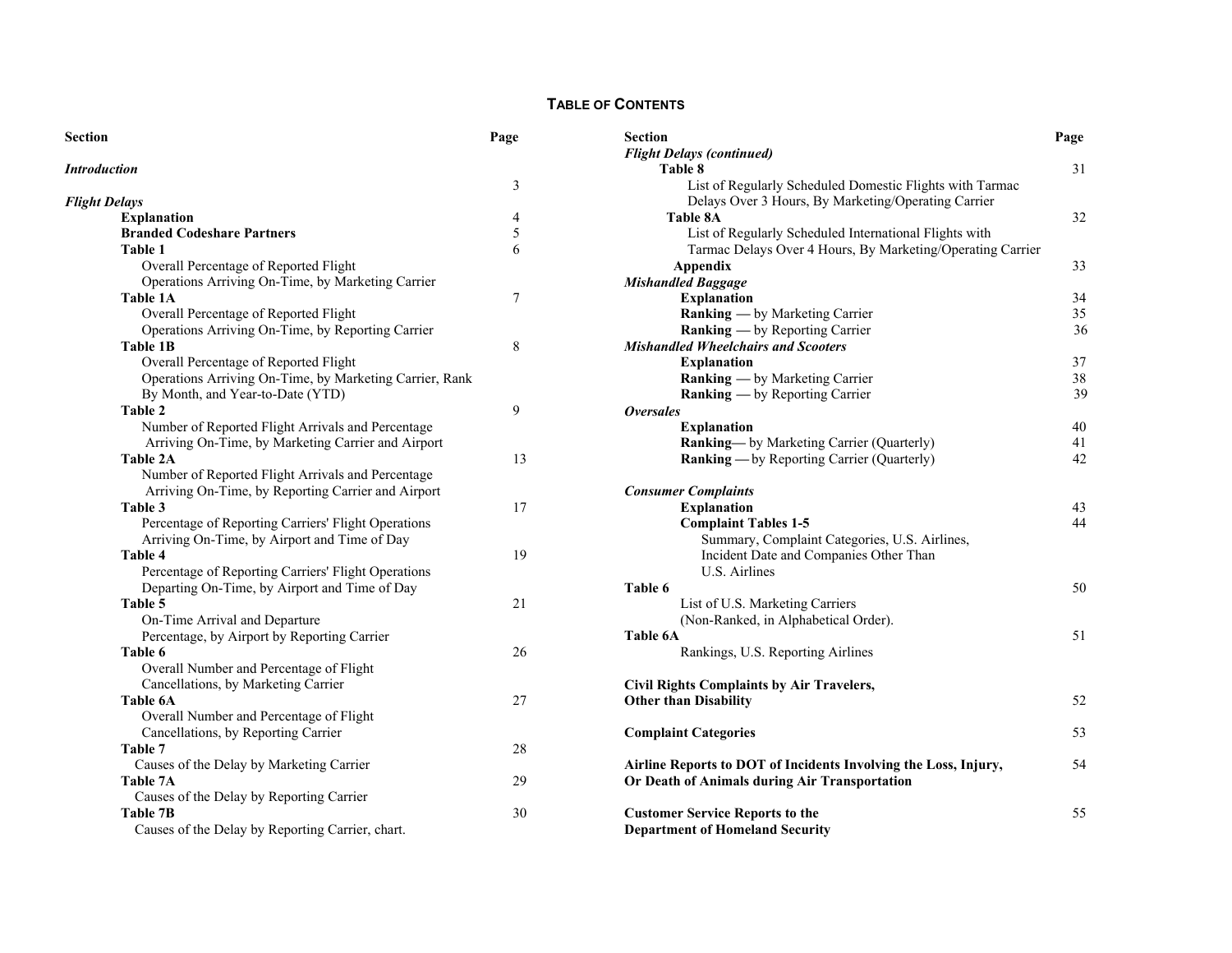# *INTRODUCTION*

The *Air Travel Consumer Report* is a monthly product of the Department of Transportation's Office of Aviation Enforcement and Proceedings (OAEP). The report is designed to assist consumers with information on the quality of services provided by the airlines.

The report is divided into sections (Flight Delays, Mishandled Baggage Wheelchairs and Scooters, Oversales, Consumer Complaints, Customer Service Reports to the Transportation Security Administration, and Airline Reports of the Loss, Injury, or Death of Animals During Air Transportation). The sections that deal with flight delays, mishandled baggage, wheelchairs and scooters and oversales are based on data collected by the Department's Bureau of Transportation Statistics. The section that deals with consumer complaints is based on data compiled by the OAEP's Aviation Consumer Protection Division (ACPD). The section that deals with customer service reports to the Department of Homeland Security's Transportation Security Administration (TSA) is based on data provided by TSA. The section that deals with animal incidents during air transport is based on reports required to be submitted by airlines to the ACPD. Each section of the report is preceded by a brief explanation of how to read and understand the information provided.

The report normally is released by the end of the second week of each month. The report is available via the Internet at: *http://www.transportation.gov/airconsumer*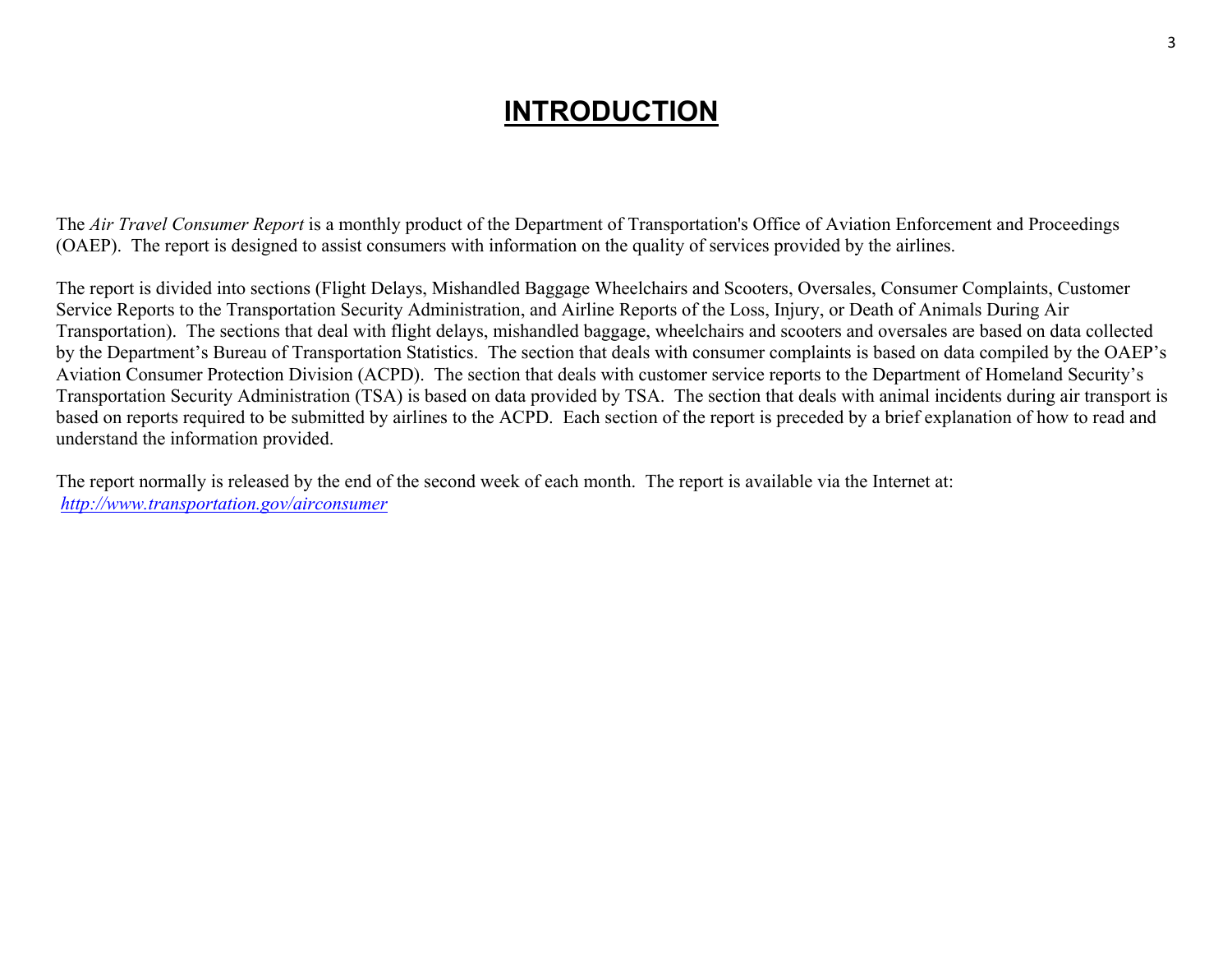# **FLIGHT DELAYS**

This section provides information about airline on-time performance, flight delays, and cancellations. It is based on data filed by airlines each month with the Department of Transportation's Bureau of Transportation Statistics (Office of Airline Information), as described in 14 CFR Part 234 of DOT's regulations. It covers nonstop operated and marketed scheduled-service flights between points within the United States (including territories) by the eighteen (18) U.S. air carriers that have at least 0.5 percent of total domestic scheduled-service passenger revenues.

The reportable airports with respect to which data must be submitted to the Department are those large, medium, small, or non-hub airports as defined in 49 U.S.C. 47102. Airports can be accessed through the FAA at: https://www.faa.gov/airports/planning\_capacity/passenger\_allcargo\_stats/categories/. This report includes 30 largest U.S. airports, except Table 5, which lists more than 200 airports in alphabetical order with the corresponding on-time arrival and departure percentages.

A flight is counted as "on-time" if it operated less than 15 minutes after the scheduled time shown in the carriers' Computerized Reservations Systems (CRS). All tables in this report except Table 4 are based on gate arrival times; Table 4 is based on gate departure times.

In fulfilling DOT's data reporting requirements, the reporting air carriers use automated and/or manual systems for collecting flight data. Those using an automated system rely on the Aircraft Communication Addressing and Reporting System (ACARS) or the Docking Guidance System (DGS). Based on the latest information available to DOT, of the 18 reporting air carriers, 16 carriers (Alaska, Delta, Endeavor, Envoy, ExpressJet, Frontier, JetBlue, Mesa, PSA, Republic, Hawaiian, SkyWest, Spirit, Southwest, United and Virgin America) use ACARS, one carrier (American) uses a combination of ACARS and DGS, and one carrier (Allegiant) uses manual system.

As indicated above, a carrier may voluntarily file data for its entire domestic system. Tables 2, 2A, 3, and 4 are limited to the 30 largest airports; Tables 5, 6, 6A, 7 and 7A contain data on flights to/from all airports that were reported.

Tables 1 through 4 display percentages of flight operations that were on-time. Tables 1, 1A, 1B, 2 and 2A present data by marketing or reporting carrier; airlines are ranked by performance in Tables 1/1A and are listed in alphabetical order in Table 2/2A (see Appendix for codes). Table 1B shows marketing carrier rankings by month and Year-to-Date (YTD) on the percentage of flight operations that arrived on time.

Tables 3 and 4 contain information by airport and time of day time of day that a flight operated in 24-hour clock format. All times are local. A 10:50 departure from Atlanta is 10:50 Atlanta time; if that flight arrived in Dallas at 23:45, that is 11:45 pm Dallas time. Table 5 lists all airports for which there are reports this month in alphabetical order with the corresponding on-time arrival and departure percentages.

Tables 6 and 6A display the number of operations, number of flight cancellations, and percentage of cancellations by air carrier marketing and reporting flights at all airports and for the air carriers' domestic system.

Table 7 and 7A displays airline flight delay causation data by categories, and Table 7B provides an overall graphic representation of that data.

Table 8 lists the regularly scheduled flights with tarmac delays of more than 3 hours and Table 8A lists the regularly scheduled international flights with tarmac delays of more than 4 hours.

Except for the flights listed in Tables 8 and 8A this report provides summary information - it does not show the on-time record of individual flights. The on-time performance for individual markets and flights can be searched at https://www.transtats.bts.gov/ONTIME/

Airline Service Quality Performance data from the most recent six months is available for free download as a CD product from the BTS Bookstore at https://apps.bts.gov/pdc/user/products/src/category.xml?pdc\_start=1&pdc\_end=15&pdc\_page=1&c=1&pdc\_sort=2+DESC,+4+DESC. CDs for earlier months can be purchased by sending an email to: Orders@bts.gov Additional summary data for airports and airlines can be found at BTS' Flight Delays at-a-Glance at: http://www.transtats.bts.gov/HomeDrillChart.asp

Cause of delay data for airports and airlines can be found at: http://www.transtats.bts.gov/OT\_Delay/OT\_DelayCause1.asp

Information on the performance of specific flights is displayed on the CRS used by most airlines and travel agencies. Each of the reporting carriers' flights have a one-digit code between 0 and 9 representing that flight's percentage of on-time operations for the latest reported month. For example, "8" means that flight arrived on-time (within 15 minutes) between 80% and 89.9% of the time during the latest reported month.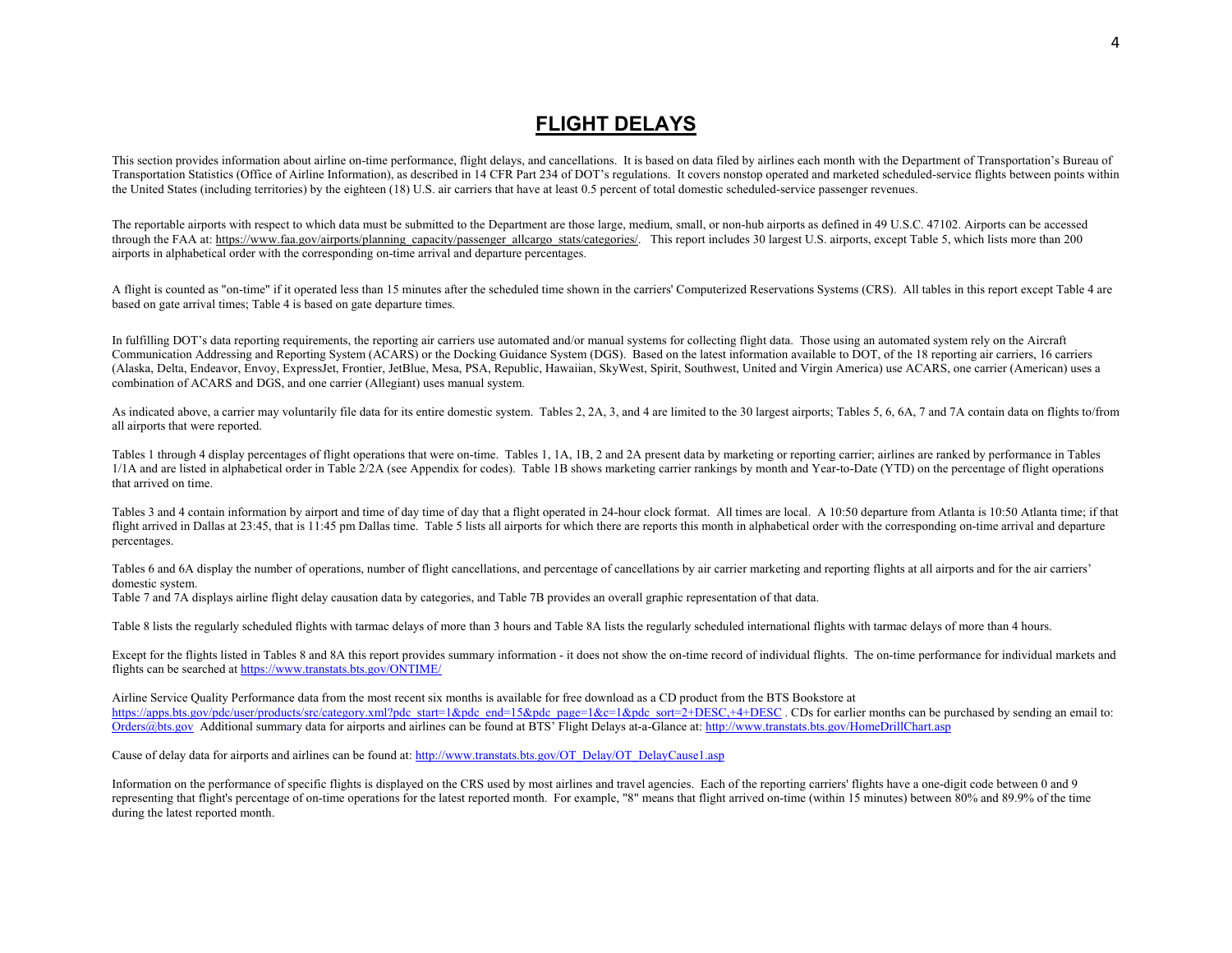#### **BRANDED CODESHARE PARTNERS**

#### **OCTOBER 2019**

Based on the latest data available to DOT, for the period covered by this Air Travel Consumer Report, American Airlines, Alaska Airlines, Delta Air Lines, Hawaiian Airlines and United Airlines were holding out flights operated by their branded codeshare partner airlines. Flight Delay and Consumer Complaints sections of this report contain information on these marketing carriers' networks, which consist of flights operated by carriers as identified below:

| <b>American Airlines</b><br><b>Branded Codeshare</b><br><b>Partners</b> | Alaska Airlines<br><b>Branded Codeshare</b><br><b>Partners</b> | <b>Delta Air Lines</b><br><b>Branded Codeshare</b><br><b>Partners</b> | <b>Hawaiian Airlines</b><br><b>Branded Codeshare</b><br><b>Partners</b> | <b>United Airlines</b><br><b>Branded Codeshare</b><br><b>Partners</b> |
|-------------------------------------------------------------------------|----------------------------------------------------------------|-----------------------------------------------------------------------|-------------------------------------------------------------------------|-----------------------------------------------------------------------|
| <b>American Airlines</b>                                                | Alaska Airlines                                                | Delta Air Lines                                                       | <b>Hawaiian Airlines</b>                                                | <b>United Airlines</b>                                                |
| <b>Compass Airlines</b>                                                 | Horizon Air                                                    | <b>Compass Airlines</b>                                               | <b>Empire Airlines</b>                                                  | Air Wisconsin Airlines                                                |
| Envoy Air                                                               | Peninsula Airways                                              | Endeavor Air                                                          |                                                                         | Commutair                                                             |
| Mesa Airlines                                                           | <b>SkyWest Airlines</b>                                        | <b>GoJet Airlines</b>                                                 |                                                                         | <b>ExpressJet Airlines</b>                                            |
| <b>Piedmont Airlines</b>                                                |                                                                | Republic Airways                                                      |                                                                         | <b>GoJet Airlines</b>                                                 |
| <b>PSA Airlines</b>                                                     |                                                                | <b>SkyWest Airlines</b>                                               |                                                                         | Mesa Airlines                                                         |
| Republic Airways                                                        |                                                                |                                                                       |                                                                         | <b>Republic Airways</b>                                               |
| <b>SkyWest Airlines</b>                                                 |                                                                |                                                                       |                                                                         | <b>SkyWest Airlines</b>                                               |
|                                                                         |                                                                |                                                                       |                                                                         | <b>Trans States Airlines</b>                                          |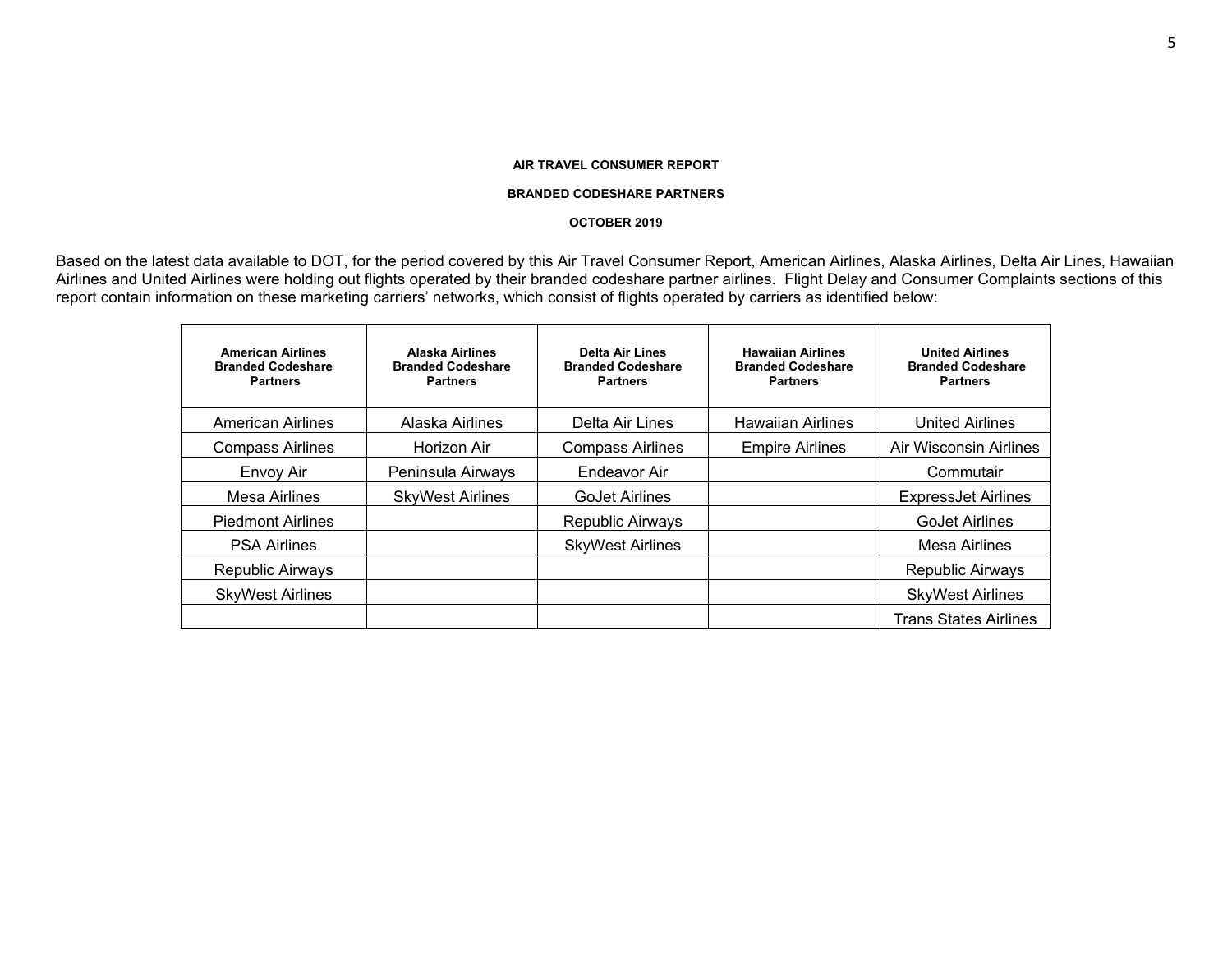#### **TABLE 1. OVERALL PERCENTAGE OF REPORTED FLIGHT OPERATIONS ARRIVING ON-TIME BY REPORTING MARKETING CARRIER**

#### **OCTOBER 2019**

|                                  | AT ALL US AIRPORTS                                     |                             |
|----------------------------------|--------------------------------------------------------|-----------------------------|
| <b>CARRIER*</b>                  | <b>NUMBER OF</b><br><b>AIRPORTS</b><br><b>REPORTED</b> | PERCENT OF ON-TIME ARRIVALS |
| <b>DELTA AIR LINES NETWORK</b>   | 221                                                    | 85.5                        |
| - DELTA AIR LINES                | 143                                                    | 86.6                        |
| - BRANDED CODESHARE PARTNERS     | 198                                                    | 84.0                        |
| <b>ALASKA AIRLINES NETWORK</b>   | 97                                                     | 85.0                        |
| - ALASKA AIRLINES                | 71                                                     | 84.3                        |
| - BRANDED CODESHARE PARTNERS     | 53                                                     | 86.0                        |
| <b>SPIRIT AIRLINES</b>           | 50                                                     | 84.5                        |
| <b>SOUTHWEST AIRLINES</b>        | 88                                                     | 84.0                        |
| <b>ALLEGIANT AIR</b>             | 119                                                    | 83.4                        |
| <b>HAWAIIAN AIRLINES NETWORK</b> | 22                                                     | 83.0                        |
| - HAWAIIAN AIRLINES              | 19                                                     | 83.9                        |
| - BRANDED CODESHARE PARTNERS     | 4                                                      | 74.0                        |
| <b>JETBLUE AIRWAYS</b>           | 66                                                     | 80.7                        |
| <b>AMERICAN AIRLINES NETWORK</b> | 236                                                    | 80.3                        |
| - AMERICAN AIRLINES              | 106                                                    | 80.5                        |
| - BRANDED CODESHARE PARTNERS     | 219                                                    | 80.2                        |
| UNITED AIRLINES NETWORK          | 234                                                    | 79.5                        |
| - UNITED AIRLINES                | 111                                                    | 82.0                        |
| - BRANDED CODESHARE PARTNERS     | 218                                                    | 77.8                        |
| <b>FRONTIER AIRLINES</b>         | 102                                                    | 74.5                        |
| <b>TOTAL AIRPORTS SERVED</b>     | 369                                                    | 82.2                        |

*Note***: For simplicity, statistics are displayed to one decimal place. Actual ranking order is calculated to nine decimal places.** 

**\*All U.S. airlines with at least 0.5 percent of total domestic scheduled service passenger revenues plus any branded codeshare partners.**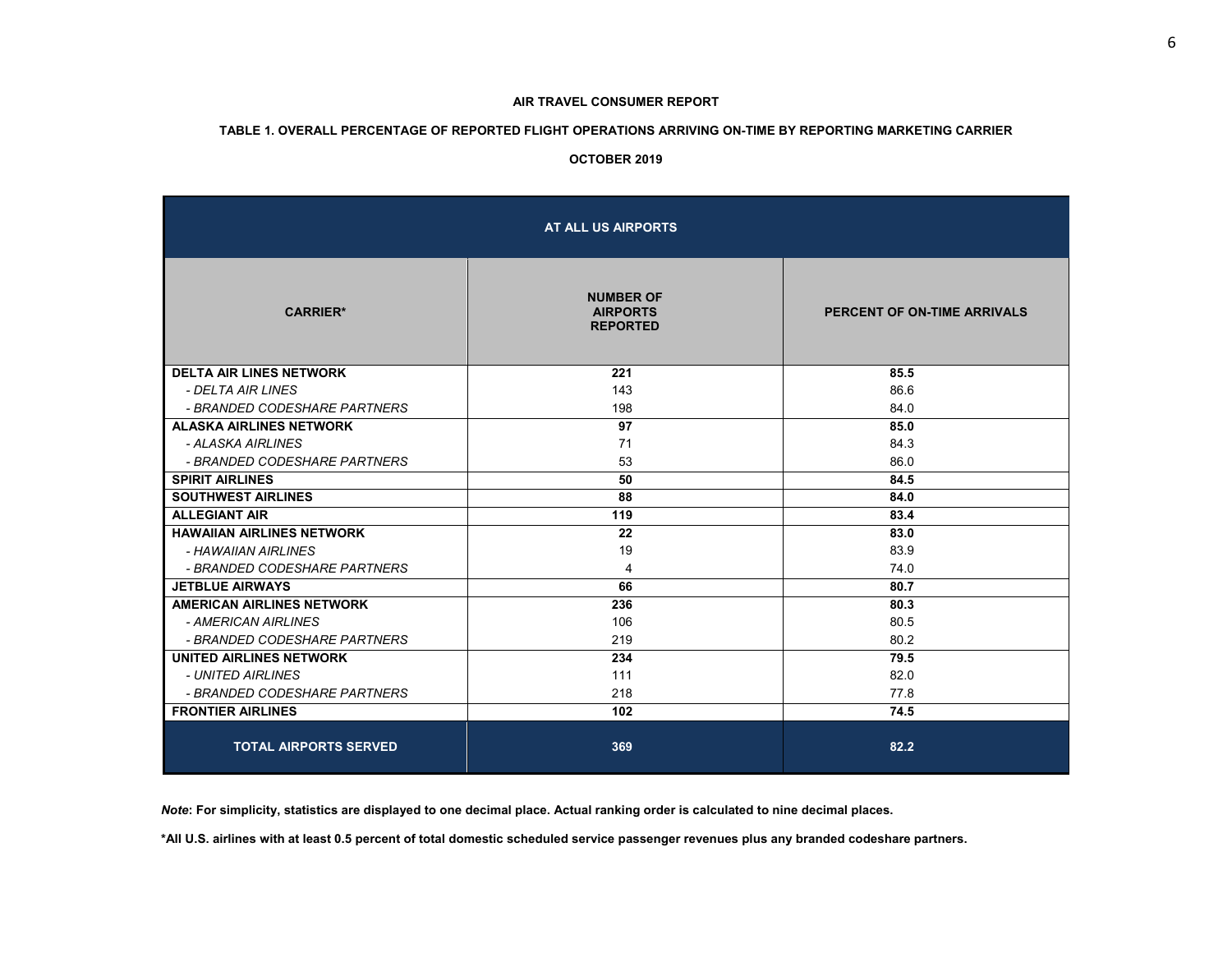#### **TABLE 1A. OVERALL PERCENTAGE OF REPORTED FLIGHT OPERATIONS ARRIVING ON-TIME BY REPORTING OPERATING CARRIER**

#### **OCTOBER 2019**

|                              | AT ALL US AIRPORTS                                     |                                       |                |
|------------------------------|--------------------------------------------------------|---------------------------------------|----------------|
| <b>CARRIER*</b>              | <b>NUMBER OF</b><br><b>AIRPORTS</b><br><b>REPORTED</b> | PERCENT OF ON-TIME<br><b>ARRIVALS</b> | <b>RANK</b>    |
| <b>DELTA AIR LINES</b>       | 143                                                    | 86.6                                  | 1              |
| <b>SPIRIT AIRLINES</b>       | 50                                                     | 84.5                                  | $\mathbf 2$    |
| <b>ALASKA AIRLINES</b>       | 71                                                     | 84.3                                  | 3              |
| <b>SOUTHWEST AIRLINES</b>    | 88                                                     | 84.0                                  | 4              |
| <b>HAWAIIAN AIRLINES</b>     | 19                                                     | 83.9                                  | 5              |
| <b>ALLEGIANT AIR</b>         | 119                                                    | 83.4                                  | 6              |
| <b>ENDEAVOR AIR</b>          | 97                                                     | 83.2                                  | $\overline{7}$ |
| <b>SKYWEST AIRLINES</b>      | 246                                                    | 83.1                                  | 8              |
| <b>UNITED AIRLINES</b>       | 111                                                    | 82.0                                  | 9              |
| <b>REPUBLIC AIRWAYS</b>      | 93                                                     | 81.9                                  | 10             |
| <b>JETBLUE AIRWAYS</b>       | 66                                                     | 80.7                                  | 11             |
| <b>PSA AIRLINES</b>          | 88                                                     | 80.5                                  | 12             |
| <b>AMERICAN AIRLINES</b>     | 106                                                    | 80.5                                  | 13             |
| <b>ENVOY AIR</b>             | 144                                                    | 80.4                                  | 14             |
| <b>MESA AIRLINES</b>         | 113                                                    | 75.4                                  | 15             |
| <b>FRONTIER AIRLINES</b>     | 102                                                    | 74.5                                  | 16             |
| <b>EXPRESSJET AIRLINES</b>   | 93                                                     | 73.7                                  | 17             |
| <b>TOTAL AIRPORTS SERVED</b> | 353                                                    | 82.5                                  |                |

*Note***: For simplicity, statistics are displayed to one decimal place. Actual ranking order is calculated to nine decimal places.** 

 **\* All U.S. airlines with at least 0.5 percent of total domestic scheduled-service passenger revenues.**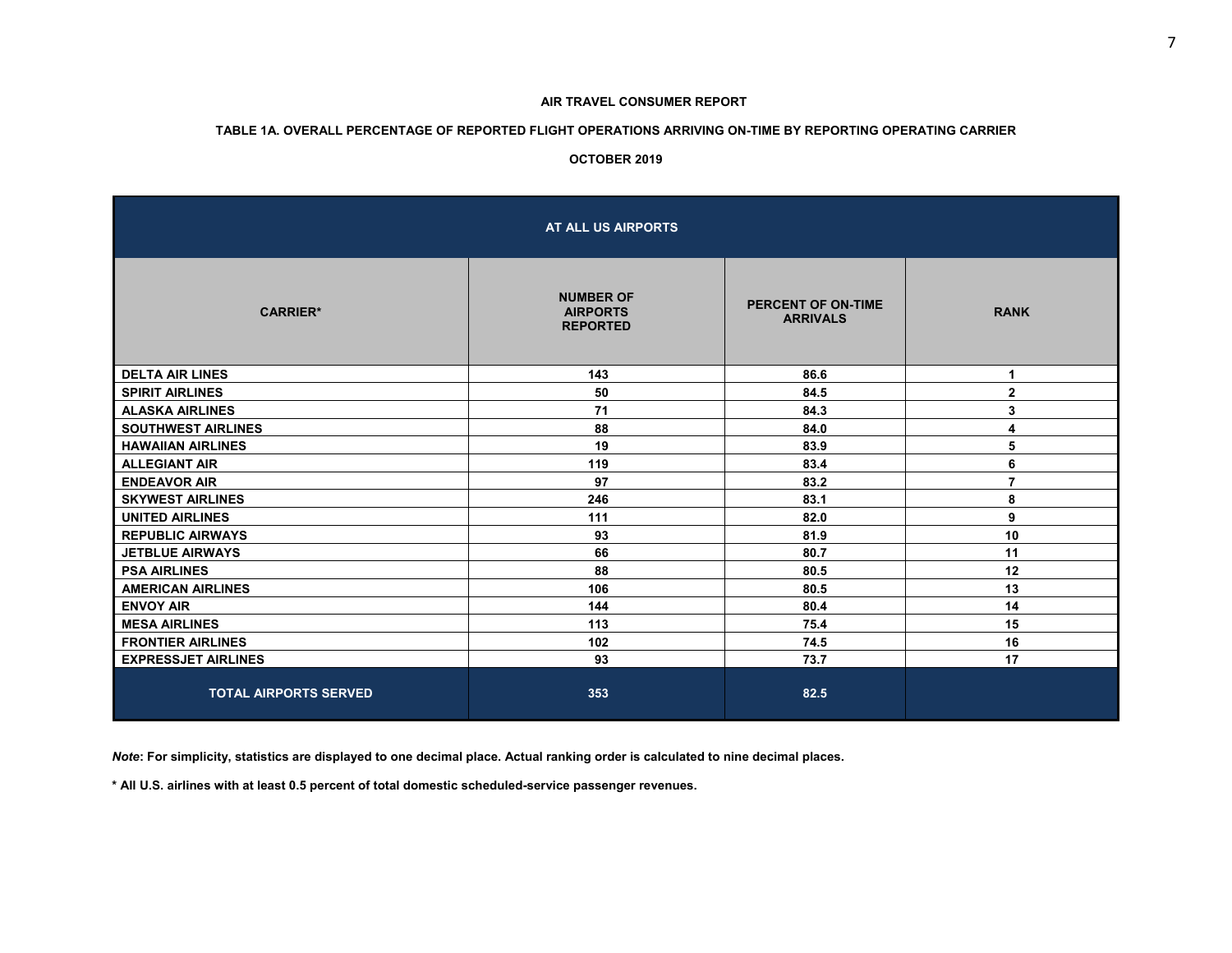#### **TABLE 1B. OVERALL PERCENTAGE OF REPORTED FLIGHT OPERATIONS ARRIVING ON-TIME BY REPORTING MARKETING CARRIER RANK BY MONTH, AND YEAR-TO-DATE**

| <b>OCTOBER 2019</b> |  |
|---------------------|--|
|---------------------|--|

| <b>CARRIER*</b>                   |      | Jan 19       | Feb 19 |                | <b>Mar 19</b> |                | Apr 19 |                | <b>May 19</b> |                | <b>Jun 19</b> |              | <b>Jul 19</b> |                |      | <b>Aug 19</b>  | Sep 19        |                | <b>Oct 19</b> |                | (YTD) | Year-to-date   |
|-----------------------------------|------|--------------|--------|----------------|---------------|----------------|--------|----------------|---------------|----------------|---------------|--------------|---------------|----------------|------|----------------|---------------|----------------|---------------|----------------|-------|----------------|
|                                   |      | Rank         | $\%$   | Rank           | $\%$          | Rank           | $\%$   | Rank           | %             | Rank           | $\%$          | Rank         | %             | Rank           | %    | Rank           | $\frac{9}{6}$ | Rank           | $\%$          | Rank           | $\%$  | Rank           |
| <b>ALASKA AIRLINES</b>            | 80.9 |              | 66.9   | 10             | 81.5          | 5              | 85.5   | $\overline{2}$ | 84.7          | 3              | 83.2          | $\mathbf{2}$ | 84.9          | $\overline{2}$ | 80.3 | 4              | 83.0          | 6              | 85.0          | $\overline{2}$ | 81.8  | 3              |
| - ALASKA AIRLINES                 | 80.5 |              | 68.0   |                | 81.2          |                | 83.7   |                | 82.6          |                | 81.8          |              | 83.4          |                | 77.7 |                | 81.5          |                | 84.3          |                | 80.6  |                |
| <b>BRANDED CODESHARE PARTNERS</b> | 81.5 |              | 65.2   |                | 81.9          |                | 88.1   |                | 87.9          |                | 85.4          |              | 87.3          |                | 84.5 |                | 85.1          |                | 86.0          |                | 83.6  |                |
| <b>ALLEGIANT AIR</b>              | 73.4 | 8            | 75.2   | 4              | 85.3          | 4              | 81.6   | 4              | 79.5          | 4              | 72.9          | -5           | 78.6          | 5.             | 76.8 | 5              | 84.1          | 4              | 83.4          | 5              | 79.0  | 5              |
| <b>AMERICAN AIRLINES</b>          | 77.6 | 6            | 73.8   | 6              | 80.4          | 6              | 77.6   | 9              | 74.2          | 9              | 70.4          | 7            | 74.9          | 6              | 75.0 | 6              | 82.7          |                | 80.3          | 8              | 76.7  | $\overline{7}$ |
| - AMERICAN AIRLINES               | 80.0 |              | 75.8   |                | 78.3          |                | 75.6   |                | 70.4          |                | 67.1          |              | 73.7          |                | 74.6 |                | 82.9          |                | 80.5          |                | 75.8  |                |
| <b>BRANDED CODESHARE PARTNERS</b> | 75.7 |              | 72.2   |                | 82.1          |                | 79.3   |                | 77.2          |                | 73.1          |              | 75.9          |                | 75.3 |                | 82.6          |                | 80.2          |                | 77.4  |                |
| <b>DELTA AIR LINES</b>            | 82.7 | 3            | 77.9   | $\overline{2}$ | 85.6          | 3              | 83.9   | 3              | 85.4          | $\overline{2}$ | 78.7          | 3            | 80.3          | 3              | 82.1 | 3              | 88.2          | $\overline{2}$ | 85.5          | $\mathbf 1$    | 83.1  | $2^{\circ}$    |
| - DEI TA AIR I INES               | 86.7 |              | 81.6   |                | 88.3          |                | 86.2   |                | 86.7          |                | 79.9          |              | 80.8          |                | 83.2 |                | 88.6          |                | 86.6          |                | 84.8  |                |
| <b>BRANDED CODESHARE PARTNERS</b> | 77.9 |              | 73.4   |                | 82.3          |                | 81.0   |                | 83.8          |                | 77.1          |              | 79.7          |                | 80.7 |                | 87.7          |                | 84.0          |                | 80.8  |                |
| <b>FRONTIER AIRLINES</b>          | 73.9 |              | 74.3   | 5.             | 78.3          | 8              | 77.6   | 8              | 67.0          | 10             | 64.0          | 10           | 66.0          | 10             | 71.2 | 8              | 78.8          | 10             | 74.5          | 10             | 72.3  | 10             |
| <b>HAWAIIAN AIRLINES</b>          | 87.2 |              | 81.7   |                | 86.8          | $\mathbf{1}$   | 89.0   |                | 89.0          | 1              | 89.6          |              | 88.4          | 1              | 89.7 | 1              | 90.2          |                | 83.0          | 6              | 87.6  | $\mathbf 1$    |
| - HAWAIIAN AIRLINES               | 87.3 |              | 82.1   |                | 87.3          |                | 89.4   |                | 90.0          |                | 89.7          |              | 89.5          |                | 90.4 |                | 90.8          |                | 83.9          |                | 88.1  |                |
| <b>BRANDED CODESHARE PARTNERS</b> | 86.3 |              | 78.4   |                | 82.1          |                | 84.9   |                | 79.6          |                | 88.5          |              | 77.9          |                | 83.4 |                | 85.0          |                | 74.0          |                | 82.0  |                |
| <b>JETBLUE AIRWAYS</b>            | 69.4 | 10           | 70.0   | 9              | 73.8          | 10             | 73.4   | 10             | 77.6          | 5              | 70.1          | 8            | 70.2          | 9              | 67.8 | 10             | 82.0          | 8              | 80.7          | 7              | 73.5  | 9              |
| <b>SOUTHWEST AIRLINES</b>         | 81.9 | 4            | 73.5   | $\overline{7}$ | 80.0          | 7              | 78.7   | 6              | 75.8          | $\overline{7}$ | 75.1          | 4            | 80.3          | 4              | 82.2 | $\overline{2}$ | 88.1          | 3              | 84.0          | 4              | 80.0  | 4              |
| <b>SPIRIT AIRLINES</b>            | 82.9 | $\mathbf{2}$ | 77.7   | 3              | 86.4          | $\overline{2}$ | 80.2   | 5              | 76.0          | 6              | 71.6          | -6           | 74.1          | 7              | 70.9 | 9              | 83.8          | 5              | 84.5          | 3              | 78.6  | 6              |
| <b>UNITED AIRLINES</b>            | 72.1 | 9            | 71.1   | 8              | 77.1          | 9              | 78.2   | 7              | 74.7          | 8              | 67.4          | 9            | 72.2          | 8              | 73.6 | $\overline{7}$ | 79.0          | 9              | 79.5          | 9              | 74.5  | 8              |
| - UNITED AIRLINES                 | 78.8 |              | 77.0   |                | 78.8          |                | 79.7   |                | 75.5          |                | 70.2          |              | 73.6          |                | 75.4 |                | 80.2          |                | 82.0          |                | 77.1  |                |
| <b>BRANDED CODESHARE PARTNERS</b> | 68.0 |              | 67.4   |                | 76.0          |                | 77.1   |                | 74.2          |                | 65.5          |              | 71.3          |                | 72.4 |                | 78.3          |                | 77.8          |                | 72.9  |                |
| <b>TOTAL</b>                      | 78.4 |              | 73.8   |                | 80.9          |                | 79.8   |                | 77.9          |                | 73.3          |              | 76.9          |                | 77.6 |                | 84.1          |                | 82.2          |                | 78.5  |                |

 *Note***: For simplicity, statistics are displayed to one decimal place. Actual ranking order is calculated to nine decimal places.** 

 **\*All U.S. airlines with at least 0.5 percent of total domestic scheduled service passenger revenues plus any branded codeshare partners.**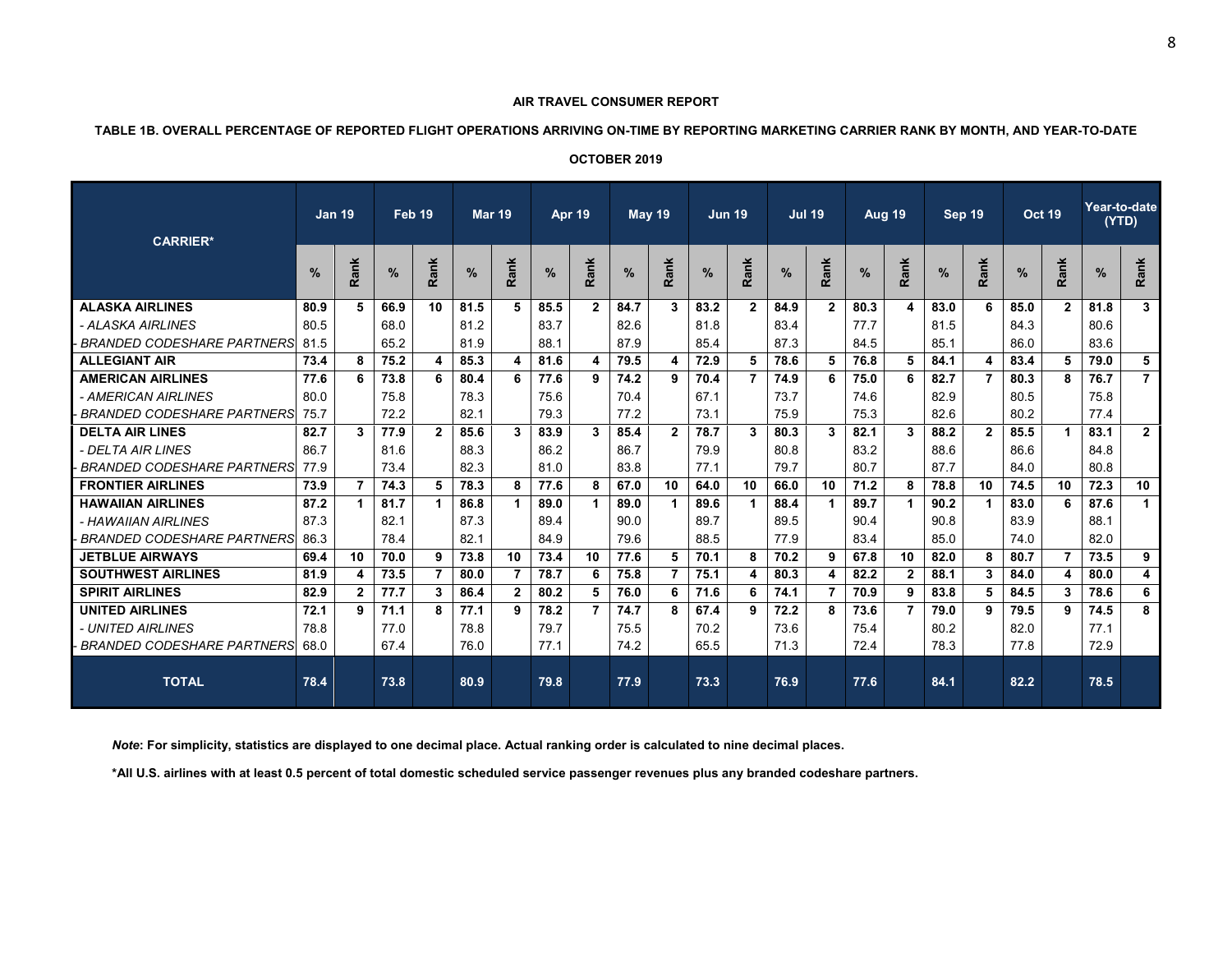#### **TABLE 2. NUMBER OF REPORTED FLIGHT ARRIVALS AND PERCENTAGE ARRIVING ON-TIME BY REPORTING MARKETING CARRIER AND AIRPORT (30 LARGEST AIRPORTS)**

# **OCTOBER 2019**

| <b>ARRIVAL AIRPORT*</b>                                                                 |              |                       |                      |                       |                           |                       |                                      |                       |                       |                       |                    |                       |                           |                     |                    |                       |
|-----------------------------------------------------------------------------------------|--------------|-----------------------|----------------------|-----------------------|---------------------------|-----------------------|--------------------------------------|-----------------------|-----------------------|-----------------------|--------------------|-----------------------|---------------------------|---------------------|--------------------|-----------------------|
|                                                                                         | <b>ATL</b>   |                       |                      | <b>BOS</b>            |                           | <b>BWI</b>            |                                      | <b>CLT</b>            |                       | <b>DAL</b>            |                    | <b>DCA</b>            | <b>DEN</b>                |                     | <b>DFW</b>         |                       |
| <b>CARRIER</b>                                                                          | # OF ARR     | $%$ ON<br><b>TIME</b> | # OF ARR             | $%$ ON<br><b>TIME</b> | # OF<br><b>ARR</b>        | $%$ ON<br><b>TIME</b> | # OF ARR                             | $%$ ON<br><b>TIME</b> | # OF<br><b>ARR</b>    | $%$ ON<br><b>TIME</b> | # OF ARR           | $%$ ON<br><b>TIME</b> | # OF ARR                  | % ON<br><b>TIME</b> | # OF ARR           | $%$ ON<br><b>TIME</b> |
| <b>ALASKA AIRLINES NETWORK</b>                                                          | 57           | 89.5                  | 272                  | 80.1                  | 122                       | 93.4                  | 0                                    | 0.0                   | 403                   | 86.6                  | 155                | 89.7                  | 148                       | 79.1                | 119                | 89.1                  |
| - ALASKA AIRLINES                                                                       | 57           | 89.5                  | 272                  | 80.1                  | 122                       | 93.4                  | $\Omega$                             | 0.0                   | $\Omega$              | 0.0                   | 155                | 89.7                  | 148                       | 79.1                | 119                | 89.1                  |
| - BRANDED CODESHARE PARTNERS                                                            | 0            | 0.0                   | $\Omega$             | 0.0                   | $\Omega$                  | 0.0                   | $\Omega$                             | 0.0                   | 403                   | 86.6                  | $\Omega$           | 0.0                   | $\Omega$                  | 0.0                 | $\Omega$           | 0.0                   |
| <b>ALLEGIANT AIR</b>                                                                    | $\mathbf{0}$ | 0.0                   | $\mathbf{0}$         | 0.0                   | 35                        | 85.7                  | $\Omega$                             | 0.0                   | $\mathbf{0}$          | 0.0                   | $\mathbf{0}$       | 0.0                   | 9                         | 44.4                | $\mathbf{0}$       | 0.0                   |
| <b>AMERICAN AIRLINES NETWORK</b>                                                        | 1533         | 77.5                  | 2314                 | 75.3                  | 736                       | 80.2                  | 20069                                | 85.4                  | $\mathbf{0}$          | 0.0                   | 7183               | 83.9                  | 957                       | 73.9                | 23227              | 76.8                  |
| - AMERICAN AIRLINES                                                                     | 1178         | 76.9                  | 2162                 | 76.0                  | 505                       | 80.0                  | 8876                                 | 86.9                  | $\Omega$              | 0.0                   | 2392               | 84.3                  | 864                       | 73.6                | 13308              | 76.9                  |
| - BRANDED CODESHARE PARTNERS                                                            | 355          | 79.4                  | 152                  | 64.5                  | 231                       | 80.5                  | 11193                                | 84.3                  | $\mathbf{0}$          | 0.0                   | 4791               | 83.7                  | 93                        | 76.3                | 9919               | 76.6                  |
| <b>DELTA AIR LINES NETWORK</b>                                                          | 26414        | 84.3                  | 3648                 | 80.8                  | 827                       | 89.8                  | 958                                  | 87.0                  | 143                   | 80.4                  | 1589               | 84.2                  | 1098                      | 84.3                | 1158               | 75.1                  |
| - DELTA AIR LINES                                                                       | 21036        | 85.6                  | 1683                 | 81.3                  | 596                       | 89.1                  | 679                                  | 90.9                  | 143                   | 80.4                  | 856                | 86.6                  | 1022                      | 84.1                | 918                | 72.7                  |
| - BRANDED CODESHARE PARTNERS                                                            | 5378         | 79.2                  | 1965                 | 80.4                  | 231                       | 91.8                  | 279                                  | 77.4                  | $\mathbf{0}$          | 0.0                   | 733                | 81.4                  | 76                        | 88.2                | 240                | 84.6                  |
| <b>FRONTIER AIRLINES</b>                                                                | 381          | 71.9                  | 79                   | 82.3                  | 31                        | 80.6                  | 157                                  | 76.4                  | $\mathbf{0}$          | 0.0                   | 93                 | 71.0                  | 2655                      | 72.0                | 119                | 69.7                  |
| <b>HAWAIIAN AIRLINES NETWORK</b><br>- HAWAIIAN AIRLINES<br>- BRANDED CODESHARE PARTNERS | 0<br>0<br>0  | 0.0<br>0.0<br>0.0     | 21<br>21<br>$\Omega$ | 76.2<br>76.2<br>0.0   | 0<br>$\Omega$<br>$\Omega$ | 0.0<br>0.0<br>0.0     | $\mathbf{0}$<br>$\Omega$<br>$\Omega$ | 0.0<br>0.0<br>0.0     | $\mathbf 0$<br>0<br>0 | 0.0<br>0.0<br>0.0     | 0<br>0<br>$\Omega$ | 0.0<br>0.0<br>0.0     | 0<br>$\Omega$<br>$\Omega$ | 0.0<br>0.0<br>0.0   | 0<br>0<br>$\Omega$ | 0.0<br>0.0<br>0.0     |
| <b>JETBLUE AIRWAYS</b>                                                                  | 282          | 81.6                  | 4806                 | 77.5                  | 154                       | 79.9                  | 146                                  | 77.4                  | $\mathbf{0}$          | 0.0                   | 888                | 81.4                  | 88                        | 72.7                | 57                 | 78.9                  |
| <b>SOUTHWEST AIRLINES</b>                                                               | 3334         | 80.5                  | 901                  | 78.5                  | 5989                      | 88.5                  | 298                                  | 83.2                  | 5877                  | 77.5                  | 1383               | 83.8                  | 6308                      | 82.0                | 0                  | 0.0                   |
| <b>SPIRIT AIRLINES</b>                                                                  | 803          | 79.0                  | 366                  | 78.1                  | 837                       | 85.7                  | 124                                  | 73.4                  | $\mathbf{0}$          | 0.0                   | $\mathbf{0}$       | 0.0                   | 400                       | 80.3                | 736                | 79.3                  |
| <b>UNITED AIRLINES NETWORK</b>                                                          | 882          | 77.3                  | 1265                 | 79.4                  | 305                       | 86.9                  | 662                                  | 78.9                  | $\mathbf{0}$          | 0.0                   | 1117               | 80.2                  | 13799                     | 79.3                | 990                | 74.2                  |
| - UNITED AIRLINES                                                                       | 333          | 80.8                  | 1262                 | 79.3                  | 305                       | 86.9                  | 134                                  | 76.9                  | 0                     | 0.0                   | 386                | 82.4                  | 6052                      | 82.8                | 655                | 73.9                  |
| - BRANDED CODESHARE PARTNERS                                                            | 549          | 75.2                  | 3                    | 100.0                 | $\Omega$                  | 0.0                   | 528                                  | 79.4                  | $\Omega$              | 0.0                   | 731                | 79.1                  | 7747                      | 76.6                | 335                | 74.9                  |
| <b>TOTAL</b>                                                                            | 33,686       | 83.1                  | 13,672               | 78.3                  | 9,036                     | 87.5                  | 22,414                               | 85.1                  | 6.423                 | 78.1                  | 12,408             | 83.4                  | 25,462                    | 79.2                | 26,406             | 76.7                  |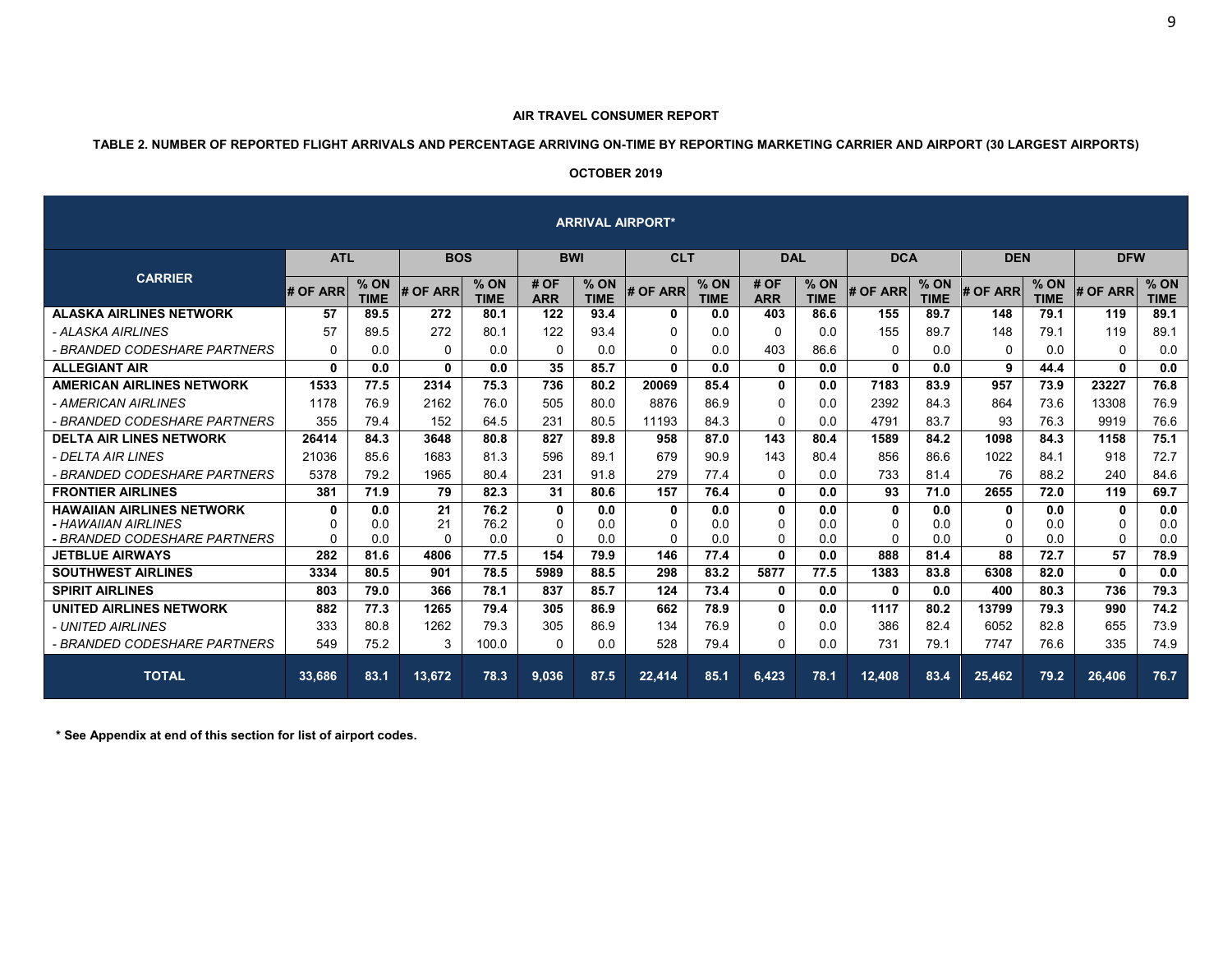#### **AIR TRAVEL CONSUMER REPORT**

# **TABLE 2. NUMBER OF REPORTED FLIGHT ARRIVALS AND PERCENTAGE ARRIVING ON-TIME BY REPORTING MARKETING CARRIER AND AIRPORT (30 LARGEST AIRPORTS)**

#### **OCTOBER 2019**

| <b>ARRIVAL AIRPORT*</b>                                                                 |                           |                     |              |                       |                                     |                     |                              |                     |                               |                       |                      |                       |                      |                     |                        |                     |
|-----------------------------------------------------------------------------------------|---------------------------|---------------------|--------------|-----------------------|-------------------------------------|---------------------|------------------------------|---------------------|-------------------------------|-----------------------|----------------------|-----------------------|----------------------|---------------------|------------------------|---------------------|
|                                                                                         | <b>DTW</b>                |                     | <b>EWR</b>   |                       | <b>FLL</b>                          |                     | <b>IAD</b>                   |                     |                               | <b>IAH</b>            |                      | <b>JFK</b>            | <b>LAS</b>           |                     | <b>LAX</b>             |                     |
| <b>CARRIER</b>                                                                          | # OF ARR                  | % ON<br><b>TIME</b> | # OF ARR     | $%$ ON<br><b>TIME</b> | # OF<br><b>ARR</b>                  | % ON<br><b>TIME</b> | # OF<br><b>ARR</b>           | % ON<br><b>TIME</b> | # OF ARR                      | $%$ ON<br><b>TIME</b> | # OF ARR             | $%$ ON<br><b>TIME</b> | # OF ARR             | % ON<br><b>TIME</b> | # OF ARR               | % ON<br><b>TIME</b> |
| <b>ALASKA AIRLINES NETWORK</b>                                                          | 31                        | 100.0               | 332          | 81.0                  | 62                                  | 88.7                | 175                          | 88.0                | 58                            | 84.5                  | 426                  | 83.1                  | 707                  | 83.2                | 2065                   | 86.2                |
| - ALASKA AIRLINES                                                                       | 31                        | 100.0               | 332          | 81.0                  | 62                                  | 88.7                | 175                          | 88.0                | 58                            | 84.5                  | 426                  | 83.1                  | 635                  | 81.7                | 1734                   | 86.4                |
| - BRANDED CODESHARE PARTNERS                                                            | $\Omega$                  | 0.0                 | $\Omega$     | 0.0                   | $\Omega$                            | 0.0                 | $\Omega$                     | 0.0                 | $\Omega$                      | 0.0                   | $\Omega$             | 0.0                   | 72                   | 95.8                | 331                    | 84.6                |
| <b>ALLEGIANT AIR</b>                                                                    | 0                         | 0.0                 | 68           | 95.6                  | 239                                 | 63.2                | $\mathbf{0}$                 | 0.0                 | $\mathbf{0}$                  | 0.0                   | $\mathbf{0}$         | 0.0                   | 718                  | 85.0                | 72                     | 83.3                |
| <b>AMERICAN AIRLINES NETWORK</b>                                                        | 1032                      | 83.0                | 762          | 64.7                  | 484                                 | 72.3                | 347                          | 77.5                | 963                           | 70.5                  | 1724                 | 84.0                  | 1224                 | 75.8                | 5245                   | 85.8                |
| - AMERICAN AIRLINES                                                                     | 394                       | 85.5                | 710          | 66.1                  | 484                                 | 72.3                | 172                          | 79.1                | 710                           | 68.7                  | 1320                 | 84.0                  | 1224                 | 75.8                | 3327                   | 84.6                |
| - BRANDED CODESHARE PARTNERS                                                            | 638                       | 81.5                | 52           | 46.2                  | $\Omega$                            | 0.0                 | 175                          | 76.0                | 253                           | 75.5                  | 404                  | 83.9                  | $\Omega$             | 0.0                 | 1918                   | 88.0                |
| <b>DELTA AIR LINES NETWORK</b>                                                          | 11808                     | 91.1                | 1008         | 70.1                  | 867                                 | 79.9                | 601                          | 86.7                | 769                           | 68.0                  | 4892                 | 87.6                  | 1665                 | 87.6                | 4027                   | 85.1                |
| - DELTA AIR LINES                                                                       | 5359                      | 91.8                | 524          | 72.9                  | 867                                 | 79.9                | 277                          | 87.4                | 475                           | 65.7                  | 2766                 | 86.9                  | 1206                 | 89.6                | 2983                   | 86.4                |
| - BRANDED CODESHARE PARTNERS                                                            | 6449                      | 90.6                | 484          | 67.1                  | $\Omega$                            | 0.0                 | 324                          | 86.1                | 294                           | 71.8                  | 2126                 | 88.5                  | 459                  | 82.4                | 1044                   | 81.2                |
| <b>FRONTIER AIRLINES</b>                                                                | 105                       | 72.4                | $\mathbf{0}$ | 0.0                   | 87                                  | 77.0                | 108                          | 87.0                | 139                           | 66.9                  | $\mathbf{0}$         | 0.0                   | 1056                 | 67.9                | 124                    | 65.3                |
| <b>HAWAIIAN AIRLINES NETWORK</b><br>- HAWAIIAN AIRLINES<br>- BRANDED CODESHARE PARTNERS | 0<br>$\Omega$<br>$\Omega$ | 0.0<br>0.0<br>0.0   | 0<br>0<br>0  | 0.0<br>0.0<br>0.0     | $\mathbf 0$<br>$\Omega$<br>$\Omega$ | 0.0<br>0.0<br>0.0   | $\mathbf 0$<br>$\Omega$<br>0 | 0.0<br>0.0<br>0.0   | 0<br>$\Omega$<br>$\mathbf{0}$ | 0.0<br>0.0<br>0.0     | 31<br>31<br>$\Omega$ | 67.7<br>67.7<br>0.0   | 84<br>84<br>$\Omega$ | 72.6<br>72.6<br>0.0 | 183<br>183<br>$\Omega$ | 80.3<br>80.3<br>0.0 |
| <b>JETBLUE AIRWAYS</b>                                                                  | 106                       | 80.2                | 718          | 66.0                  | 1981                                | 82.1                | $\mathbf{0}$                 | 0.0                 | 10                            | 70.0                  | 3471                 | 83.5                  | 349                  | 81.4                | 588                    | 81.0                |
| <b>SOUTHWEST AIRLINES</b>                                                               | 503                       | 85.7                | 494          | 59.9                  | 1637                                | 88.5                | 151                          | 82.8                | $\mathbf{0}$                  | 0.0                   | 0                    | 0.0                   | 6254                 | 85.9                | 3524                   | 84.2                |
| <b>SPIRIT AIRLINES</b>                                                                  | 861                       | 87.6                | 341          | 69.5                  | 1703                                | 87.5                | $\mathbf{0}$                 | 0.0                 | 612                           | 79.1                  | $\mathbf{0}$         | 0.0                   | 1672                 | 85.7                | 699                    | 86.1                |
| <b>UNITED AIRLINES NETWORK</b>                                                          | 782                       | 82.2                | 10371        | 70.1                  | 517                                 | 77.6                | 6734                         | 85.1                | 12842                         | 74.4                  | $\mathbf{0}$         | 0.0                   | 1278                 | 82.6                | 4144                   | 86.4                |
| - UNITED AIRLINES                                                                       | 154                       | 79.2                | 5022         | 75.1                  | 517                                 | 77.6                | 2545                         | 88.6                | 5144                          | 77.7                  | $\mathbf{0}$         | 0.0                   | 1273                 | 82.6                | 2338                   | 83.7                |
| - BRANDED CODESHARE PARTNERS                                                            | 628                       | 83.0                | 5349         | 65.4                  | $\Omega$                            | 0.0                 | 4189                         | 83.0                | 7698                          | 72.2                  | $\Omega$             | 0.0                   | 5                    | 80.0                | 1806                   | 89.9                |
| <b>TOTAL</b>                                                                            | 15.228                    | 89.6                | 14,094       | 69.6                  | 7.577                               | 82.9                | 8.116                        | 85.0                | 15.393                        | 74.0                  | 10.544               | 85.4                  | 15.007               | 83.3                | 20,671                 | 85.2                |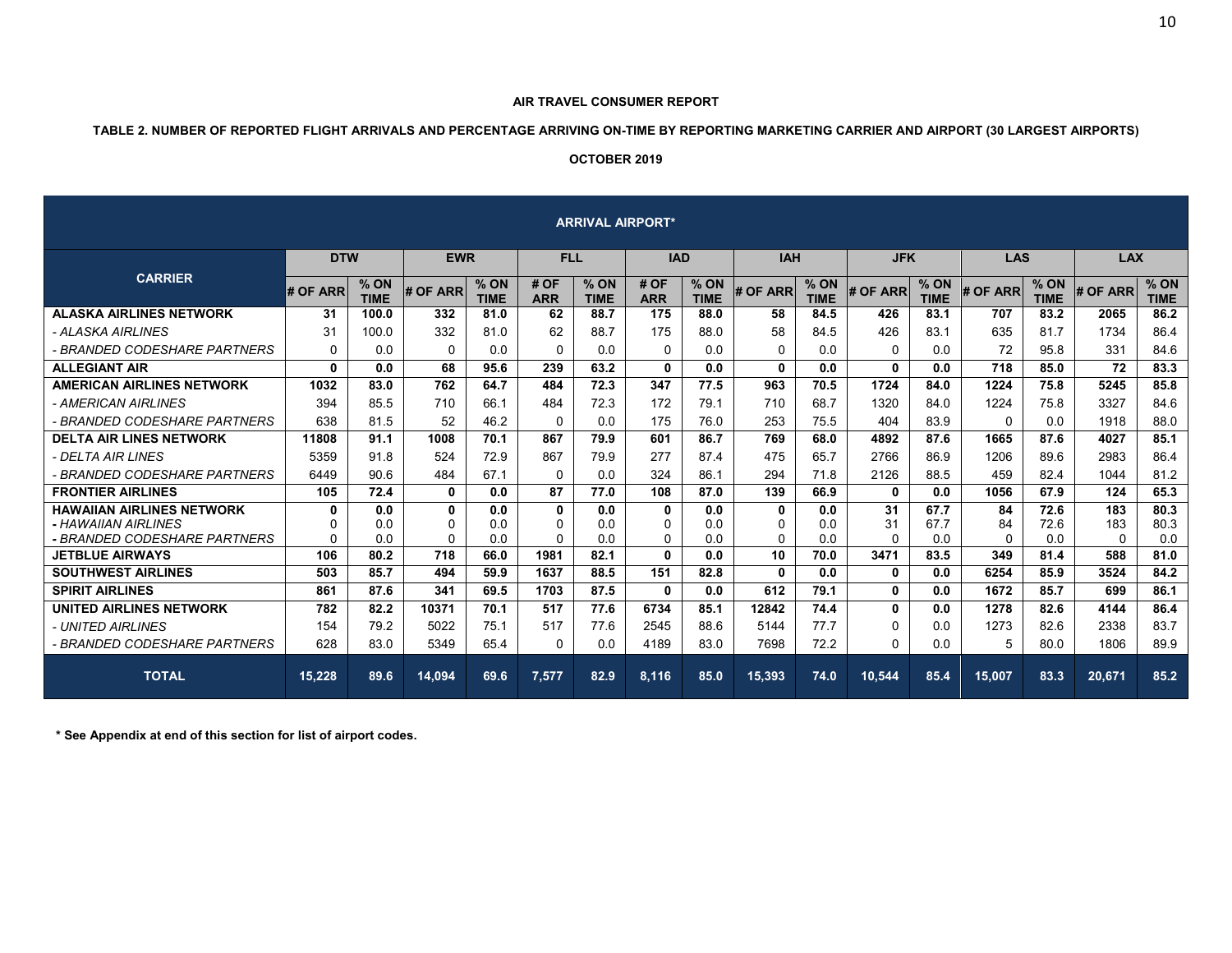# **TABLE 2. NUMBER OF REPORTED FLIGHT ARRIVALS AND PERCENTAGE ARRIVING ON-TIME BY REPORTING MARKETING CARRIER AND AIRPORT (30 LARGEST AIRPORTS)**

# **OCTOBER 2019**

| <b>ARRIVAL AIRPORT*</b>                                                                 |                           |                       |              |                     |                           |                     |                               |                     |              |                       |              |                       |                      |                       |                    |                       |
|-----------------------------------------------------------------------------------------|---------------------------|-----------------------|--------------|---------------------|---------------------------|---------------------|-------------------------------|---------------------|--------------|-----------------------|--------------|-----------------------|----------------------|-----------------------|--------------------|-----------------------|
|                                                                                         | <b>LGA</b>                |                       | <b>MCO</b>   |                     | <b>MDW</b>                |                     |                               | <b>MIA</b>          |              | <b>MSP</b>            |              | <b>ORD</b>            |                      | <b>PDX</b>            | PHL                |                       |
| <b>CARRIER</b>                                                                          | # OF ARR                  | $%$ ON<br><b>TIME</b> | # OF ARR     | % ON<br><b>TIME</b> | # OF<br><b>ARR</b>        | % ON<br><b>TIME</b> | # OF<br><b>ARR</b>            | % ON<br><b>TIME</b> | # OF ARR     | $%$ ON<br><b>TIME</b> | # OF ARR     | $%$ ON<br><b>TIME</b> | # OF<br><b>ARR</b>   | $%$ ON<br><b>TIME</b> | # OF ARR           | $%$ ON<br><b>TIME</b> |
| <b>ALASKA AIRLINES NETWORK</b>                                                          | 0                         | 0.0                   | 144          | 86.8                | 0                         | 0.0                 | 0                             | 0.0                 | 123          | 87.0                  | 326          | 85.3                  | 4214                 | 87.6                  | 123                | 84.6                  |
| - ALASKA AIRLINES                                                                       | 0                         | 0.0                   | 144          | 86.8                | 0                         | 0.0                 | $\mathbf{0}$                  | 0.0                 | 92           | 82.6                  | 326          | 85.3                  | 1675                 | 87.1                  | 123                | 84.6                  |
| - BRANDED CODESHARE PARTNERS                                                            | $\mathbf{0}$              | 0.0                   | 0            | 0.0                 | 0                         | 0.0                 | $\mathbf{0}$                  | 0.0                 | 31           | 100.0                 | 0            | 0.0                   | 2539                 | 87.9                  | $\mathbf{0}$       | 0.0                   |
| <b>ALLEGIANT AIR</b>                                                                    | $\mathbf{0}$              | 0.0                   | $\mathbf{0}$ | 0.0                 | $\mathbf{0}$              | 0.0                 | $\mathbf{0}$                  | 0.0                 | $\mathbf{0}$ | 0.0                   | 0            | 0.0                   | 0                    | 0.0                   | 0                  | 0.0                   |
| <b>AMERICAN AIRLINES NETWORK</b>                                                        | 4586                      | 71.6                  | 1459         | 84.4                | $\mathbf{0}$              | 0.0                 | 6061                          | 87.3                | 862          | 83.6                  | 14521        | 80.4                  | 374                  | 71.7                  | 10195              | 83.4                  |
| - AMERICAN AIRLINES                                                                     | 2281                      | 73.1                  | 1459         | 84.4                | 0                         | 0.0                 | 4002                          | 85.6                | 619          | 80.0                  | 5751         | 81.7                  | 286                  | 70.6                  | 4055               | 84.5                  |
| - BRANDED CODESHARE PARTNERS                                                            | 2305                      | 70.1                  | 0            | 0.0                 | 0                         | 0.0                 | 2059                          | 90.7                | 243          | 93.0                  | 8770         | 79.6                  | 88                   | 75.0                  | 6140               | 82.7                  |
| <b>DELTA AIR LINES NETWORK</b>                                                          | 6987                      | 69.0                  | 1492         | 87.1                | 515                       | 90.7                | 667                           | 80.1                | 10843        | 89.2                  | 1685         | 85.6                  | 851                  | 88.0                  | 937                | 87.5                  |
| - DELTA AIR LINES                                                                       | 2431                      | 70.5                  | 1492         | 87.1                | 203                       | 88.7                | 667                           | 80.1                | 6038         | 90.1                  | 1223         | 86.0                  | 661                  | 89.9                  | 592                | 88.2                  |
| - BRANDED CODESHARE PARTNERS                                                            | 4556                      | 68.1                  | $\Omega$     | 0.0                 | 312                       | 92.0                | $\mathbf{0}$                  | 0.0                 | 4805         | 88.1                  | 462          | 84.6                  | 190                  | 81.6                  | 345                | 86.4                  |
| <b>FRONTIER AIRLINES</b>                                                                | 93                        | 64.5                  | 1066         | 78.7                | $\mathbf{0}$              | 0.0                 | 137                           | 71.5                | 146          | 76.0                  | 282          | 72.0                  | 62                   | 58.1                  | 587                | 75.3                  |
| <b>HAWAIIAN AIRLINES NETWORK</b><br>- HAWAIIAN AIRLINES<br>- BRANDED CODESHARE PARTNERS | 0<br>$\Omega$<br>$\Omega$ | 0.0<br>0.0<br>0.0     | 0<br>0<br>0  | 0.0<br>0.0<br>0.0   | 0<br>$\Omega$<br>$\Omega$ | 0.0<br>0.0<br>0.0   | 0<br>$\mathbf{0}$<br>$\Omega$ | 0.0<br>0.0<br>0.0   | 0<br>0<br>0  | 0.0<br>0.0<br>0.0     | 0<br>0<br>0  | 0.0<br>0.0<br>0.0     | 62<br>62<br>$\Omega$ | 66.1<br>66.1<br>0.0   | 0<br>0<br>$\Omega$ | 0.0<br>0.0<br>0.0     |
| <b>JETBLUE AIRWAYS</b>                                                                  | 493                       | 69.2                  | 1632         | 82.6                | $\mathbf{0}$              | 0.0                 | $\mathbf{0}$                  | 0.0                 | 85           | 85.9                  | 238          | 72.7                  | 79                   | 75.9                  | 276                | 79.7                  |
| <b>SOUTHWEST AIRLINES</b>                                                               | 1053                      | 65.0                  | 3180         | 86.9                | 7025                      | 84.6                | $\mathbf{0}$                  | 0.0                 | 672          | 84.4                  | $\mathbf{0}$ | 0.0                   | 1106                 | 84.3                  | 611                | 84.5                  |
| <b>SPIRIT AIRLINES</b>                                                                  | 341                       | 73.6                  | 1395         | 87.7                | 0                         | 0.0                 | $\mathbf{0}$                  | 0.0                 | 301          | 85.7                  | 802          | 82.0                  | 83                   | 88.0                  | 334                | 85.3                  |
| UNITED AIRLINES NETWORK                                                                 | 1190                      | 64.6                  | 1065         | 85.2                | $\mathbf{0}$              | 0.0                 | 330                           | 81.8                | 823          | 80.6                  | 17669        | 84.3                  | 637                  | 80.5                  | 449                | 84.6                  |
| - UNITED AIRLINES                                                                       | 780                       | 65.8                  | 1065         | 85.2                | 0                         | 0.0                 | 330                           | 81.8                | 393          | 83.0                  | 7162         | 86.1                  | 616                  | 80.7                  | 388                | 84.0                  |
| - BRANDED CODESHARE PARTNERS                                                            | 410                       | 62.4                  | 0            | 0.0                 | 0                         | 0.0                 | $\Omega$                      | 0.0                 | 430          | 78.4                  | 10507        | 83.0                  | 21                   | 76.2                  | 61                 | 88.5                  |
| <b>TOTAL</b>                                                                            | 14,743                    | 69.2                  | 11,433       | 85.2                | 7,540                     | 85.1                | 7,195                         | 86.1                | 13,855       | 87.9                  | 35,523       | 82.6                  | 7,468                | 85.2                  | 13,512             | 83.4                  |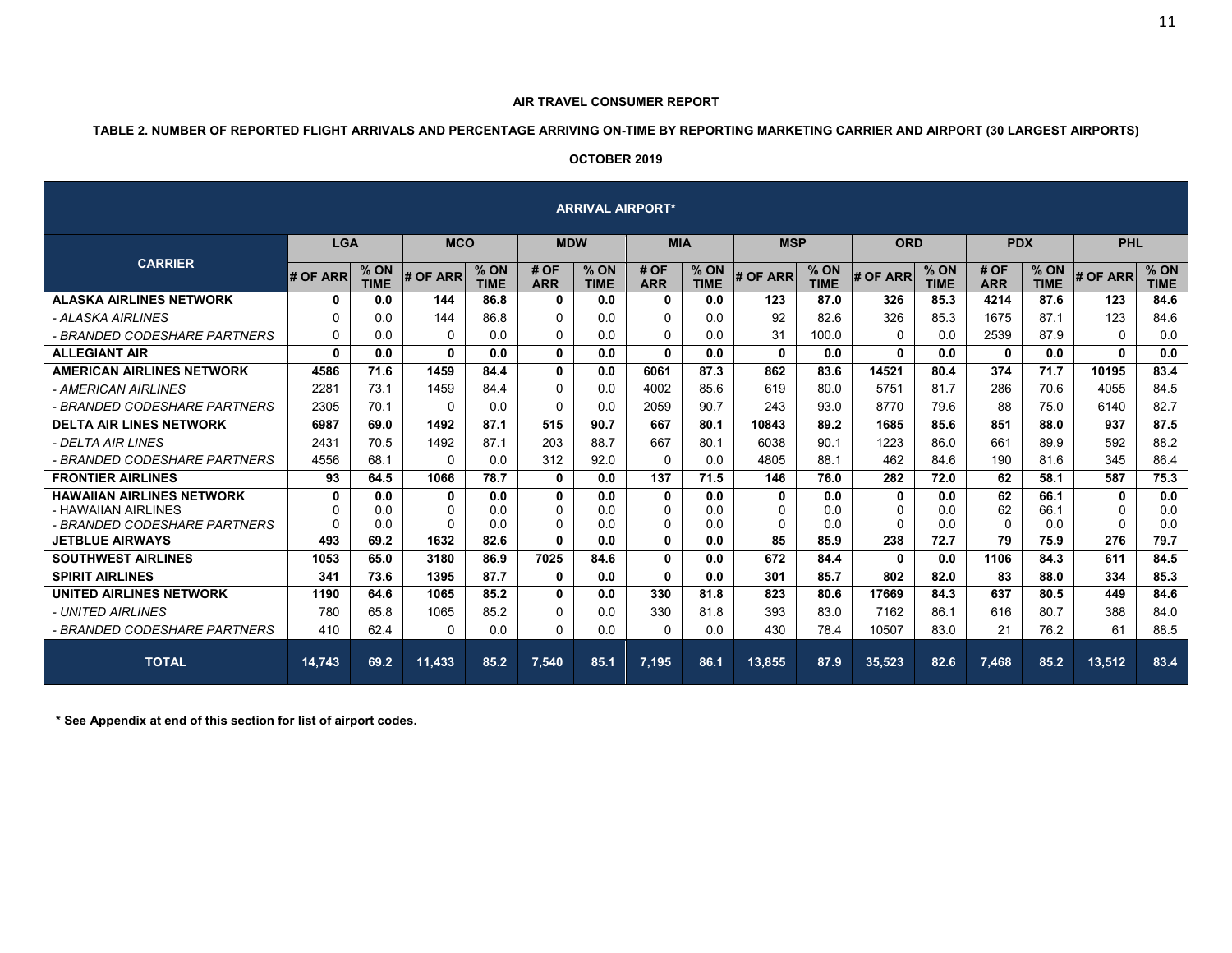# **TABLE 2. NUMBER OF REPORTED FLIGHT ARRIVALS AND PERCENTAGE ARRIVING ON-TIME BY REPORTING MARKETING CARRIER AND AIRPORT (30 LARGEST AIRPORTS)**

#### **OCTOBER 2019**

| <b>ARRIVAL AIRPORT*</b>                                                                                           |                            |                             |                             |                             |                             |                             |                             |                             |                           |                           |                           |                           |  |  |
|-------------------------------------------------------------------------------------------------------------------|----------------------------|-----------------------------|-----------------------------|-----------------------------|-----------------------------|-----------------------------|-----------------------------|-----------------------------|---------------------------|---------------------------|---------------------------|---------------------------|--|--|
|                                                                                                                   | <b>PHX</b>                 |                             | <b>SAN</b>                  |                             | <b>SEA</b>                  |                             | <b>SFO</b>                  |                             | <b>SLC</b>                |                           | <b>TPA</b>                |                           |  |  |
| <b>CARRIER</b>                                                                                                    | # OF ARR                   | $%$ ON<br><b>TIME</b>       | # OF<br><b>ARR</b>          | $%$ ON<br><b>TIME</b>       | # OF ARR                    | $%$ ON<br><b>TIME</b>       | # OF ARR                    | $%$ ON<br><b>TIME</b>       | # OF ARR                  | % ON<br><b>TIME</b>       | # OF<br><b>ARR</b>        | $%$ ON<br><b>TIME</b>     |  |  |
| <b>ALASKA AIRLINES NETWORK</b>                                                                                    | 279                        | 89.2                        | 1485                        | 88.6                        | 9248                        | 80.4                        | 2490                        | 85.7                        | 336                       | 86.9                      | 31                        | 90.3                      |  |  |
| - ALASKA AIRLINES                                                                                                 | 186                        | 88.2                        | 889                         | 86.2                        | 5789                        | 80.3                        | 1908                        | 84.6                        | 71                        | 83.1                      | 31                        | 90.3                      |  |  |
| - BRANDED CODESHARE PARTNERS                                                                                      | 93                         | 91.4                        | 596                         | 92.3                        | 3459                        | 80.7                        | 582                         | 89.3                        | 265                       | 87.9                      | $\Omega$                  | 0.0                       |  |  |
| <b>ALLEGIANT AIR</b>                                                                                              | 0                          | 0.0                         | 0                           | 0.0                         | 0                           | 0.0                         | 0                           | 0.0                         | $\mathbf{0}$              | 0.0                       | $\mathbf{0}$              | 0.0                       |  |  |
| <b>AMERICAN AIRLINES NETWORK</b>                                                                                  | 7359                       | 85.8                        | 912                         | 78.2                        | 765                         | 75.6                        | 1235                        | 77.7                        | 484                       | 77.1                      | 984                       | 80.7                      |  |  |
| - AMERICAN AIRLINES                                                                                               | 4735                       | 85.6                        | 757                         | 76.6                        | 635                         | 75.3                        | 1115                        | 77.0                        | 338                       | 76.3                      | 984                       | 80.7                      |  |  |
| - BRANDED CODESHARE PARTNERS                                                                                      | 2624                       | 86.2                        | 155                         | 85.8                        | 130                         | 76.9                        | 120                         | 84.2                        | 146                       | 78.8                      | $\Omega$                  | 0.0                       |  |  |
| <b>DELTA AIR LINES NETWORK</b>                                                                                    | 872                        | 83.7                        | 1014                        | 82.1                        | 4040                        | 85.4                        | 1389                        | 89.1                        | 7399                      | 90.6                      | 1036                      | 87.6                      |  |  |
| - DELTA AIR LINES                                                                                                 | 676                        | 85.8                        | 747                         | 83.8                        | 2600                        | 88.3                        | 1389                        | 89.1                        | 4164                      | 89.2                      | 957                       | 87.5                      |  |  |
| - BRANDED CODESHARE PARTNERS                                                                                      | 196                        | 76.5                        | 267                         | 77.5                        | 1440                        | 80.1                        | $\Omega$                    | 0.0                         | 3235                      | 92.3                      | 79                        | 89.9                      |  |  |
| <b>FRONTIER AIRLINES</b>                                                                                          | 214                        | 77.1                        | 151                         | 75.5                        | 76                          | 61.8                        | 155                         | 74.2                        | 135                       | 68.9                      | 235                       | 81.3                      |  |  |
| <b>HAWAIIAN AIRLINES NETWORK</b><br>- HAWAIIAN AIRLINES<br>- BRANDED CODESHARE PARTNERS<br><b>JETBLUE AIRWAYS</b> | 31<br>31<br>$\Omega$<br>93 | 58.1<br>58.1<br>0.0<br>84.9 | 62<br>62<br>$\Omega$<br>200 | 64.5<br>64.5<br>0.0<br>84.0 | 62<br>62<br>$\Omega$<br>176 | 59.7<br>59.7<br>0.0<br>81.3 | 78<br>78<br>$\Omega$<br>477 | 67.9<br>67.9<br>0.0<br>89.9 | 0<br>0<br>$\Omega$<br>220 | 0.0<br>0.0<br>0.0<br>81.8 | 0<br>0<br>$\Omega$<br>383 | 0.0<br>0.0<br>0.0<br>85.1 |  |  |
| <b>SOUTHWEST AIRLINES</b>                                                                                         | 5293                       | 85.9                        | 3524                        | 85.6                        | 904                         | 80.2                        | 1234                        | 85.7                        | 927                       | 81.4                      | 2157                      | 84.6                      |  |  |
| <b>SPIRIT AIRLINES</b>                                                                                            | 31                         | 74.2                        | 156                         | 92.9                        | 135                         | 69.6                        | 0                           | 0.0                         | 0                         | 0.0                       | 454                       | 88.8                      |  |  |
| <b>UNITED AIRLINES NETWORK</b>                                                                                    | 846                        | 83.2                        | 1026                        | 84.3                        | 912                         | 80.9                        | 7671                        | 86.4                        | 626                       | 83.7                      | 645                       | 80.3                      |  |  |
| - UNITED AIRLINES                                                                                                 | 675                        | 80.6                        | 849                         | 82.3                        | 846                         | 80.6                        | 4821                        | 87.1                        | 117                       | 87.2                      | 617                       | 80.2                      |  |  |
| - BRANDED CODESHARE PARTNERS                                                                                      | 171                        | 93.6                        | 177                         | 93.8                        | 66                          | 84.8                        | 2850                        | 85.1                        | 509                       | 82.9                      | 28                        | 82.1                      |  |  |
| <b>TOTAL</b>                                                                                                      | 15.018                     | 85.4                        | 8.530                       | 84.5                        | 16.318                      | 81.2                        | 14.729                      | 85.6                        | 10.127                    | 88.1                      | 5.925                     | 84.3                      |  |  |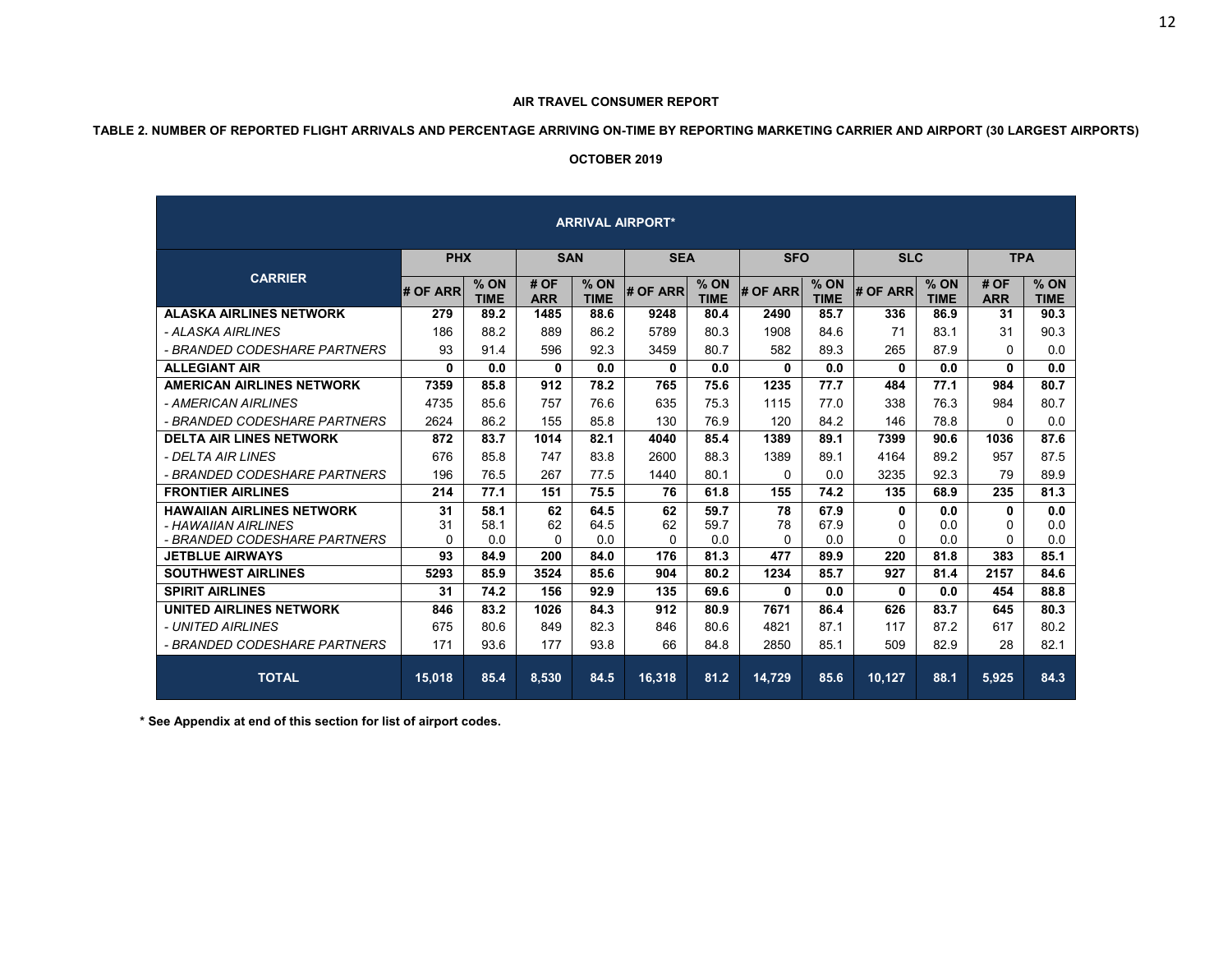#### **AIR TRAVEL CONSUMER REPORT**

# **TABLE 2A. NUMBER OF REPORTED FLIGHT ARRIVALS AND PERCENTAGE ARRIVING ON-TIME BY REPORTING OPERATING CARRIER AND AIRPORT (30 LARGEST AIRPORTS)**

#### **OCTOBER 2019**

| <b>ARRIVAL AIRPORT*</b>    |              |                     |              |                     |                    |                       |          |                     |                    |                       |              |                     |              |                       |            |                     |
|----------------------------|--------------|---------------------|--------------|---------------------|--------------------|-----------------------|----------|---------------------|--------------------|-----------------------|--------------|---------------------|--------------|-----------------------|------------|---------------------|
|                            | <b>ATL</b>   |                     | <b>BOS</b>   |                     | <b>BWI</b>         |                       |          | <b>CLT</b>          |                    | <b>DAL</b>            | <b>DCA</b>   |                     | <b>DEN</b>   |                       | <b>DFW</b> |                     |
| <b>CARRIER</b>             | # OF ARR     | % ON<br><b>TIME</b> | # OF ARR     | % ON<br><b>TIME</b> | # OF<br><b>ARR</b> | $%$ ON<br><b>TIME</b> | # OF ARR | % ON<br><b>TIME</b> | # OF<br><b>ARR</b> | $%$ ON<br><b>TIME</b> | # OF ARR     | % ON<br><b>TIME</b> | # OF ARR     | $%$ ON<br><b>TIME</b> | # OF ARR   | % ON<br><b>TIME</b> |
| <b>ALASKA AIRLINES</b>     | 57           | 89.5                | 272          | 80.1                | 122                | 93.4                  | 0        | 0.0                 | $\mathbf{0}$       | 0.0                   | 155          | 89.7                | 148          | 79.1                  | 119        | 89.1                |
| <b>ALLEGIANT AIR</b>       | 0            | 0.0                 | $\mathbf{0}$ | 0.0                 | 35                 | 85.7                  | 0        | 0.0                 | 0                  | 0.0                   | $\mathbf{0}$ | 0.0                 | 9            | 44.4                  | 0          | 0.0                 |
| <b>AMERICAN AIRLINES</b>   | 1178         | 76.9                | 2162         | 76.0                | 505                | 80.0                  | 8876     | 86.9                | 0                  | 0.0                   | 2392         | 84.3                | 864          | 73.6                  | 13308      | 76.9                |
| <b>DELTA AIR LINES</b>     | 21036        | 85.6                | 1683         | 81.3                | 596                | 89.1                  | 679      | 90.9                | 143                | 80.4                  | 856          | 86.6                | 1022         | 84.1                  | 918        | 72.7                |
| <b>ENDEAVOR AIR</b>        | 3075         | 82.6                | 397          | 84.4                | 231                | 91.8                  | 230      | 74.3                | $\mathbf{0}$       | 0.0                   | 84           | 85.7                | 0            | 0.0                   | 169        | 84.6                |
| <b>ENVOY AIR</b>           | $\mathbf{0}$ | 0.0                 | 0            | 0.0                 | 62                 | 77.4                  | 486      | 88.7                | $\mathbf{0}$       | 0.0                   | 116          | 87.1                | $\mathbf{0}$ | 0.0                   | 5172       | 79.5                |
| <b>EXPRESSJET AIRLINES</b> | 60           | 78.3                | $\mathbf{0}$ | 0.0                 | $\mathbf{0}$       | 0.0                   | 45       | 88.9                | 0                  | 0.0                   | 136          | 69.1                | $\mathbf{0}$ | 0.0                   | 0          | 0.0                 |
| <b>FRONTIER AIRLINES</b>   | 381          | 71.9                | 79           | 82.3                | 31                 | 80.6                  | 157      | 76.4                | 0                  | 0.0                   | 93           | 71.0                | 2655         | 72.0                  | 119        | 69.7                |
| <b>HAWAIIAN AIRLINES</b>   | $\mathbf{0}$ | 0.0                 | 21           | 76.2                | $\mathbf{0}$       | 0.0                   | 0        | 0.0                 | 0                  | 0.0                   | $\mathbf{0}$ | 0.0                 | $\mathbf{0}$ | 0.0                   | 0          | 0.0                 |
| <b>JETBLUE AIRWAYS</b>     | 282          | 81.6                | 4806         | 77.5                | 154                | 79.9                  | 146      | 77.4                | $\mathbf{0}$       | 0.0                   | 888          | 81.4                | 88           | 72.7                  | 57         | 78.9                |
| <b>MESA AIRLINES</b>       | 196          | 72.4                |              | 100.0               | $\mathbf{0}$       | 0.0                   | 206      | 79.6                | $\mathbf{0}$       | 0.0                   | 85           | 89.4                | $\mathbf{0}$ | 0.0                   | 3637       | 71.5                |
| <b>PSA AIRLINES</b>        | 112          | 74.1                | $\mathbf{0}$ | 0.0                 | $\mathbf{0}$       | 0.0                   | 8243     | 85.0                | $\mathbf{0}$       | 0.0                   | 2537         | 79.5                | $\mathbf{0}$ | 0.0                   | 0          | 0.0                 |
| <b>REPUBLIC AIRWAYS</b>    | 544          | 77.9                | 1432         | 79.7                | 44                 | 93.2                  | 879      | 85.6                | $\mathbf{0}$       | 0.0                   | 2743         | 86.9                | 533          | 81.1                  | 69         | 81.2                |
| <b>SKYWEST AIRLINES</b>    | 2256         | 74.5                | 138          | 76.8                | 31                 | 80.6                  | 70       | 78.6                | 391                | 86.4                  | 76           | 80.3                | 4672         | 78.0                  | 1433       | 79.2                |
| <b>SOUTHWEST AIRLINES</b>  | 3334         | 80.5                | 901          | 78.5                | 5989               | 88.5                  | 298      | 83.2                | 5877               | 77.5                  | 1383         | 83.8                | 6308         | 82.0                  | 0          | 0.0                 |
| <b>SPIRIT AIRLINES</b>     | 803          | 79.0                | 366          | 78.1                | 837                | 85.7                  | 124      | 73.4                | 0                  | 0.0                   | $\mathbf{0}$ | 0.0                 | 400          | 80.3                  | 736        | 79.3                |
| <b>UNITED AIRLINES</b>     | 333          | 80.8                | 1262         | 79.3                | 305                | 86.9                  | 134      | 76.9                | $\mathbf{0}$       | 0.0                   | 386          | 82.4                | 6052         | 82.8                  | 655        | 73.9                |
| <b>TOTAL</b>               | 33,647       | 83.1                | 13,520       | 78.5                | 8,942              | 87.6                  | 20,573   | 85.7                | 6,411              | 78.1                  | 11,930       | 83.6                | 22,751       | 79.9                  | 26,392     | 76.7                |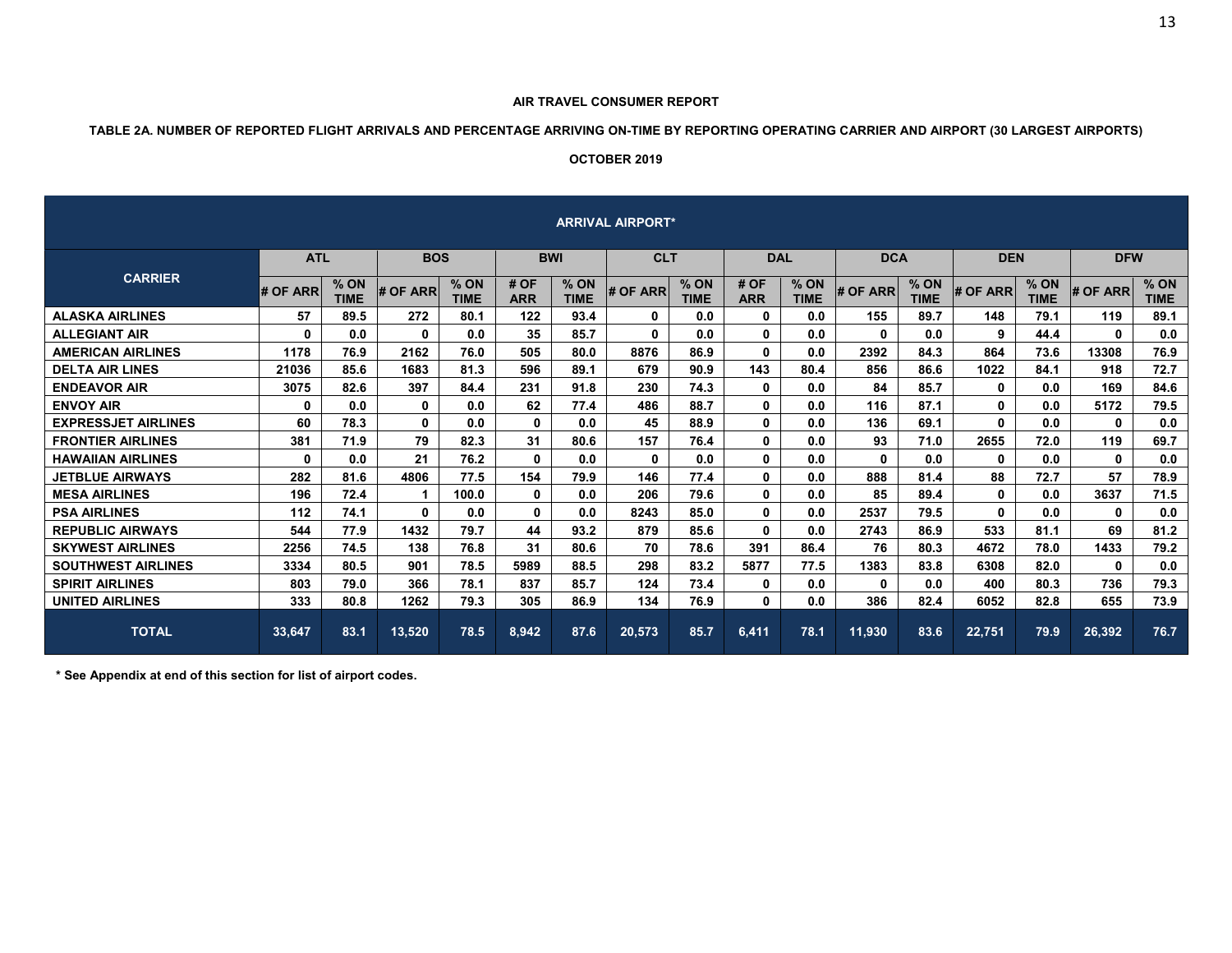#### **AIR TRAVEL CONSUMER REPORT**

# **TABLE 2A. NUMBER OF REPORTED FLIGHT ARRIVALS AND PERCENTAGE ARRIVING ON-TIME BY REPORTING OPERATING CARRIER AND AIRPORT (30 LARGEST AIRPORTS)**

# **OCTOBER 2019**

| <b>ARRIVAL AIRPORT*</b>    |            |                     |              |                     |                    |                       |                    |                       |                 |                       |              |                     |              |                       |              |                       |
|----------------------------|------------|---------------------|--------------|---------------------|--------------------|-----------------------|--------------------|-----------------------|-----------------|-----------------------|--------------|---------------------|--------------|-----------------------|--------------|-----------------------|
|                            | <b>DTW</b> |                     | <b>EWR</b>   |                     | <b>FLL</b>         |                       | <b>IAD</b>         |                       | <b>IAH</b>      |                       | <b>JFK</b>   |                     | <b>LAS</b>   |                       | <b>LAX</b>   |                       |
| <b>CARRIER</b>             | # OF ARR   | % ON<br><b>TIME</b> | # OF ARR     | % ON<br><b>TIME</b> | # OF<br><b>ARR</b> | $%$ ON<br><b>TIME</b> | # OF<br><b>ARR</b> | $%$ ON<br><b>TIME</b> | # OF ARR        | $%$ ON<br><b>TIME</b> | # OF ARR     | % ON<br><b>TIME</b> | # OF ARR     | $%$ ON<br><b>TIME</b> | # OF ARR     | $%$ ON<br><b>TIME</b> |
| <b>ALASKA AIRLINES</b>     | 31         | 100.0               | 332          | 81.0                | 62                 | 88.7                  | 175                | 88.0                  | 58              | 84.5                  | 426          | 83.1                | 635          | 81.7                  | 1734         | 86.4                  |
| <b>ALLEGIANT AIR</b>       | 0          | 0.0                 | 68           | 95.6                | 239                | 63.2                  | $\mathbf{0}$       | 0.0                   | $\mathbf{0}$    | 0.0                   | $\mathbf{0}$ | 0.0                 | 718          | 85.0                  | 72           | 83.3                  |
| <b>AMERICAN AIRLINES</b>   | 394        | 85.5                | 710          | 66.1                | 484                | 72.3                  | 172                | 79.1                  | 710             | 68.7                  | 1320         | 84.0                | 1224         | 75.8                  | 3327         | 84.6                  |
| <b>DELTA AIR LINES</b>     | 5359       | 91.8                | 524          | 72.9                | 867                | 79.9                  | 277                | 87.4                  | 475             | 65.7                  | 2766         | 86.9                | 1206         | 89.6                  | 2983         | 86.4                  |
| <b>ENDEAVOR AIR</b>        | 1198       | 92.6                | 48           | 52.1                | $\mathbf{0}$       | 0.0                   | 117                | 87.2                  | 101             | 69.3                  | 1704         | 88.8                | $\mathbf{0}$ | 0.0                   | 0            | 0.0                   |
| <b>ENVOY AIR</b>           | 88         | 81.8                | 52           | 46.2                | 0                  | 0.0                   | 0                  | 0.0                   | 27              | 70.4                  | 372          | 83.6                | $\mathbf{0}$ | 0.0                   | 0            | 0.0                   |
| <b>EXPRESSJET AIRLINES</b> | 39         | 79.5                | 1333         | 62.5                | $\mathbf{0}$       | 0.0                   | 0                  | 0.0                   | 2651            | 72.1                  | 0            | 0.0                 | $\mathbf{0}$ | 0.0                   | 0            | 0.0                   |
| <b>FRONTIER AIRLINES</b>   | 105        | 72.4                | 0            | 0.0                 | 87                 | 77.0                  | 108                | 87.0                  | 139             | 66.9                  | 0            | 0.0                 | 1056         | 67.9                  | 124          | 65.3                  |
| <b>HAWAIIAN AIRLINES</b>   | 0          | 0.0                 | 0            | 0.0                 | 0                  | 0.0                   | $\mathbf 0$        | 0.0                   | 0               | 0.0                   | 31           | 67.7                | 84           | 72.6                  | 183          | 80.3                  |
| <b>JETBLUE AIRWAYS</b>     | 106        | 80.2                | 718          | 66.0                | 1981               | 82.1                  | $\mathbf{0}$       | 0.0                   | 10 <sup>1</sup> | 70.0                  | 3471         | 83.5                | 349          | 81.4                  | 588          | 81.0                  |
| <b>MESA AIRLINES</b>       | 152        | 79.6                | $\mathbf{0}$ | 0.0                 | $\mathbf{0}$       | 0.0                   | 1721               | 84.7                  | 3245            | 73.5                  | $\bf{0}$     | 0.0                 | $\mathbf{0}$ | 0.0                   | 0            | 0.0                   |
| <b>PSA AIRLINES</b>        | 65         | 80.0                | 0            | 0.0                 | $\mathbf{0}$       | 0.0                   | 175                | 76.0                  | $\mathbf{0}$    | 0.0                   | $\mathbf{0}$ | 0.0                 | $\mathbf{0}$ | 0.0                   | $\mathbf{0}$ | 0.0                   |
| <b>REPUBLIC AIRWAYS</b>    | 794        | 87.8                | 2394         | 73.0                | 0                  | 0.0                   | 140                | 90.7                  | 1064            | 74.9                  | 170          | 92.4                | $\mathbf{0}$ | 0.0                   | $\mathbf{0}$ | 0.0                   |
| <b>SKYWEST AIRLINES</b>    | 4237       | 88.7                | $\mathbf{0}$ | 0.0                 | $\mathbf{0}$       | 0.0                   | 429                | 80.7                  | 1124            | 66.6                  | 284          | 84.2                | 164          | 89.0                  | 2680         | 90.5                  |
| <b>SOUTHWEST AIRLINES</b>  | 503        | 85.7                | 494          | 59.9                | 1637               | 88.5                  | 151                | 82.8                  | 0               | 0.0                   | 0            | 0.0                 | 6254         | 85.9                  | 3524         | 84.2                  |
| <b>SPIRIT AIRLINES</b>     | 861        | 87.6                | 341          | 69.5                | 1703               | 87.5                  | 0                  | 0.0                   | 612             | 79.1                  | 0            | 0.0                 | 1672         | 85.7                  | 699          | 86.1                  |
| <b>UNITED AIRLINES</b>     | 154        | 79.2                | 5022         | 75.1                | 517                | 77.6                  | 2545               | 88.6                  | 5144            | 77.7                  | $\mathbf{0}$ | 0.0                 | 1273         | 82.6                  | 2338         | 83.7                  |
| <b>TOTAL</b>               | 14,086     | 89.4                | 12,036       | 71.4                | 7,577              | 82.9                  | 6,010              | 86.1                  | 15,360          | 74.0                  | 10,544       | 85.4                | 14,635       | 83.4                  | 18,252       | 85.5                  |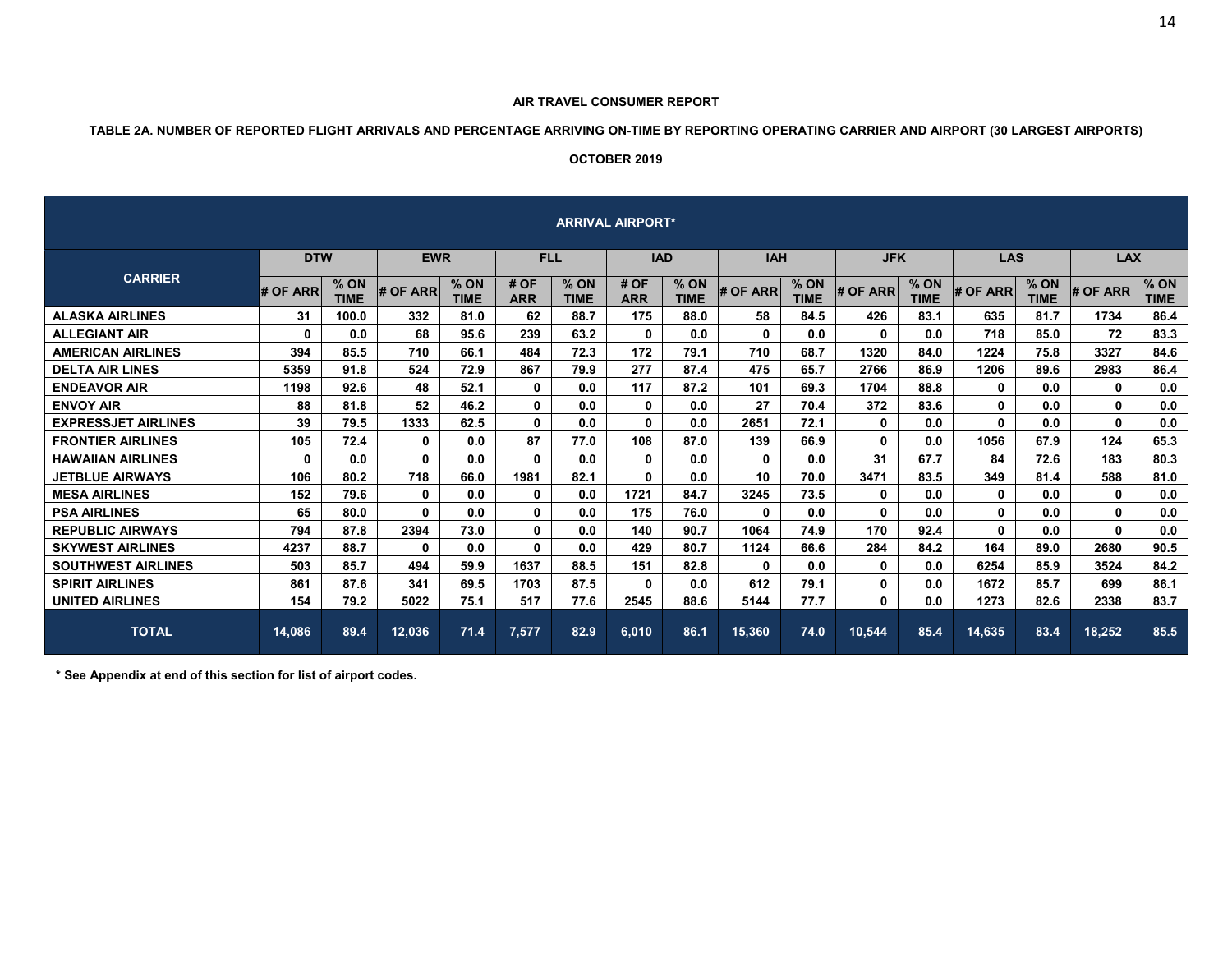#### **AIR TRAVEL CONSUMER REPORT**

# **TABLE 2A. NUMBER OF REPORTED FLIGHT ARRIVALS AND PERCENTAGE ARRIVING ON-TIME BY REPORTING OPERATING CARRIER AND AIRPORT (30 LARGEST AIRPORTS)**

# **OCTOBER 2019**

|                            |            |                     |              |                       |                    |                     | <b>ARRIVAL AIRPORT*</b> |                     |              |                     |              |                     |                    |                       |              |                     |
|----------------------------|------------|---------------------|--------------|-----------------------|--------------------|---------------------|-------------------------|---------------------|--------------|---------------------|--------------|---------------------|--------------------|-----------------------|--------------|---------------------|
|                            | <b>LGA</b> |                     | <b>MCO</b>   |                       | <b>MDW</b>         |                     | <b>MIA</b>              |                     | <b>MSP</b>   |                     | <b>ORD</b>   |                     | <b>PDX</b>         |                       | <b>PHL</b>   |                     |
| <b>CARRIER</b>             | # OF ARR   | % ON<br><b>TIME</b> | # OF ARR     | $%$ ON<br><b>TIME</b> | # OF<br><b>ARR</b> | % ON<br><b>TIME</b> | # OF<br><b>ARR</b>      | % ON<br><b>TIME</b> | # OF ARR     | % ON<br><b>TIME</b> | # OF ARR     | % ON<br><b>TIME</b> | # OF<br><b>ARR</b> | $%$ ON<br><b>TIME</b> | # OF ARR     | % ON<br><b>TIME</b> |
| <b>ALASKA AIRLINES</b>     | 0          | 0.0                 | 144          | 86.8                  | $\mathbf{0}$       | 0.0                 | $\mathbf{0}$            | 0.0                 | 92           | 82.6                | 326          | 85.3                | 1675               | 87.1                  | 123          | 84.6                |
| <b>ALLEGIANT AIR</b>       | 0          | 0.0                 | 0            | 0.0                   | 0                  | 0.0                 | 0                       | 0.0                 | $\mathbf{0}$ | 0.0                 | 0            | 0.0                 | $\mathbf{0}$       | 0.0                   | 0            | 0.0                 |
| <b>AMERICAN AIRLINES</b>   | 2281       | 73.1                | 1459         | 84.4                  | 0                  | 0.0                 | 4002                    | 85.6                | 619          | 80.0                | 5751         | 81.7                | 286                | 70.6                  | 4055         | 84.5                |
| <b>DELTA AIR LINES</b>     | 2431       | 70.5                | 1492         | 87.1                  | 203                | 88.7                | 667                     | 80.1                | 6038         | 90.1                | 1223         | 86.0                | 661                | 89.9                  | 592          | 88.2                |
| <b>ENDEAVOR AIR</b>        | 2522       | 66.5                | 0            | 0.0                   | 3                  | 100.0               | 0                       | 0.0                 | 1127         | 89.6                | 157          | 87.3                | $\mathbf{0}$       | 0.0                   | 207          | 88.9                |
| <b>ENVOY AIR</b>           | 738        | 67.2                | 0            | 0.0                   | $\mathbf{0}$       | 0.0                 | 1037                    | 91.4                | 4            | 100.0               | 6106         | 80.6                | $\mathbf{0}$       | 0.0                   | 0            | 0.0                 |
| <b>EXPRESSJET AIRLINES</b> | 167        | 66.5                | 0            | 0.0                   | $\mathbf{0}$       | 0.0                 | 0                       | 0.0                 | 45           | 73.3                | 1033         | 82.7                | $\mathbf{0}$       | 0.0                   | $\mathbf{0}$ | 0.0                 |
| <b>FRONTIER AIRLINES</b>   | 93         | 64.5                | 1066         | 78.7                  | 0                  | 0.0                 | 137                     | 71.5                | 146          | 76.0                | 282          | 72.0                | 62                 | 58.1                  | 587          | 75.3                |
| <b>HAWAIIAN AIRLINES</b>   | 0          | 0.0                 | 0            | 0.0                   | $\mathbf 0$        | 0.0                 | 0                       | 0.0                 | 0            | 0.0                 | 0            | 0.0                 | 62                 | 66.1                  | 0            | 0.0                 |
| <b>JETBLUE AIRWAYS</b>     | 493        | 69.2                | 1632         | 82.6                  | $\mathbf 0$        | 0.0                 | $\mathbf{0}$            | 0.0                 | 85           | 85.9                | 238          | 72.7                | 79                 | 75.9                  | 276          | 79.7                |
| <b>MESA AIRLINES</b>       | 154        | 61.7                | 0            | 0.0                   | $\mathbf{0}$       | 0.0                 | $\mathbf{0}$            | 0.0                 | 77           | 80.5                | $\mathbf{0}$ | 0.0                 | $\mathbf{0}$       | 0.0                   | 61           | 88.5                |
| <b>PSA AIRLINES</b>        | 189        | 64.6                | 0            | 0.0                   | 0                  | 0.0                 | $\mathbf{0}$            | 0.0                 | $\Omega$     | 0.0                 | $\Omega$     | 0.0                 | $\mathbf{0}$       | 0.0                   | 1287         | 81.6                |
| <b>REPUBLIC AIRWAYS</b>    | 2532       | 71.0                | 0            | 0.0                   | $\mathbf{0}$       | 0.0                 | 1022                    | 89.9                | 498          | 84.7                | 1307         | 87.3                | $\mathbf{0}$       | 0.0                   | 1761         | 88.7                |
| <b>SKYWEST AIRLINES</b>    | 925        | 70.9                | $\mathbf{0}$ | 0.0                   | 283                | 92.6                | $\mathbf{0}$            | 0.0                 | 3698         | 87.8                | 5728         | 79.0                | 739                | 90.5                  | $\bf{0}$     | 0.0                 |
| <b>SOUTHWEST AIRLINES</b>  | 1053       | 65.0                | 3180         | 86.9                  | 7025               | 84.6                | $\mathbf{0}$            | 0.0                 | 672          | 84.4                | $\mathbf{0}$ | 0.0                 | 1106               | 84.3                  | 611          | 84.5                |
| <b>SPIRIT AIRLINES</b>     | 341        | 73.6                | 1395         | 87.7                  | 0                  | 0.0                 | $\mathbf{0}$            | 0.0                 | 301          | 85.7                | 802          | 82.0                | 83                 | 88.0                  | 334          | 85.3                |
| <b>UNITED AIRLINES</b>     | 780        | 65.8                | 1065         | 85.2                  | $\mathbf{0}$       | 0.0                 | 330                     | 81.8                | 393          | 83.0                | 7162         | 86.1                | 616                | 80.7                  | 388          | 84.0                |
| <b>TOTAL</b>               | 14,699     | 69.3                | 11,433       | 85.2                  | 7,514              | 85.1                | 7,195                   | 86.1                | 13,795       | 87.9                | 30,115       | 82.4                | 5,369              | 85.0                  | 10,282       | 84.5                |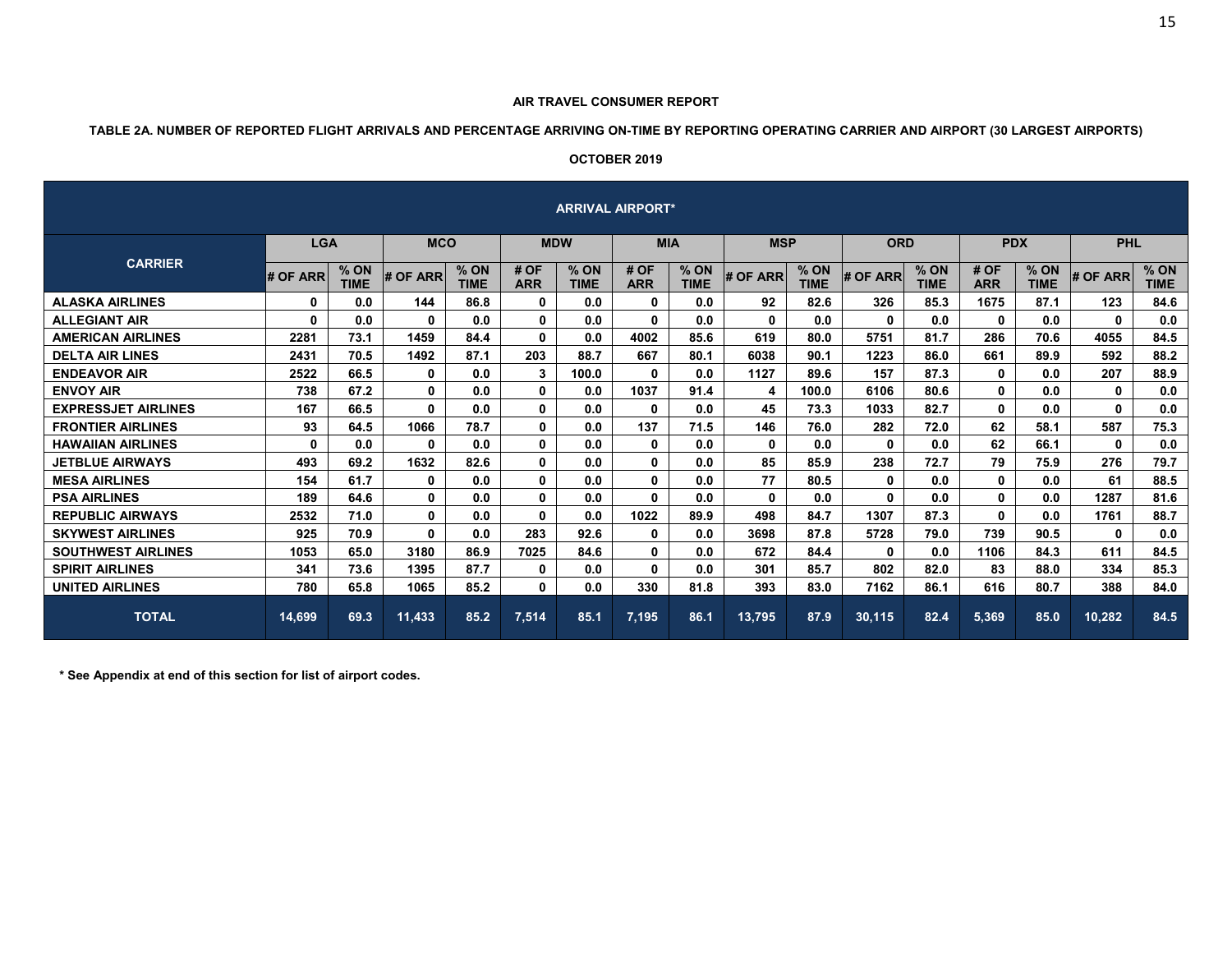#### **AIR TRAVEL CONSUMER REPORT**

# **TABLE 2A. NUMBER OF REPORTED FLIGHT ARRIVALS AND PERCENTAGE ARRIVING ON-TIME BY REPORTING OPERATING CARRIER AND AIRPORT (30 LARGEST AIRPORTS)**

#### **OCTOBER 2019**

|                            |            |                       |                    |                       | <b>ARRIVAL AIRPORT*</b> |                     |              |                |                    |                     |                    |                       |
|----------------------------|------------|-----------------------|--------------------|-----------------------|-------------------------|---------------------|--------------|----------------|--------------------|---------------------|--------------------|-----------------------|
|                            | <b>PHX</b> |                       |                    | <b>SAN</b>            | <b>SEA</b>              |                     | <b>SFO</b>   |                |                    | <b>SLC</b>          |                    | <b>TPA</b>            |
| <b>CARRIER</b>             | # OF ARR   | $%$ ON<br><b>TIME</b> | # OF<br><b>ARR</b> | $%$ ON<br><b>TIME</b> | # OF ARR                | % ON<br><b>TIME</b> | # OF ARR     | $%$ ON<br>TIME | # OF<br><b>ARR</b> | % ON<br><b>TIME</b> | # OF<br><b>ARR</b> | $%$ ON<br><b>TIME</b> |
| <b>ALASKA AIRLINES</b>     | 186        | 88.2                  | 889                | 86.2                  | 5789                    | 80.3                | 1908         | 84.6           | 71                 | 83.1                | 31                 | 90.3                  |
| <b>ALLEGIANT AIR</b>       | 0          | 0.0                   | 0                  | 0.0                   | $\bf{0}$                | 0.0                 | 0            | 0.0            | 0                  | 0.0                 | $\mathbf{0}$       | 0.0                   |
| <b>AMERICAN AIRLINES</b>   | 4735       | 85.6                  | 757                | 76.6                  | 635                     | 75.3                | 1115         | 77.0           | 338                | 76.3                | 984                | 80.7                  |
| <b>DELTA AIR LINES</b>     | 676        | 85.8                  | 747                | 83.8                  | 2600                    | 88.3                | 1389         | 89.1           | 4164               | 89.2                | 957                | 87.5                  |
| <b>ENDEAVOR AIR</b>        | 0          | 0.0                   | 0                  | 0.0                   | 0                       | 0.0                 | 0            | 0.0            | 0                  | 0.0                 | 79                 | 89.9                  |
| <b>ENVOY AIR</b>           | 0          | 0.0                   | 0                  | 0.0                   | 0                       | 0.0                 | 0            | 0.0            | 0                  | 0.0                 | 0                  | 0.0                   |
| <b>EXPRESSJET AIRLINES</b> | 0          | 0.0                   | 0                  | 0.0                   | $\bf{0}$                | 0.0                 | 0            | 0.0            | 5                  | 60.0                | 0                  | 0.0                   |
| <b>FRONTIER AIRLINES</b>   | 214        | 77.1                  | 151                | 75.5                  | 76                      | 61.8                | 155          | 74.2           | 135                | 68.9                | 235                | 81.3                  |
| <b>HAWAIIAN AIRLINES</b>   | 31         | 58.1                  | 62                 | 64.5                  | 62                      | 59.7                | 78           | 67.9           | 0                  | 0.0                 | 0                  | 0.0                   |
| <b>JETBLUE AIRWAYS</b>     | 93         | 84.9                  | 200                | 84.0                  | 176                     | 81.3                | 477          | 89.9           | 220                | 81.8                | 383                | 85.1                  |
| <b>MESA AIRLINES</b>       | 1554       | 82.4                  | 0                  | 0.0                   | 0                       | 0.0                 | 0            | 0.0            | 39                 | 71.8                | 28                 | 82.1                  |
| <b>PSA AIRLINES</b>        | 0          | 0.0                   | $\mathbf{0}$       | 0.0                   | $\mathbf{0}$            | 0.0                 | $\mathbf{0}$ | 0.0            | 0                  | 0.0                 | 0                  | 0.0                   |
| <b>REPUBLIC AIRWAYS</b>    | 0          | 0.0                   | 0                  | 0.0                   | 0                       | 0.0                 | O.           | 0.0            | 84                 | 85.7                | 0                  | 0.0                   |
| <b>SKYWEST AIRLINES</b>    | 1242       | 91.9                  | 635                | 94.0                  | 790                     | 86.1                | 3217         | 85.3           | 3715               | 91.2                | $\mathbf{0}$       | 0.0                   |
| <b>SOUTHWEST AIRLINES</b>  | 5293       | 85.9                  | 3524               | 85.6                  | 904                     | 80.2                | 1234         | 85.7           | 927                | 81.4                | 2157               | 84.6                  |
| <b>SPIRIT AIRLINES</b>     | 31         | 74.2                  | 156                | 92.9                  | 135                     | 69.6                | 0            | 0.0            | 0                  | 0.0                 | 454                | 88.8                  |
| <b>UNITED AIRLINES</b>     | 675        | 80.6                  | 849                | 82.3                  | 846                     | 80.6                | 4821         | 87.1           | 117                | 87.2                | 617                | 80.2                  |
| <b>TOTAL</b>               | 14,730     | 85.5                  | 7.970              | 84.7                  | 12,013                  | 81.8                | 14.394       | 85.5           | 9.815              | 88.2                | 5,925              | 84.3                  |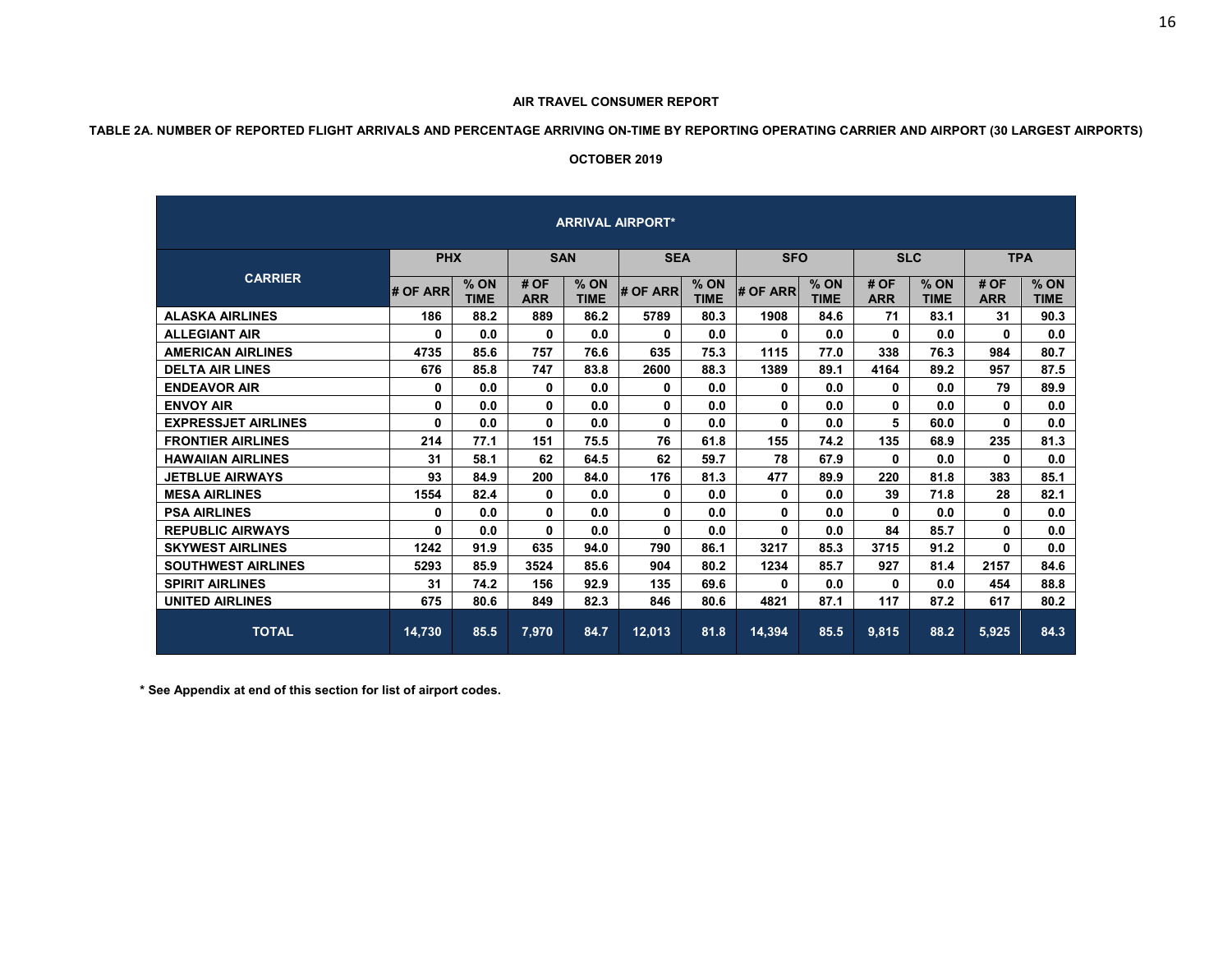# **TABLE 3. PERCENTAGE OF REPORTING OPERATING CARRIERS FLIGHT OPERATIONS ARRIVING ON-TIME BY AIRPORT AND TIME OF DAY (30 LARGEST AIRPORTS)**

#### **OCTOBER 2019**

|                                                   | <b>ARRIVAL AIRPORT*</b> |            |            |            |            |            |            |            |            |            |            |            |            |            |            |            |
|---------------------------------------------------|-------------------------|------------|------------|------------|------------|------------|------------|------------|------------|------------|------------|------------|------------|------------|------------|------------|
| <b>SCHEDULED</b><br><b>ARRIVAL</b><br><b>TIME</b> | <b>ATL</b>              | <b>BOS</b> | <b>BWI</b> | <b>CLT</b> | <b>DAL</b> | <b>DCA</b> | <b>DEN</b> | <b>DFW</b> | <b>DTW</b> | <b>EWR</b> | <b>FLL</b> | <b>IAD</b> | <b>IAH</b> | <b>JFK</b> | <b>LAS</b> | <b>LAX</b> |
| 0600-0659                                         | 92.4                    | 90.7       | 98.9       | 91.0       | 91.4       | 91.1       | 89.7       | 87.3       | 93.1       | 92.3       | 84.2       | 93.6       | 92.2       | 88.2       | 92.1       | 89.4       |
| 0700-0759                                         | 94.4                    | 93.6       | 95.1       | 92.2       | 92.5       | 91.2       | 85.0       | 83.4       | 93.7       | 91.9       | 94.7       | 94.4       | 93.5       | 91.1       | 92.7       | 93.0       |
| 0800-0859                                         | 85.6                    | 94.3       | 94.5       | 91.2       | 86.1       | 92.6       | 83.8       | 84.0       | 91.0       | 93.8       | 94.7       | 81.8       | 71.7       | 91.2       | 93.5       | 88.3       |
| 0900-0959                                         | 83.7                    | 95.1       | 93.7       | 90.7       | 85.8       | 89.3       | 81.6       | 77.8       | 94.4       | 92.7       | 92.7       | 93.2       | 69.9       | 95.9       | 89.6       | 90.6       |
| 1000-1059                                         | 84.5                    | 92.1       | 90.4       | 88.1       | 89.7       | 85.8       | 77.7       | 80.4       | 91.6       | 93.2       | 86.2       | 89.5       | 71.6       | 95.2       | 86.3       | 88.8       |
| 1100-1159                                         | 88.5                    | 86.4       | 91.3       | 87.5       | 80.7       | 86.4       | 79.1       | 83.5       | 92.2       | 93.2       | 87.4       | 88.5       | 70.7       | 91.3       | 86.6       | 86.7       |
| 1200-1259                                         | 89.1                    | 87.6       | 92.1       | 87.1       | 83.8       | 86.6       | 81.0       | 81.3       | 88.9       | 92.1       | 87.2       | 96.9       | 77.4       | 89.0       | 85.3       | 85.3       |
| 1300-1359                                         | 86.3                    | 86.6       | 91.0       | 84.2       | 85.5       | 80.6       | 78.0       | 79.5       | 91.5       | 82.4       | 84.5       | 84.0       | 72.2       | 87.8       | 84.6       | 87.8       |
| 1400-1459                                         | 81.1                    | 83.7       | 87.4       | 86.0       | 76.6       | 83.1       | 79.8       | 79.1       | 92.1       | 71.7       | 81.9       | 86.6       | 73.4       | 85.0       | 83.3       | 87.7       |
| 1500-1559                                         | 83.3                    | 75.6       | 88.7       | 84.1       | 76.4       | 83.9       | 76.7       | 76.4       | 91.0       | 62.2       | 80.5       | 87.0       | 77.9       | 86.3       | 81.8       | 84.5       |
| 1600-1659                                         | 81.4                    | 77.7       | 85.7       | 81.8       | 69.3       | 83.9       | 82.4       | 76.5       | 89.1       | 60.3       | 79.0       | 82.0       | 77.5       | 82.0       | 80.7       | 85.3       |
| 1700-1759                                         | 82.0                    | 71.6       | 85.4       | 82.7       | 74.8       | 80.6       | 76.0       | 72.5       | 88.1       | 51.6       | 81.4       | 93.2       | 68.6       | 81.8       | 79.6       | 83.3       |
| 1800-1859                                         | 79.1                    | 64.1       | 81.5       | 82.4       | 66.5       | 77.5       | 78.9       | 73.7       | 83.1       | 52.3       | 80.3       | 83.3       | 72.7       | 80.9       | 80.0       | 81.6       |
| 1900-1959                                         | 75.0                    | 63.7       | 84.6       | 79.4       | 76.4       | 79.3       | 77.5       | 70.2       | 88.1       | 52.1       | 82.0       | 86.1       | 72.0       | 82.6       | 79.7       | 84.7       |
| 2000-2059                                         | 77.1                    | 63.4       | 85.1       | 80.4       | 69.4       | 77.5       | 75.5       | 61.9       | 81.3       | 52.7       | 71.8       | 79.2       | 76.5       | 81.8       | 81.7       | 81.7       |
| 2100-2159                                         | 80.1                    | 65.9       | 79.5       | 85.5       | 73.2       | 80.2       | 74.8       | 64.1       | 85.0       | 52.1       | 74.4       | 81.1       | 74.0       | 85.0       | 79.9       | 83.4       |
| 2200-2259                                         | 80.2                    | 68.2       | 82.7       | 81.4       | 70.1       | 79.3       | 77.6       | 67.3       | 75.7       | 54.0       | 78.3       | 77.2       | 71.2       | 77.3       | 81.7       | 77.8       |
| 2300-0559                                         | 79.4                    | 76.6       | 82.8       | 79.6       | 70.5       | 81.2       | 79.1       | 79.8       | 84.5       | 74.7       | 77.1       | 88.4       | 79.1       | 80.9       | 73.9       | 81.9       |
| <b>TOTAL</b>                                      | 83.1                    | 78.5       | 87.6       | 85.7       | 78.1       | 83.6       | 79.9       | 76.7       | 89.4       | 71.4       | 82.9       | 86.1       | 74.0       | 85.4       | 83.4       | 85.5       |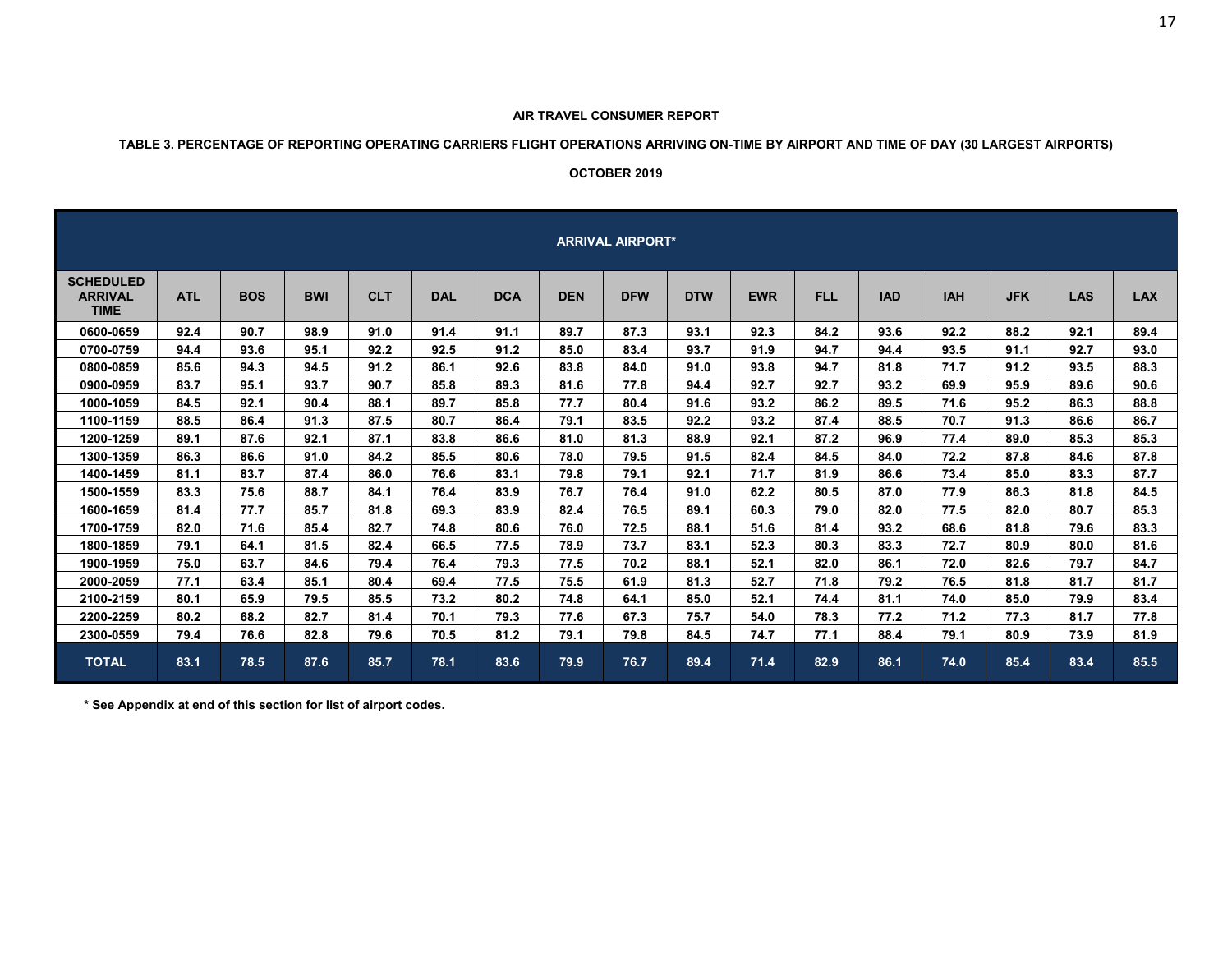#### **AIR TRAVEL CONSUMER REPORT**

# **TABLE 3. PERCENTAGE OF REPORTING OPERATING CARRIERS FLIGHT OPERATIONS ARRIVING ON-TIME BY AIRPORT AND TIME OF DAY (30 LARGEST AIRPORTS)**

#### **OCTOBER 2019**

|                                                   |            |            |            |            |            |            | <b>ARRIVAL AIRPORT*</b> |            |            |            |            |            |            |            |              |
|---------------------------------------------------|------------|------------|------------|------------|------------|------------|-------------------------|------------|------------|------------|------------|------------|------------|------------|--------------|
| <b>SCHEDULED</b><br><b>ARRIVAL</b><br><b>TIME</b> | <b>LGA</b> | <b>MCO</b> | <b>MDW</b> | <b>MIA</b> | <b>MSP</b> | <b>ORD</b> | <b>PDX</b>              | <b>PHL</b> | <b>PHX</b> | <b>SAN</b> | <b>SEA</b> | <b>SFO</b> | <b>SLC</b> | <b>TPA</b> | <b>TOTAL</b> |
| 0600-0659                                         | 0.0        | 86.9       | 91.3       | 90.0       | 93.5       | 92.5       | 90.2                    | 91.2       | 91.5       | 100.0      | 85.5       | 92.5       | 92.6       | 83.6       | 90.7         |
| 0700-0759                                         | 93.8       | 92.4       | 90.9       | 95.0       | 85.8       | 89.9       | 89.3                    | 90.8       | 90.7       | 93.5       | 93.3       | 89.9       | 94.1       | 92.7       | 90.9         |
| 0800-0859                                         | 89.4       | 92.1       | 91.5       | 94.2       | 90.8       | 86.0       | 95.1                    | 93.0       | 89.8       | 90.0       | 80.9       | 86.6       | 93.0       | 95.2       | 87.4         |
| 0900-0959                                         | 87.1       | 91.5       | 88.2       | 92.2       | 91.4       | 83.5       | 93.0                    | 91.8       | 86.8       | 87.6       | 82.5       | 87.9       | 94.3       | 93.1       | 87.2         |
| 1000-1059                                         | 80.9       | 92.8       | 88.7       | 86.8       | 91.0       | 90.0       | 88.2                    | 90.1       | 88.5       | 87.5       | 84.8       | 90.2       | 91.8       | 88.5       | 86.8         |
| 1100-1159                                         | 76.2       | 87.0       | 89.1       | 86.5       | 86.9       | 87.3       | 83.4                    | 89.2       | 88.5       | 83.4       | 89.3       | 83.7       | 82.4       | 87.4       | 85.9         |
| 1200-1259                                         | 76.2       | 88.2       | 90.8       | 84.4       | 90.6       | 85.1       | 84.5                    | 88.6       | 87.6       | 82.8       | 84.1       | 85.9       | 88.5       | 86.3       | 85.8         |
| 1300-1359                                         | 74.9       | 86.0       | 86.8       | 87.1       | 92.6       | 83.8       | 88.9                    | 90.4       | 88.1       | 88.0       | 88.7       | 84.7       | 91.1       | 86.7       | 84.2         |
| 1400-1459                                         | 73.1       | 87.1       | 85.2       | 87.9       | 89.6       | 80.8       | 83.7                    | 85.8       | 85.0       | 88.7       | 83.3       | 86.2       | 87.1       | 91.5       | 83.3         |
| 1500-1559                                         | 66.9       | 88.0       | 84.1       | 79.5       | 88.0       | 78.1       | 89.7                    | 83.2       | 84.2       | 89.1       | 87.5       | 87.6       | 91.2       | 89.1       | 81.6         |
| 1600-1659                                         | 60.2       | 82.8       | 87.6       | 83.7       | 88.8       | 78.9       | 87.9                    | 80.1       | 85.3       | 85.8       | 83.9       | 87.6       | 89.2       | 79.5       | 81.0         |
| 1700-1759                                         | 60.7       | 85.9       | 81.7       | 88.4       | 84.9       | 79.5       | 83.1                    | 80.0       | 82.1       | 84.0       | 82.0       | 84.6       | 86.5       | 83.1       | 77.7         |
| 1800-1859                                         | 57.8       | 85.4       | 83.6       | 82.3       | 85.3       | 78.1       | 84.7                    | 79.6       | 83.2       | 82.9       | 86.7       | 87.3       | 84.1       | 81.2       | 78.5         |
| 1900-1959                                         | 56.4       | 81.4       | 80.4       | 81.9       | 83.7       | 69.5       | 85.7                    | 77.0       | 81.2       | 82.6       | 79.8       | 84.9       | 86.5       | 81.3       | 77.4         |
| 2000-2059                                         | 54.5       | 79.7       | 80.7       | 83.9       | 85.0       | 76.6       | 85.0                    | 76.7       | 82.1       | 79.2       | 74.8       | 82.6       | 74.8       | 83.2       | 76.2         |
| 2100-2159                                         | 51.8       | 78.5       | 81.4       | 80.2       | 84.6       | 79.4       | 79.5                    | 72.4       | 84.5       | 77.2       | 72.8       | 84.6       | 89.2       | 73.3       | 77.5         |
| 2200-2259                                         | 57.5       | 79.4       | 78.9       | 75.4       | 78.8       | 79.2       | 78.1                    | 79.7       | 75.8       | 81.5       | 70.9       | 84.3       | 77.4       | 77.7       | 75.6         |
| 2300-0559                                         | 61.3       | 77.8       | 71.0       | 82.4       | 82.7       | 87.4       | 77.3                    | 80.6       | 79.2       | 82.8       | 86.9       | 78.1       | 69.6       | 77.2       | 79.2         |
| <b>TOTAL</b>                                      | 69.3       | 85.2       | 85.1       | 86.1       | 87.9       | 82.4       | 85.0                    | 84.5       | 85.5       | 84.7       | 81.8       | 85.5       | 88.2       | 84.3       | 82.4         |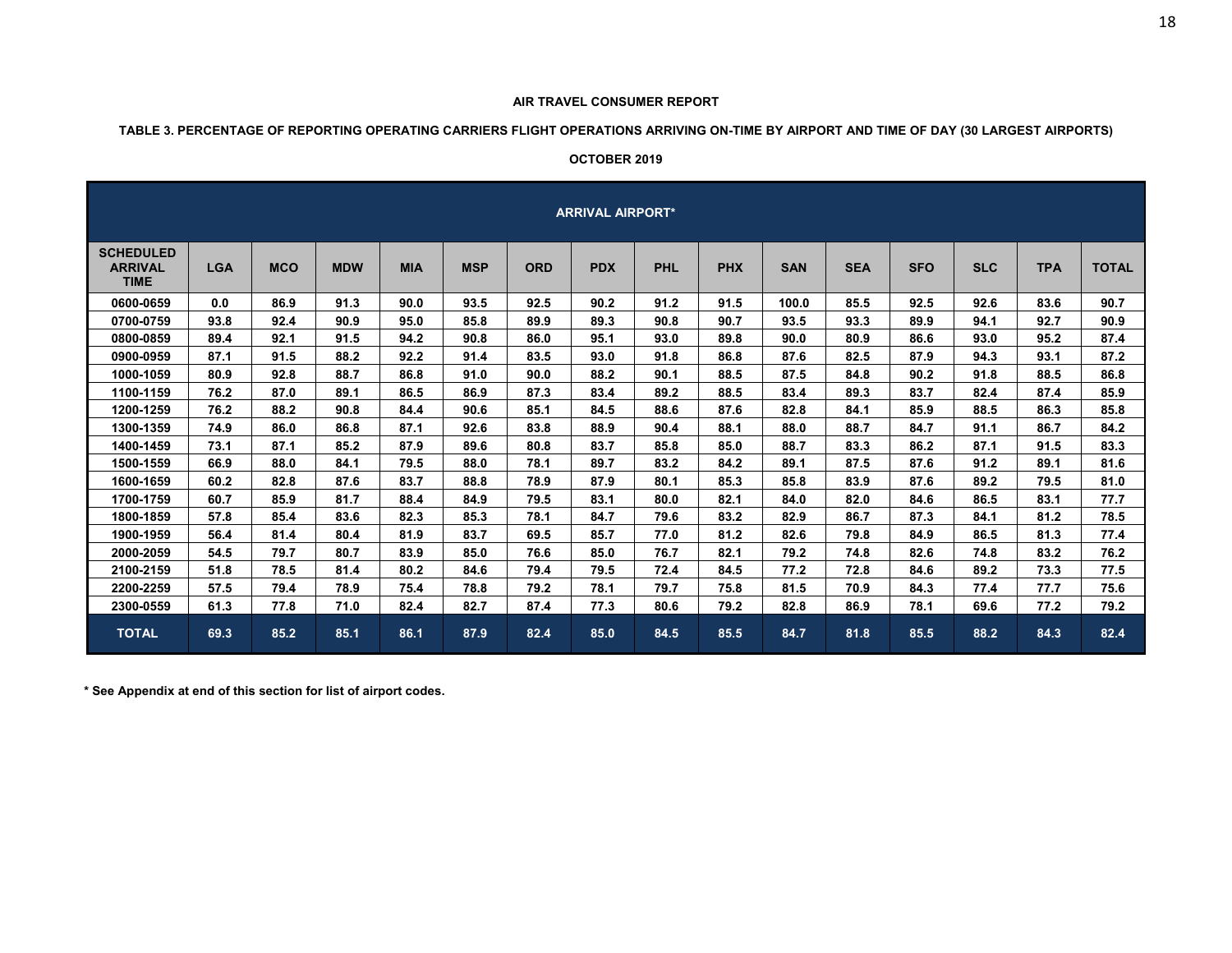#### **AIR TRAVEL CONSUMER REPORT**

# **TABLE 4. PERCENTAGE OF REPORTING OPERATING CARRIERS FLIGHT OPERATIONS DEPARTING ON-TIME BY AIRPORT AND TIME OF DAY (30 LARGEST AIRPORTS)**

#### **OCTOBER 2019**

|                                                     |            |            |            |            |            |            |            | <b>DEPARTURE AIRPORT*</b> |            |            |            |            |            |            |            |            |
|-----------------------------------------------------|------------|------------|------------|------------|------------|------------|------------|---------------------------|------------|------------|------------|------------|------------|------------|------------|------------|
| <b>SCHEDULED</b><br><b>DEPARTURE</b><br><b>TIME</b> | <b>ATL</b> | <b>BOS</b> | <b>BWI</b> | <b>CLT</b> | <b>DAL</b> | <b>DCA</b> | <b>DEN</b> | <b>DFW</b>                | <b>DTW</b> | <b>EWR</b> | <b>FLL</b> | <b>IAD</b> | <b>IAH</b> | <b>JFK</b> | <b>LAS</b> | <b>LAX</b> |
| 0600-0659                                           | 93.6       | 93.7       | 94.7       | 88.3       | 89.9       | 95.9       | 89.6       | 87.8                      | 93.5       | 94.7       | 95.9       | 97.6       | 88.5       | 95.3       | 92.1       | 94.8       |
| 0700-0759                                           | 93.3       | 90.2       | 94.6       | 90.9       | 89.1       | 90.6       | 84.6       | 85.3                      | 92.6       | 91.4       | 92.6       | 91.3       | 91.3       | 92.0       | 90.3       | 92.6       |
| 0800-0859                                           | 93.1       | 90.4       | 91.2       | 83.0       | 82.5       | 90.2       | 82.1       | 84.2                      | 92.7       | 90.1       | 94.7       | 91.7       | 87.6       | 94.7       | 85.8       | 89.3       |
| 0900-0959                                           | 87.1       | 90.7       | 85.3       | 88.6       | 79.5       | 90.5       | 79.7       | 81.6                      | 92.8       | 91.2       | 94.1       | 88.1       | 78.3       | 93.3       | 85.3       | 87.0       |
| 1000-1059                                           | 86.8       | 89.5       | 88.5       | 81.4       | 79.8       | 86.7       | 74.6       | 81.4                      | 90.9       | 91.5       | 88.0       | 91.1       | 80.2       | 91.7       | 87.5       | 85.6       |
| 1100-1159                                           | 84.6       | 87.9       | 83.8       | 87.3       | 79.0       | 84.3       | 73.5       | 76.8                      | 88.8       | 86.7       | 86.3       | 85.6       | 78.4       | 91.1       | 82.0       | 83.7       |
| 1200-1259                                           | 86.6       | 81.3       | 88.1       | 74.1       | 71.0       | 81.6       | 75.9       | 80.0                      | 90.3       | 87.7       | 81.4       | 85.4       | 79.1       | 87.9       | 81.1       | 82.1       |
| 1300-1359                                           | 85.2       | 83.9       | 83.9       | 82.2       | 79.0       | 82.0       | 78.1       | 77.6                      | 81.8       | 87.4       | 80.4       | 88.1       | 69.1       | 87.9       | 81.3       | 80.0       |
| 1400-1459                                           | 82.5       | 79.8       | 77.0       | 78.7       | 78.7       | 81.4       | 72.7       | 73.0                      | 86.4       | 79.7       | 82.8       | 83.1       | 78.4       | 84.6       | 79.4       | 84.0       |
| 1500-1559                                           | 78.7       | 79.7       | 76.8       | 76.8       | 64.9       | 82.8       | 74.9       | 73.7                      | 89.0       | 70.0       | 75.3       | 88.7       | 73.0       | 80.7       | 79.4       | 81.6       |
| 1600-1659                                           | 78.7       | 73.3       | 79.4       | 79.6       | 63.9       | 76.3       | 70.6       | 73.7                      | 80.0       | 66.4       | 81.0       | 84.3       | 78.1       | 81.6       | 76.5       | 82.7       |
| 1700-1759                                           | 80.2       | 71.2       | 78.6       | 79.5       | 63.6       | 77.6       | 76.2       | 70.8                      | 83.4       | 63.3       | 74.0       | 80.5       | 73.6       | 82.0       | 79.3       | 82.9       |
| 1800-1859                                           | 77.7       | 69.3       | 72.5       | 79.5       | 65.5       | 75.7       | 72.3       | 70.0                      | 75.7       | 59.4       | 80.9       | 89.1       | 75.5       | 77.1       | 76.2       | 84.1       |
| 1900-1959                                           | 79.1       | 61.3       | 69.3       | 77.0       | 63.8       | 75.8       | 75.6       | 70.9                      | 79.3       | 60.8       | 83.6       | 82.4       | 76.8       | 80.8       | 74.3       | 84.5       |
| 2000-2059                                           | 78.5       | 62.8       | 70.9       | 79.7       | 60.6       | 81.4       | 74.3       | 67.4                      | 87.2       | 60.6       | 79.4       | 100.0      | 81.0       | 79.6       | 75.9       | 81.9       |
| 2100-2159                                           | 81.9       | 61.7       | 74.6       | 76.0       | 60.9       | 77.4       | 65.8       | 62.3                      | 92.9       | 56.9       | 80.3       | 100.0      | 82.0       | 81.2       | 82.1       | 81.8       |
| 2200-2259                                           | 84.2       | 67.3       | 61.1       | 86.0       | 54.3       | 84.8       | 73.7       | 68.0                      | 88.4       | 28.1       | 78.9       | 87.1       | 82.0       | 82.9       | 80.8       | 86.9       |
| 2300-0559                                           | 89.5       | 92.9       | 92.9       | 91.3       | 0.0        | 93.4       | 83.0       | 85.5                      | 94.4       | 93.8       | 91.7       | 94.3       | 88.2       | 85.5       | 82.7       | 88.3       |
| <b>TOTAL</b>                                        | 83.9       | 81.1       | 82.1       | 83.1       | 73.5       | 83.8       | 76.9       | 76.2                      | 88.3       | 77.1       | 85.1       | 86.8       | 80.0       | 86.4       | 82.3       | 85.5       |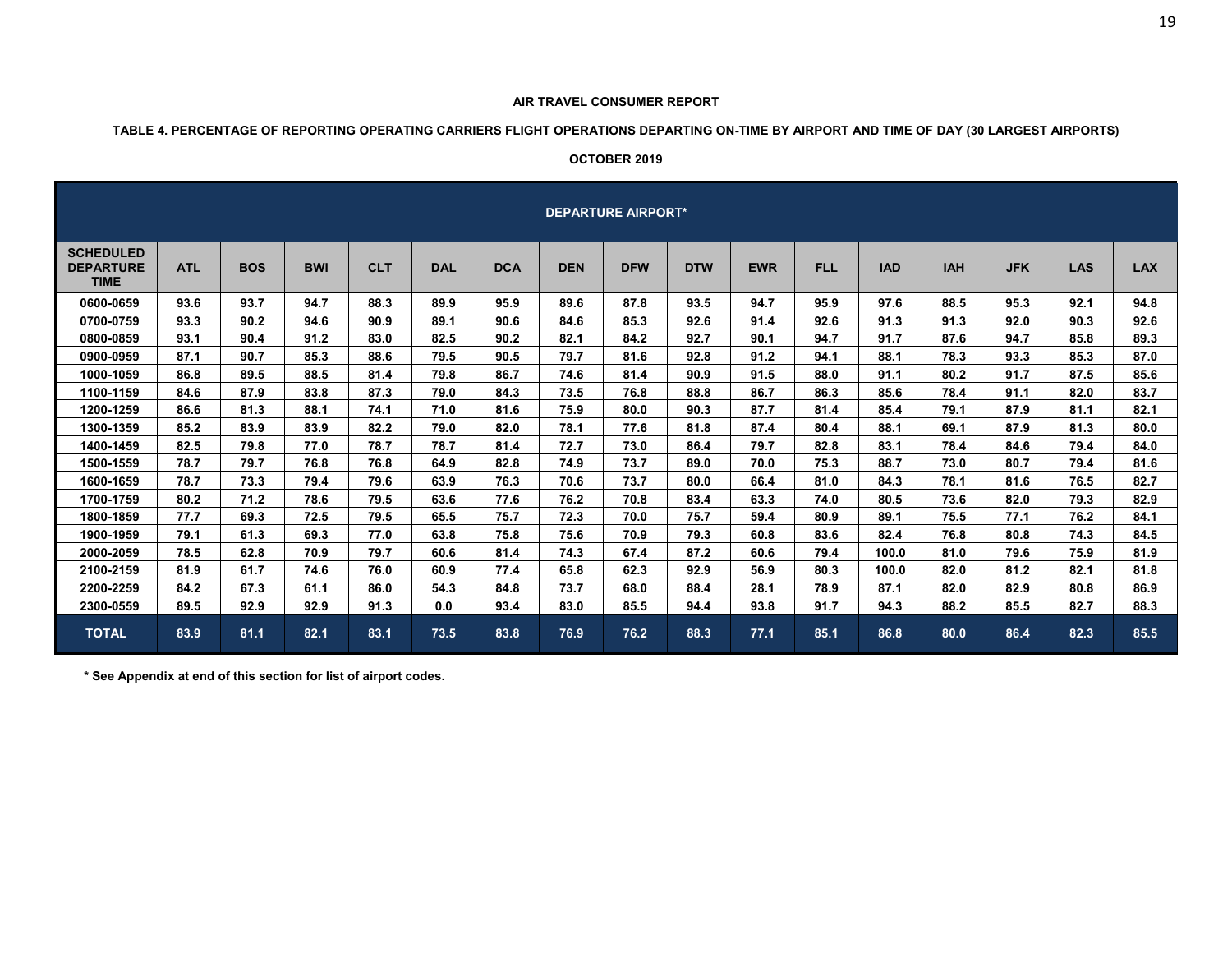#### **TABLE 4. PERCENTAGE OF REPORTING OPERATING CARRIERS FLIGHT OPERATIONS DEPARTING ON-TIME BY AIRPORT AND TIME OF DAY (30 LARGEST AIRPORTS)**

#### **OCTOBER 2019**

|                                                     |            |            |            |            |            |            | <b>DEPARTURE AIRPORT*</b> |            |            |            |            |            |            |            |              |
|-----------------------------------------------------|------------|------------|------------|------------|------------|------------|---------------------------|------------|------------|------------|------------|------------|------------|------------|--------------|
| <b>SCHEDULED</b><br><b>DEPARTURE</b><br><b>TIME</b> | <b>LGA</b> | <b>MCO</b> | <b>MDW</b> | <b>MIA</b> | <b>MSP</b> | <b>ORD</b> | <b>PDX</b>                | <b>PHL</b> | <b>PHX</b> | <b>SAN</b> | <b>SEA</b> | <b>SFO</b> | <b>SLC</b> | <b>TPA</b> | <b>TOTAL</b> |
| 0600-0659                                           | 93.6       | 95.6       | 90.4       | 92.6       | 94.9       | 93.3       | 95.4                      | 92.5       | 94.0       | 95.0       | 91.1       | 95.6       | 96.1       | 96.0       | 93.3         |
| 0700-0759                                           | 93.9       | 93.1       | 85.5       | 89.6       | 94.0       | 90.2       | 93.2                      | 90.3       | 87.9       | 92.8       | 92.0       | 91.6       | 89.6       | 94.4       | 90.7         |
| 0800-0859                                           | 93.4       | 93.5       | 83.5       | 94.2       | 89.9       | 88.7       | 91.9                      | 91.5       | 87.0       | 88.6       | 87.3       | 86.3       | 92.1       | 91.5       | 89.5         |
| 0900-0959                                           | 88.1       | 89.6       | 82.6       | 90.7       | 92.7       | 85.7       | 91.8                      | 92.4       | 84.3       | 86.3       | 83.9       | 84.1       | 90.3       | 94.4       | 86.7         |
| 1000-1059                                           | 86.1       | 87.8       | 80.8       | 91.9       | 90.2       | 84.7       | 94.2                      | 92.0       | 85.2       | 88.0       | 79.1       | 84.6       | 87.2       | 86.8       | 85.2         |
| 1100-1159                                           | 84.1       | 86.4       | 79.5       | 86.0       | 90.9       | 86.7       | 91.6                      | 89.7       | 83.8       | 83.7       | 84.3       | 81.3       | 89.8       | 84.5       | 84.6         |
| 1200-1259                                           | 77.2       | 83.8       | 81.6       | 81.1       | 82.7       | 83.1       | 85.1                      | 86.2       | 84.3       | 83.7       | 87.3       | 79.6       | 83.3       | 84.5       | 82.7         |
| 1300-1359                                           | 79.7       | 82.4       | 80.1       | 86.4       | 89.5       | 82.4       | 85.7                      | 81.6       | 82.4       | 83.0       | 85.8       | 78.9       | 88.1       | 76.6       | 82.5         |
| 1400-1459                                           | 75.3       | 75.7       | 69.8       | 86.1       | 85.6       | 80.1       | 88.6                      | 84.1       | 84.7       | 86.5       | 85.3       | 79.8       | 86.5       | 85.3       | 79.9         |
| 1500-1559                                           | 71.2       | 79.4       | 76.4       | 82.1       | 86.5       | 79.0       | 77.1                      | 82.3       | 79.7       | 84.9       | 82.3       | 83.0       | 87.4       | 82.6       | 79.5         |
| 1600-1659                                           | 67.1       | 82.2       | 70.3       | 83.4       | 81.0       | 79.5       | 92.2                      | 81.6       | 80.8       | 87.3       | 86.7       | 83.7       | 82.1       | 85.9       | 77.9         |
| 1700-1759                                           | 61.1       | 77.5       | 74.6       | 79.6       | 84.8       | 76.0       | 84.5                      | 79.4       | 80.6       | 85.1       | 84.2       | 84.4       | 89.9       | 74.3       | 78.2         |
| 1800-1859                                           | 62.4       | 77.0       | 63.0       | 80.7       | 80.4       | 81.5       | 77.2                      | 75.8       | 75.4       | 85.0       | 83.6       | 83.6       | 81.4       | 81.0       | 75.5         |
| 1900-1959                                           | 57.3       | 81.2       | 70.3       | 79.3       | 87.0       | 79.6       | 86.3                      | 78.3       | 78.1       | 81.4       | 84.4       | 85.7       | 85.7       | 74.6       | 76.5         |
| 2000-2059                                           | 55.2       | 71.1       | 69.2       | 81.5       | 87.4       | 75.8       | 81.2                      | 80.3       | 79.9       | 82.3       | 76.1       | 84.9       | 88.5       | 78.4       | 77.3         |
| 2100-2159                                           | 55.3       | 72.1       | 74.4       | 88.1       | 88.0       | 81.1       | 82.2                      | 84.1       | 78.7       | 78.5       | 76.6       | 84.1       | 73.8       | 78.6       | 76.6         |
| 2200-2259                                           | 62.9       | 73.3       | 72.6       | 77.2       | 88.1       | 82.0       | 91.0                      | 71.4       | 84.7       | 88.4       | 85.4       | 88.6       | 93.8       | 76.5       | 81.9         |
| 2300-0559                                           | 97.0       | 84.2       | 98.9       | 79.4       | 95.4       | 94.6       | 94.5                      | 84.9       | 91.0       | 0.0        | 89.9       | 89.4       | 87.5       | 95.7       | 88.6         |
| <b>TOTAL</b>                                        | 76.1       | 83.6       | 77.3       | 85.6       | 88.4       | 83.1       | 89.1                      | 85.3       | 83.7       | 86.6       | 85.2       | 85.0       | 89.2       | 85.2       | 82.7         |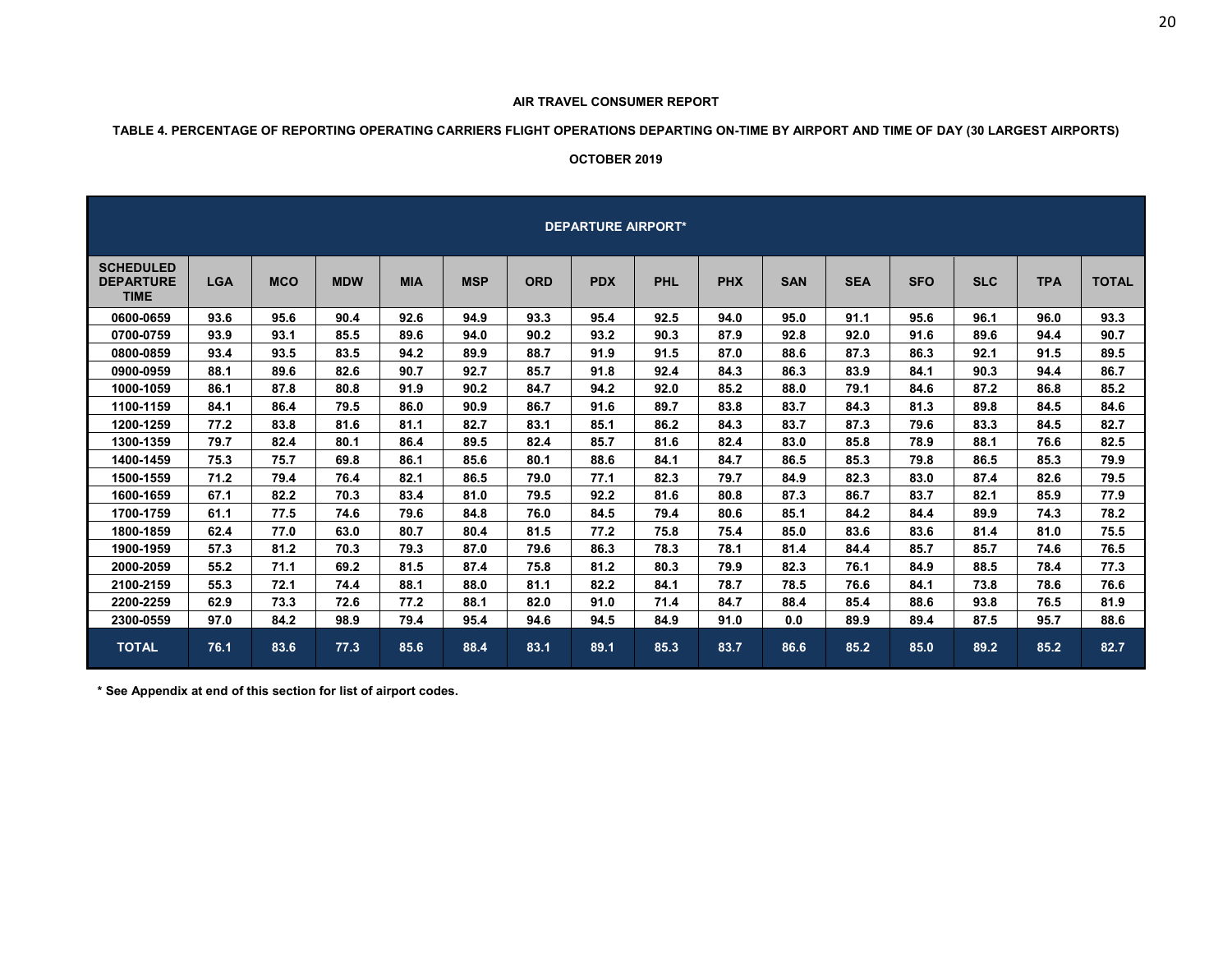| <b>CITY (AIRPORT)</b>                |            | <b>PERCENT</b><br><b>ON-TIME</b> | <b>REPORTED</b>                | <b>OPERATIONS</b> | <b>CITY (AIRPORT)</b>                    |                   | <b>PERCENT</b><br><b>ON-TIME</b> |            | <b>REPORTED</b><br><b>OPERATIONS</b> |
|--------------------------------------|------------|----------------------------------|--------------------------------|-------------------|------------------------------------------|-------------------|----------------------------------|------------|--------------------------------------|
|                                      | <b>ARR</b> | <b>DEP</b>                       | <b>ARR</b>                     | <b>DEP</b>        |                                          | <b>ARR</b>        | <b>DEP</b>                       | <b>ARR</b> | <b>DEP</b>                           |
| Aberdeen, SD (ABR)                   | 91.5       | 87.3                             | 71                             | 71                | Brainerd, MN (BRD)                       | 96.3              | 98.1                             | 54         | 54                                   |
| Abilene, TX (ABI)                    | 84.1       | 83.7                             | 208                            | 208               | Branson, MO (BKG)                        | 85.7              | 85.7                             | 35         | 35                                   |
| Adak Island, AK (ADK)                | 77.8       | 66.7                             | 9                              | 9                 | Bristol/Johnson City/Kingsport, TN (TRI) | 83.1              | 85.4                             | 254        | 254                                  |
| Aguadilla, PR (BQN)                  | 79.4       | 85.3                             | 165                            | 163               | Brownsville, TX (BRO)                    | 82.0              | 87.6                             | 250        | 250                                  |
| Akron, OH (CAK)                      | 73.9       | 86.9                             | 464                            | 465               | <b>Brunswick, GA (BQK)</b>               | 81.8              | 85.2                             | 88         | 88                                   |
| Albany, GA (ABY)                     | 71.6       | 81.8                             | 88                             | 88                | Buffalo, NY (BUF)                        | 83.4              | 84.4                             | 2092       | 2090                                 |
| Albany, NY (ALB)                     | 85.7       | 88.3                             | 1051                           | 1052              | Burbank, CA (BUR)                        | 83.0              | 85.6                             | 3006       | 3006                                 |
| Albuquerque, NM (ABQ)                | 81.4       | 82.9                             | 2227                           | 2230              | Burlington, VT (BTV)                     | 83.3              | 81.4                             | 820        | 821                                  |
| Alexandria, LA (AEX)                 | 81.7       | 84.1                             | 295                            | 295               | Butte, MT (BTM)                          | 87.9              | 86.2                             | 58         | 58                                   |
| Allentown/Bethlehem/Easton, PA (ABE) | 87.8       | 87.1                             | 426                            | 427               | Concord, NC (USA)                        | 83.6              | 86.2                             | 116        | 116                                  |
| Alpena, MI (APN)                     | 90.7       | 88.7                             | 54                             | $\overline{53}$   | Cape Girardeau, MO (CGI)                 | 80.0              | 85.9                             | 85         | 85                                   |
| Amarillo, TX (AMA)                   | 72.9       | 75.3                             | 454<br>454<br>Casper, WY (CPR) |                   |                                          | 93.0              | 95.8                             | 71         | 71                                   |
| Anchorage, AK (ANC)                  | 81.7       | 90.2                             | 1334                           | 1333              | Cedar City, UT (CDC)                     | 92.6              | 88.9                             | 54         | 54                                   |
| Appleton, WI (ATW)                   | 84.6       | 88.7                             | 338                            | 337               | Cedar Rapids/Iowa City, IA (CID)         | 82.0              | 80.8                             | 866        | 864                                  |
| Arcata/Eureka, CA (ACV)              | 80.3       | 77.3                             | 208                            | 207               | Champaign/Urbana, IL (CMI)               | 78.8              | 85.1                             | 269        | 269                                  |
| Asheville, NC (AVL)                  | 73.7       | 77.0                             | 919                            | 919               | Charleston, SC (CHS)                     | 83.7              | 84.6                             | 2317       | 2318                                 |
| Ashland, WV (HTS)                    | 69.2       | 65.4                             | 26                             | 26                | Charleston/Dunbar, WV (CRW)              | 80.6              | 80.7                             | 408        | 409                                  |
| Aspen, CO (ASE)                      | 67.4       | 72.3                             | 276                            | 278               | <b>Charlotte Amalie, VI (STT)</b>        | 83.0              | 83.0                             | 182        | 182                                  |
| Atlanta, GA (ATL)                    | 83.1       | 83.9                             | 33647                          | 33643             | Charlotte, NC (CLT)                      | 85.7              | 83.1                             | 20573      | 20569                                |
| Atlantic City, NJ (ACY)              | 85.9       | 93.0                             | 227                            | 228               | Charlottesville, VA (CHO)                | 75.4              | 78.0                             | 549        | 549                                  |
| Augusta, GA (AGS)                    | 86.4       | 85.2                             | 413                            | 413               | Chattanooga, TN (CHA)                    | 80.7              | 79.4                             | 781        | 782                                  |
| Austin, TX (AUS)                     | 80.6       | 82.3                             | 5955                           | 5951              | Cheyenne, WY (CYS)                       | 87.9              | 79.4                             | 33         | 34                                   |
| Bakersfield, CA (BFL)                | 80.6       | 89.9                             | 217                            | 217               | Chicago, IL (MDW)                        | 85.1              | 77.3                             | 7514       | 7516                                 |
| Baltimore, MD (BWI)                  | 87.6       | 82.1                             | 8942                           | 8946              | Chicago, IL (ORD)                        | 82.4              | 83.1                             | 30115      | 30125                                |
| Bangor, ME (BGR)                     | 73.2       | 75.9                             | 373                            | 373               | Christiansted, VI (STX)                  | 87.5              | 87.5                             | 48         | 48                                   |
| Barrow, AK (BRW)                     | 95.2       | 95.2                             | 62                             | 62                | Cincinnati, OH (CVG)                     | 83.5              | 84.0                             | 4084       | 4086                                 |
| Baton Rouge, LA (BTR)                | 80.4       | 87.4                             | 698                            | 700               | Clarksburg/Fairmont, WV (CKB)            | 77.5              | 76.1                             | 71         | 71                                   |
| Beaumont/Port Arthur, TX (BPT)       | 87.0       | 88.0                             | 92                             | 92                | Cleveland, OH (CLE)                      | 84.7              | 86.6                             | 4159       | 4160                                 |
| Belleville, IL (BLV)                 | 85.2       | 72.1                             | 61                             | 61                | Cody, WY (COD)                           | 90.0              | 85.0                             | 20         | 20                                   |
| Bellingham, WA (BLI)                 | 87.8       | 89.4                             | 123                            | 123               | <b>College Station/Bryan, TX (CLL)</b>   | 84.7              | 92.9                             | 209        | 210                                  |
| Bemidji, MN (BJI)                    | 93.5       | 85.5                             | 62                             | 62                | Colorado Springs, CO (COS)               | 74.3              | 78.1                             | 868        | 869                                  |
| Bend/Redmond, OR (RDM)               | 83.8       | 88.8                             | 340                            | 340               | Columbia, MO (COU)                       | 62.9              | 78.9                             | 186        | 185                                  |
| Bethel, AK (BET)                     | 87.3       | 80.3                             | 71                             | 71                | Columbia, SC (CAE)                       | 81.0              | 85.5                             | 621        | 621                                  |
| Billings, MT (BIL)                   | 83.6       | 86.4                             | 317                            | 317               | Columbus, GA (CSG)                       | 77.4              | 87.0                             | 115        | 115                                  |
| <b>Binghamton, NY (BGM)</b>          | 84.3       | 89.9                             | 89                             | 89                | Columbus, MS (GTR)                       | $\overline{73.2}$ | 79.5                             | 112        | 112                                  |
| Birmingham, AL (BHM)                 | 79.5       | 82.8                             | 1740                           | 1742              | Columbus, OH (CMH)                       | 85.1              | 87.0                             | 4210       | 4212                                 |
| Bismarck/Mandan, ND (BIS)            | 80.7       | 81.1                             | 379                            | 380               | Columbus, OH (LCK)                       | 78.3              | 71.0                             | 69         | 69                                   |
| Bloomington/Normal, IL (BMI)         | 79.0       | 88.2                             | 272                            | 271               | Cordova, AK (CDV)                        | 88.7              | 95.2                             | 62         | 62                                   |
| Boise, ID (BOI)                      | 86.0       | 89.2                             | 1631                           | 1632              | <b>Corpus Christi, TX (CRP)</b>          | 76.8              | 82.6                             | 530        | 530                                  |
| Boston, MA (BOS)                     | 78.5       | 81.1                             | 13520                          | 13530             | Dallas, TX (DAL)                         | 78.1              | 73.5                             | 6411       | 6411                                 |
| Bozeman, MT (BZN)                    | 86.3       | 87.0                             | 431                            | 431               | Dallas/Fort Worth, TX (DFW)              | 76.7              | 76.2                             | 26392      | 26396                                |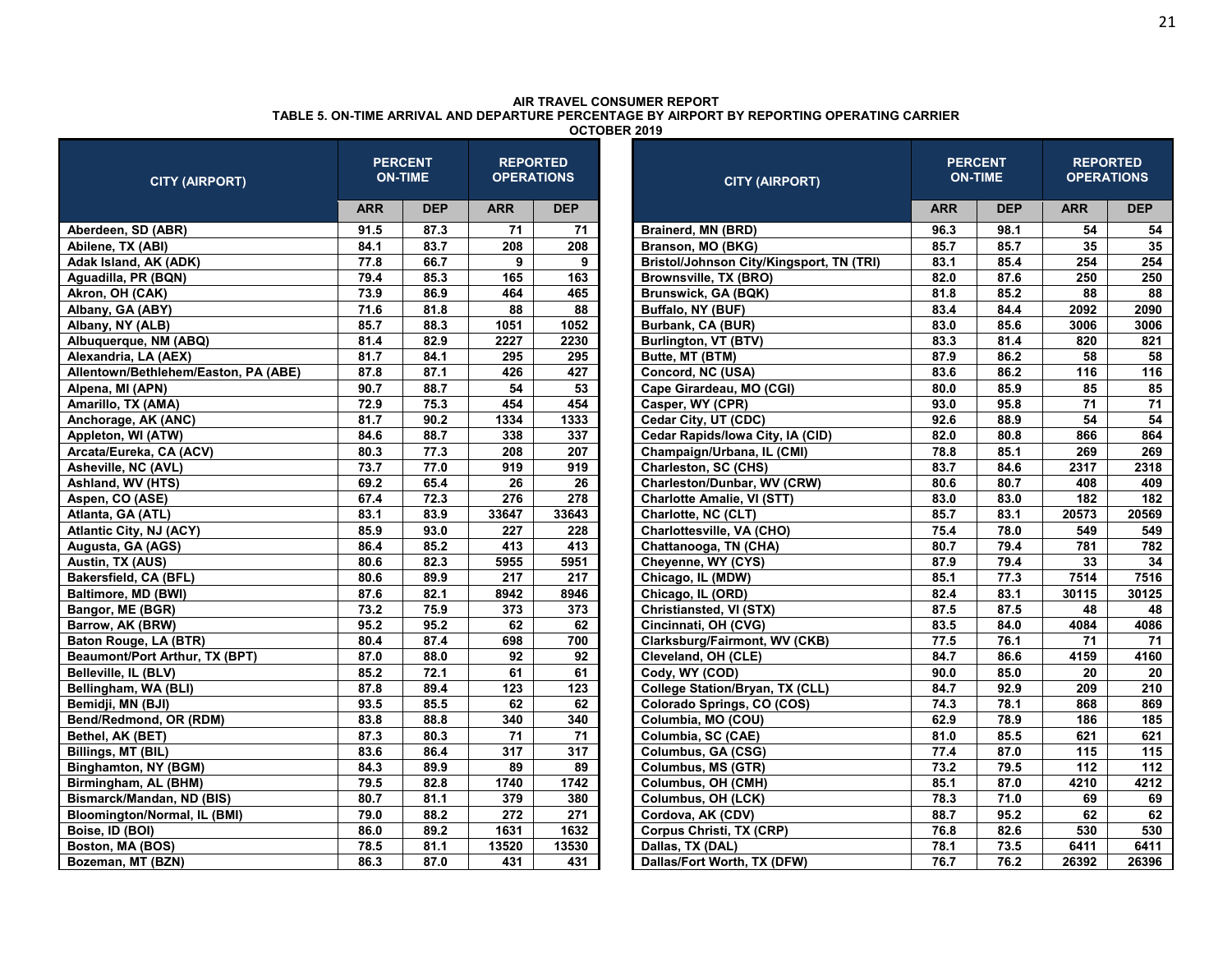| <b>CITY (AIRPORT)</b>        |            | <b>PERCENT</b><br><b>ON-TIME</b> | <b>REPORTED</b><br><b>OPERATIONS</b> |                 | <b>CITY (AIRPORT)</b>               |            | <b>PERCENT</b><br><b>ON-TIME</b> | <b>REPORTED</b><br><b>OPERATIONS</b> |                 |
|------------------------------|------------|----------------------------------|--------------------------------------|-----------------|-------------------------------------|------------|----------------------------------|--------------------------------------|-----------------|
|                              | <b>ARR</b> | <b>DEP</b>                       | <b>ARR</b>                           | <b>DEP</b>      |                                     | <b>ARR</b> | <b>DEP</b>                       | <b>ARR</b>                           | <b>DEP</b>      |
| Dayton, OH (DAY)             | 77.3       | 83.7                             | 1236                                 | 1236            | Green Bay, WI (GRB)                 | 83.4       | 88.8                             | 506                                  | 508             |
| Daytona Beach, FL (DAB)      | 82.2       | 86.6                             | 269                                  | 269             | Greensboro/High Point, NC (GSO)     | 82.0       | 84.1                             | 1216                                 | 1217            |
| Deadhorse, AK (SCC)          | 86.9       | 97.6                             | 84                                   | 84              | Greenville, NC (PGV)                | 87.1       | 87.1                             | 31                                   | 31              |
| Del Rio, TX (DRT)            | 75.8       | 80.6                             | 62                                   | 62              | Greer, SC (GSP)                     | 80.2       | 83.7                             | 1430                                 | 1430            |
| Denver, CO (DEN)             | 79.9       | 76.9                             | 22751                                | 22752           | Guam, TT (GUM)                      | 83.3       | 94.4                             | 72                                   | 72              |
| Des Moines, IA (DSM)         | 84.3       | 88.1                             | 1398                                 | 1397            | Gulfport/Biloxi, MS (GPT)           | 80.2       | 84.4                             | 424                                  | 424             |
| Detroit, MI (DTW)            | 89.4       | 88.3                             | 14086                                | 14083           | Hagerstown, MD (HGR)                | 100.0      | 90.0                             | 10                                   | 10              |
| Devils Lake, ND (DVL)        | 77.4       | 75.5                             | 53                                   | 53              | Hancock/Houghton, MI (CMX)          | 79.0       | 80.6                             | 62                                   | 62              |
| Dothan, AL (DHN)             | 63.8       | 75.0                             | 116                                  | 116             | Harlingen/San Benito, TX (HRL)      | 77.1       | 81.1                             | 371                                  | 371             |
| Dubuque, IA (DBQ)            | 78.3       | 85.9                             | 92                                   | 92              | Harrisburg, PA (MDT)                | 86.4       | 85.4                             | 568                                  | 568             |
| Duluth, MN (DLH)             | 80.0       | 82.3                             | 350                                  | 350             | Hartford, CT (BDL)                  | 84.2       | 87.5                             | 2334                                 | 2334            |
| Durango, CO (DRO)            | 75.2       | 78.9                             | 266                                  | 266             | Hattiesburg/Laurel, MS (PIB)        | 81.0       | 77.6                             | 58                                   | 58              |
| Eagle, CO (EGE)              | 86.4       | 86.7                             | 44                                   | 45              | Hays, KS (HYS)                      | 75.0       | 73.1                             | 108                                  | 108             |
| Eau Claire, WI (EAU)         | 77.4       | 90.3                             | 62                                   | 62              | Helena, MT (HLN)                    | 94.8       | 93.9                             | 115                                  | 115             |
| El Paso, TX (ELP)            | 78.9       | 82.0                             | 1484                                 | 1485            | Hibbing, MN (HIB)                   | 96.3       | 98.1                             | 54                                   | $\overline{54}$ |
| Elko, NV (EKO)               | 96.6       | 98.3                             | 58                                   | 58              | Hilo, HI (ITO)                      | 90.1       | 90.3                             | 526                                  | 526             |
| Elmira/Corning, NY (ELM)     | 88.9       | 88.9                             | 18                                   | 18              | Hilton Head, SC (HHH)               | 74.2       | 83.9                             | 186                                  | 186             |
| Erie, PA (ERI)               | 82.8       | 88.5                             | 122                                  | 122             | Hobbs, NM (HOB)                     | 79.4       | 81.0                             | 63                                   | 63              |
| Escanaba, MI (ESC)           | 75.9       | 74.1                             | 54                                   | 54              | Honolulu, HI (HNL)                  | 84.1       | 87.2                             | 4422                                 | 4421            |
| Eugene, OR (EUG)             | 88.1       | 89.9                             | 513                                  | 514             | Houston, TX (HOU)                   | 82.2       | 74.7                             | 5166                                 | 5163            |
| Evansville, IN (EVV)         | 83.3       | 82.7                             | 335                                  | 335             | Houston, TX (IAH)                   | 74.0       | 80.0                             | 15360                                | 15344           |
| Everett, WA (PAE)            | 80.6       | 90.0                             | 180                                  | 180             | Huntsville, AL (HSV)                | 81.8       | 84.4                             | 885                                  | 885             |
| Fairbanks, AK (FAI)          | 84.4       | 92.2                             | 359                                  | 359             | Idaho Falls, ID (IDA)               | 88.5       | 86.2                             | 217                                  | 218             |
| Fargo, ND (FAR)              | 78.2       | 84.6                             | 537                                  | 538             | Indianapolis, IN (IND)              | 84.3       | 87.0                             | 4267                                 | 4269            |
| Fayetteville, AR (XNA)       | 77.1       | 78.7                             | 1299                                 | 1300            | International Falls, MN (INL)       | 96.2       | 96.2                             | 53                                   | 53              |
| Fayetteville, NC (FAY)       | 78.8       | 79.9                             | 344                                  | 344             | Iron Mountain/Kingsfd, MI (IMT)     | 89.7       | 89.7                             | 58                                   | 58              |
| Flagstaff, AZ (FLG)          | 87.8       | 89.4                             | 188                                  | 188             | Islip, NY (ISP)                     | 87.6       | 89.6                             | 394                                  | 394             |
| Flint, MI (FNT)              | 85.5       | 86.8                             | 311                                  | 311             | Ithaca/Cortland, NY (ITH)           | 91.4       | 86.0                             | $\overline{93}$                      | 93              |
| Fort Lauderdale, FL (FLL)    | 82.9       | 85.1                             | 7577                                 | 7572            | Jackson, WY (JAC)                   | 82.5       | 83.7                             | 206                                  | 208             |
| Fort Myers, FL (RSW)         | 80.3       | 82.5                             | 2099                                 | 2093            | Jackson/Vicksburg, MS (JAN)         | 76.4       | 81.6                             | 716                                  | 716             |
| Fort Smith, AR (FSM)         | 76.9       | 78.4                             | 208                                  | 208             | Jacksonville, FL (JAX)              | 82.5       | 85.3                             | 2806                                 | 2809            |
| Fort Wayne, IN (FWA)         | 81.4       | 84.4                             | 636                                  | 636             | Jacksonville/Camp Lejeune, NC (OAJ) | 83.8       | 87.3                             | 229                                  | 229             |
| Fresno, CA (FAT)             | 87.0       | 87.5                             | 1058                                 | 1060            | Jamestown, ND (JMS)                 | 73.8       | 75.0                             | 84                                   | 84              |
| Gainesville, FL (GNV)        | 80.6       | 84.4                             | 468                                  | 468             | Joplin, MO (JLN)                    | 78.6       | 82.2                             | 145                                  | 146             |
| Garden City, KS (GCK)        | 87.1       | 85.5                             | 62                                   | 62              | Juneau, AK (JNU)                    | 84.2       | 87.5                             | 360                                  | 360             |
| Gillette, WY (GCC)           | 68.8       | 74.0                             | $\overline{77}$                      | $\overline{77}$ | Kahului, HI (OGG)                   | 88.1       | 88.8                             | 2314                                 | 2313            |
| Grand Forks, ND (GFK)        | 87.3       | 86.2                             | 189                                  | 188             | Kalamazoo, MI (AZO)                 | 83.6       | 87.7                             | 225                                  | 227             |
| Grand Island, NE (GRI)       | 88.3       | 83.0                             | 94                                   | 94              | Kalispell, MT (FCA)                 | 84.8       | 91.5                             | 224                                  | 224             |
| Grand Junction, CO (GJT)     | 87.0       | 90.7                             | 355                                  | 356             | Kansas City, MO (MCI)               | 83.9       | 85.6                             | 4796                                 | 4794            |
| Grand Rapids, MI (GRR)       | 80.1       | 84.6                             | 1686                                 | 1686            | Kearney, NE (EAR)                   | 67.2       | 79.3                             | 58                                   | 58              |
| <b>Great Falls, MT (GTF)</b> | 87.5       | 88.1                             | 168                                  | 168             | Ketchikan, AK (KTN)                 | 88.5       | 91.8                             | 182                                  | 182             |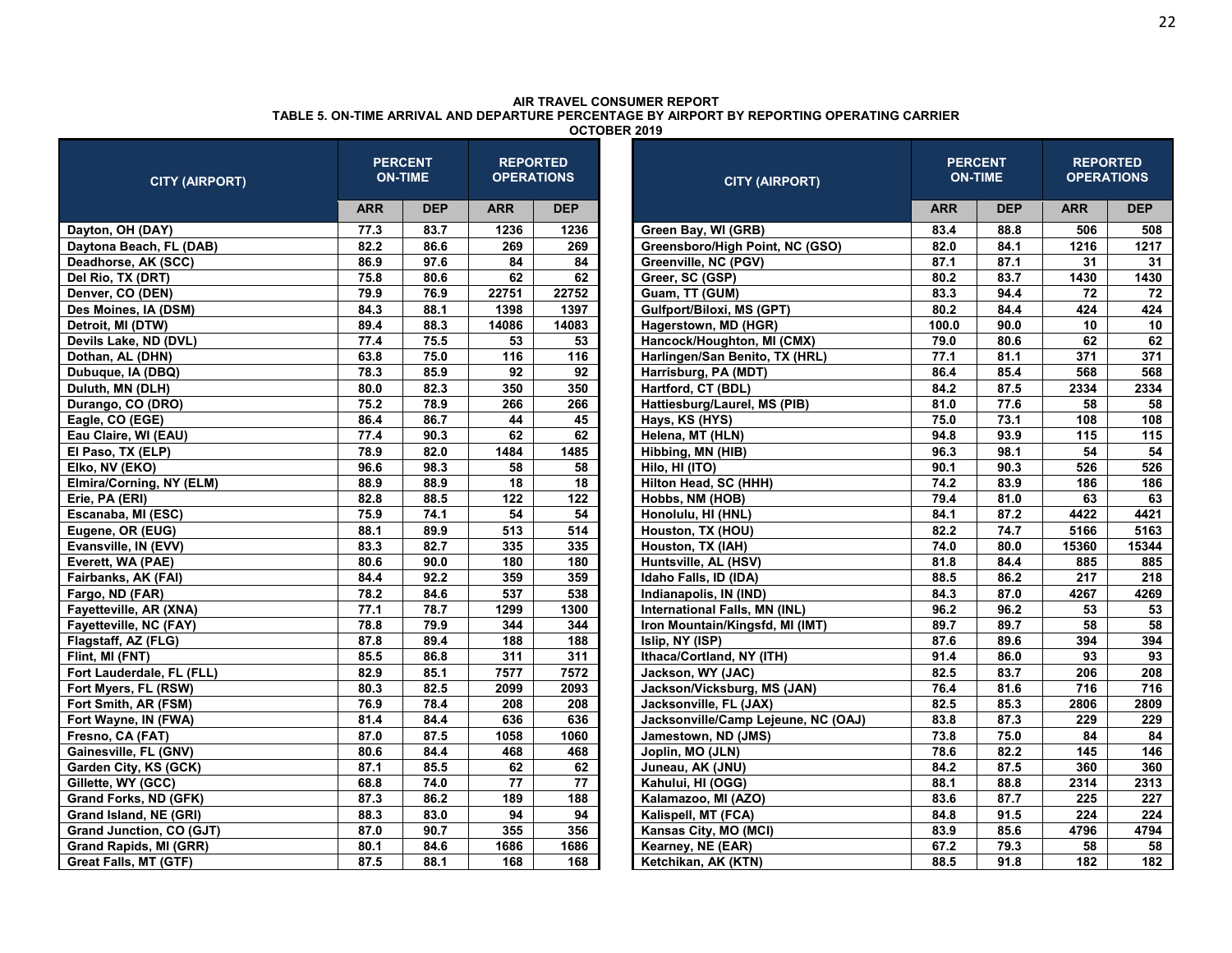| <b>CITY (AIRPORT)</b>         |            | <b>PERCENT</b><br><b>ON-TIME</b> | <b>REPORTED</b><br><b>OPERATIONS</b> |                 | <b>CITY (AIRPORT)</b>                |            | <b>PERCENT</b><br><b>ON-TIME</b> | <b>REPORTED</b><br><b>OPERATIONS</b> |            |
|-------------------------------|------------|----------------------------------|--------------------------------------|-----------------|--------------------------------------|------------|----------------------------------|--------------------------------------|------------|
|                               | <b>ARR</b> | <b>DEP</b>                       | <b>ARR</b>                           | <b>DEP</b>      |                                      | <b>ARR</b> | <b>DEP</b>                       | <b>ARR</b>                           | <b>DEP</b> |
| Key West, FL (EYW)            | 88.9       | 86.7                             | 422                                  | 422             | Minneapolis, MN (MSP)                | 87.9       | 88.4                             | 13795                                | 13788      |
| Killeen, TX (GRK)             | 76.6       | 81.7                             | 256                                  | 257             | Minot, ND (MOT)                      | 79.1       | 85.5                             | 235                                  | 235        |
| Knoxville, TN (TYS)           | 79.6       | 83.0                             | 1575                                 | 1575            | Mission/McAllen/Edinburg, TX (MFE)   | 75.5       | 79.8                             | 485                                  | 485        |
| Kodiak, AK (ADQ)              | 67.9       | 66.0                             | 53                                   | 53              | Missoula, MT (MSO)                   | 83.4       | 84.5                             | 277                                  | 277        |
| Kona, HI (KOA)                | 90.1       | 90.3                             | 1231                                 | 1232            | Moab, UT (CNY)                       | 81.2       | 82.6                             | 69                                   | 69         |
| Kotzebue, AK (OTZ)            | 93.4       | 91.8                             | 61                                   | 61              | Mobile, AL (BFM)                     | 72.7       | 72.7                             | 22                                   | 22         |
| La Crosse, WI (LSE)           | 77.3       | 84.9                             | 185                                  | 185             | Mobile, AL (MOB)                     | 76.3       | 76.7                             | 502                                  | 503        |
| Lafayette, LA (LFT)           | 80.3       | 82.1                             | 456                                  | 457             | Moline, IL (MLI)                     | 83.6       | 86.0                             | 420                                  | 420        |
| Lake Charles, LA (LCH)        | 75.4       | 83.8                             | 179                                  | 179             | Monroe, LA (MLU)                     | 77.7       | 78.1                             | 251                                  | 251        |
| Lansing, MI (LAN)             | 82.0       | 83.5                             | 278                                  | 278             | Monterey, CA (MRY)                   | 84.3       | 86.7                             | 362                                  | 362        |
| Laramie, WY (LAR)             | 75.9       | 81.5                             | 54                                   | 54              | Montgomery, AL (MGM)                 | 76.2       | 75.9                             | 319                                  | 319        |
| Laredo, TX (LRD)              | 76.8       | 82.7                             | 237                                  | 237             | Montrose/Delta, CO (MTJ)             | 64.7       | 72.0                             | 51                                   | 50         |
| Las Vegas, NV (LAS)           | 83.4       | 82.3                             | 14635                                | 14645           | Mosinee, WI (CWA)                    | 85.0       | 89.7                             | 233                                  | 233        |
| Latrobe, PA (LBE)             | 89.7       | 92.3                             | 78                                   | 78              | Muskegon, MI (MKG)                   | 62.9       | 83.9                             | 62                                   | 62         |
| Lawton/Fort Sill, OK (LAW)    | 89.1       | 87.4                             | 119                                  | 119             | Myrtle Beach, SC (MYR)               | 84.9       | 84.1                             | 976                                  | 976        |
| Lewisburg, WV (LWB)           | 68.5       | 74.1                             | 54                                   | 54              | Nantucket, MA (ACK)                  | 73.7       | 71.1                             | 38                                   | 38         |
| Lewiston, ID (LWS)            | 95.7       | 95.7                             | 93                                   | 93              | Nashville, TN (BNA)                  | 83.7       | 82.4                             | 7561                                 | 7561       |
| Lexington, KY (LEX)           | 81.4       | 86.0                             | 783                                  | 784             | New Bern/Morehead/Beaufort, NC (EWN) | 75.5       | 84.3                             | 216                                  | 216        |
| Liberal, KS (LBL)             | 72.2       | 83.3                             | 54                                   | 54              | New Haven, CT (HVN)                  | 93.8       | 92.7                             | 96                                   | 96         |
| Lihue, HI (LIH)               | 89.1       | 88.6                             | 1103                                 | 1103            | New Orleans, LA (MSY)                | 79.1       | 78.6                             | 5106                                 | 5104       |
| Lincoln, NE (LNK)             | 81.7       | 85.3                             | 191                                  | 191             | New York, NY (JFK)                   | 85.4       | 86.4                             | 10544                                | 10548      |
| Little Rock, AR (LIT)         | 78.6       | 83.2                             | 1274                                 | 1277            | New York, NY (LGA)                   | 69.3       | 76.1                             | 14699                                | 14701      |
| Long Beach, CA (LGB)          | 88.0       | 89.7                             | 1337                                 | 1337            | Newark, NJ (EWR)                     | 71.4       | 77.1                             | 12036                                | 12036      |
| Longview, TX (GGG)            | 83.5       | 84.8                             | 79                                   | 79              | Newburgh/Poughkeepsie, NY (SWF)      | 85.9       | 79.9                             | 149                                  | 149        |
| Los Angeles, CA (LAX)         | 85.5       | 85.5                             | 18252                                | 18244           | Newport News/Williamsburg, VA (PHF)  | 88.4       | 91.8                             | 267                                  | 268        |
| Louisville, KY (SDF)          | 80.4       | 84.0                             | 2271                                 | 2271            | Niagara Falls, NY (IAG)              | 96.5       | 87.5                             | 57                                   | 56         |
| Lubbock, TX (LBB)             | 73.8       | 78.1                             | 634                                  | 634             | Nome, AK (OME)                       | 93.5       | 95.2                             | 62                                   | 62         |
| Lynchburg, VA (LYH)           | 80.3       | 86.9                             | 122                                  | 122             | Norfolk, VA (ORF)                    | 83.1       | 84.2                             | 2155                                 | 2157       |
| <b>Madison, WI (MSN)</b>      | 83.3       | 87.1                             | 1280                                 | 1279            | North Bend/Coos Bay, OR (OTH)        | 83.9       | 87.1                             | 31                                   | 31         |
| Mammoth Lakes, CA (MMH)       | 77.4       | 77.4                             | 31                                   | 31              | North Platte, NE (LBF)               | 79.6       | 83.3                             | 54                                   | 54         |
| Manchester, NH (MHT)          | 86.7       | 88.8                             | $\overline{772}$                     | 770             | Oakland, CA (OAK)                    | 87.1       | 83.1                             | 4607                                 | 4606       |
| Manhattan/Ft. Riley, KS (MHK) | 75.0       | 81.7                             | 180                                  | 180             | Ogden, UT (OGD)                      | 87.5       | 62.5                             | 8                                    | 8          |
| Marquette, MI (MQT)           | 85.8       | 84.2                             | 120                                  | 120             | Ogdensburg, NY (OGS)                 | 74.6       | 79.7                             | 59                                   | 59         |
| Martha's Vineyard, MA (MVY)   | 66.7       | 71.4                             | 21                                   | $\overline{21}$ | Oklahoma City, OK (OKC)              | 77.3       | 82.9                             | 2044                                 | 2046       |
| Medford, OR (MFR)             | 82.1       | 86.0                             | 441                                  | 442             | Omaha, NE (OMA)                      | 82.5       | 84.8                             | 2177                                 | 2178       |
| Melbourne, FL (MLB)           | 83.9       | 81.5                             | 211                                  | 211             | Ontario, CA (ONT)                    | 84.6       | 88.4                             | 2046                                 | 2045       |
| Memphis, TN (MEM)             | 78.8       | 81.2                             | 2272                                 | 2272            | Orlando, FL (MCO)                    | 85.2       | 83.6                             | 11433                                | 11437      |
| Meridian, MS (MEI)            | 67.7       | 83.9                             | 62                                   | 62              | Owensboro, KY (OWB)                  | 90.0       | 80.0                             | 10                                   | 10         |
| Miami, FL (MIA)               | 86.1       | 85.6                             | 7195                                 | 7192            | Paducah, KY (PAH)                    | 81.9       | 86.2                             | 116                                  | 116        |
| Midland/Odessa, TX (MAF)      | 74.6       | 80.3                             | 877                                  | 877             | Pago Pago, TT (PPG)                  | 55.6       | 66.7                             | 9                                    | 9          |
| Milwaukee, WI (MKE)           | 81.4       | 85.6                             | 2609                                 | 2610            | Palm Springs, CA (PSP)               | 82.3       | 85.1                             | 885                                  | 884        |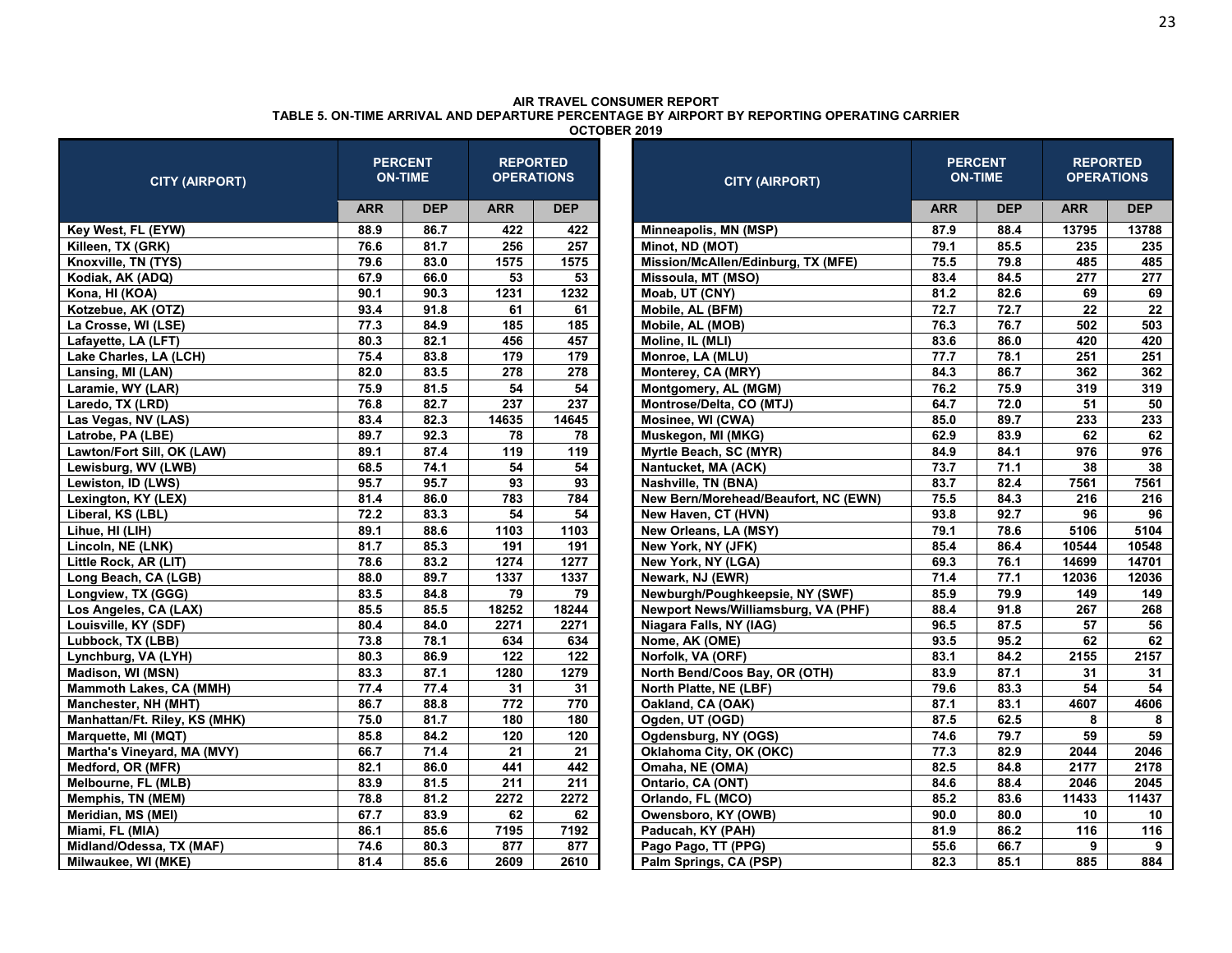| <b>CITY (AIRPORT)</b>              |            | <b>PERCENT</b><br><b>ON-TIME</b>                 | <b>REPORTED</b><br><b>OPERATIONS</b> |            | <b>CITY (AIRPORT)</b>               |            | <b>PERCENT</b><br><b>ON-TIME</b> | <b>REPORTED</b><br><b>OPERATIONS</b> |            |
|------------------------------------|------------|--------------------------------------------------|--------------------------------------|------------|-------------------------------------|------------|----------------------------------|--------------------------------------|------------|
|                                    | <b>ARR</b> | <b>DEP</b>                                       | <b>ARR</b>                           | <b>DEP</b> |                                     | <b>ARR</b> | <b>DEP</b>                       | <b>ARR</b>                           | <b>DEP</b> |
| Panama City, FL (ECP)              | 81.8       | 85.0                                             | 512                                  | 513        | San Antonio, TX (SAT)               | 80.9       | 83.4                             | 3547                                 | 3546       |
| Pasco/Kennewick/Richland, WA (PSC) | 84.5       | 89.9                                             | 316                                  | 316        | San Diego, CA (SAN)                 | 84.7       | 86.6                             | 7970                                 | 7971       |
| Pellston, MI (PLN)                 | 92.4       | 91.3                                             | 79                                   | 80         | San Francisco, CA (SFO)             | 85.5       | 85.0                             | 14394                                | 14386      |
| Pensacola, FL (PNS)                | 81.7       | 84.6                                             | 1059                                 | 1060       | San Jose, CA (SJC)                  | 86.3       | 86.8                             | 5604                                 | 5605       |
| Peoria, IL (PIA)                   | 75.9       | 83.0                                             | 377                                  | 377        | San Juan, PR (SJU)                  | 84.4       | 85.5                             | 1868                                 | 1865       |
| Petersburg, AK (PSG)               | 87.1       | 83.9                                             | 62                                   | 62         | San Luis Obispo, CA (SBP)           | 81.8       | 78.9                             | 484                                  | 484        |
| Philadelphia, PA (PHL)             | 84.5       | 85.3                                             | 10282                                | 10280      | Sanford, FL (SFB)                   | 83.9       | 88.6                             | 814                                  | 814        |
| Phoenix, AZ (AZA)                  | 82.1       | 80.9                                             | 446                                  | 446        | Santa Ana, CA (SNA)                 | 86.0       | 86.4                             | 3414                                 | 3416       |
| Phoenix, AZ (PHX)                  | 85.5       | 83.7                                             | 14730                                | 14720      | Santa Barbara, CA (SBA)             | 84.7       | 87.2                             | 712                                  | 713        |
| Pierre, SD (PIR)                   | 77.6       | 74.1                                             | 58                                   | 58         | Santa Fe, NM (SAF)                  | 83.0       | 85.8                             | 176                                  | 176        |
| Pittsburgh, PA (PIT)               | 85.2       | 86.7                                             | 4404                                 | 4405       | Santa Maria, CA (SMX)               | 94.1       | 88.2                             | 17                                   | 17         |
| Plattsburgh, NY (PBG)              | 80.5       | 84.1<br>88<br>87<br>Santa Rosa, CA (STS)         |                                      |            | 69.0                                | 74.3       | 268                              | 268                                  |            |
| Pocatello, ID (PIH)                | 91.4       | 90.3<br>93<br>93<br>Sarasota/Bradenton, FL (SRQ) |                                      |            | 81.6                                | 82.1       | 683                              | 682                                  |            |
| Ponce, PR (PSE)                    | 75.9       | 83.3                                             | 54                                   | 54         | Sault Ste. Marie, MI (CIU)          | 84.5       | 86.2                             | 58                                   | 58         |
| Portland, ME (PWM)                 | 83.5       | 83.3                                             | 1043                                 | 1044       | Savannah, GA (SAV)                  | 80.9       | 83.7                             | 1538                                 | 1540       |
| Portland, OR (PDX)                 | 85.0       | 89.1                                             | 5369                                 | 5369       | Scottsbluff, NE (BFF)               | 81.5       | 81.5                             | 54                                   | 54         |
| Portsmouth, NH (PSM)               | 94.1       | 94.1                                             | 17                                   | 17         | Scranton/Wilkes-Barre, PA (AVP)     | 81.8       | 87.7                             | 341                                  | 341        |
| Prescott, AZ (PRC)                 | 77.4       | 74.2                                             | 62                                   | 62         | Seattle, WA (SEA)                   | 81.8       | 85.2                             | 12013                                | 12008      |
| Providence, RI (PVD)               | 84.8       | 86.3                                             | 1617                                 | 1617       | Shreveport, LA (SHV)                | 77.3       | 77.8                             | 608                                  | 608        |
| Provo, UT (PVU)                    | 89.7       | 85.3                                             | 68                                   | 68         | Sioux City, IA (SUX)                | 68.1       | 78.2                             | 119                                  | 119        |
| Pueblo, CO (PUB)                   | 77.8       | 77.8                                             | 81                                   | 81         | Sioux Falls, SD (FSD)               | 78.4       | 82.6                             | 630                                  | 632        |
| Punta Gorda, FL (PGD)              | 81.5       | 89.3                                             | 384                                  | 384        | Sitka, AK (SIT)                     | 85.4       | 86.5                             | 89                                   | 89         |
| Quincy, IL (UIN)                   | 77.8       | 75.9                                             | 54                                   | 54         | South Bend, IN (SBN)                | 81.6       | 78.8                             | 614                                  | 613        |
| Raleigh/Durham, NC (RDU)           | 83.4       | 83.5                                             | 5630                                 | 5627       | Spokane, WA (GEG)                   | 80.7       | 87.8                             | 932                                  | 933        |
| Rapid City, SD (RAP)               | 77.0       | 80.6                                             | 495                                  | 495        | Springfield, IL (SPI)               | 73.1       | 80.0                             | 160                                  | 160        |
| Redding, CA (RDD)                  | 77.4       | 85.5                                             | 124                                  | 124        | Springfield, MO (SGF)               | 79.6       | 83.0                             | 725                                  | 725        |
| Reno, NV (RNO)                     | 84.5       | 87.9                                             | 1770                                 | 1773       | St. Cloud, MN (STC)                 | 62.5       | 37.5                             | 8                                    | 8          |
| Rhinelander, WI (RHI)              | 79.0       | 87.1                                             | 62                                   | 62         | St. George, UT (SGU)                | 79.8       | 87.2                             | 337                                  | 337        |
| Richmond, VA (RIC)                 | 83.1       | 84.5                                             | 2069                                 | 2071       | St. Louis, MO (STL)                 | 85.7       | 82.4                             | 6047                                 | 6050       |
| Roanoke, VA (ROA)                  | 84.8       | 84.8                                             | 277                                  | 277        | St. Petersburg, FL (PIE)            | 83.5       | 82.3                             | 606                                  | 606        |
| Rochester, MN (RST)                | 86.3       | 91.8                                             | 292                                  | 293        | State College, PA (SCE)             | 81.1       | 83.7                             | 190                                  | 190        |
| Rochester, NY (ROC)                | 83.1       | 86.5                                             | 1182                                 | 1182       | Staunton, VA (SHD)                  | 79.3       | 91.4                             | 58                                   | 58         |
| Rock Springs, WY (RKS)             | 77.4       | 90.3                                             | 62                                   | 62         | Stillwater, OK (SWO)                | 82.1       | 85.9                             | 78                                   | 78         |
| Rockford, IL (RFD)                 | 89.4       | 75.8                                             | 66                                   | 66         | Stockton, CA (SCK)                  | 86.2       | 82.9                             | 123                                  | 123        |
| Roswell, NM (ROW)                  | 87.0       | 85.4                                             | 123                                  | 123        | Sun Valley/Hailey/Ketchum, ID (SUN) | 86.4       | 88.6                             | 88                                   | 88         |
| Sacramento, CA (SMF)               | 86.0       | 87.8                                             | 4636                                 | 4634       | Syracuse, NY (SYR)                  | 83.4       | 87.0                             | 1180                                 | 1182       |
| Saginaw/Bay City/Midland, MI (MBS) | 84.3       | 89.3                                             | 204                                  | 205        | Tallahassee, FL (TLH)               | 84.5       | 88.4                             | 550                                  | 550        |
| Saipan, TT (SPN)                   | 92.7       | 87.8                                             | 41                                   | 41         | Tampa, FL (TPA)                     | 84.3       | 85.2                             | 5925                                 | 5926       |
| Salina, KS (SLN)                   | 70.4       | 76.5                                             | 81                                   | 81         | Texarkana, AR (TXK)                 | 81.7       | 86.2                             | 109                                  | 109        |
| Salt Lake City, UT (SLC)           | 88.2       | 89.2                                             | 9815                                 | 9809       | Toledo, OH (TOL)                    | 84.1       | 87.5                             | 176                                  | 176        |
| San Angelo, TX (SJT)               | 82.3       | 84.5                                             | 181                                  | 181        | Traverse City, MI (TVC)             | 83.0       | 85.2                             | 330                                  | 331        |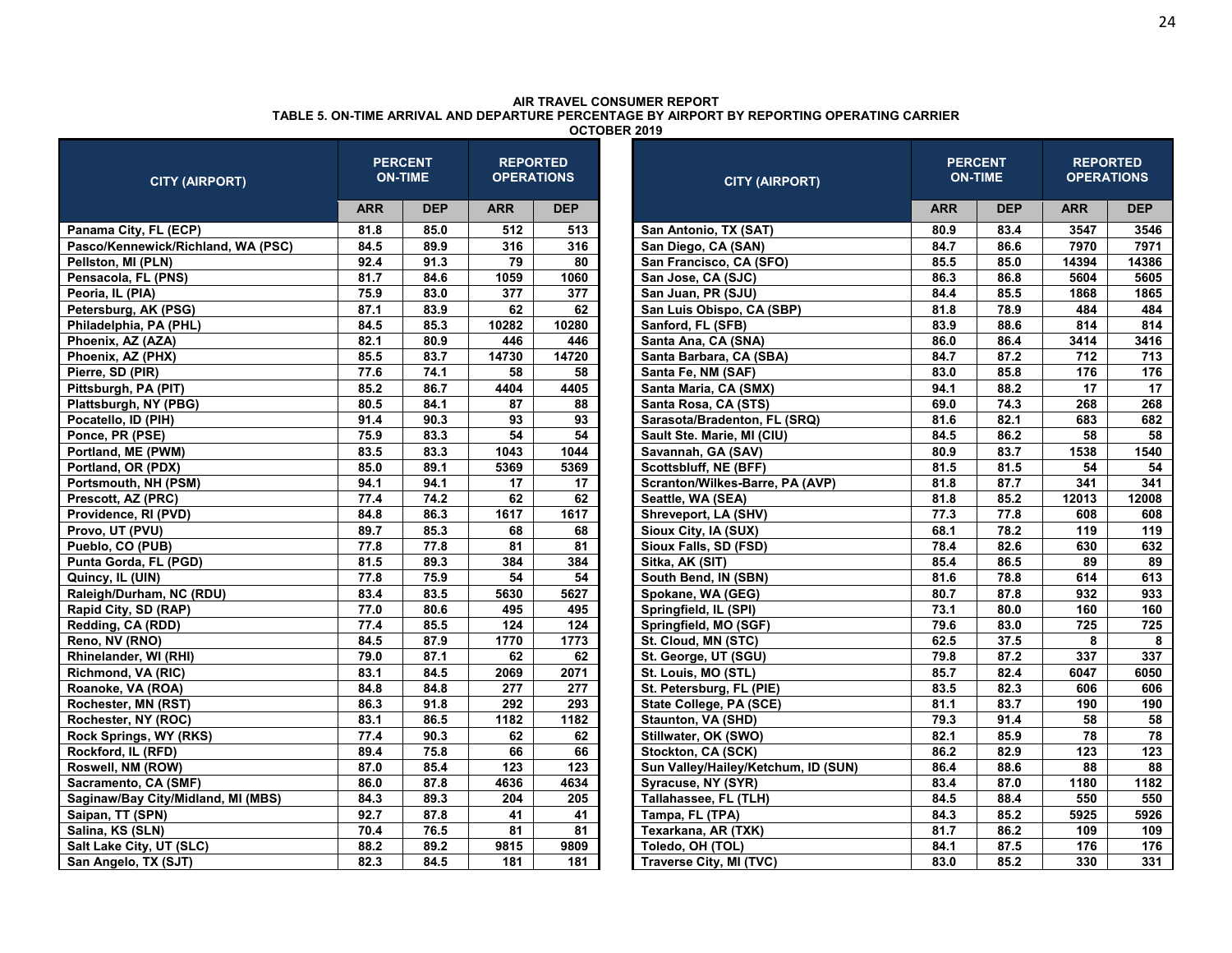| <b>CITY (AIRPORT)</b>                |            | <b>PERCENT</b><br><b>ON-TIME</b> | <b>OPERATIONS</b> | <b>REPORTED</b> |
|--------------------------------------|------------|----------------------------------|-------------------|-----------------|
|                                      | <b>ARR</b> | <b>DEP</b>                       | <b>ARR</b>        | <b>DEP</b>      |
| Trenton, NJ (TTN)                    | 76.8       | 79.9                             | 280               | 279             |
| Tucson, AZ (TUS)                     | 79.2       | 84.8                             | 1556              | 1554            |
| Tulsa, OK (TUL)                      | 79.8       | 86.0                             | 1443              | 1442            |
| Twin Falls, ID (TWF)                 | 88.8       | 88.8                             | 89                | 89              |
| Tyler, TX (TYR)                      | 73.1       | 71.9                             | 160               | 160             |
| Valdosta, GA (VLD)                   | 78.7       | 79.8                             | 89                | 89              |
| Valparaiso, FL (VPS)                 | 78.9       | 81.1                             | 705               | 705             |
| Vernal, UT (VEL)                     | 70.4       | 77.8                             | 54                | 54              |
| Waco, TX (ACT)                       | 82.0       | 86.7                             | 150               | 150             |
| <b>Washington, DC (DCA)</b>          | 83.6       | 83.8                             | 11930             | 11930           |
| Washington, DC (IAD)                 | 86.1       | 86.8                             | 6010              | 6006            |
| Waterloo, IA (ALO)                   | 77.6       | 91.4                             | 58                | 58              |
| Watertown, SD (ATY)                  | 71.0       | 74.2                             | 62                | 62              |
| West Palm Beach/Palm Beach, FL (PBI) | 82.0       | 82.0                             | 1892              | 1887            |
| West Yellowstone, MT (WYS)           | 92.3       | 84.6                             | 13                | 13              |
| <b>White Plains, NY (HPN)</b>        | 84.1       | 84.9                             | 984               | 983             |
| <b>Wichita Falls, TX (SPS)</b>       | 85.2       | 78.7                             | 108               | 108             |
| Wichita, KS (ICT)                    | 75.2       | 81.2                             | 915               | 915             |
| Williston, ND (ISN)                  | 82.4       | 88.9                             | 17                | 18              |
| Williston, ND (XWA)                  | 87.5       | 87.2                             | 48                | 47              |
| Wilmington, NC (ILM)                 | 80.7       | 82.3                             | 587               | 587             |
| Worcester, MA (ORH)                  | 89.4       | 87.9                             | 123               | 124             |
| Wrangell, AK (WRG)                   | 83.9       | 82.3                             | 62                | 62              |
| Yakutat, AK (YAK)                    | 82.3       | 88.7                             | 62                | 62              |
| Yuma, AZ (YUM)                       | 78.5       | 87.3                             | 181               | 181             |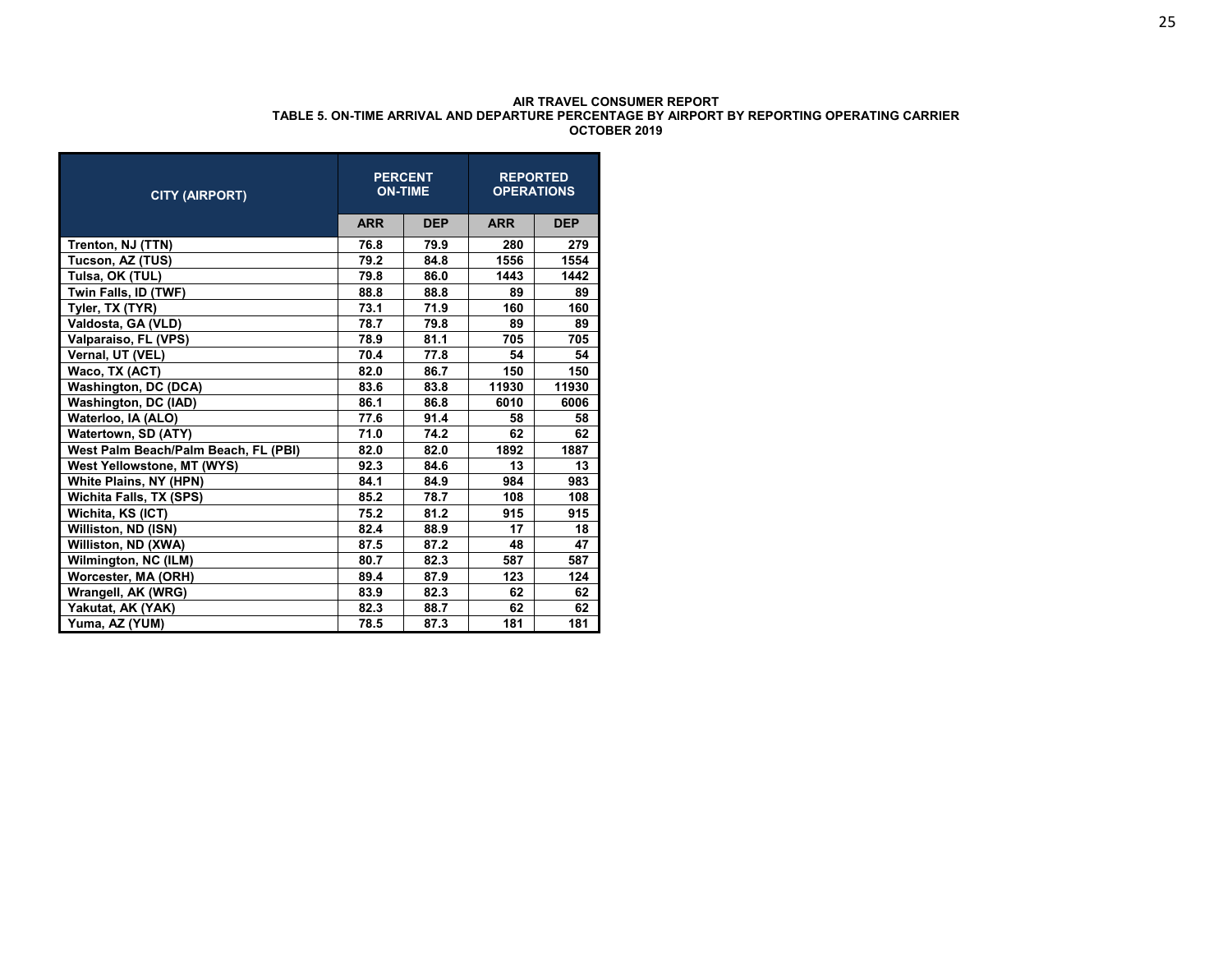#### **TABLE 6. OVERALL NUMBER AND PERCENTAGE OF FLIGHT CANCELLATIONS BY REPORTING MARKETING CARRIER**

#### **OCTOBER 2019**

| <b>CARRIER*</b>                  | AT ALL US AIRPORTS                                     |                                                        |                                                        |                                                            |                |  |  |  |  |
|----------------------------------|--------------------------------------------------------|--------------------------------------------------------|--------------------------------------------------------|------------------------------------------------------------|----------------|--|--|--|--|
|                                  | <b>NUMBER OF</b><br><b>AIRPORTS</b><br><b>REPORTED</b> | <b>FLIGHT</b><br><b>OPERATIONS</b><br><b>SCHEDULED</b> | <b>FLIGHT</b><br><b>OPERATIONS</b><br><b>CANCELLED</b> | <b>PERCENT OF</b><br><b>OPERATIONS</b><br><b>CANCELLED</b> | <b>RANK</b>    |  |  |  |  |
| <b>ALLEGIANT AIR</b>             | 119                                                    | 7866                                                   | 6                                                      | 0.1                                                        | 1              |  |  |  |  |
| <b>DELTA AIR LINES NETWORK</b>   | 221                                                    | 151331                                                 | 213                                                    | 0.1                                                        | $\overline{2}$ |  |  |  |  |
| - DELTA AIR LINES                | 143                                                    | 86322                                                  | 10                                                     | 0.0                                                        |                |  |  |  |  |
| - BRANDED CODESHARE PARTNERS     | 198                                                    | 65009                                                  | 203                                                    | 0.3                                                        |                |  |  |  |  |
| <b>JETBLUE AIRWAYS</b>           | 66                                                     | 24891                                                  | 96                                                     | 0.4                                                        | 3              |  |  |  |  |
| <b>SPIRIT AIRLINES</b>           | 50                                                     | 16911                                                  | 114                                                    | 0.7                                                        | 4              |  |  |  |  |
| <b>HAWAIIAN AIRLINES NETWORK</b> | 22                                                     | 7875                                                   | 64                                                     | 0.8                                                        | 5              |  |  |  |  |
| - HAWAIIAN AIRLINES              | 19                                                     | 7121                                                   | 16                                                     | 0.2                                                        |                |  |  |  |  |
| - BRANDED CODESHARE PARTNERS     | 4                                                      | 754                                                    | 48                                                     | 6.4                                                        |                |  |  |  |  |
| <b>UNITED AIRLINES NETWORK</b>   | 234                                                    | 136116                                                 | 1272                                                   | 0.9                                                        | 6              |  |  |  |  |
| - UNITED AIRLINES                | 111                                                    | 55074                                                  | 151                                                    | 0.3                                                        |                |  |  |  |  |
| - BRANDED CODESHARE PARTNERS     | 218                                                    | 81042                                                  | 1121                                                   | 1.4                                                        |                |  |  |  |  |
| <b>ALASKA AIRLINES NETWORK</b>   | 97                                                     | 37643                                                  | 369                                                    | 1.0                                                        | 7              |  |  |  |  |
| - ALASKA AIRLINES                | 71                                                     | 22194                                                  | 121                                                    | 0.5                                                        |                |  |  |  |  |
| - BRANDED CODESHARE PARTNERS     | 53                                                     | 15449                                                  | 248                                                    | 1.6                                                        |                |  |  |  |  |
| <b>SOUTHWEST AIRLINES</b>        | 88                                                     | 116465                                                 | 1414                                                   | 1.2                                                        | 8              |  |  |  |  |
| <b>AMERICAN AIRLINES NETWORK</b> | 236                                                    | 181077                                                 | 2397                                                   | 1.3                                                        | 9              |  |  |  |  |
| - AMERICAN AIRLINES              | 106                                                    | 81028                                                  | 867                                                    | 1.1                                                        |                |  |  |  |  |
| - BRANDED CODESHARE PARTNERS     | 219                                                    | 100049                                                 | 1530                                                   | 1.5                                                        |                |  |  |  |  |
| <b>FRONTIER AIRLINES</b>         | 102                                                    | 12769                                                  | 188                                                    | 1.5                                                        | 10             |  |  |  |  |
| <b>TOTAL AIRPORTS SERVED</b>     | 369                                                    | 692,944                                                | 6.133                                                  | 0.9                                                        |                |  |  |  |  |

*Note***: For simplicity, statistics are displayed to one decimal place. Actual ranking order is calculated to nine decimal places.** 

 **\*All U.S. airlines with at least 0.5 percent of total domestic scheduled service passenger revenues plus any branded codeshare partners.** 

*Note***: For a complete list of flights by number canceled 5% or more of the time, go to https://www.transtats.bts.gov/ONTIME/5PctCancels.aspx**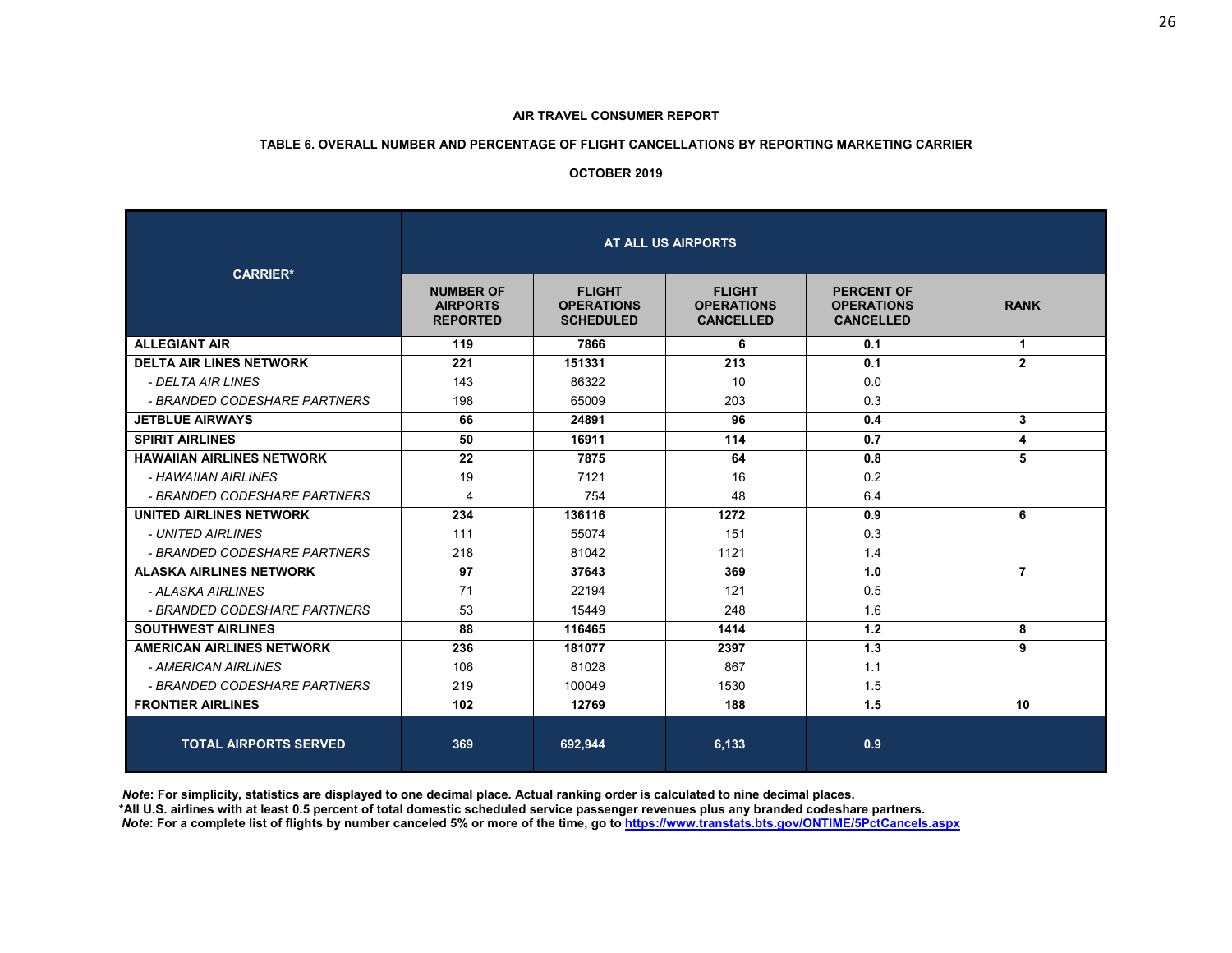#### **TABLE 6A. OVERALL NUMBER AND PERCENTAGE OF FLIGHT CANCELLATIONS BY REPORTING OPERATING CARRIER**

#### **OCTOBER 2019**

| <b>CARRIER</b>               | AT ALL US AIRPORTS                                     |                                                        |                                                        |                                                            |                |  |  |  |  |
|------------------------------|--------------------------------------------------------|--------------------------------------------------------|--------------------------------------------------------|------------------------------------------------------------|----------------|--|--|--|--|
|                              | <b>NUMBER OF</b><br><b>AIRPORTS</b><br><b>REPORTED</b> | <b>FLIGHT</b><br><b>OPERATIONS</b><br><b>SCHEDULED</b> | <b>FLIGHT</b><br><b>OPERATIONS</b><br><b>CANCELLED</b> | <b>PERCENT OF</b><br><b>OPERATIONS</b><br><b>CANCELLED</b> | <b>RANK</b>    |  |  |  |  |
| <b>DELTA AIR LINES</b>       | 143                                                    | 86322                                                  | 10                                                     | 0.0                                                        | 1              |  |  |  |  |
| <b>ALLEGIANT AIR</b>         | 119                                                    | 7866                                                   | 6                                                      | 0.1                                                        | $\mathbf{2}$   |  |  |  |  |
| <b>HAWAIIAN AIRLINES</b>     | 19                                                     | 7121                                                   | 16                                                     | 0.2                                                        | 3              |  |  |  |  |
| <b>UNITED AIRLINES</b>       | 111                                                    | 55074                                                  | 151                                                    | 0.3                                                        | 4              |  |  |  |  |
| <b>JETBLUE AIRWAYS</b>       | 66                                                     | 24891                                                  | 96                                                     | 0.4                                                        | 5              |  |  |  |  |
| <b>REPUBLIC AIRWAYS</b>      | 93                                                     | 28754                                                  | 126                                                    | 0.4                                                        | 6              |  |  |  |  |
| <b>ENDEAVOR AIR</b>          | 97                                                     | 21516                                                  | 113                                                    | 0.5                                                        | $\overline{7}$ |  |  |  |  |
| <b>ALASKA AIRLINES</b>       | 71                                                     | 22194                                                  | 121                                                    | 0.5                                                        | 8              |  |  |  |  |
| <b>SPIRIT AIRLINES</b>       | 50                                                     | 16911                                                  | 114                                                    | 0.7                                                        | 9              |  |  |  |  |
| <b>EXPRESSJET AIRLINES</b>   | 93                                                     | 10425                                                  | 96                                                     | 0.9                                                        | 10             |  |  |  |  |
| <b>SKYWEST AIRLINES</b>      | 246                                                    | 72350                                                  | 725                                                    | 1.0                                                        | 11             |  |  |  |  |
| <b>AMERICAN AIRLINES</b>     | 106                                                    | 81028                                                  | 867                                                    | 1.1                                                        | 12             |  |  |  |  |
| <b>SOUTHWEST AIRLINES</b>    | 88                                                     | 116465                                                 | 1414                                                   | 1.2                                                        | 13             |  |  |  |  |
| <b>PSA AIRLINES</b>          | 88                                                     | 24514                                                  | 316                                                    | 1.3                                                        | 14             |  |  |  |  |
| <b>FRONTIER AIRLINES</b>     | 102                                                    | 12769                                                  | 188                                                    | 1.5                                                        | 15             |  |  |  |  |
| <b>ENVOY AIR</b>             | 144                                                    | 28052                                                  | 420                                                    | 1.5                                                        | 16             |  |  |  |  |
| <b>MESA AIRLINES</b>         | 113                                                    | 19762                                                  | 393                                                    | 2.0                                                        | 17             |  |  |  |  |
| <b>TOTAL AIRPORTS SERVED</b> | 353                                                    | 636,014                                                | 5,172                                                  | 0.8                                                        |                |  |  |  |  |

*Note***: For simplicity, statistics are displayed to one decimal place. Actual ranking order is calculated to nine decimal places.** 

 **\* All U.S. airlines with at least 0.5 percent of total domestic scheduled-service passenger revenues.** 

*Note***: For a complete list of flights by number canceled 5% or more of the time, go to https://www.transtats.bts.gov/ONTIME/5PctCancels.aspx**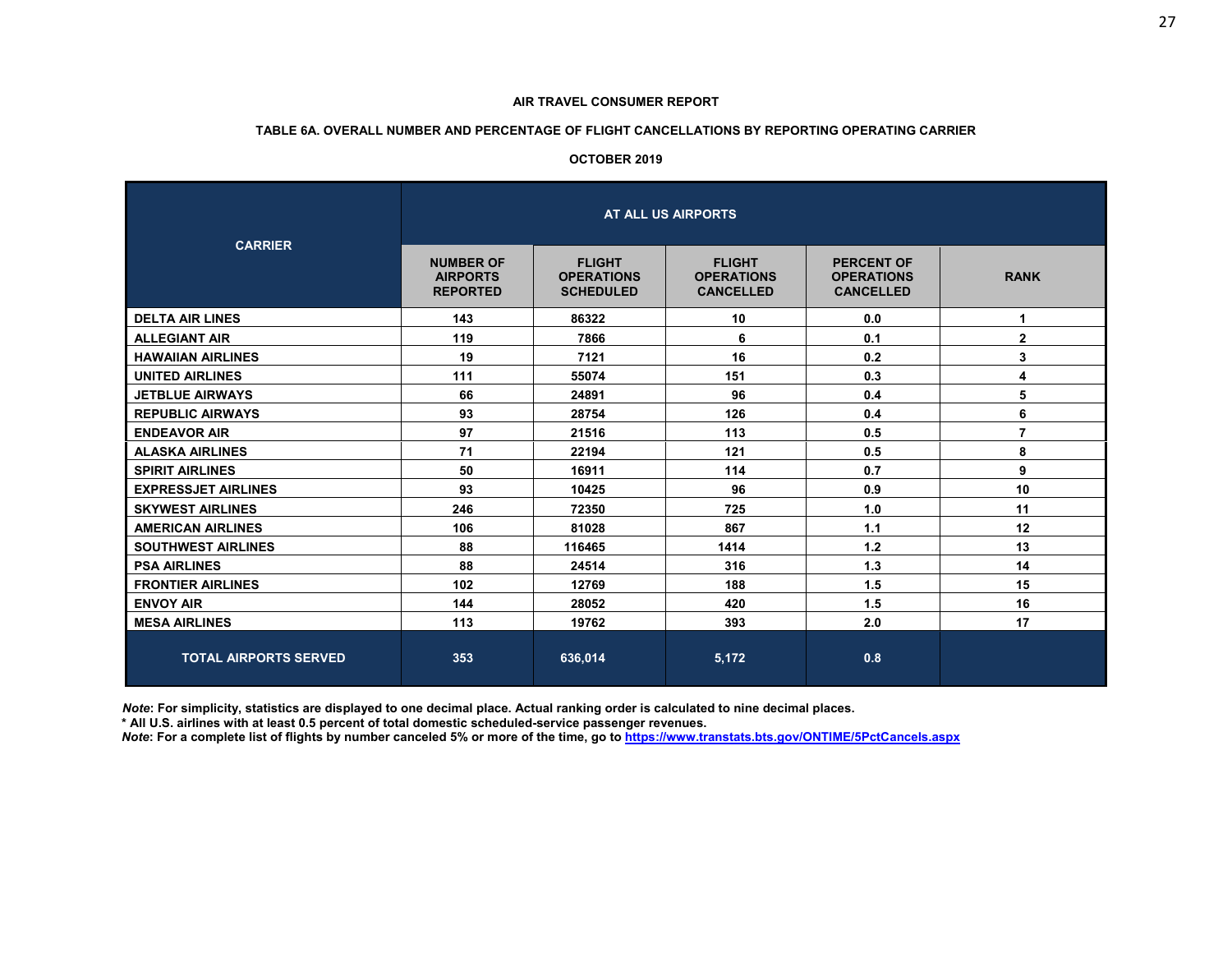#### **AIR TRAVEL CONSUMER REPORT**

#### **TABLE 7. CAUSES OF DELAY, BY REPORTING MARKETING CARRIER**

#### **OCTOBER 2019**

| <b>CARRIER*</b>                  | <b>TOTAL</b><br><b>RECORDS</b> | <b>ON TIME</b> |       | % ON TIME CANCELLED | <b>CANCELLED</b> | <b>DIVERTED</b> | %<br><b>DIVERTED</b> | <b>AIR CARRIER</b><br><b>DELAY</b> | % AIR<br><b>CARRIER</b><br><b>DELAY</b> | <b>EXTREME</b><br><b>WEATHER</b><br><b>DELAY</b> | % EXTREME<br><b>WEATHER</b><br><b>DELAY</b> | <b>NATIONAL</b><br><b>AVIATION</b><br><b>SYSTEM DELAY</b> | % NATIONAL<br><b>AVIATION</b><br><b>SYSTEM</b><br><b>DELAY</b> | <b>SECURITY</b><br><b>DELAY</b> | % SECURITY<br><b>DELAY</b> | <b>LATE</b><br><b>ARRIVING</b><br><b>AIRCRAFT</b><br><b>DELAY</b> | % LATE<br><b>ARRIVING</b><br><b>AIRCRAFT</b><br><b>DELAY</b> |
|----------------------------------|--------------------------------|----------------|-------|---------------------|------------------|-----------------|----------------------|------------------------------------|-----------------------------------------|--------------------------------------------------|---------------------------------------------|-----------------------------------------------------------|----------------------------------------------------------------|---------------------------------|----------------------------|-------------------------------------------------------------------|--------------------------------------------------------------|
| <b>ALASKA AIRLINES NETWORK</b>   | 37643                          | 31991          | 84.99 | 369                 | 0.98             | 69              | 0.18                 | 1352                               | 3.59                                    | 79                                               | 0.21                                        | 2198                                                      | 5.84                                                           | 13                              | 0.03                       | 1573                                                              | 4.18                                                         |
| - ALASKA AIRLINES                | 22194                          | 18703          | 84.27 | 121                 | 0.55             | 47              | 0.21                 | 801                                | 3.61                                    | 59                                               | 0.27                                        | 1473                                                      | 6.64                                                           | 13                              | 0.06                       | 978                                                               | 4.41                                                         |
| - BRANDED CODESHARE PARTNERS     | 15449                          | 13288          | 86.01 | 248                 | 1.61             | 22              | 0.14                 | 551                                | 3.57                                    | 21                                               | 0.14                                        | 725                                                       | 4.69                                                           | $\Omega$                        | 0.00                       | 595                                                               | 3.85                                                         |
| <b>ALLEGIANT AIR</b>             | 7866                           | 6562           | 83.42 | 6                   | 0.08             | 13              | 0.17                 | 417                                | 5.30                                    | 54                                               | 0.69                                        | 298                                                       | 3.79                                                           | 5                               | 0.06                       | 511                                                               | 6.50                                                         |
| <b>AMERICAN AIRLINES NETWORK</b> | 181077                         | 145467         | 80.33 | 2397                | 1.32             | 422             | 0.23                 | 8358                               | 4.62                                    | 868                                              | 0.48                                        | 10471                                                     | 5.78                                                           | 40                              | 0.02                       | 13053                                                             | 7.21                                                         |
| - AMERICAN AIRLINES              | 81028                          | 65249          | 80.53 | 867                 | 1.07             | 204             | 0.25                 | 4371                               | 5.39                                    | 329                                              | 0.41                                        | 4797                                                      | 5.92                                                           | 13                              | 0.02                       | 5198                                                              | 6.42                                                         |
| - BRANDED CODESHARE PARTNERS     | 100049                         | 80218          | 80.18 | 1530                | 1.53             | 218             | 0.22                 | 3987                               | 3.99                                    | 539                                              | 0.54                                        | 5675                                                      | 5.67                                                           | 28                              | 0.03                       | 7855                                                              | 7.85                                                         |
| <b>DELTA AIR LINES NETWORK</b>   | 151331                         | 129373         | 85.49 | 213                 | 0.14             | 237             | 0.16                 | 5787                               | 3.82                                    | 537                                              | 0.35                                        | 8179                                                      | 5.40                                                           | 27                              | 0.02                       | 6978                                                              | 4.61                                                         |
| - DELTA AIR LINES                | 86322                          | 74751          | 86.60 | 10                  | 0.01             | 133             | 0.15                 | 3409                               | 3.95                                    | 188                                              | 0.22                                        | 4877                                                      | 5.65                                                           | 14                              | 0.02                       | 2941                                                              | 3.41                                                         |
| - BRANDED CODESHARE PARTNERS     | 65009                          | 54622          | 84.02 | 203                 | 0.31             | 104             | 0.16                 | 2379                               | 3.66                                    | 349                                              | 0.54                                        | 3302                                                      | 5.08                                                           | 14                              | 0.02                       | 4037                                                              | 6.21                                                         |
| <b>FRONTIER AIRLINES</b>         | 12769                          | 9509           | 74.47 | 188                 | 1.47             | 22              | 0.17                 | 857                                | 6.71                                    | 39                                               | 0.31                                        | 990                                                       | 7.75                                                           | $\mathbf{0}$                    | 0.00                       | 1164                                                              | 9.12                                                         |
| <b>HAWAIIAN AIRLINES NETWORK</b> | 7875                           | 6534           | 82.97 | 64                  | 0.81             | 5               | 0.06                 | 595                                | 7.56                                    | 30                                               | 0.38                                        | 75                                                        | 0.95                                                           | 21                              | 0.27                       | 551                                                               | 7.00                                                         |
| - HAWAIIAN AIRLINES              | 7121                           | 5976           | 83.92 | 16                  | 0.22             | 5               | 0.07                 | 562                                | 7.89                                    | 29                                               | 0.41                                        | 63                                                        | 0.88                                                           | 20                              | 0.28                       | 450                                                               | 6.32                                                         |
| - BRANDED CODESHARE PARTNERS     | 754                            | 558            | 74.01 | 48                  | 6.37             | 0               | 0.00                 | 33                                 | 4.38                                    |                                                  | 0.13                                        | 12                                                        | 1.59                                                           | -1                              | 0.13                       | 102                                                               | 13.53                                                        |
| <b>JETBLUE AIRWAYS</b>           | 24891                          | 20081          | 80.68 | 96                  | 0.39             | 64              | 0.26                 | 1675                               | 6.73                                    | 20                                               | 0.08                                        | 1519                                                      | 6.10                                                           | 16                              | 0.06                       | 1420                                                              | 5.70                                                         |
| <b>SOUTHWEST AIRLINES</b>        | 116465                         | 97845          | 84.01 | 1414                | 1.21             | 181             | 0.16                 | 5623                               | 4.83                                    | 230                                              | 0.20                                        | 3652                                                      | 3.14                                                           | 47                              | 0.04                       | 7472                                                              | 6.42                                                         |
| <b>SPIRIT AIRLINES</b>           | 16911                          | 14296          | 84.54 | 114                 | 0.67             | 22              | 0.13                 | 557                                | 3.29                                    | 46                                               | 0.27                                        | 1333                                                      | 7.88                                                           | 5                               | 0.03                       | 538                                                               | 3.18                                                         |
| <b>UNITED AIRLINES NETWORK</b>   | 136116                         | 108149         | 79.45 | 1272                | 0.93             | 281             | 0.21                 | 5919                               | 4.35                                    | 542                                              | 0.40                                        | 10617                                                     | 7.80                                                           | 4                               | 0.00                       | 9331                                                              | 6.86                                                         |
| - UNITED AIRLINES                | 55074                          | 45134          | 81.95 | 151                 | 0.27             | 91              | 0.17                 | 1962                               | 3.56                                    | 170                                              | 0.31                                        | 4389                                                      | 7.97                                                           |                                 | 0.00                       | 3177                                                              | 5.77                                                         |
| - BRANDED CODESHARE PARTNERS     | 81042                          | 63015          | 77.76 | 1121                | 1.38             | 190             | 0.23                 | 3958                               | 4.88                                    | 373                                              | 0.46                                        | 6228                                                      | 7.68                                                           | 3                               | 0.00                       | 6154                                                              | 7.59                                                         |
| <b>TOTAL</b>                     | 692.944                        | 569,807        | 82.23 | 6,133               | 0.89             | 1,316           | 0.19                 | 31,140                             | 4.49                                    | 2,445                                            | 0.35                                        | 39,332                                                    | 5.68                                                           | 179                             | 0.03                       | 42,591                                                            | 6.15                                                         |

**\* Causes of Delay:** 

**·** Air Carrier Delay: The cause of the cancellation or delay was due to circumstances within the airline's control (e.g. maintenance or crew problems, etc.).

**<sup>ꞏ</sup> Extreme Weather Delay: Significant meteorological conditions (actual or forecasted) that, in the judgment of the carrier, delays or prevents the operation of a flight.** 

**<sup>ꞏ</sup> National Aviation System Delay: Delays and cancellations attributable to the national aviation system refer to a broad set of conditions -- non-extreme weather conditions, airport operations, heavy traffic volume, air traffic control, etc.** 

**<sup>ꞏ</sup> Security Delay: Delays caused by evacuation of terminal or concourse, re-boarding of aircraft because of security breach, inoperative screening equipment and long lines more than 29 minutes at screening areas.** 

**<sup>ꞏ</sup> Late Arriving Aircraft Delay: Previous flight with same aircraft arrived late which caused the present flight to depart late.**

 **A "cancelled" flight is a flight that was not operated, but was in the carrier's computer reservation system within 7 days of the scheduled departure. A "diverted" flight is a flight which is operated from the scheduled origin point to a point other than the scheduled destination point in the carrier's published schedule.** 

*Note:* **Individual causes of delay numbers may not add to totals, because of rounding.** 

**\*All U.S. airlines with at least 0.5 percent of total domestic scheduled service passenger revenues plus any branded codeshare partners.**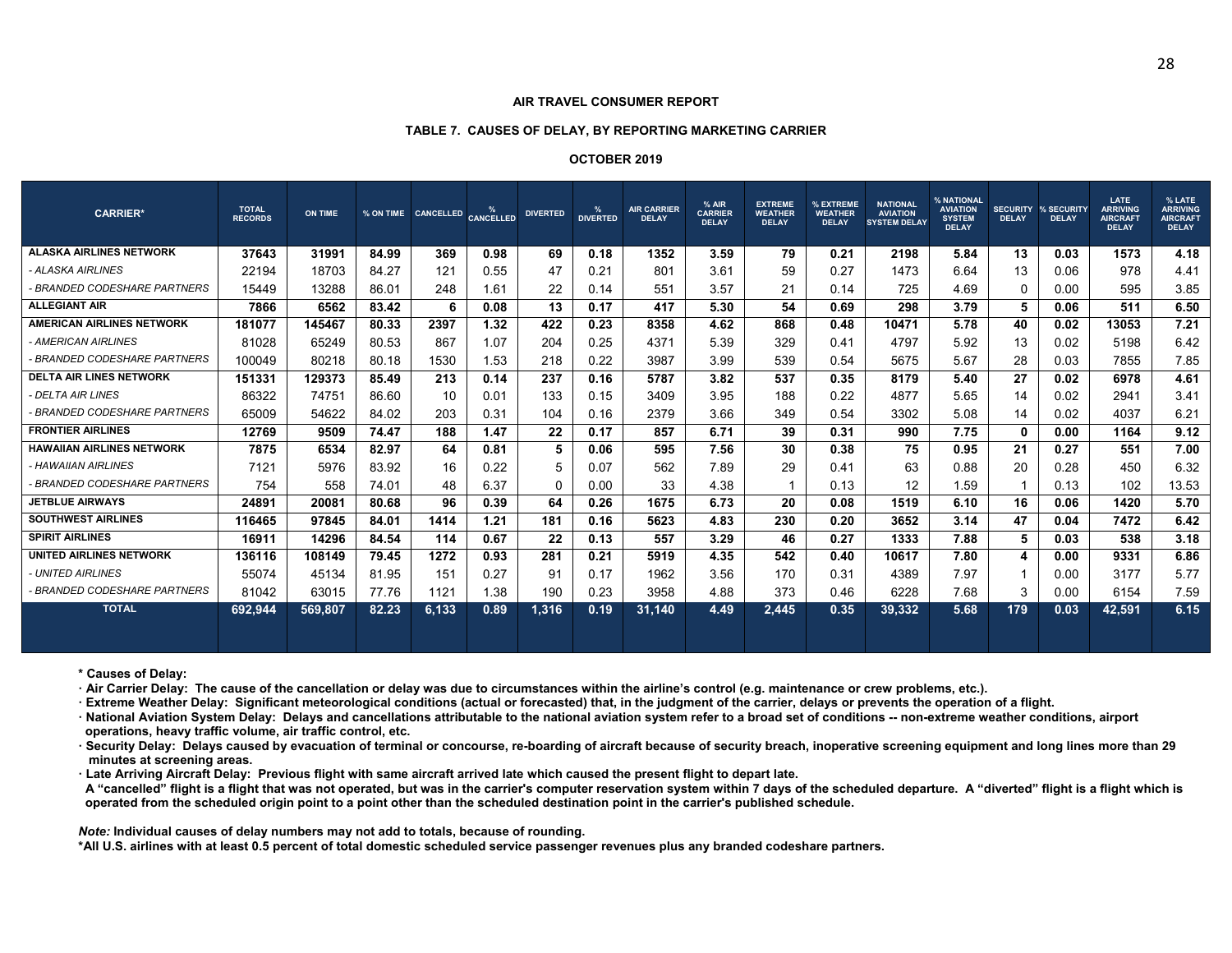#### **TABLE 7A. CAUSES OF DELAY, BY REPORTING OPERATING CARRIER**

#### **OCTOBER 2019**

| <b>CARRIER</b>             | <b>TOTAL</b><br><b>RECORDS</b> | ON TIME |       | % ON TIME CANCELLED CANCELLED |      | <b>DIVERTED</b> | %<br><b>DIVERTED</b> | <b>AIR CARRIER</b><br><b>DELAY</b> | % AIR<br><b>CARRIER</b><br><b>DELAY</b> | <b>EXTREME</b><br><b>WEATHER</b><br><b>DELAY</b> | % EXTREME<br><b>WEATHER</b><br><b>DELAY</b> | <b>NATIONAL</b><br><b>AVIATION</b><br><b>SYSTEM DELAY SYSTEM DELAY</b> | % NATIONAL<br><b>AVIATION</b> | <b>SECURITY</b><br><b>DELAY</b> | % SECURITY<br><b>DELAY</b> | LATE<br><b>ARRIVING</b><br><b>AIRCRAFT</b><br><b>DELAY</b> | % LATE<br><b>ARRIVING</b><br><b>AIRCRAFT</b><br><b>DELAY</b> |
|----------------------------|--------------------------------|---------|-------|-------------------------------|------|-----------------|----------------------|------------------------------------|-----------------------------------------|--------------------------------------------------|---------------------------------------------|------------------------------------------------------------------------|-------------------------------|---------------------------------|----------------------------|------------------------------------------------------------|--------------------------------------------------------------|
| <b>ALASKA AIRLINES</b>     | 22194                          | 18703   | 84.27 | 121                           | 0.55 | 47              | 0.21                 | 801                                | 3.61                                    | 59                                               | 0.27                                        | 1473                                                                   | 6.64                          | 13                              | 0.06                       | 978                                                        | 4.41                                                         |
| <b>ALLEGIANT AIR</b>       | 7866                           | 6562    | 83.42 | 6                             | 0.08 | 13              | 0.17                 | 417                                | 5.30                                    | 54                                               | 0.69                                        | 298                                                                    | 3.79                          | 5                               | 0.06                       | 511                                                        | 6.50                                                         |
| <b>AMERICAN AIRLINES</b>   | 81028                          | 65249   | 80.53 | 867                           | .07  | 204             | 0.25                 | 4371                               | 5.39                                    | 329                                              | 0.41                                        | 4797                                                                   | 5.92                          | 13                              | 0.02                       | 5198                                                       | 6.42                                                         |
| <b>DELTA AIR LINES</b>     | 86322                          | 74751   | 86.60 | 10                            | 0.01 | 133             | 0.15                 | 3409                               | 3.95                                    | 188                                              | 0.22                                        | 4877                                                                   | 5.65                          | 14                              | 0.02                       | 2941                                                       | 3.41                                                         |
| <b>ENDEAVOR AIR</b>        | 21516                          | 17898   | 83.18 | 113                           | 0.53 | 28              | 0.13                 | 659                                | 3.06                                    | 64                                               | 0.30                                        | 1379                                                                   | 6.41                          | $\mathbf{2}$                    | 0.01                       | 1373                                                       | 6.38                                                         |
| <b>ENVOY AIR</b>           | 28052                          | 22547   | 80.38 | 420                           | 1.50 | 62              | 0.22                 | 950                                | 3.39                                    | 249                                              | 0.89                                        | 2020                                                                   | 7.20                          |                                 | 0.02                       | 1797                                                       | 6.41                                                         |
| <b>EXPRESSJET AIRLINES</b> | 10425                          | 7686    | 73.73 | 96                            | 0.92 | 23              | 0.22                 | 422                                | 4.05                                    | 45                                               | 0.43                                        | 1342                                                                   | 12.87                         | $\mathbf{0}$                    | 0.00                       | 811                                                        | 7.78                                                         |
| <b>FRONTIER AIRLINES</b>   | 12769                          | 9509    | 74.47 | 188                           | 1.47 | 22              | 0.17                 | 857                                | 6.71                                    | 39                                               | 0.31                                        | 990                                                                    | 7.75                          | $\mathbf{0}$                    | 0.00                       | 1164                                                       | 9.12                                                         |
| <b>HAWAIIAN AIRLINES</b>   | 7121                           | 5976    | 83.92 | 16                            | 0.22 | 5               | 0.07                 | 562                                | 7.89                                    | 29                                               | 0.41                                        | 63                                                                     | 0.88                          | 20                              | 0.28                       | 450                                                        | 6.32                                                         |
| <b>JETBLUE AIRWAYS</b>     | 24891                          | 20081   | 80.68 | 96                            | 0.39 | 64              | 0.26                 | 1675                               | 6.73                                    | 20                                               | 0.08                                        | 1519                                                                   | 6.10                          | 16                              | 0.06                       | 1420                                                       | 5.70                                                         |
| <b>MESA AIRLINES</b>       | 19762                          | 14907   | 75.43 | 393                           | .99  | 38              | 0.19                 | 1329                               | 6.73                                    | 186                                              | 0.94                                        | 1032                                                                   | 5.22                          |                                 | 0.04                       | 1870                                                       | 9.46                                                         |
| <b>PSA AIRLINES</b>        | 24514                          | 19742   | 80.53 | 316                           | l.29 | 51              | 0.21                 | 1046                               | 4.27                                    | 89                                               | 0.36                                        | 1070                                                                   | 4.36                          | 6                               | 0.02                       | 2194                                                       | 8.95                                                         |
| <b>REPUBLIC AIRWAYS</b>    | 28754                          | 23561   | 81.94 | 126                           | 0.44 | 44              | 0.15                 | 765                                | 2.66                                    | 53                                               | 0.18                                        | 2412                                                                   | 8.39                          | 5                               | 0.02                       | 1789                                                       | 6.22                                                         |
| <b>SKYWEST AIRLINES</b>    | 72350                          | 60144   | 83.13 | 725                           | 1.00 | 177             | 0.24                 | 3058                               | 4.23                                    | 451                                              | 0.62                                        | 3288                                                                   | 4.54                          | 14                              | 0.02                       | 4493                                                       | 6.21                                                         |
| <b>SOUTHWEST AIRLINES</b>  | 116465                         | 97845   | 84.01 | 1414                          | 1.21 | 181             | 0.16                 | 5623                               | 4.83                                    | 230                                              | 0.20                                        | 3652                                                                   | 3.14                          | 47                              | 0.04                       | 7472                                                       | 6.42                                                         |
| <b>SPIRIT AIRLINES</b>     | 16911                          | 14296   | 84.54 | 114                           | 0.67 | 22              | 0.13                 | 557                                | 3.29                                    | 46                                               | 0.27                                        | 1333                                                                   | 7.88                          | 5                               | 0.03                       | 538                                                        | 3.18                                                         |
| <b>UNITED AIRLINES</b>     | 55074                          | 45134   | 81.95 | 151                           | 0.27 | 91              | 0.17                 | 1962                               | 3.56                                    | 170                                              | 0.31                                        | 4389                                                                   | 7.97                          |                                 | 0.00                       | 3177                                                       | 5.77                                                         |
| <b>TOTAL</b>               | 636.014                        | 524.591 | 82.48 | 5,172                         | 0.81 | 1.205           | 0.19                 | 28,463                             | 4.48                                    | 2.302                                            | 0.36                                        | 35.931                                                                 | 5.65                          | 175                             | 0.03                       | 38.175                                                     | 6.00                                                         |

**\* Causes of Delay:** 

**<sup>ꞏ</sup> Air Carrier Delay: The cause of the cancellation or delay was due to circumstances within the airline's control (e.g. maintenance or crew problems, etc.).** 

**<sup>ꞏ</sup> Extreme Weather Delay: Significant meteorological conditions (actual or forecasted) that, in the judgment of the carrier, delays or prevents the operation of a flight.** 

**<sup>ꞏ</sup> National Aviation System Delay: Delays and cancellations attributable to the national aviation system refer to a broad set of conditions -- non-extreme weather conditions, airport operations, heavy traffic volume, air traffic control, etc.** 

**<sup>ꞏ</sup> Security Delay: Delays caused by evacuation of terminal or concourse, re-boarding of aircraft because of security breach, inoperative screening equipment and long lines more than 29 minutes at screening areas.** 

**<sup>ꞏ</sup> Late Arriving Aircraft Delay: Previous flight with same aircraft arrived late which caused the present flight to depart late.**

 **A "cancelled" flight is a flight that was not operated, but was in the carrier's computer reservation system within 7 days of the scheduled departure. A "diverted" flight is a flight which is operated from the scheduled origin point to a point other than the scheduled destination point in the carrier's published schedule.** 

 *Note***: Individual causes of delay numbers may not add to totals, because of rounding.**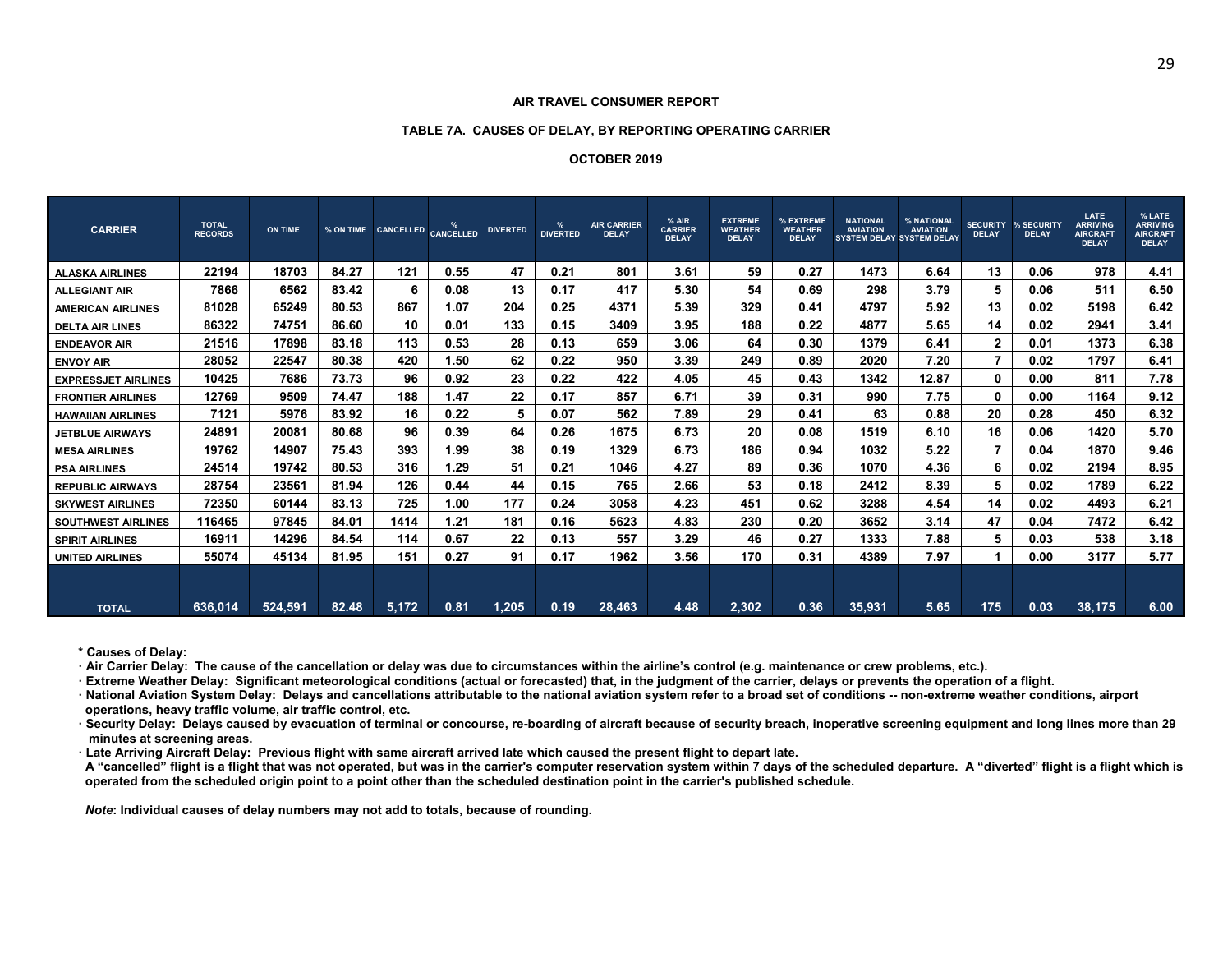#### **AIR TRAVEL CONSUMER REPORT TABLE 7B. OVERALL CAUSES OF DELAY BY REPORTING OPERATING CARRIER OCTOBER 2019**



**<sup>\*</sup> Causes of Delay:** 

- **·** Air Carrier Delay: The cause of the cancellation or delay was due to circumstances within the airline's control (e.g. maintenance or crew problems, etc.).
- **<sup>ꞏ</sup> Extreme Weather Delay: Significant meteorological conditions (actual or forecasted) that, in the judgment of the carrier, delays or prevents the operation of a flight.**
- **<sup>ꞏ</sup> National Aviation System Delay: Delays and cancellations attributable to the national aviation system refer to a broad set of conditions -- non-extreme weather conditions, airport operations, heavy traffic volume, air traffic control, etc.**
- **<sup>ꞏ</sup> Security Delay: Delays caused by evacuation of terminal or concourse, re-boarding of aircraft because of security breach, inoperative screening equipment and long lines more than 29 minutes at screening areas.**
- **<sup>ꞏ</sup> Late Arriving Aircraft Delay: Previous flight with same aircraft arrived late which caused the present flight to depart late.**
- **A "cancelled" flight is a flight that was not operated, but was in the carrier's computer reservation system within 7 days of the scheduled departure. A "diverted" flight is a flight which is operated from the scheduled origin point to a point other than the scheduled destination point in the carrier's published schedule.**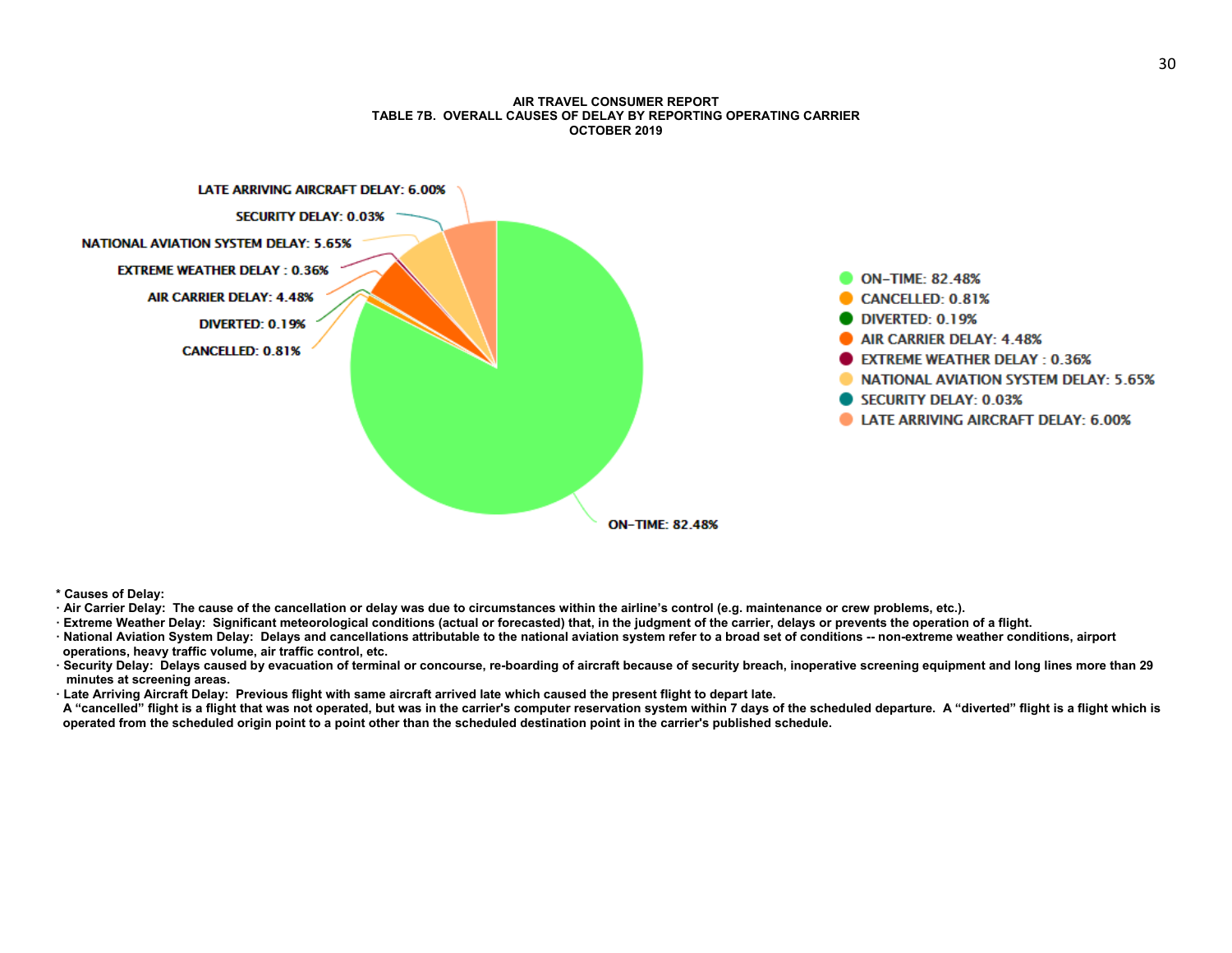#### **TABLE 8. LIST OF DOMESTIC FLIGHTS WITH TARMAC DELAYS OVER 3 HOURS BY MARKETING/OPERATING CARRIER**

#### **OCTOBER 2019**

| <b>MARKETING CARRIER</b> | <b>OPERATING CARRIER</b> | <b>FLIGHT NUMBER</b> | <b>ORIGIN</b><br><b>AIRPORT</b> | <b>DESTINATION</b><br><b>AIRPORT</b> | <b>DATE OF</b><br><b>FLIGHT</b> | <b>LOCATION OF</b><br><b>LONGEST TARMAC</b><br><b>DELAY</b> | <b>LENGTH OF</b><br><b>TARMAC</b><br><b>DELAY</b> |
|--------------------------|--------------------------|----------------------|---------------------------------|--------------------------------------|---------------------------------|-------------------------------------------------------------|---------------------------------------------------|
| <b>UNITED</b>            | <b>SKYWEST</b>           | 5300                 | <b>DEN</b>                      | <b>BZN</b>                           | 10/10/2019                      | <b>Origin Airport</b>                                       | 3:31                                              |
| <b>JETBLUE</b>           | <b>JETBLUE</b>           | 1374                 | <b>CHS</b>                      | <b>JFK</b>                           | 10/17/2019                      | <b>Diversion Airport (PHL)</b>                              | 3:28                                              |
| ALASKA                   | <b>ALASKA</b>            | 1171                 | <b>DEN</b>                      | <b>SEA</b>                           | 10/28/2019                      | <b>Origin Airport</b>                                       | 3:07                                              |
| <b>UNITED</b>            | <b>TRANS STATES</b>      | 4645                 | <b>DEN</b>                      | <b>TUS</b>                           | 10/10/2019                      | <b>Origin Airport</b>                                       | 3:07                                              |
| <b>UNITED</b>            | <b>TRANS STATES</b>      | 4723                 | <b>DEN</b>                      | <b>COS</b>                           | 10/10/2019                      | <b>Origin Airport</b>                                       | 3:06                                              |

*Note:* **Tarmac delays of more than 3 hours on any domestic flight based on reports from all carriers operating domestic flights within the U.S. (Part 234 and 244).** 

**\* See** airports and codes **on the BTS website.**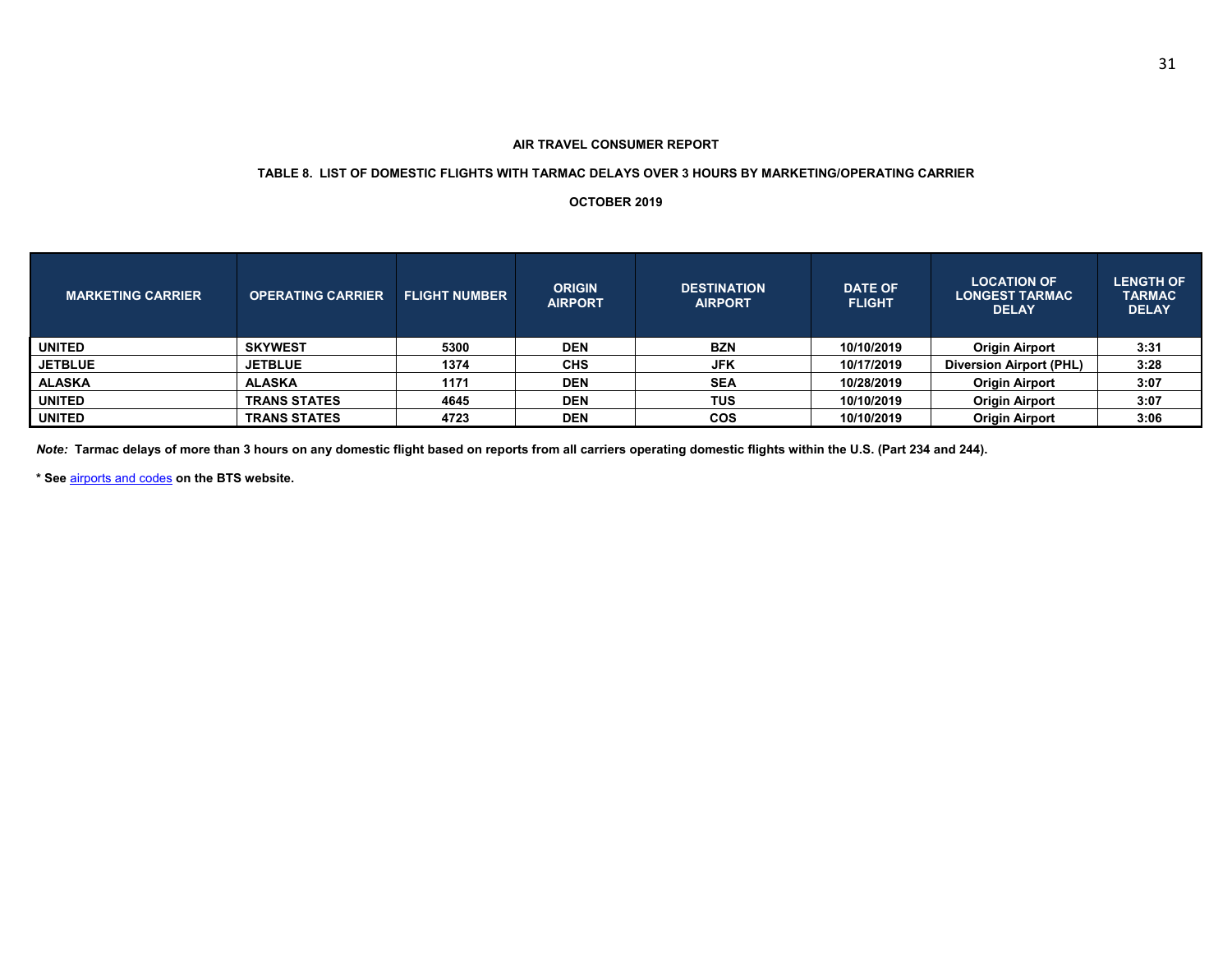#### **TABLE 8A. LIST OF INTERNATIONAL FLIGHTS WITH TARMAC DELAYS OVER 4 HOURS BY MARKETING/OPERATING CARRIER**

#### **OCTOBER 2019**

| <b>MARKETING CARRIER</b> | <b>OPERATING CARRIER</b> | <b>FLIGHT NUMBER</b> | <b>ORIGIN</b><br><b>AIRPORT</b> | <b>DESTINATION</b><br><b>AIRPORT</b> | <b>DATE OF</b><br><b>FLIGHT</b> | <b>LOCATION OF</b><br><b>LONGEST TARMAC</b><br><b>DELAY</b> | <b>LENGTH OF</b><br><b>TARMAC</b><br><b>DELAY</b> |  |  |
|--------------------------|--------------------------|----------------------|---------------------------------|--------------------------------------|---------------------------------|-------------------------------------------------------------|---------------------------------------------------|--|--|
| <b>None</b>              |                          |                      |                                 |                                      |                                 |                                                             |                                                   |  |  |

*Note***: Tarmac delays of more than 4 hours on any international flight at its U.S. airport departure from or arrival in the U.S., based on reports from all U.S. and foreign carriers operating international flights to and from the U.S. (Part 244).** 

**\* \* See** airports and codes **on the BTS website.**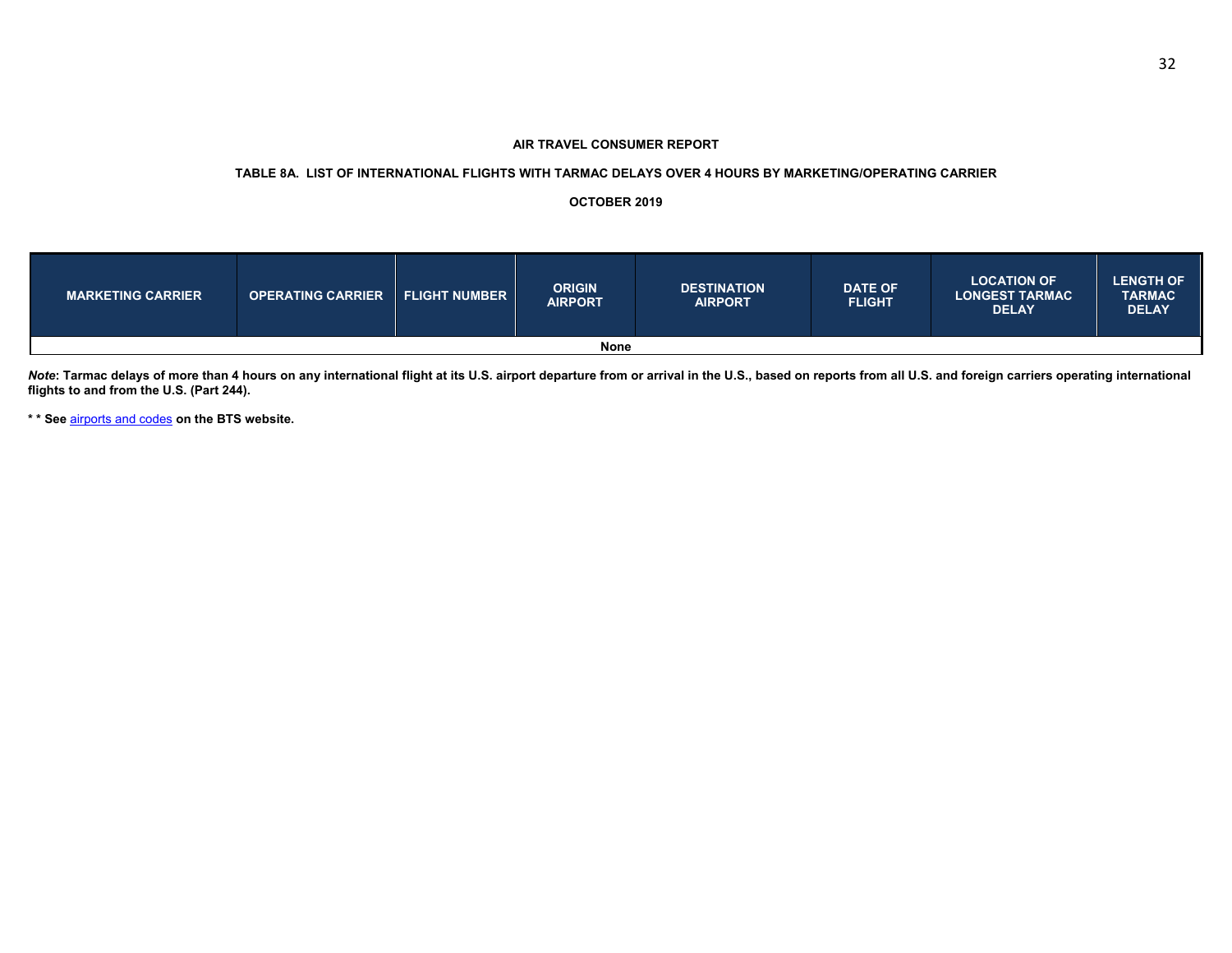# **APPENDIX**

NOTE: The Department of Transportation has screened the reporting carriers' data for completeness and verified all arithmetic data elements computed by the carriers (e.g., length of delay). Individual flight operation records with incorrect calculations, erroneous city-pairs, or missing data elements were rejected and excluded from the data base; such rejected records accounted for less than 0.01% of the flight operations records submitted. Any errors in the data base with respect to basic flight data -- non-computed data elements such as flight numbers, scheduled and actual arrival/departure times, days of operation -- are the responsibility of the reporting carrier.

### **30 Largest U.S. Airports**

| Atlanta: Hartsfield-Jackson         | ATL        |
|-------------------------------------|------------|
| Balt/Wash: Thurgood Marshall        | <b>BWI</b> |
| Boston: Logan International         | <b>BOS</b> |
| Charlotte: Douglas                  | <b>CLT</b> |
| Chicago: Midway                     | MDW        |
| Chicago: O'Hare                     | <b>ORD</b> |
| Dallas-Fort Worth: International    | <b>DFW</b> |
| Dallas: Love Field                  | DAL        |
| Denver: International               | <b>DEN</b> |
| Detroit: Metro Wayne County         | DTW        |
| Ft. Lauderdale: International       | FL L       |
| Houston: George Bush                | IAH        |
| Las Vegas: McCarran International   | LAS        |
| Los Angeles: International          | LAX        |
| Miami: International                | <b>MIA</b> |
| Minneapolis-St. Paul: International | <b>MSP</b> |
| Newark: Liberty International       | <b>EWR</b> |
| New York: JFK International         | JFK        |
| New York: LaGuardia                 | <b>LGA</b> |
| Orlando: International              | <b>MCO</b> |
| Philadelphia: International         | <b>PHL</b> |
| Phoenix: Sky Harbor International   | PHX        |
| Portland: International             | PDX        |
| Salt Lake City: International       | <b>SLC</b> |
| San Diego: Lindbergh Field          | <b>SAN</b> |
| San Francisco: International        | <b>SFO</b> |
| Seattle-Tacoma: International       | <b>SEA</b> |
|                                     |            |
| Tampa: Tampa International          | <b>TPA</b> |
| Washington: Dulles                  | <b>IAD</b> |
| Washington: Reagan National         | <b>DCA</b> |
|                                     |            |

| <b>Air Carriers Required to Report</b><br><u>Data to DOT and to CRS Vendors*</u> |                            |  |  |  |  |  |  |  |
|----------------------------------------------------------------------------------|----------------------------|--|--|--|--|--|--|--|
| AS -                                                                             | Alaska Airlines            |  |  |  |  |  |  |  |
| G4                                                                               | Allegiant Air              |  |  |  |  |  |  |  |
| AA                                                                               | American Airlines          |  |  |  |  |  |  |  |
| DL I                                                                             | Delta Air Lines            |  |  |  |  |  |  |  |
| 9E -                                                                             | Endeavor Air               |  |  |  |  |  |  |  |
| MQ                                                                               | Envoy Air                  |  |  |  |  |  |  |  |
| EV                                                                               | <b>ExpressJet Airlines</b> |  |  |  |  |  |  |  |
| F9 I                                                                             | <b>Frontier Airlines</b>   |  |  |  |  |  |  |  |
| HA                                                                               | <b>Hawaiian Airlines</b>   |  |  |  |  |  |  |  |
| B6 -                                                                             | JetBlue Airways            |  |  |  |  |  |  |  |
| YV                                                                               | <b>Mesa Airlines</b>       |  |  |  |  |  |  |  |
| OH                                                                               | <b>PSA Airlines</b>        |  |  |  |  |  |  |  |
| YX                                                                               | <b>Republic Airways</b>    |  |  |  |  |  |  |  |
| OO                                                                               | <b>SkyWest Airlines</b>    |  |  |  |  |  |  |  |
| WN -                                                                             | <b>Southwest Airlines</b>  |  |  |  |  |  |  |  |
| NK                                                                               | <b>Spirit Airlines</b>     |  |  |  |  |  |  |  |
| UA                                                                               | <b>United Airlines</b>     |  |  |  |  |  |  |  |

**\* Based on the Bureau of Transportation Statistics' Technical Reporting Directive #31, issued August 12, 2018, effective January 1, 2019:** https://www.bts.gov/topics/airlines-and-airports/number-31-technicaldirective-time-reporting-effective-jan-1-2019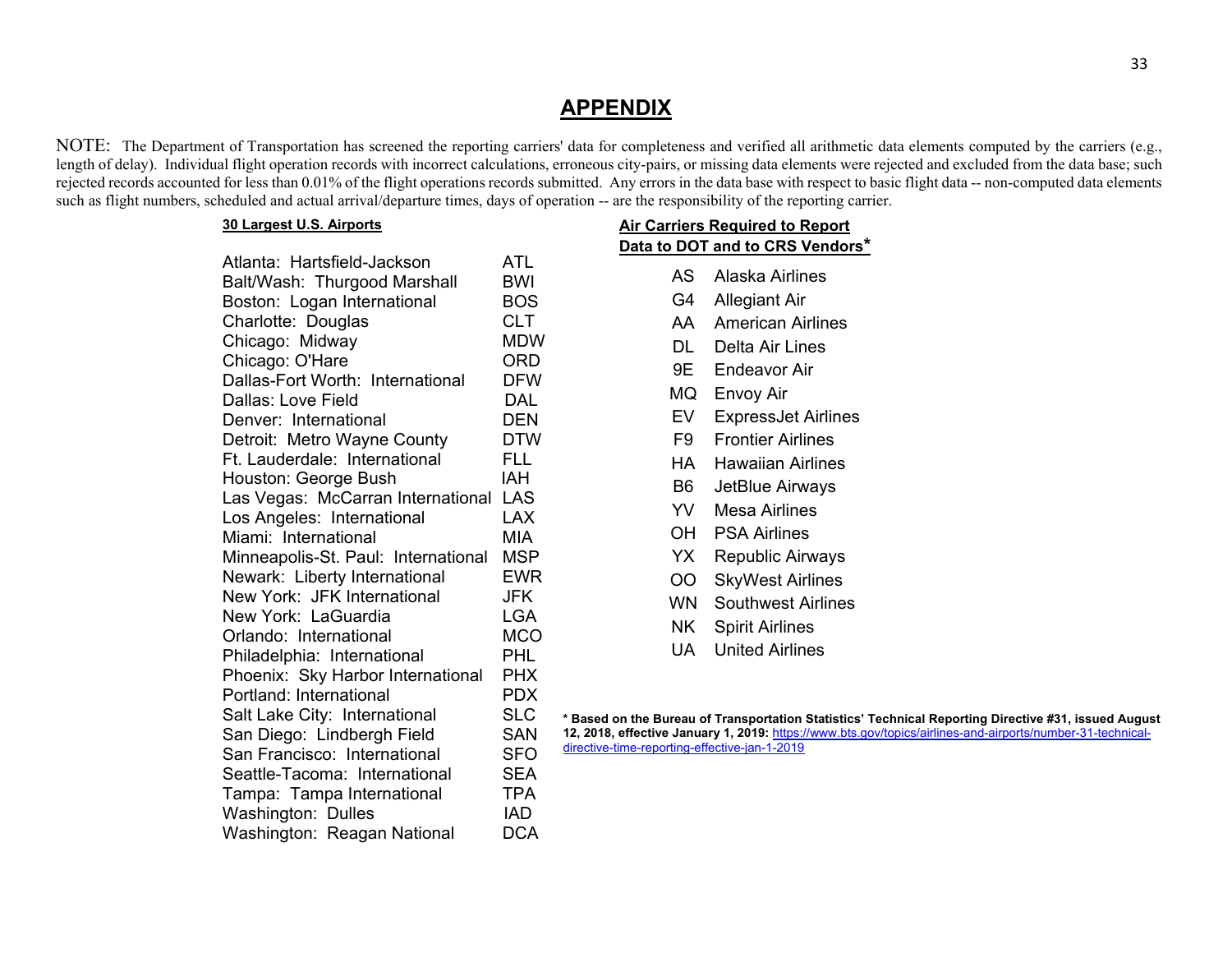# **MISHANDLED BAGGAGE**

The baggage statistics in this section were filed with DOT's Bureau of Transportation Statistics (Office of Airline Information) by U.S. airlines that have at least one-half percent (.005) of total domestic scheduled-service passenger revenues. See 14 CFR 234.3 and 234.6. For the 12 months ending June 30, 2018, 17 air carriers reached this reporting threshold. They are: Alaska Airlines, Allegiant Air, American Airlines, Delta Air Lines, Endeavor Air, Envoy Air, ExpressJet Airlines, Frontier Airlines, Hawaiian Airlines, JetBlue Airways, Mesa Airlines, PSA Airlines, Republic Airways, SkyWest Airlines, Southwest Airlines, Spirit Airlines, and United Airlines.

The tables in this section provide the rate of mishandled bags per 1,000 bags enplaned. The number of mishandled bags displayed in these tables represents the number of check bags that are lost, damaged, delayed, and pilfered, as reported by or on behalf of the passenger, that were in the airline's custody for its reportable domestic nonstop scheduled passenger flights. The number of bags enplaned displayed in these tables represent the total number of checked bags enplaned, including wheelchairs and scooters that were placed into the aircraft cargo compartment for any reportable domestic nonstop scheduled passenger flight. The number of mishandled bags and the number of enplaned bags for all airlines, except one airline, will not include bags of passengers traveling on itineraries with domestic segments and international segments unless the bag is a "valet bag," meaning the passenger dropped the bag off at the end of the loading bridge or on the tarmac and returned to the passenger on the loading bridge or on the tarmac following the flight.

For additional information on this aspect of mishandled baggage reporting see the Department's Notice of Enforcement Policy Regarding Reporting of Mishandled Baggage and Wheelchair Data, dated October 31, 2018: https://www.transportation.gov/sites/dot.gov/files/docs/resources/individuals/aviation-consumerprotection/323451/mishandled-baggageand-wheelchair-reporting-enforcement-policy.pdf.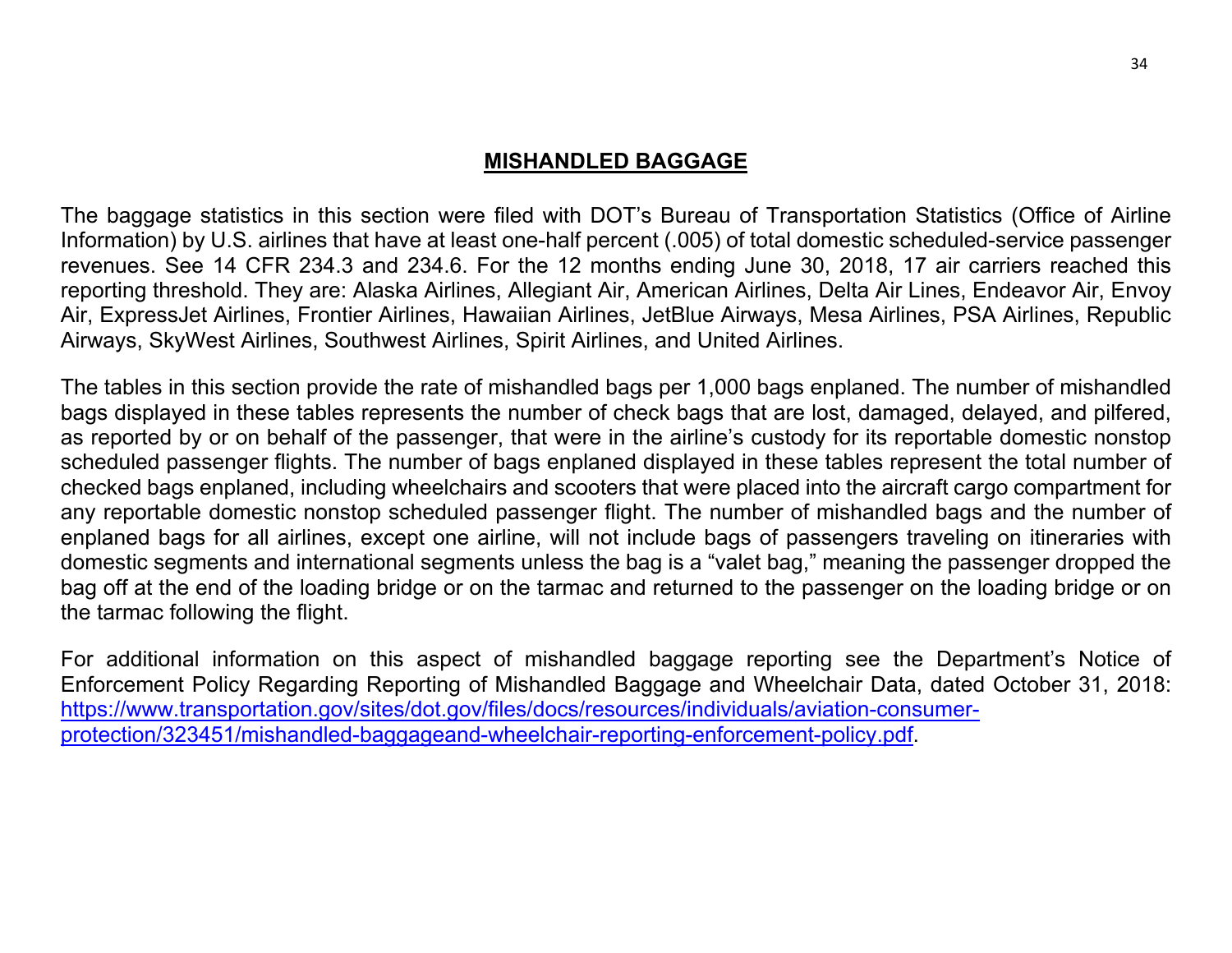# **MISHANDLED BAGGAGE: RANKING OF U.S. REPORTING MARKETING CARRIERS\* (MONTHLY) OCTOBER 2019**

| <b>RANK</b>    | <b>CARRIER*</b>                  |                                          |                                                      |                                                                        |
|----------------|----------------------------------|------------------------------------------|------------------------------------------------------|------------------------------------------------------------------------|
|                |                                  | <b>NUMBER OF BAGS</b><br><b>ENPLANED</b> | <b>NUMBER OF</b><br><b>BAGS</b><br><b>MISHANDLED</b> | <b>NUMBER OF BAGS</b><br><b>MISHANDLED PER 1000</b><br><b>ENPLANED</b> |
| 1              | <b>ALLEGIANT AIR</b>             | 486.198                                  | 819                                                  | 1.68                                                                   |
| $\overline{2}$ | <b>SOUTHWEST AIRLINES</b>        | 9,900,026                                | 35,360                                               | 3.57                                                                   |
|                | <b>DELTA AIR LINES NETWORK</b>   | 8,832,720                                | 35,593                                               | 4.03                                                                   |
| 3              | - DELTA AIR LINES                | 6,674,111                                | 28,481                                               | 4.27                                                                   |
|                | - BRANDED CODESHARE PARTNERS     | 2,158,609                                | 7,112                                                | 3.29                                                                   |
| 4              | <b>SPIRIT AIRLINES</b>           | 990,636                                  | 4,042                                                | 4.08                                                                   |
|                | <b>ALASKA AIRLINES NETWORK</b>   | 2,381,587                                | 9,854                                                | 4.14                                                                   |
| 5              | - ALASKA AIRLINES                | 1.736.518                                | 7.203                                                | 4.15                                                                   |
|                | - BRANDED CODESHARE PARTNERS     | 645.069                                  | 2,651                                                | 4.11                                                                   |
| 6              | <b>FRONTIER AIRLINES</b>         | 910.667                                  | 4.150                                                | 4.56                                                                   |
| $\overline{7}$ | <b>JETBLUE AIRWAYS</b>           | 1.035.010                                | 5,167                                                | 4.99                                                                   |
|                | UNITED AIRLINES NETWORK          | 6,595,537                                | 33,908                                               | 5.14                                                                   |
| 8              | - UNITED AIRLINES                | 3,908,860                                | 20,256                                               | 5.18                                                                   |
|                | - BRANDED CODESHARE PARTNERS     | 2,686,677                                | 13,652                                               | 5.08                                                                   |
|                | <b>HAWAIIAN AIRLINES NETWORK</b> | 562,027                                  | 3,328                                                | 5.92                                                                   |
| 9              | - HAWAIIAN AIRLINES              | 546,954                                  | 3.179                                                | 5.81                                                                   |
|                | - BRANDED CODESHARE PARTNERS     | 15,073                                   | 149                                                  | 9.89                                                                   |
|                | <b>AMERICAN AIRLINES NETWORK</b> | 9,910,026                                | 66,117                                               | 6.67                                                                   |
| 10             | - AMERICAN AIRLINES              | 5,912,264                                | 41,055                                               | 6.94                                                                   |
|                | - BRANDED CODESHARE PARTNERS     | 3,997,762                                | 25.062                                               | 6.27                                                                   |
|                | <b>TOTAL</b>                     | 41,604,434                               | 198,338                                              | 4.77                                                                   |

 **\*All U.S. airlines with at least 0.5 percent of total domestic scheduled service passenger revenues plus any branded codeshare partners.** 

 **(-) Data is not available for 2018. Comparison of 2020 and 2019 will appear in 2020 January-data ATCR.**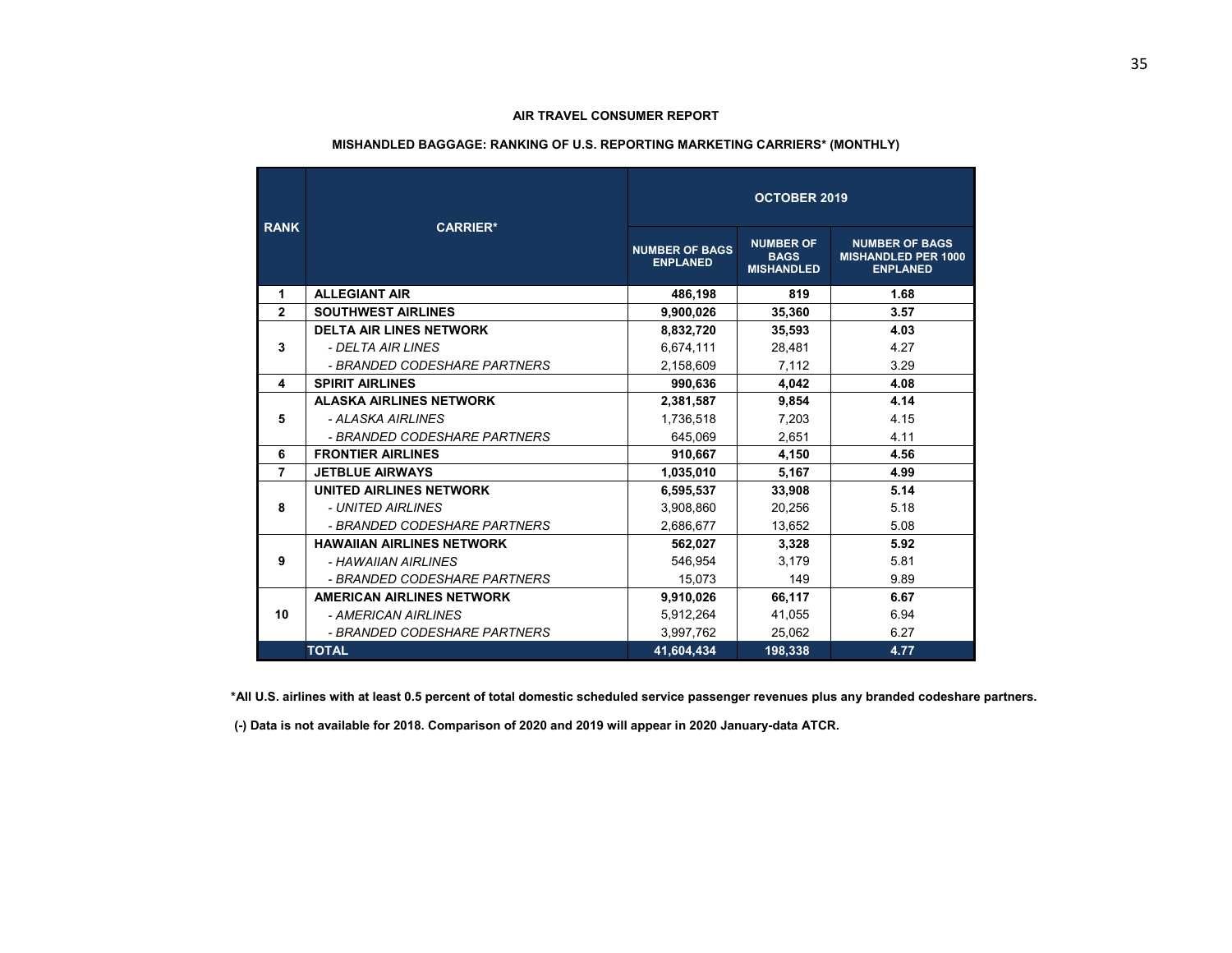#### **MISHANDLED BAGGAGE: RANKING OF U.S. REPORTING OPERATING CARRIERS\* (MONTHLY)**

| <b>RANK</b>             | <b>CARRIER*</b>            | <b>OCTOBER 2019</b>                      |                                                      |                                                                        |  |  |  |  |
|-------------------------|----------------------------|------------------------------------------|------------------------------------------------------|------------------------------------------------------------------------|--|--|--|--|
|                         |                            | <b>NUMBER OF BAGS</b><br><b>ENPLANED</b> | <b>NUMBER OF</b><br><b>BAGS</b><br><b>MISHANDLED</b> | <b>NUMBER OF BAGS</b><br><b>MISHANDLED PER 1000</b><br><b>ENPLANED</b> |  |  |  |  |
| 1                       | <b>ALLEGIANT AIR</b>       | 486,198                                  | 819                                                  | 1.68                                                                   |  |  |  |  |
| $\overline{2}$          | <b>SOUTHWEST AIRLINES</b>  | 9,900,026                                | 35,360                                               | 3.57                                                                   |  |  |  |  |
| 3                       | <b>ENDEAVOR AIR</b>        | 901,430                                  | 3,254                                                | 3.61                                                                   |  |  |  |  |
| $\overline{\mathbf{4}}$ | <b>SPIRIT AIRLINES</b>     | 990.636                                  | 4.042                                                | 4.08                                                                   |  |  |  |  |
| 5                       | <b>ALASKA AIRLINES</b>     | 1,736,518                                | 7,203                                                | 4.15                                                                   |  |  |  |  |
| 6                       | <b>DELTA AIR LINES</b>     | 6,674,111                                | 28,481                                               | 4.27                                                                   |  |  |  |  |
| $\overline{7}$          | <b>SKYWEST AIRLINES</b>    | 2,673,854                                | 11,721                                               | 4.38                                                                   |  |  |  |  |
| 8                       | <b>FRONTIER AIRLINES</b>   | 910,667                                  | 4,150                                                | 4.56                                                                   |  |  |  |  |
| 9                       | <b>EXPRESSJET AIRLINES</b> | 337,539                                  | 1,552                                                | 4.60                                                                   |  |  |  |  |
| 10                      | <b>JETBLUE AIRWAYS</b>     | 1,035,010                                | 5,167                                                | 4.99                                                                   |  |  |  |  |
| 11                      | <b>PSA AIRLINES</b>        | 1,159,582                                | 5.916                                                | 5.10                                                                   |  |  |  |  |
| 12                      | <b>UNITED AIRLINES</b>     | 3,908,860                                | 20,256                                               | 5.18                                                                   |  |  |  |  |
| 13                      | <b>HAWAIIAN AIRLINES</b>   | 546,954                                  | 3,179                                                | 5.81                                                                   |  |  |  |  |
| 14                      | <b>REPUBLIC AIRWAYS</b>    | 769,896                                  | 4,707                                                | 6.11                                                                   |  |  |  |  |
| 15                      | <b>MESA AIRLINES</b>       | 854,325                                  | 5,805                                                | 6.79                                                                   |  |  |  |  |
| 16                      | <b>AMERICAN AIRLINES</b>   | 5,912,264                                | 41,055                                               | 6.94                                                                   |  |  |  |  |
| 17                      | <b>ENVOY AIR</b>           | 979,246                                  | 7,353                                                | 7.51                                                                   |  |  |  |  |
|                         | <b>TOTAL</b>               | 39,777,116                               | 190,020                                              | 4.78                                                                   |  |  |  |  |

\* **All U.S. airlines with at least 0.5 percent of total domestic scheduled-service passenger revenues, as determined by DOT's Bureau of Transportation Statistics.** 

 **(-) Data is not available for 2018. Comparison of 2020 and 2019 will appear in 2020 January-data ATCR.**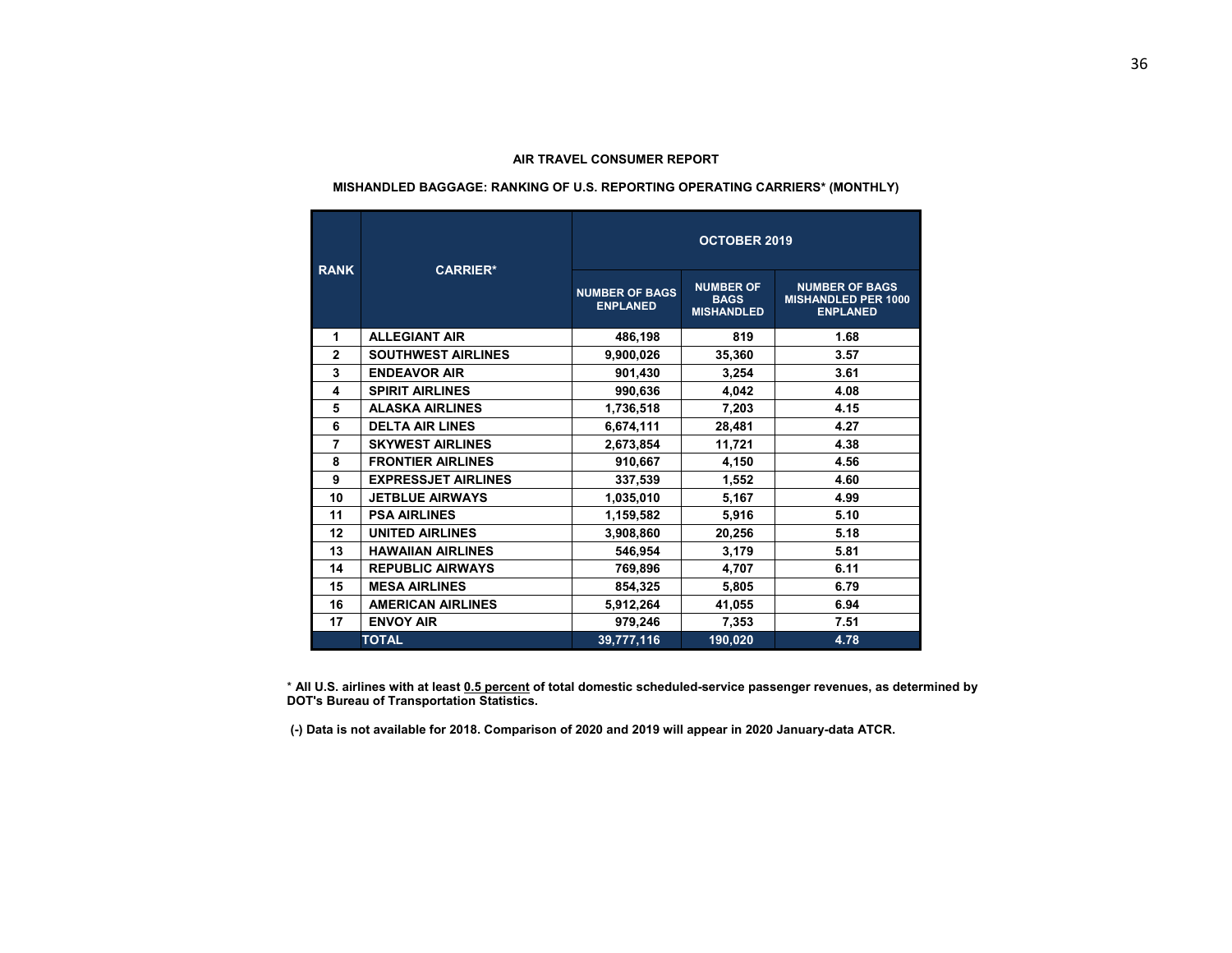# **MISHANDLED WHEELCHAIRS AND SCOOTERS**

The Department revised 14 CFR 234 to require airlines classified as "reporting carriers" to report mishandled wheelchair and scooter data in aircraft cargo compartments. Pursuant to the FAA Reauthorization Act of 2018, this requirement applies to operations on and after December 4, 2018. For flights on January 1, 2019, and after, airlines must also report this data for their branded codeshare partners.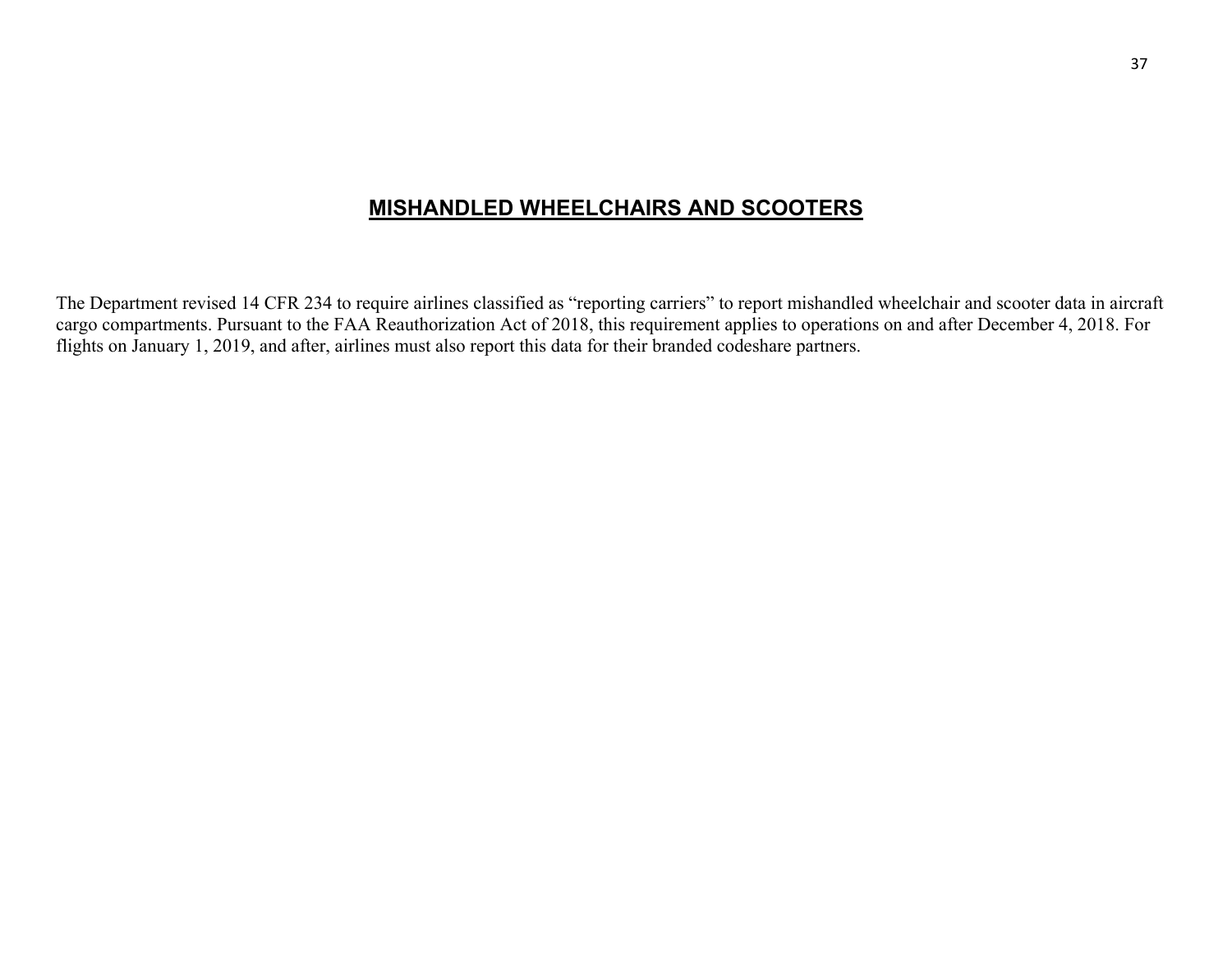# **MISHANDLED WHEELCHAIRS AND SCOOTERS: RANKING OF U.S. REPORTING MARKETING CARRIERS\* (MONTHLY)**

| <b>RANK</b>    | <b>CARRIER*</b>                  | <b>OCTOBER 2019</b>                                                              |                                                                                    |                                                                           |  |  |  |  |  |
|----------------|----------------------------------|----------------------------------------------------------------------------------|------------------------------------------------------------------------------------|---------------------------------------------------------------------------|--|--|--|--|--|
|                |                                  | <b>NUMBER OF</b><br><b>WHEELCHAIRS</b><br><b>AND SCOOTERS</b><br><b>ENPLANED</b> | <b>NUMBER OF</b><br><b>WHEELCHAIRS</b><br><b>AND SCOOTERS</b><br><b>MISHANDLED</b> | <b>PERCENT OF</b><br><b>WHEELCHAIRS AND</b><br><b>SCOOTERS MISHANDLED</b> |  |  |  |  |  |
| 1              | <b>ALLEGIANT AIR</b>             | 1,635                                                                            | 3                                                                                  | 0.18                                                                      |  |  |  |  |  |
|                | <b>ALASKA AIRLINES NETWORK</b>   | 3,202                                                                            | 16                                                                                 | 0.50                                                                      |  |  |  |  |  |
| $\mathbf{2}$   | - AI ASKA AIRI INFS              | 2.722                                                                            | 14                                                                                 | 0.51                                                                      |  |  |  |  |  |
|                | - BRANDED CODESHARE PARTNERS     | 480                                                                              | $\overline{2}$                                                                     | 0.42                                                                      |  |  |  |  |  |
|                | <b>DELTA AIR LINES NETWORK</b>   | 19,418                                                                           | 146                                                                                | 0.75                                                                      |  |  |  |  |  |
| 3              | - DELTA AIR LINES                | 14,305                                                                           | 123                                                                                | 0.86                                                                      |  |  |  |  |  |
|                | - BRANDED CODESHARE PARTNERS     | 5,113                                                                            | 23                                                                                 | 0.45                                                                      |  |  |  |  |  |
|                | UNITED AIRLINES NETWORK          | 10,530                                                                           | 143                                                                                | 1.36                                                                      |  |  |  |  |  |
| 4              | - UNITED AIRI INES               | 7,021                                                                            | 108                                                                                | 1.54                                                                      |  |  |  |  |  |
|                | - BRANDED CODESHARE PARTNERS     | 3.509                                                                            | 35                                                                                 | 1.00                                                                      |  |  |  |  |  |
|                | <b>HAWAIIAN AIRLINES NETWORK</b> | 807                                                                              | 11                                                                                 | 1.36                                                                      |  |  |  |  |  |
| 5              | - HAWAIIAN AIRI INFS             | 718                                                                              | 11                                                                                 | 1.53                                                                      |  |  |  |  |  |
|                | - BRANDED CODESHARE PARTNERS     | 89                                                                               | 0                                                                                  | 0.00                                                                      |  |  |  |  |  |
| 6              | <b>SOUTHWEST AIRLINES</b>        | 15,570                                                                           | 226                                                                                | 1.45                                                                      |  |  |  |  |  |
| $\overline{7}$ | <b>SPIRIT AIRLINES</b>           | 2,586                                                                            | 42                                                                                 | 1.62                                                                      |  |  |  |  |  |
| 8              | <b>FRONTIER AIRLINES</b>         | 2,392                                                                            | 43                                                                                 | 1.80                                                                      |  |  |  |  |  |
| 9              | <b>JETBLUE AIRWAYS</b>           | 2,955                                                                            | 56                                                                                 | 1.90                                                                      |  |  |  |  |  |
|                | <b>AMERICAN AIRLINES NETWORK</b> | 11,881                                                                           | 227                                                                                | 1.91                                                                      |  |  |  |  |  |
| 10             | - AMERICAN AIRLINES              | 8,792                                                                            | 161                                                                                | 1.83                                                                      |  |  |  |  |  |
|                | - BRANDED CODESHARE PARTNERS     | 3.089                                                                            | 66                                                                                 | 2.14                                                                      |  |  |  |  |  |
|                | <b>TOTAL</b>                     | 70,976                                                                           | 913                                                                                | 1.29                                                                      |  |  |  |  |  |

 **\*All U.S. airlines with at least 0.5 percent of total domestic scheduled service passenger revenues plus any branded codeshare partners. (-) Data is not available for 2018. Comparison of 2020 and 2019 will appear in 2020 January-data ATCR.**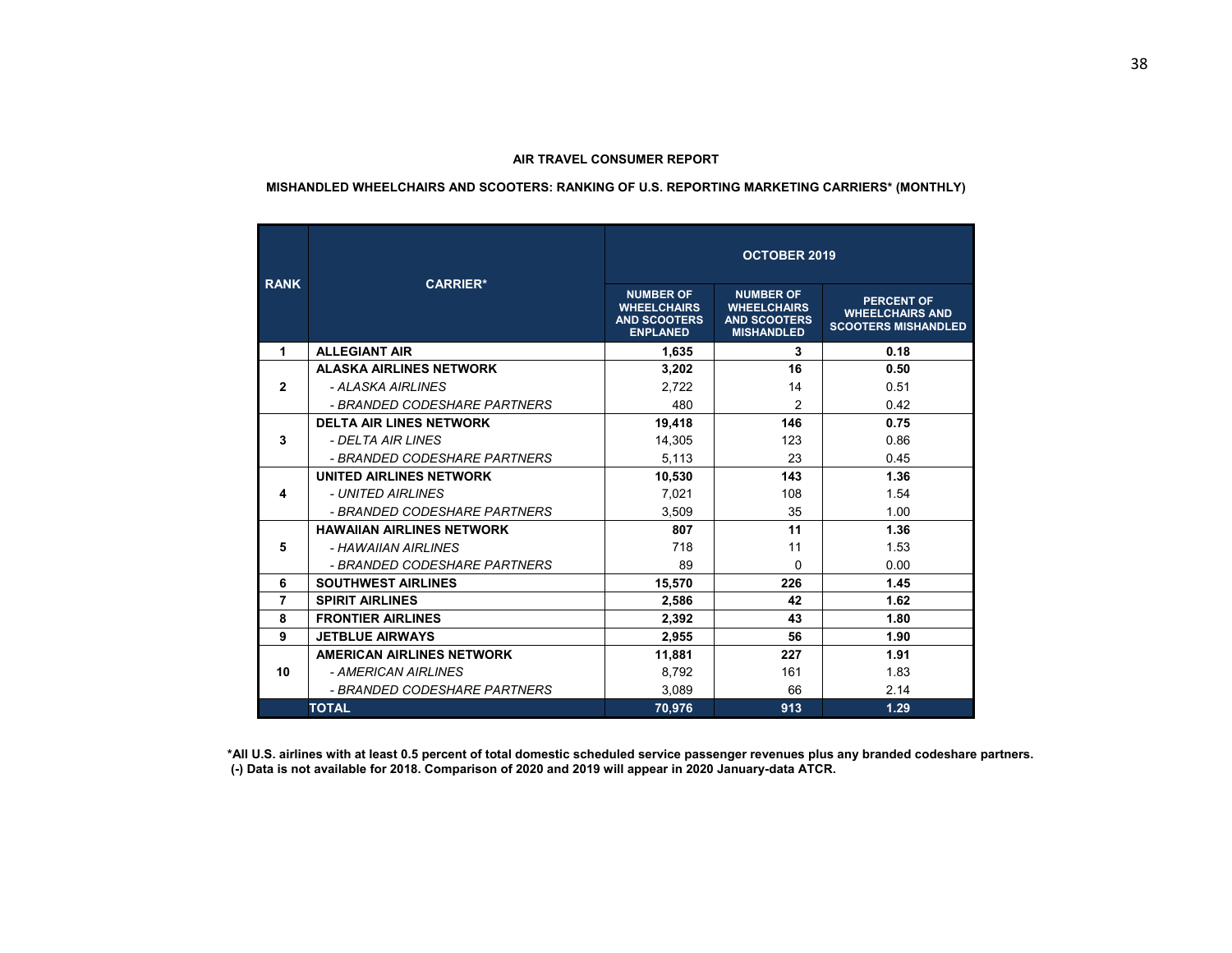#### **MISHANDLED WHEELCHAIRS AND SCOOTERS: RANKING OF U.S. REPORTING OPERATING CARRIERS\* (MONTHLY)**

|                | <b>CARRIER</b>             | <b>OCTOBER 2019</b>                                                              |                                                                                    |                                                                           |  |  |  |  |  |
|----------------|----------------------------|----------------------------------------------------------------------------------|------------------------------------------------------------------------------------|---------------------------------------------------------------------------|--|--|--|--|--|
| <b>RANK</b>    |                            | <b>NUMBER OF</b><br><b>WHEELCHAIRS</b><br><b>AND SCOOTERS</b><br><b>ENPLANED</b> | <b>NUMBER OF</b><br><b>WHEELCHAIRS</b><br><b>AND SCOOTERS</b><br><b>MISHANDLED</b> | <b>PERCENT OF</b><br><b>WHEELCHAIRS AND</b><br><b>SCOOTERS MISHANDLED</b> |  |  |  |  |  |
| 1              | <b>ALLEGIANT AIR</b>       | 1,635                                                                            | 3                                                                                  | 0.18                                                                      |  |  |  |  |  |
| $\overline{2}$ | <b>EXPRESSJET AIRLINES</b> | 407                                                                              | $\overline{2}$                                                                     | 0.49                                                                      |  |  |  |  |  |
| 3              | <b>ENDEAVOR AIR</b>        | 1,777                                                                            | 9                                                                                  | 0.51                                                                      |  |  |  |  |  |
| 4              | <b>ALASKA AIRLINES</b>     | 2,722                                                                            | 14                                                                                 | 0.51                                                                      |  |  |  |  |  |
| 5              | <b>MESA AIRLINES</b>       | 851                                                                              | 6                                                                                  | 0.71                                                                      |  |  |  |  |  |
| 6              | <b>SKYWEST AIRLINES</b>    | 4,693                                                                            | 35                                                                                 | 0.75                                                                      |  |  |  |  |  |
| $\overline{7}$ | <b>DELTA AIR LINES</b>     | 14,305                                                                           | 123                                                                                | 0.86                                                                      |  |  |  |  |  |
| 8              | <b>SOUTHWEST AIRLINES</b>  | 15,570                                                                           | 226                                                                                | 1.45                                                                      |  |  |  |  |  |
| 9              | <b>HAWAIIAN AIRLINES</b>   | 718                                                                              | 11                                                                                 | 1.53                                                                      |  |  |  |  |  |
| 10             | <b>UNITED AIRLINES</b>     | 7,021                                                                            | 108                                                                                | 1.54                                                                      |  |  |  |  |  |
| 11             | <b>SPIRIT AIRLINES</b>     | 2,586                                                                            | 42                                                                                 | 1.62                                                                      |  |  |  |  |  |
| 12             | <b>REPUBLIC AIRWAYS</b>    | 1,219                                                                            | 21                                                                                 | 1.72                                                                      |  |  |  |  |  |
| 13             | <b>PSA AIRLINES</b>        | 733                                                                              | 13                                                                                 | 1.77                                                                      |  |  |  |  |  |
| 14             | <b>FRONTIER AIRLINES</b>   | 2,392                                                                            | 43                                                                                 | 1.80                                                                      |  |  |  |  |  |
| 15             | <b>AMERICAN AIRLINES</b>   | 8,792                                                                            | 161                                                                                | 1.83                                                                      |  |  |  |  |  |
| 16             | <b>JETBLUE AIRWAYS</b>     | 2,955                                                                            | 56                                                                                 | 1.90                                                                      |  |  |  |  |  |
| 17             | <b>ENVOY AIR</b>           | 784                                                                              | 17                                                                                 | 2.17                                                                      |  |  |  |  |  |
|                | <b>TOTAL</b>               | 69,160                                                                           | 890                                                                                | 1.29                                                                      |  |  |  |  |  |

\* **All U.S. airlines with at least 0.5 percent of total domestic scheduled-service passenger revenues. (-) Data is not available for 2018. Comparison of 2020 and 2019 will appear in 2020 January-data ATCR.**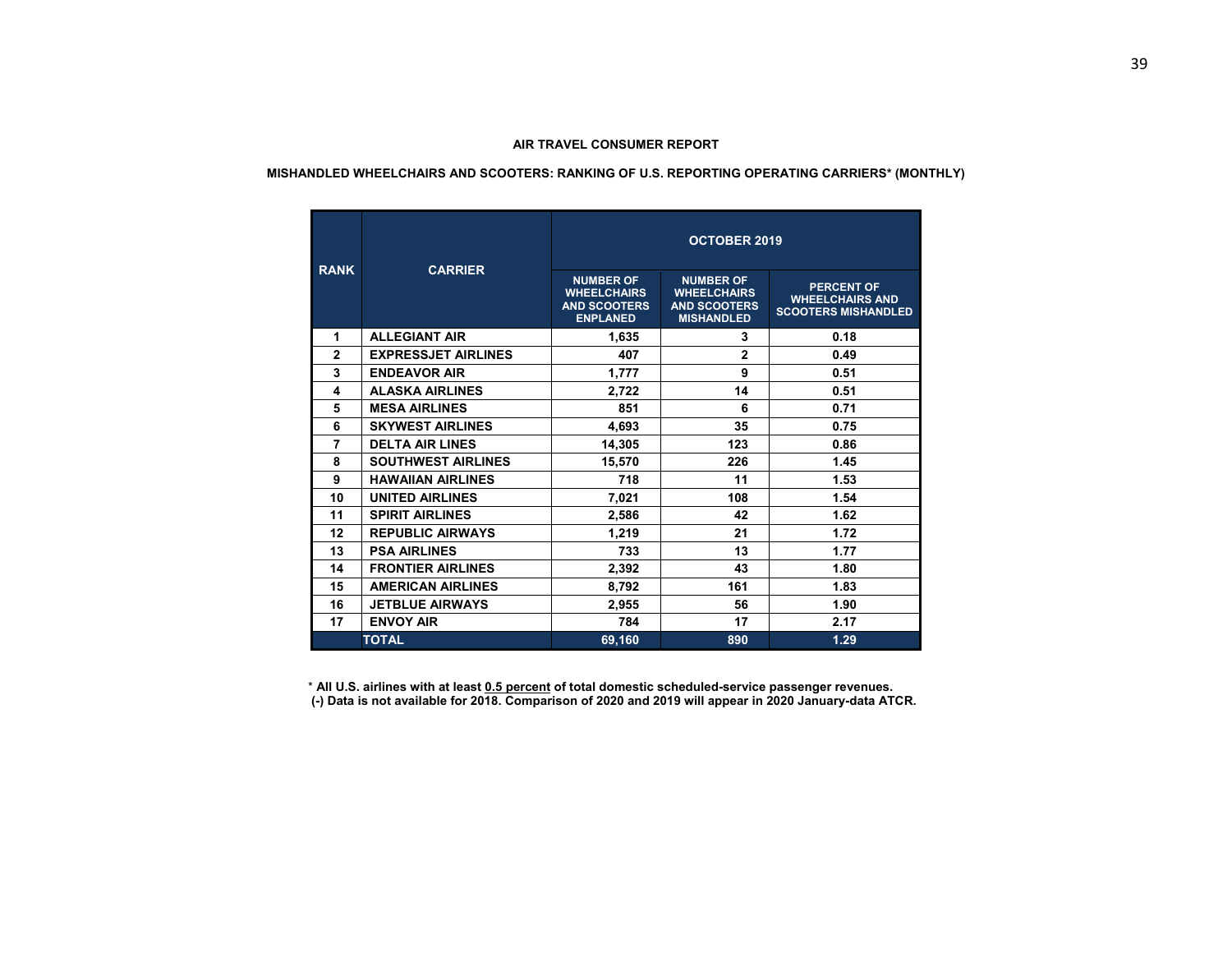# **OVERSALES**

This section furnishes data on the number of passengers who hold confirmed reservations and are denied boarding ("bumped") from a flight because it is oversold. These figures include only passengers whose oversold flight departs without them; they do not include passengers affected by cancelled, delayed or diverted flights.

The report includes U.S. airlines that have at least 0.5 percent of total domestic scheduled-service passenger revenues and operate aircraft with a passenger capacity of 30 or more seats (see footnote on chart for details). It provides system data for scheduled passenger service on domestic flights and data on international flight segments that originate in the United States. Information is displayed for the latest available quarter and for the year to date, for the current period and for the same period in the previous year. The data are reported quarterly to DOT's Bureau of Transportation Statistics (Office of Airline Information). The reporting requirement is found in 14 CFR 250.10.

These tables give information by marketing and reporting carrier on the number of passengers bumped involuntarily and on the number who voluntarily gave up their seat on an oversold flight in exchange for compensation. Also shown is the rate of involuntary denied boarding's per 10,000 passengers. This rate determines the order in which carriers are listed; the airline with the lowest rate appears first. The number and rate of involuntary denied boarding's include both passengers who received denied boarding compensation and passengers who did not qualify for compensation because of one of the exceptions in the Oversales rule. There are four exceptions: 1) passenger accommodated on another flight scheduled to arrive within one hour of the original flight; 2) passenger fails to comply with ticketing, check-in or reconfirmation procedures; 3) aircraft of smaller capacity is substituted; and (4) passenger is denied boarding due to safety-related weight restrictions on an aircraft with 60 or fewer seats. Totals appear at the end of each table.

The enplanements figures that are used to calculate the involuntary denied boarding rate do not include inbound international service, since the rule does not apply to these flights.

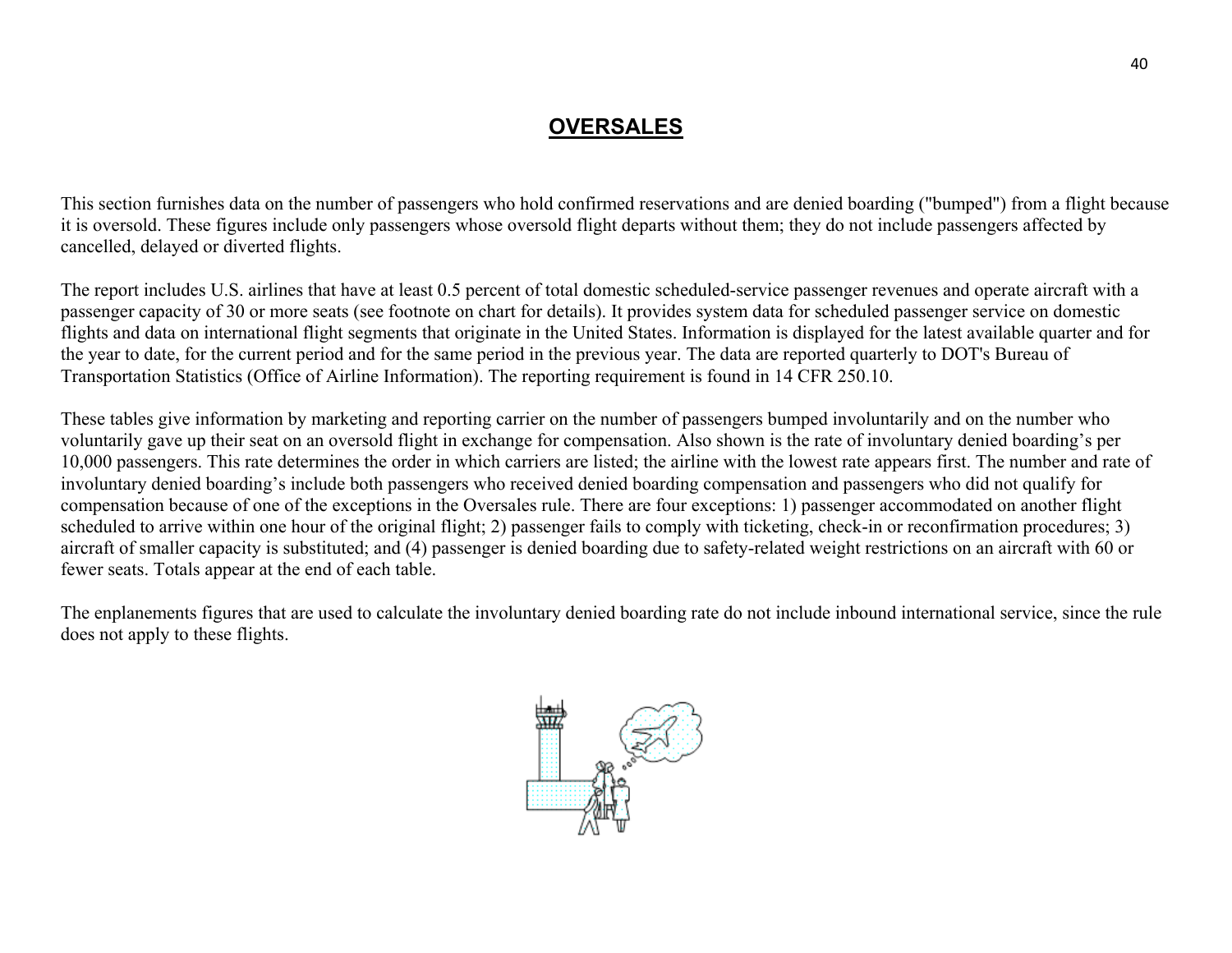#### **PASSENGERS DENIED BOARDING BY REPORTING MARKETING U.S. AIRLINES**

|                |                                  | <b>JULY- SEPTEMBER 2019</b> |                                   |                                      |                                              |  | <b>JULY- SEPTEMBER 2018</b> |                                   |                                      |                                              |  |  |
|----------------|----------------------------------|-----------------------------|-----------------------------------|--------------------------------------|----------------------------------------------|--|-----------------------------|-----------------------------------|--------------------------------------|----------------------------------------------|--|--|
| <b>RANK</b>    | <b>CARRIER*</b>                  |                             | <b>DENIED BOARDINGS</b><br>(DB'S) | <b>ENPLANED</b><br><b>PASSENGERS</b> | <b>INVOLUNTARY</b><br><b>DB's PER 10,000</b> |  |                             | <b>DENIED BOARDINGS</b><br>(DB'S) | <b>ENPLANED</b><br><b>PASSENGERS</b> | <b>INVOLUNTARY</b><br><b>DB's PER 10,000</b> |  |  |
|                |                                  | <b>VOLUNTARY</b>            | <b>INVOLUNTARY</b>                |                                      | <b>PASSENGERS</b>                            |  | <b>VOLUNTARY</b>            | <b>INVOLUNTARY</b>                |                                      | <b>PASSENGERS</b>                            |  |  |
|                | <b>HAWAIIAN AIRLINES NETWORK</b> | 37                          | 0                                 | 2,884,639                            | 0.00                                         |  | 284                         | 3                                 | 2,852,308                            | 0.01                                         |  |  |
|                | - HAWAIIAN AIRLINES              | 34                          | 0                                 | 2.828.870                            | 0.00                                         |  | 274                         | 3                                 | 2.802.150                            | 0.01                                         |  |  |
|                | - BRANDED CODESHARE PARTNERS     | 3                           | 0                                 | 55,769                               | 0.00                                         |  | 10                          | 0                                 | 50,158                               | 0.00                                         |  |  |
| $\overline{2}$ | <b>DELTA AIR LINES NETWORK</b>   | 46,408                      | $\mathbf{3}$                      | 50,701,859                           | 0.00                                         |  | 30,340                      | $\mathbf{2}$                      | 47,374,198                           | 0.00                                         |  |  |
|                | - DELTA AIR LINES                | 24,642                      | 3                                 | 40,050,497                           | 0.00                                         |  | 17,722                      | 0                                 | 37,139,292                           | 0.00                                         |  |  |
|                | - BRANDED CODESHARE PARTNERS     | 21,766                      | 0                                 | 10,651,362                           | 0.00                                         |  | 12,618                      | 2                                 | 10,234,906                           | 0.00                                         |  |  |
| 3              | <b>UNITED AIRLINES NETWORK</b>   | 20,702                      | 15                                | 38,738,623                           | 0.00                                         |  | 21,435                      | 33                                | 38,670,907                           | 0.01                                         |  |  |
|                | - UNITED AIR LINES               | 9.110                       | $\overline{7}$                    | 26,963,748                           | 0.00                                         |  | 11.339                      | 26                                | 27,080,182                           | 0.01                                         |  |  |
|                | - BRANDED CODESHARE PARTNERS     | 11,592                      | 8                                 | 11,774,875                           | 0.01                                         |  | 10,096                      | $\overline{7}$                    | 11,590,725                           | 0.01                                         |  |  |
| 4              | <b>ALLEGIANT AIR</b>             | 135                         | $\mathbf{2}$                      | 3,836,145                            | 0.01                                         |  | 141                         | 78                                | 3,529,711                            | 0.22                                         |  |  |
| 5              | <b>JETBLUE AIRWAYS</b>           | 785                         | 8                                 | 9,760,018                            | 0.01                                         |  | 612                         | 7                                 | 9,824,474                            | 0.01                                         |  |  |
| 6              | <b>SPIRIT AIRLINES</b>           | 4,656                       | 64                                | 8,390,933                            | 0.08                                         |  | 5,718                       | 164                               | 7,328,762                            | 0.22                                         |  |  |
| $\overline{7}$ | <b>SOUTHWEST AIRLINES</b>        | 4,806                       | 314                               | 40,777,514                           | 0.08                                         |  | 6,570                       | 967                               | 40,839,016                           | 0.24                                         |  |  |
| 8              | <b>ALASKA AIRLINES NETWORK</b>   | 3,430                       | 152                               | 12,390,436                           | 0.12                                         |  | 3,143                       | 330                               | 11,868,172                           | 0.28                                         |  |  |
|                | - ALASKA AIRLINES                | 2,730                       | 92                                | 9,563,449                            | 0.10                                         |  | 2,494                       | 192                               | 9,274,760                            | 0.21                                         |  |  |
|                | - BRANDED CODESHARE PARTNERS     | 700                         | 60                                | 2,826,987                            | 0.21                                         |  | 649                         | 138                               | 2,593,412                            | 0.53                                         |  |  |
| 9              | <b>FRONTIER AIRLINES</b>         | 893                         | 230                               | 5,731,264                            | 0.40                                         |  | 1,790                       | 519                               | 5,128,189                            | 1.01                                         |  |  |
| 10             | <b>AMERICAN AIRLINES NETWORK</b> | 37.367                      | 3.481                             | 51,398,398                           | 0.68                                         |  | 23.765                      | 766                               | 48,268,312                           | 0.16                                         |  |  |
|                | - AMERICAN AIRLINES              | 25.733                      | 1.890                             | 36,283,824                           | 0.52                                         |  | 12.697                      | 363                               | 34,232,162                           | 0.11                                         |  |  |
|                | - BRANDED CODESHARE PARTNERS     | 11,634                      | 1,591                             | 15,114,574                           | 1.05                                         |  | 11,068                      | 403                               | 14,036,150                           | 0.29                                         |  |  |
|                | <b>TOTAL</b>                     | 119,219                     | 4,269                             | 224,609,829                          | 0.19                                         |  | 93,798                      | 2,869                             | 215,684,049                          | 0.13                                         |  |  |

*Note*: For simplicity, statistics are displayed to two decimal places. Actual ranking order is based on our computer carrying out the number of decimal places to nine.

**\*All U.S. airlines with at least 0.5 percent of total domestic scheduled service passenger revenues plus any branded codeshare partners.** 

**\*\*On March 13, 2019, the Federal Aviation Administration ordered the immediate grounding of Boeing 737 MAX aircraft operated by U.S. airlines or in U.S. territory based on data arising out of the relevant accident investigations. American Airlines and Southwest Airlines separately informed the Department that the grounding of the 737 MAX aircraft has negatively impacted their involuntary denied boarding statistics during the April-June 2019 reporting periods.**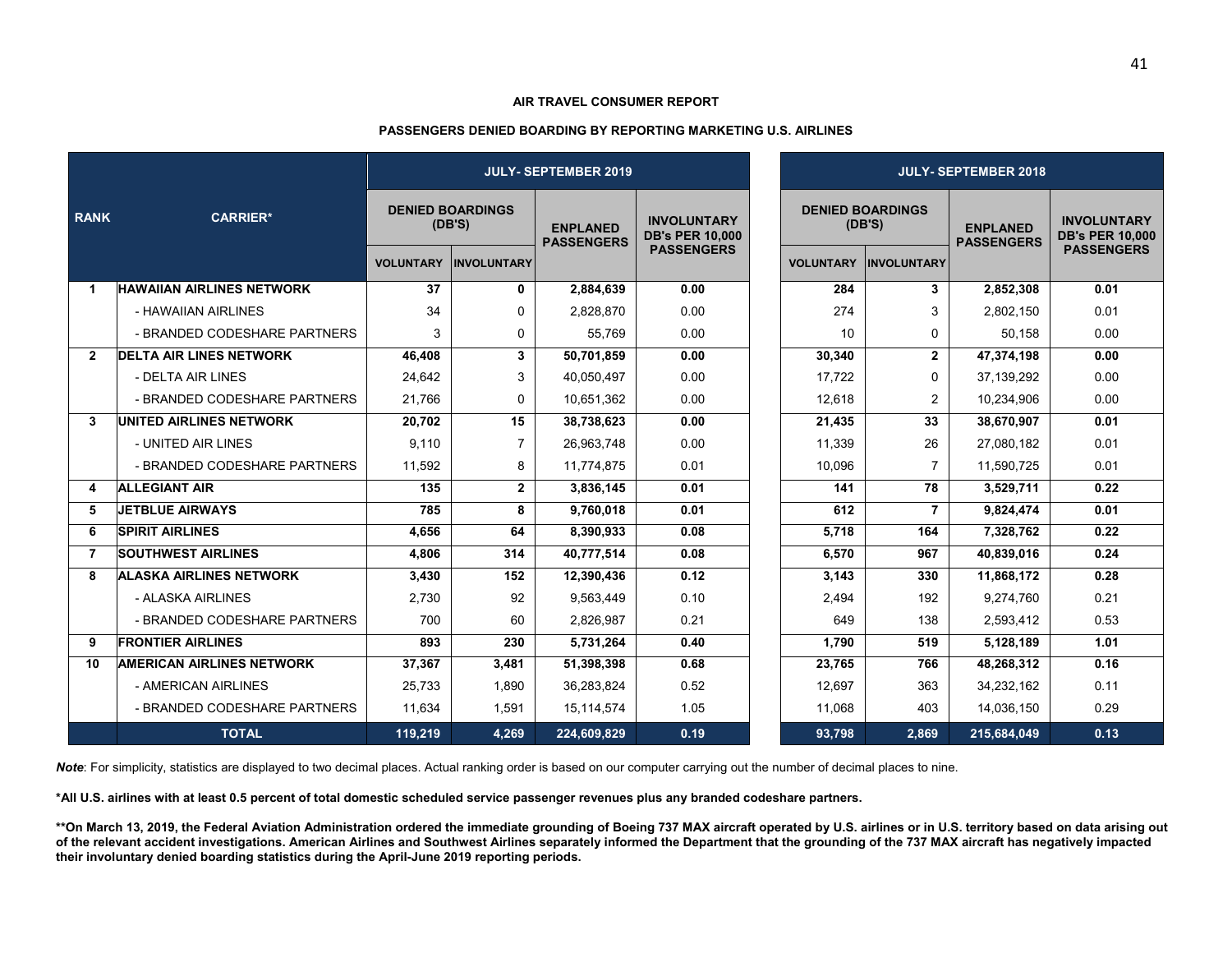#### **PASSENGERS DENIED BOARDING BY REPORTING OPERATING U.S. AIRLINES**

|             |                            | <b>JULY- SEPTEMBER 2019</b> |                                   |                                      |                                              | <b>JULY- SEPTEMBER 2018</b> |                                   |                                      |                                              |  |
|-------------|----------------------------|-----------------------------|-----------------------------------|--------------------------------------|----------------------------------------------|-----------------------------|-----------------------------------|--------------------------------------|----------------------------------------------|--|
| <b>RANK</b> | AIRLINE*                   |                             | <b>DENIED BOARDINGS</b><br>(DB'S) | <b>ENPLANED</b><br><b>PASSENGERS</b> | <b>INVOLUNTARY</b><br><b>DB's PER 10,000</b> |                             | <b>DENIED BOARDINGS</b><br>(DB'S) | <b>ENPLANED</b><br><b>PASSENGERS</b> | <b>INVOLUNTARY</b><br><b>DB's PER 10,000</b> |  |
|             |                            | <b>VOLUNTARY</b>            | <b>INVOLUNTARY</b>                |                                      | <b>PASSENGERS</b>                            | <b>VOLUNTARY</b>            | <b>IINVOLUNTARY</b>               |                                      | <b>PASSENGERS</b>                            |  |
|             | <b>EXPRESSJET AIRLINES</b> | 1,358                       | 0                                 | 1.433.425                            | 0.00                                         | 1.866                       | 3                                 | 2,175,952                            | 0.01                                         |  |
|             | <b>HAWAIIAN AIRLINES</b>   | 34                          | 0                                 | 2,828,870                            | 0.00                                         | 274                         | 3                                 | 2,802,150                            | 0.01                                         |  |
|             | <b>ENDEAVOR AIR</b>        | 6,451                       | 0                                 | 3,850,464                            | 0.00                                         | 5,131                       | 0                                 | 3,518,387                            | 0.00                                         |  |
| 4           | <b>DELTA AIR LINES</b>     | 24,642                      | 3                                 | 40,050,497                           | 0.00                                         | 17.722                      | 0                                 | 37,139,292                           | 0.00                                         |  |
| 5           | <b>UNITED AIR LINES</b>    | 9,110                       | $\overline{7}$                    | 26,963,748                           | 0.00                                         | 11,339                      | 26                                | 27,080,182                           | 0.01                                         |  |
| 6           | <b>ALLEGIANT AIR</b>       | 135                         | $\mathbf{2}$                      | 3,836,145                            | 0.01                                         | 141                         | 78                                | 3,529,711                            | 0.22                                         |  |
| 7           | <b>JETBLUE AIRWAYS</b>     | 785                         | 8                                 | 9,760,018                            | 0.01                                         | 612                         | $\overline{7}$                    | 9,824,474                            | 0.01                                         |  |
| 8           | <b>SPIRIT AIR LINES</b>    | 4,656                       | 64                                | 8,390,933                            | 0.08                                         | 5,718                       | 164                               | 7,328,762                            | 0.22                                         |  |
| 9           | <b>SOUTHWEST AIRLINES</b>  | 4,806                       | 314                               | 40,777,514                           | 0.08                                         | 6,570                       | 967                               | 40,839,016                           | 0.24                                         |  |
| 10          | <b>ALASKA AIRLINES</b>     | 2,730                       | 92                                | 9,563,449                            | 0.10                                         | 2,494                       | 192                               | 9,274,760                            | 0.21                                         |  |
| 11          | <b>SKYWEST AIRLINES</b>    | 14,794                      | 203                               | 10,472,196                           | 0.19                                         | 7,264                       | 95                                | 9,676,146                            | 0.10                                         |  |
| 12          | <b>MESA AIRLINES</b>       | 1.861                       | 88                                | 3,599,017                            | 0.24                                         | 2,581                       | 51                                | 3,604,845                            | 0.14                                         |  |
| 13          | <b>FRONTIER AIRLINES</b>   | 893                         | 230                               | 5.731.264                            | 0.40                                         | 1.790                       | 519                               | 5,128,189                            | 1.01                                         |  |
| 14          | <b>REPUBLIC AIRWAYS</b>    | 5.378                       | 219                               | 4,900,415                            | 0.45                                         | 4.954                       | 31                                | 4,619,387                            | 0.07                                         |  |
| 15          | <b>AMERICAN AIRLINES</b>   | 25,733                      | 1.890                             | 36,283,824                           | 0.52                                         | 12,697                      | 363                               | 34,232,162                           | 0.11                                         |  |
| 16          | <b>PSA AIRLINES</b>        | 3,027                       | 339                               | 3,810,183                            | 0.89                                         | 2,006                       | 42                                | 3,404,018                            | 0.12                                         |  |
| 17          | <b>ENVOY AIR</b>           | 3,286                       | 561                               | 3,861,879                            | 1.45                                         | 3,437                       | 161                               | 3,388,554                            | 0.48                                         |  |
|             | <b>TOTAL</b>               | 109,679                     | 4,020                             | 216,113,841                          | 0.19                                         | 86,596                      | 2,702                             | 207,565,987                          | 0.13                                         |  |

*Note*: For simplicity, statistics are displayed to two decimal places. Actual ranking order is based on our computer carrying out the number of decimal places to nine.

**\*All U.S. airlines with at least 0.5 percent of total domestic scheduled service passenger revenues plus any branded codeshare partners.** 

**\*\*On March 13, 2019, the Federal Aviation Administration ordered the immediate grounding of Boeing 737 MAX aircraft operated by U.S. airlines or in U.S. territory based on data arising out of the relevant accident investigations. American Airlines and Southwest Airlines separately informed the Department that the grounding of the 737 MAX aircraft has negatively impacted their involuntary denied boarding statistics during the April-June 2019 reporting periods.**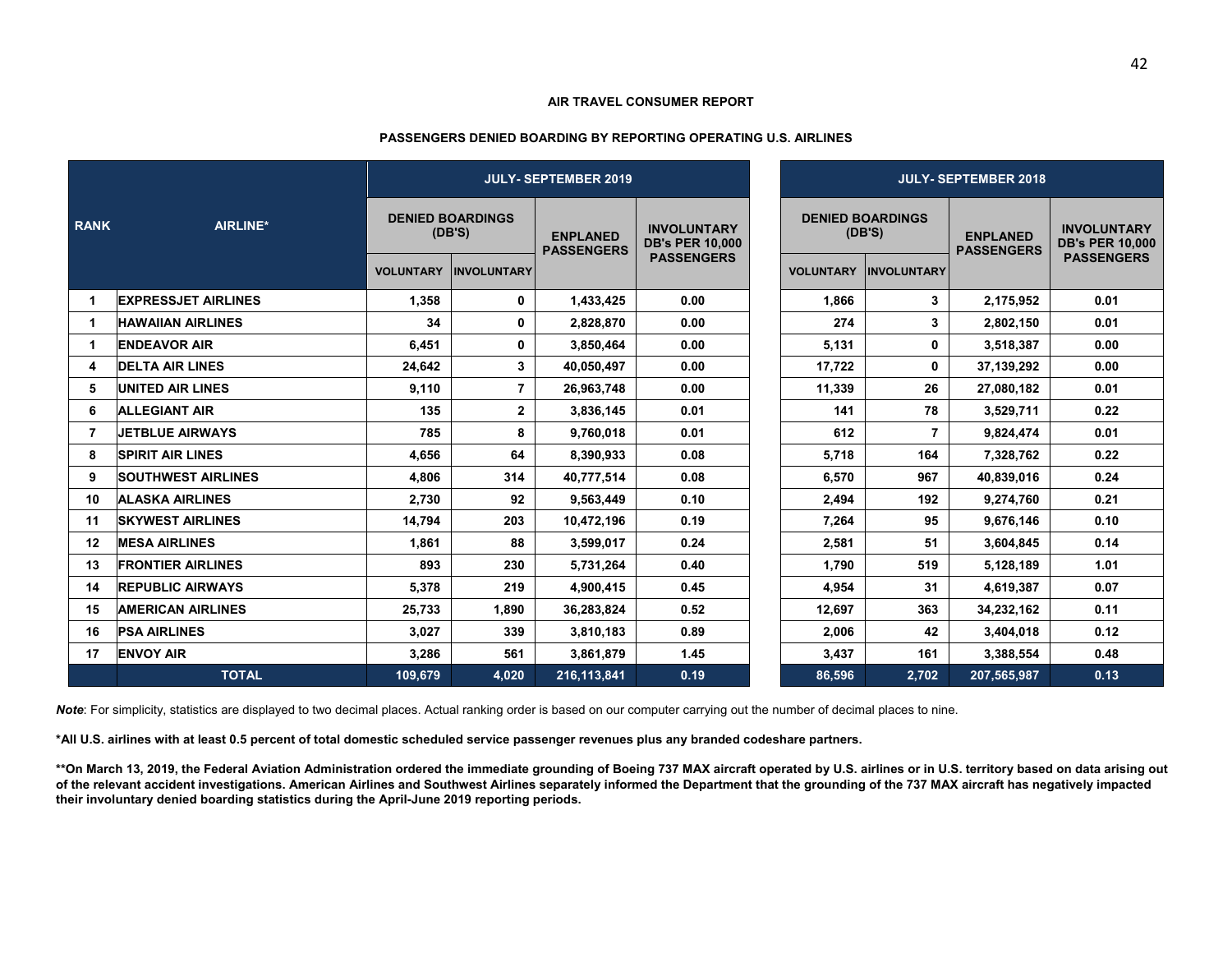# **CONSUMER COMPLAINTS**

This section summarizes aviation consumer complaints filed with the Department via internet, in writing or by telephone. DOT has not determined the validity of the complaints. The report does not include safety complaints (which are handled by the Federal Aviation Administration) or security complaints (which are handled by the Transportation Security Administration). An explanation of each section of the report appears below:

**Summary** - Table 1 gives the total number of complaints, and breaks down complaints by industry groups (U.S. airlines, tour operators, etc.). As with most other sections of the report, figures for the current month are compared to the same month in the previous year.

**Complaint Categories** - Table 2 ranks the categories of complaints (baggage, refunds, etc.). A detailed explanation of each category appears at the end of the report.

**U.S. Airlines** - Table 3 shows the number of complaints against individual U.S. airlines, listed alphabetically and broken down by complaint category.

**Incident Date** - Table 4 shows the number of complaints against individual U.S. airlines, listed alphabetically and broken down by the percentage of complaints where the incident occurred in the most recent month versus previous periods (Incident Date data is not included in YTD section).

**Companies Other Than U.S. Airlines** - Table 5 (Table 4 in YTD reports) provides the same information as above for foreign airlines, and for tour operators, travel agents, etc.

**Airline Rankings** - Tables 6A (Table 5A in YTD reports) ranks the largest U.S. marketing and reporting airlines (those that each account for 0.5 percent of total domestic scheduled-service passenger revenues per the rate of complaints per 100,000 passengers. The system-wide enplanements (domestic and international scheduled and charter revenue passenger counts) are derived from the Form 41 Schedule T-100 traffic reports that carriers, under certification, are required to submit to BTS within 30 days following the end of each reporting month (14 CFR Part 241). System wide enplanements used for the complaint ranking ratios exclude military charters and non-revenue passengers.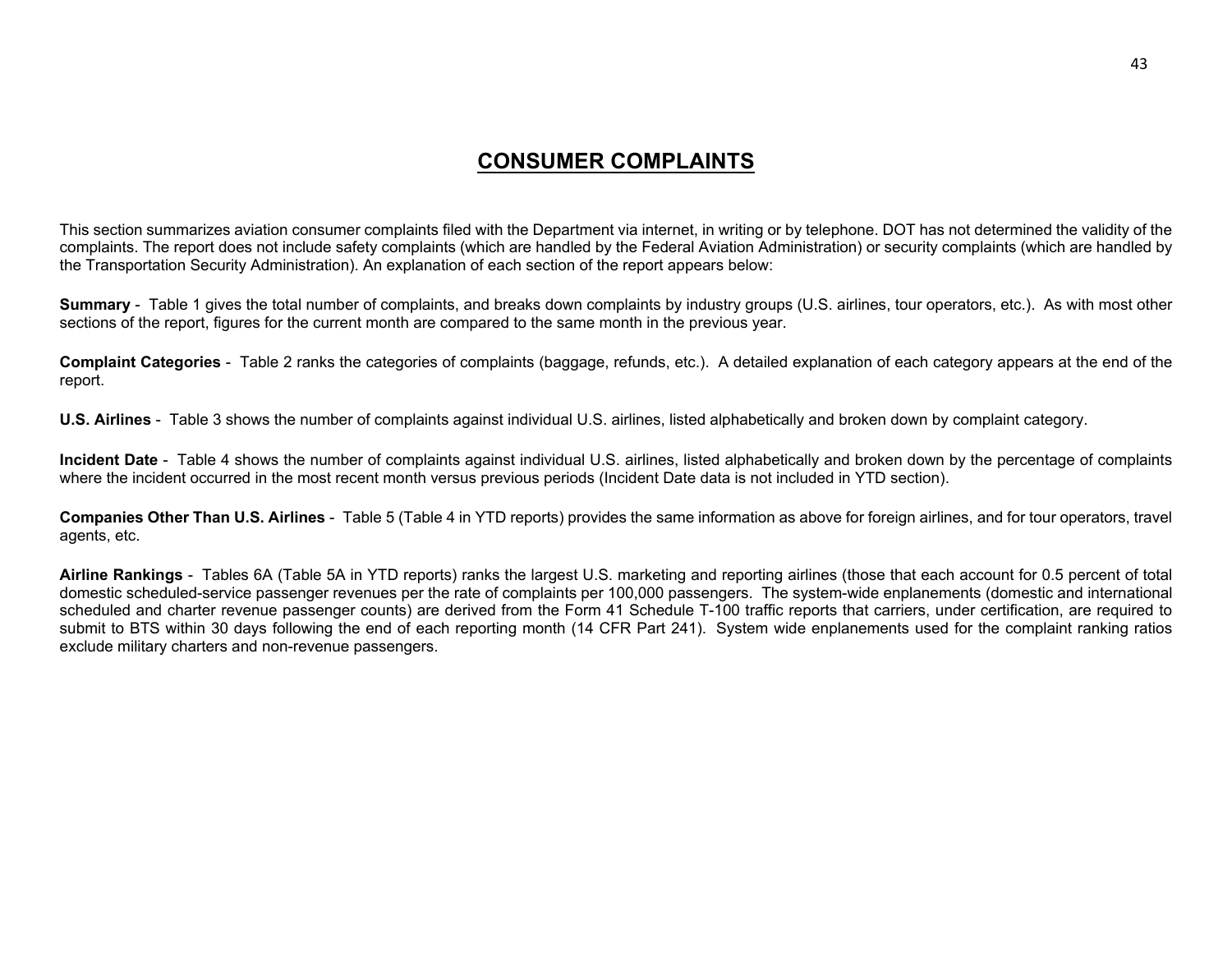# **OCTOBER 2019 OCTOBER 2018**  COMPLAINTS OPINIONS COMPLIMENTS INFO REQUESTS COMPLAINTS OPINIONS COMPLIMENTS INFO REQUESTS U.S. AIRLINES 637 42 1 114 676 28 2 103 103 FOREIGN AIRLINES 448 2 0 66 515 4 0 70 TRAVEL AGENTS 30 30 1 0 3 30 41 2 0  $11$ TOUR OPERATORS 0 0 0 0 0 0 0 0  $\mathbf 0$ MISCELLANEOUS 24 8 0 65 13 5 0 79 INDUSTRY TOTALS 1.139 53 1 253 1,245 39 2 263

#### CONSUMER COMPLAINTS SUMMARY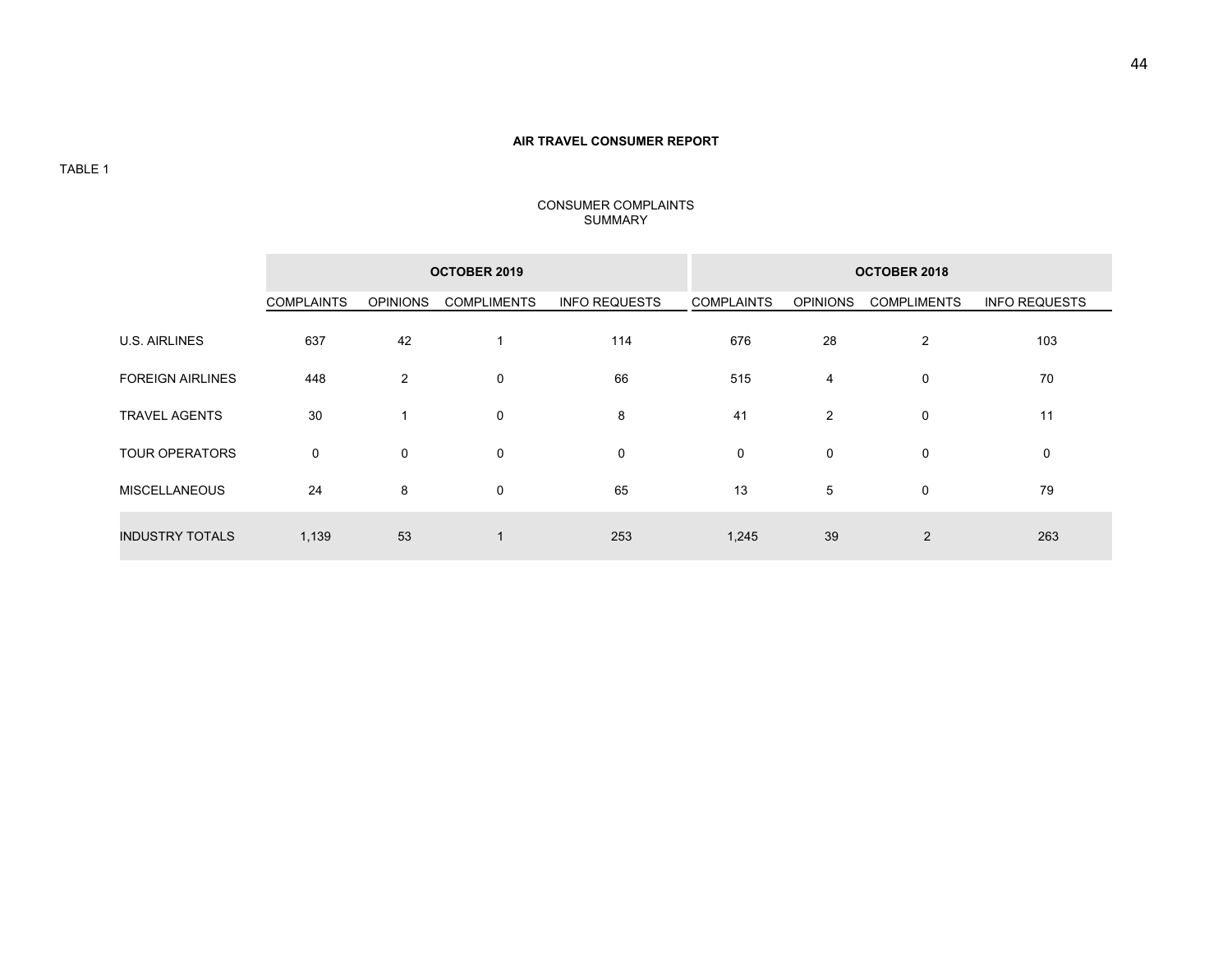#### COMPLAINT CATEGORIES\*

|                                                                  |                           | OCTOBER 2019     |                 | OCTOBER 2018   |              |                 |  |
|------------------------------------------------------------------|---------------------------|------------------|-----------------|----------------|--------------|-----------------|--|
| COMPLAINT CATEGORY                                               | <b>RANKING</b>            | COMPLAINTS**     | SUB-CATEGORY    | <b>RANKING</b> | COMPLAINTS** | SUB-CATEGORY    |  |
| ANIMALS                                                          | $\pmb{0}$                 | $\pmb{0}$        |                 | 12             | $\mathbf{1}$ |                 |  |
| FLIGHT PROBLEMS<br>CANCELLATION<br>DELAY<br><b>MISCONNECTION</b> | $\mathbf{1}$              | 261              | 110<br>76<br>42 | $\mathbf{1}$   | 323          | 143<br>94<br>56 |  |
| <b>BAGGAGE</b>                                                   | $\overline{2}$            | 224              |                 | $\overline{2}$ | 248          |                 |  |
| <b>REFUNDS</b>                                                   | $\ensuremath{\mathsf{3}}$ | 144              |                 | 4              | 141          |                 |  |
| <b>CUSTOMER SERVICE</b>                                          | $\overline{4}$            | 136              |                 | $\sqrt{5}$     | 121          |                 |  |
| RESERVATIONS/TICKETING/BOARDING                                  | $\,$ 5 $\,$               | 131              |                 | 3              | 149          |                 |  |
| <b>FARES</b>                                                     | $\,6\,$                   | 87               |                 | 6              | 115          |                 |  |
| <b>DISABILITY</b>                                                | $\overline{7}$            | 77               |                 | $\overline{7}$ | 67           |                 |  |
| <b>OTHER</b><br><b>FREQUENT FLYER</b>                            | $\bf 8$                   | 48               | 16              | 8              | 47           | 18              |  |
| OVERSALES                                                        | $\boldsymbol{9}$          | 16               |                 | 9              | 17           |                 |  |
| <b>DISCRIMINATION</b>                                            | 10                        | $\boldsymbol{9}$ |                 | 10             | 10           |                 |  |
| <b>ADVERTISING</b>                                               | 11                        | $\,6\,$          |                 | 11             | 6            |                 |  |
| <b>ANIMALS</b>                                                   | 12                        | $\mathbf 0$      |                 | 12             | $\mathbf 0$  |                 |  |
| <b>COMPLAINT TOTAL</b>                                           |                           | 1,139            |                 |                | 1,245        |                 |  |

\* A DETAILED EXPLANATION OF THE COMPLAINT CATEGORIES IS ATTACHED. \*\* INCLUDES FIGURES FOR SUB-CATEGORIES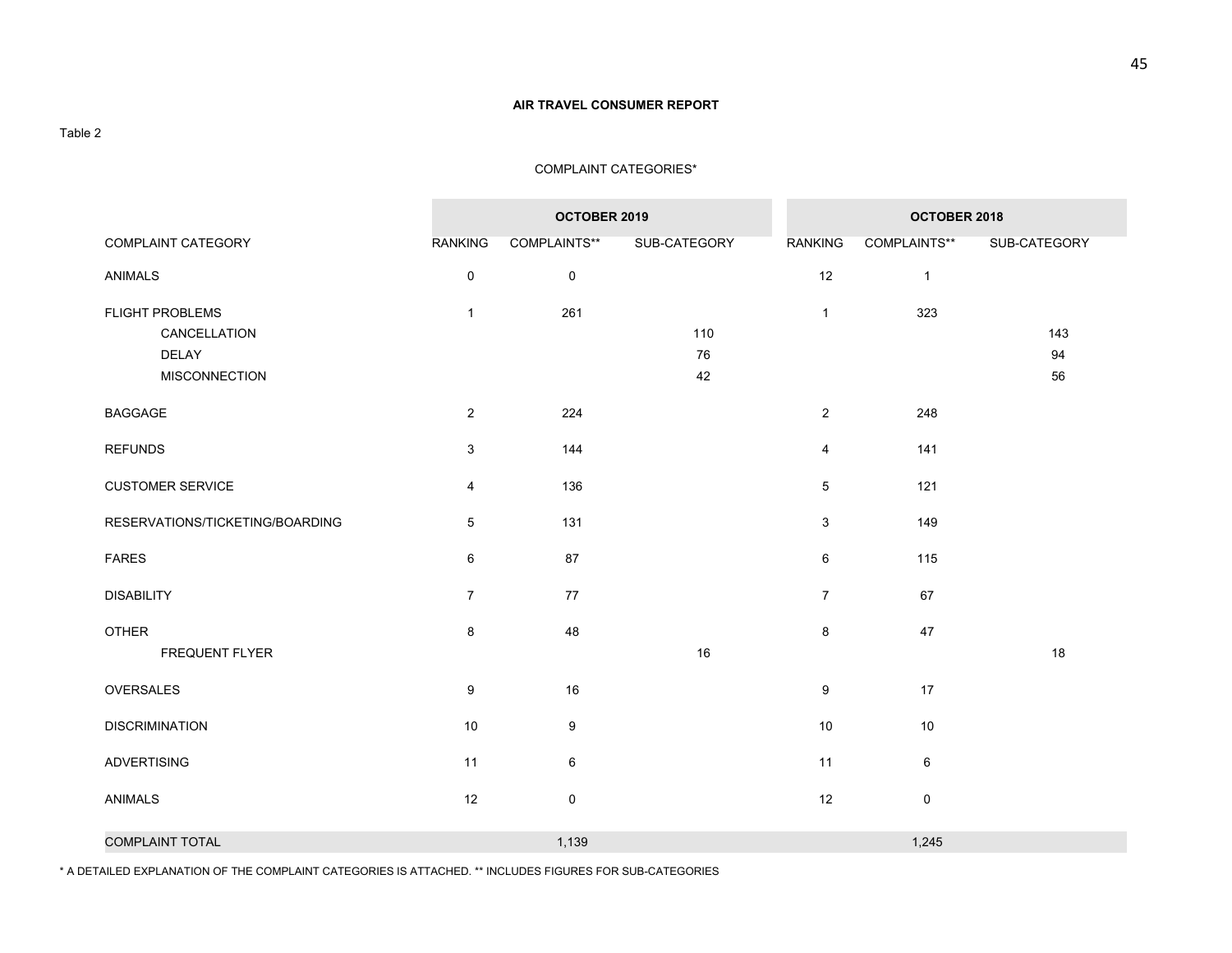#### COMPLAINTS AGAINST U.S. AIRLINES BY COMPLAINT CATEGORIES\*

#### OCTOBER 2019

| U.S. AIRLINES**<br><b>ALPHABETICAL</b> | <b>FLIGHT</b><br>PROBLEMS SALES BOARDING | OVER- | RES/TKT/ |     |     | FARES REFUNDS BAGGAGE | <b>CUSTOMER</b><br><b>SERVICE</b> | DIS-<br><b>ABILITY</b> | ADVERT-<br><b>ISING</b> | <b>DISCRIM-</b><br><b>INATION</b> | ANIMALS OTHER TOTAL |     |     |
|----------------------------------------|------------------------------------------|-------|----------|-----|-----|-----------------------|-----------------------------------|------------------------|-------------------------|-----------------------------------|---------------------|-----|-----|
| <b>ALASKA AIRLINES</b>                 |                                          |       | 3        |     |     |                       |                                   |                        |                         | 0                                 |                     | 0   | 10  |
| <b>ALLEGIANT AIR</b>                   |                                          |       |          |     |     |                       |                                   |                        |                         |                                   |                     |     | 20  |
| <b>AMERICAN AIRLINES</b>               | 49                                       |       | 10       |     |     | 23                    | 23                                | 17                     |                         |                                   |                     |     | 144 |
| <b>DELTA AIR LINES</b>                 | 14                                       |       |          |     |     | 11                    |                                   | 13                     |                         |                                   |                     |     | 61  |
| <b>ENVOY AIR</b>                       |                                          |       |          |     |     |                       |                                   |                        |                         |                                   |                     |     | 13  |
| <b>FRONTIER AIRLINES</b>               | 20                                       |       |          |     |     |                       |                                   |                        |                         |                                   |                     |     | 47  |
| <b>HAWAIIAN AIRLINES</b>               |                                          |       |          |     |     |                       |                                   |                        |                         |                                   |                     |     | 6   |
| <b>JETBLUE AIRWAYS</b>                 |                                          |       |          |     |     |                       |                                   |                        |                         |                                   |                     |     | 33  |
| <b>MESA AIRLINES</b>                   |                                          |       |          |     |     |                       |                                   |                        |                         |                                   |                     |     |     |
| <b>PSA AIRLINES</b>                    |                                          |       |          |     |     |                       |                                   |                        |                         |                                   |                     |     |     |
| <b>REPUBLIC AIRWAYS</b>                |                                          |       |          |     |     |                       |                                   |                        |                         |                                   |                     |     |     |
| <b>SKYWEST AIRLINES</b>                |                                          |       |          |     |     |                       |                                   |                        |                         |                                   |                     |     |     |
| <b>SOUTHWEST AIRLINES</b>              |                                          |       |          |     |     |                       | 12                                |                        |                         |                                   |                     |     | 44  |
| <b>SPIRIT AIRLINES</b>                 | 23                                       |       | 12       |     |     |                       |                                   |                        |                         |                                   |                     |     | 74  |
| <b>SUN COUNTRY AIRLINES</b>            |                                          |       |          |     |     |                       |                                   |                        |                         |                                   |                     |     | 13  |
| UNITED AIRLINES                        | 23                                       |       | 11       |     |     | 21                    | 24                                |                        |                         |                                   |                     |     | 110 |
| <b>VIAAIR</b>                          |                                          |       |          |     | 9   |                       |                                   |                        |                         |                                   |                     |     | 9   |
| Other U.S. Airlines                    | 17                                       |       | $\Omega$ |     | 2   |                       |                                   |                        | O                       |                                   |                     |     | 26  |
| <b>TOTAL OCTOBER 2019</b>              | 202                                      | 8     | 60       | 32  | 45  | 89                    | 93                                | 68                     | 5                       | 8                                 | $\Omega$            | 27  | 637 |
| % of TOTAL COMPLAINTS                  | 31.7                                     | 1.3   | 9.4      | 5.0 | 7.1 | 14.0                  | 14.6                              | 10.7                   | 0.8                     | 1.3                               | $\Omega$            | 4.2 |     |
| <b>TOTAL OCTOBER 2018</b>              | 232                                      | 10    | 72       | 56  | 38  | 99                    | 80                                | 55                     | $\mathbf{0}$            | 6                                 |                     | 28  | 676 |
| % of TOTAL COMPLAINTS                  | 34.3                                     | 1.5   | 10.7     | 8.3 | 5.6 | 14.6                  | 11.8                              | 8.1                    | $\mathbf{0}$            | 0.9                               | $\mathbf{0}$        | 4.1 |     |

\* A DETAILED EXPLANATION OF THE COMPLAINT CATEGORIES FOLLOWS THIS SECTION.

\*\* AIRLINES ARE LISTED INDIVIDUALY IF DOT RECEIVED FIVE (5) OR MORE COMPLAINTS AGAINST THEM DURING THE REPORTING PERIOD. COMPLAINTS AGAINST U.S. AIRLINES<br>ACCOUNTING FOR FEWER COMPLAINTS THAN THAT ARE INCLUDED UNDER 'OTHER

Table 3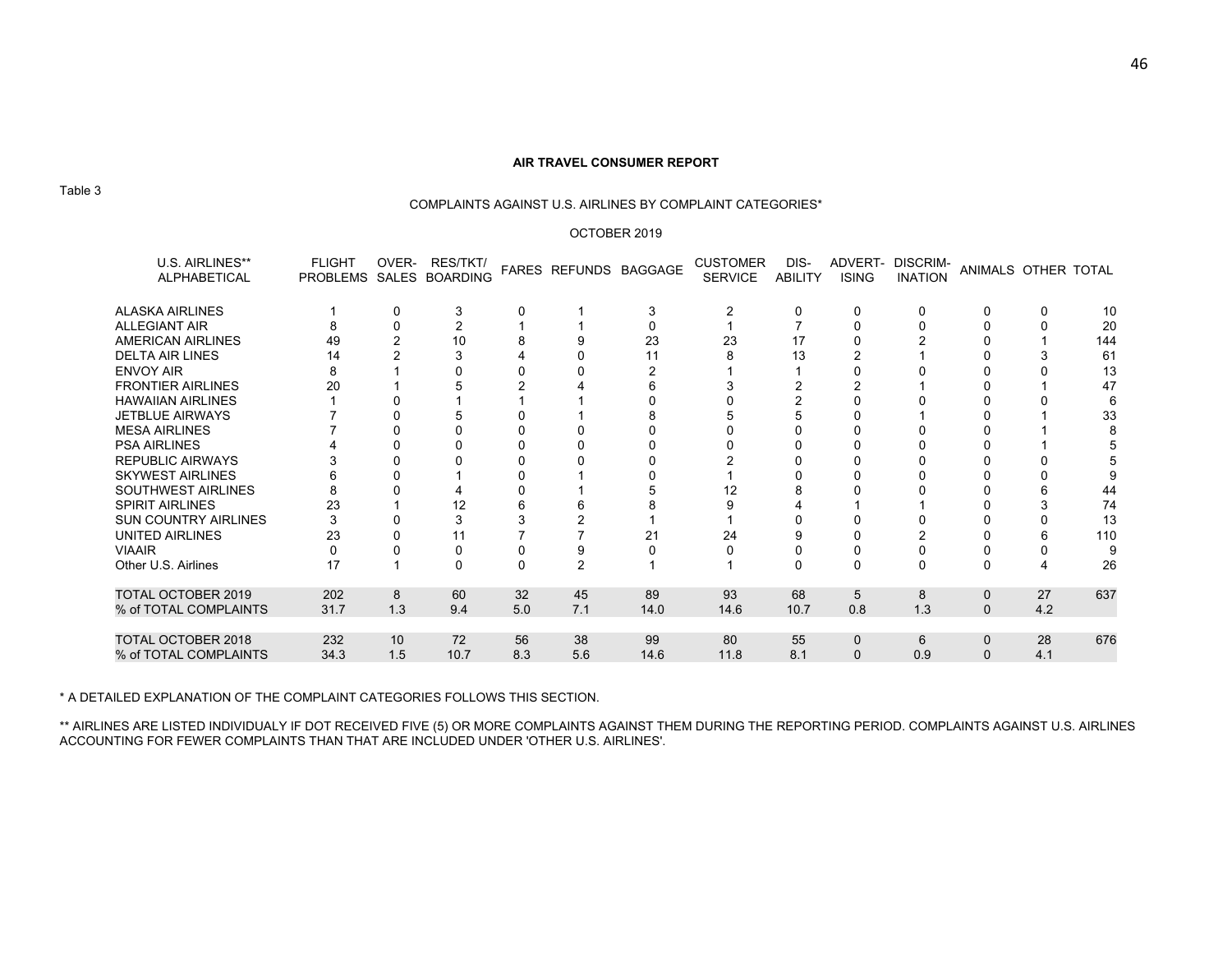#### COMPLAINTS AGAINST U.S. AIRLINES BY INCIDENT DATE

#### OCTOBER 2019

| <b>U.S. AIRLINES</b><br>ALPHABETICAL ORDER<br><b>ALASKA AIRLINES</b> | <b>COMPS</b><br><b>RECD</b><br>IN<br>OCT<br>10 | INCI-<br><b>DENTS</b><br>IN<br>OCT<br>$\overline{7}$ | <b>PERCENT</b><br>70.0 | INCI-<br><b>DENTS</b><br>IN<br><b>SEP</b> | <b>PERCENT</b><br>10.0 | INCI-<br><b>DENTS</b><br>IN ALL<br><b>PRIOR</b><br><b>MONTHS</b> | <b>PERCENT</b><br>10.0 | UN-<br><b>KNOWN</b><br>INCI-<br><b>DENT</b><br><b>DATE</b> | <b>PERCENT</b><br>10.0 |
|----------------------------------------------------------------------|------------------------------------------------|------------------------------------------------------|------------------------|-------------------------------------------|------------------------|------------------------------------------------------------------|------------------------|------------------------------------------------------------|------------------------|
| <b>ALLEGIANT AIR</b>                                                 | 20                                             | 11                                                   | 55.0                   | 2                                         | 10.0                   | 6                                                                | 30.0                   |                                                            | 5.0                    |
| <b>AMERICAN AIRLINES</b>                                             | 144                                            | 66                                                   | 45.8                   | 27                                        | 18.8                   | 47                                                               | 32.6                   |                                                            | 2.8                    |
| <b>DELTA AIR LINES</b>                                               | 61                                             | 28                                                   | 45.9                   | 15                                        | 24.6                   | 14                                                               | 23.0                   |                                                            | 6.6                    |
| <b>ENVOY AIR</b>                                                     | 13                                             | 5                                                    | 38.5                   | 5                                         | 38.5                   | 3                                                                | 23.1                   | $\Omega$                                                   | 0.0                    |
| <b>FRONTIER AIRLINES</b>                                             | 47                                             | 28                                                   | 59.6                   | 6                                         | 12.8                   | 13                                                               | 27.7                   | 0                                                          | 0.0                    |
| <b>HAWAIIAN AIRLINES</b>                                             | 6                                              | 2                                                    | 33.3                   |                                           | 16.7                   | 2                                                                | 33.3                   |                                                            | 16.7                   |
| <b>JETBLUE AIRWAYS</b>                                               | 33                                             | 18                                                   | 54.5                   | 9                                         | 27.3                   | 5                                                                | 15.2                   |                                                            | 3.0                    |
| <b>MESA AIRLINES</b>                                                 | 8                                              | 5                                                    | 62.5                   | 3                                         | 37.5                   |                                                                  | 0.0                    | $\Omega$                                                   | 0.0                    |
| <b>PSA AIRLINES</b>                                                  | 5                                              | 5                                                    | 100.0                  | 0                                         | 0.0                    |                                                                  | 0.0                    | $\mathbf{0}$                                               | 0.0                    |
| <b>REPUBLIC AIRWAYS</b>                                              | 5                                              |                                                      | 20.0                   | 3                                         | 60.0                   |                                                                  | 20.0                   | 0                                                          | 0.0                    |
| <b>SKYWEST AIRLINES</b>                                              | 9                                              | 6                                                    | 66.7                   |                                           | 11.1                   | 2                                                                | 22.2                   | 0                                                          | 0.0                    |
| <b>SOUTHWEST AIRLINES</b>                                            | 44                                             | 22                                                   | 50.0                   | 10                                        | 22.7                   | 3                                                                | 6.8                    | 9                                                          | 20.5                   |
| <b>SPIRIT AIRLINES</b>                                               | 74                                             | 32                                                   | 43.2                   | 16                                        | 21.6                   | 21                                                               | 28.4                   | 5                                                          | 6.8                    |
| <b>SUN COUNTRY AIRLINES</b>                                          | 13                                             | 5                                                    | 38.5                   | 3                                         | 23.1                   | 4                                                                | 30.8                   |                                                            | 7.7                    |
| <b>UNITED AIRLINES</b>                                               | 110                                            | 49                                                   | 44.5                   | 17                                        | 15.5                   | 34                                                               | 30.9                   | 10                                                         | 9.1                    |
| <b>VIAAIR</b>                                                        | 9                                              | 0                                                    | 0.0                    |                                           | 11.1                   |                                                                  | 77.8                   |                                                            | 11.1                   |
| Other U.S. Airlines                                                  | 26                                             | 9                                                    | 34.6                   | 4                                         | 15.4                   | 12                                                               | 46.2                   |                                                            | 3.8                    |
| <b>Totals</b>                                                        | 637                                            | 299                                                  | 46.9                   | 124                                       | 19.5                   | 175                                                              | 27.5                   | 39                                                         | 6.1                    |
| <b>Previous Year's Totals</b>                                        | 676                                            | 314                                                  | 46.4                   | 120                                       | 17.8                   | 182                                                              | 26.9                   | 60                                                         | 8.9                    |

\* AIRLINES ARE LISTED INDIVIDUALLY IF DOT RECEIVED FIVE (5) OR MORE COMPLAINTS AGAINST THEM DURING THE REPORTING PERIOD. COMPLAINTS AGAINST U.S.<br>AIRLINES ACCOUNTING FOR FEWER COMPLAINTS THAN THAT ARE INCLUDED UNDER 'OTHER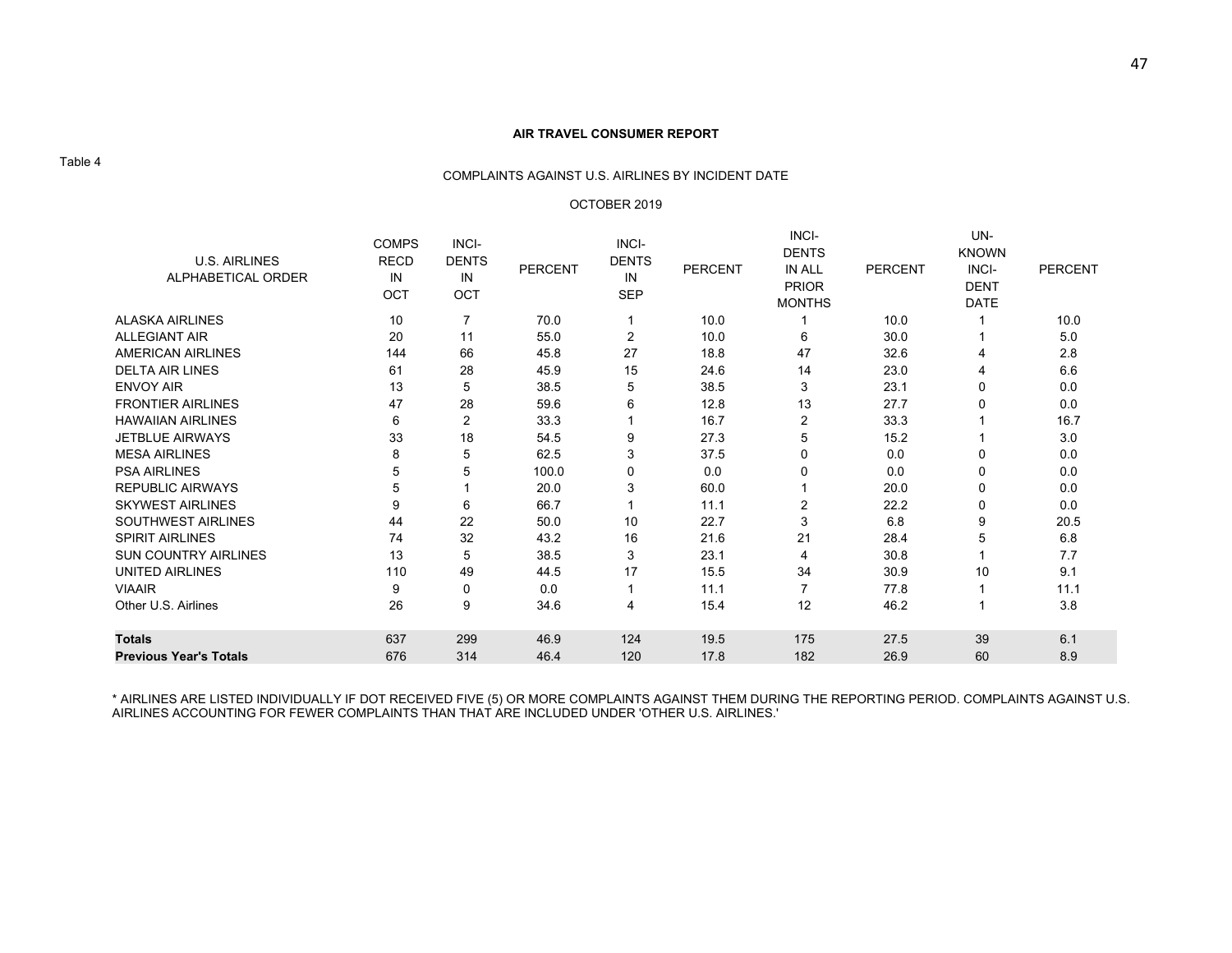Table 5

#### **COMPANIES OTHER THAN U.S. AIRLINES\* BY COMPLAINT CATEGORY\*\* OCTOBER 2019**

|                           | <b>FLIGHT</b>  |                | OVER- RES/TKT/<br>PROBLEMS SALES BOARDING |             |                | FARES REFUNDS BAGGAGE | <b>CUSTOMER</b><br><b>SERVICE</b> | DIS-<br>ABILITY | ADVERT-<br><b>ISING</b> | <b>DISCRIM-</b><br><b>INATION</b> | ANIMALS OTHER TOTAL |                |                |
|---------------------------|----------------|----------------|-------------------------------------------|-------------|----------------|-----------------------|-----------------------------------|-----------------|-------------------------|-----------------------------------|---------------------|----------------|----------------|
| <b>FOREIGN AIRLINES</b>   |                |                |                                           |             |                |                       |                                   |                 |                         |                                   |                     |                |                |
| <b>AER LINGUS</b>         | 0              | 0              | $\mathbf 1$                               | 0           | $\mathbf 1$    | $\overline{2}$        | $\mathbf{1}$                      | $\overline{1}$  | 0                       | 0                                 | 0                   | 0              | 6              |
| <b>AEROFLOT</b>           |                | 0              | 2                                         | 2           | $\mathbf 0$    | 5                     | $\mathbf{0}$                      | 0               | $\Omega$                | $\Omega$                          | $\mathbf{0}$        | 0              | 10             |
| <b>AEROMEXICO</b>         |                | $\mathbf 0$    | 4                                         | 0           | 2              | 4                     | $\Omega$                          | $\Omega$        | $\Omega$                | $\Omega$                          | $\Omega$            | $\Omega$       | 14             |
| AIR CANADA                | $\mathfrak{p}$ | 0              |                                           |             | $\Omega$       | 2                     |                                   | 0               | $\Omega$                | O                                 | O                   |                | 8              |
| <b>AIR CHINA</b>          | $\overline{2}$ | 0              | 0                                         |             | 0              |                       |                                   | 0               | $\Omega$                | n                                 | 0                   | 0              | 5              |
| <b>AIR FRANCE</b>         | 5              | 0              |                                           | 2           | 5              | 5                     | $\overline{2}$                    |                 | n                       |                                   | 0                   | 0              | 21             |
| <b>AIR INDIA</b>          | 2              | 0              | 3                                         | 0           |                |                       | $\overline{2}$                    | 0               |                         |                                   | O                   | 0              | 9              |
| <b>ALITALIA AIRLINES</b>  | $\Omega$       | O              | 3                                         | O           | $\Omega$       | 3                     | $\boldsymbol{\Delta}$             |                 |                         |                                   | O                   | 0              | 11             |
| <b>AVIANCA</b>            | O              | 0              | $\overline{2}$                            | 0           | $\Omega$       |                       | $\overline{2}$                    | O               |                         |                                   | O                   |                | $\overline{7}$ |
| <b>BRITISH AIRWAYS</b>    | 5              | 0              | 2                                         |             | 3              | 9                     | $\Omega$                          | O               |                         |                                   |                     |                | 21             |
| CONDOR                    | 2              | 0              |                                           | 0           | 2              | 2                     |                                   | 0               | n                       |                                   |                     | 0              |                |
| <b>COPA</b>               | $\Omega$       | 0              |                                           | 3           | $\Omega$       | 0                     |                                   | 0               | O                       |                                   |                     | 0              |                |
| <b>EMIRATES AIRLINES</b>  |                | 0              |                                           | 0           |                |                       |                                   | 0               | O                       |                                   |                     | $\Omega$       |                |
| <b>ETHIOPIAN AIRLINES</b> |                | 0              | 0                                         |             | 2              | 3                     | $\overline{2}$                    | 0               |                         |                                   |                     | $\Omega$       |                |
| <b>ETIHAD AIRWAYS</b>     | $\Omega$       |                |                                           |             | $\Omega$       | 2                     | $\Omega$                          | $\Omega$        | $\Omega$                | O                                 | O                   | O              |                |
| <b>FLY JAMAICA</b>        | $\Omega$       | $\Omega$       | 0                                         | 0           | 6              | $\Omega$              | $\Omega$                          | 0               | ∩                       | n                                 | ∩                   | O              |                |
| <b>IBERIA AIRLINES</b>    |                | 1              | $\overline{2}$                            | 3           | 3              | 9                     | $\Omega$                          | $\Omega$        | $\Omega$                | O                                 | O                   |                | 20             |
| <b>INTERJET</b>           | $\Omega$       | $\mathbf 0$    | 3                                         |             | 13             | 2                     | $\Omega$                          | 0               | ∩                       | ∩                                 | O                   | 0              | 19             |
| <b>LATAM</b>              | 2              | 0              | 2                                         |             | $\overline{7}$ |                       |                                   | 0               | n                       | 0                                 | O                   | 0              | 14             |
| <b>LUFTHANSA</b>          |                |                | 7                                         | 3           | 2              | 15                    | 3                                 |                 | n                       | O                                 | O                   |                | 37             |
| NORWEGIAN AIR SHUTTLE     | 9              | 0              | 7                                         | 7           |                | 6                     |                                   | 0               | n                       |                                   |                     | 0              | 31             |
| <b>QATAR AIRWAYS</b>      |                | $\Omega$       |                                           | 2           |                | 3                     | 3                                 | 0               | n                       |                                   |                     | $\Omega$       | 11             |
| ROYAL AIR MAROC           | 2              |                | 0                                         | 0           | $\Omega$       | 5                     | $\Omega$                          | O               | n                       |                                   |                     | 0              | 8              |
| <b>SWISS AIR</b>          |                | 0              |                                           | 0           | 3              | $\Omega$              | $\overline{2}$                    | O               | n                       |                                   | O                   | O              | 7              |
| <b>TAP</b>                |                | 0              | 2                                         | 0           | 4              | 2                     | $\Omega$                          | U               |                         |                                   |                     | 0              | 9              |
| <b>TURKISH AIRLINES</b>   | 3              |                | 2                                         | 3           | 4              | 14                    | 3                                 | 2               | n                       |                                   | 0                   | 0              | 32             |
| <b>VOLARIS AIRLINES</b>   | 0              |                | 1                                         |             | 5              | 3                     |                                   | 0               | n                       | n                                 | 0                   | 0              | 12             |
| OTHER FOREIGN AIRLINES    | 9              | $\overline{2}$ | 14                                        | 15          | 15             | 28                    | 8                                 | 3               | 0                       | 0                                 | 0                   | $\overline{2}$ | 96             |
| <b>TOTALS</b>             | 57             | 8              | 65                                        | 48          | 81             | 132                   | 40                                | 9               | $\overline{1}$          | $\Omega$                          | $\Omega$            | $\overline{7}$ | 448            |
|                           |                |                |                                           |             |                |                       |                                   |                 |                         |                                   |                     |                |                |
| <b>TRAVEL AGENTS</b>      |                |                |                                           |             |                |                       |                                   |                 |                         |                                   |                     |                |                |
| CHEAPOAIR.COM             | 0              |                | 0<br>0                                    |             | 2<br>2         | 0                     | 1                                 | 0               | 0                       | 0                                 | 0                   | 0              |                |
| EXPEDIA.COM               |                |                | 3<br>0                                    | $\mathbf 0$ | 4              | 0                     | 1                                 | 0               | 0                       | 0                                 | 0                   | 0              | 8              |
| OTHER TRAVEL AGENTS       |                |                | $\overline{2}$<br>$\mathbf 0$             | 3           | 11             | $\mathbf 0$           | $\mathbf 0$                       | $\mathbf 0$     | 0                       | 0                                 | $\mathbf 0$         | $\mathbf 0$    | 17             |
| <b>TOTALS</b>             | $\overline{1}$ |                | 5<br>$\mathbf 0$                          |             | 5<br>17        | $\Omega$              | $\overline{2}$                    | $\Omega$        | $\Omega$                | $\Omega$                          | $\Omega$            | $\Omega$       | 30             |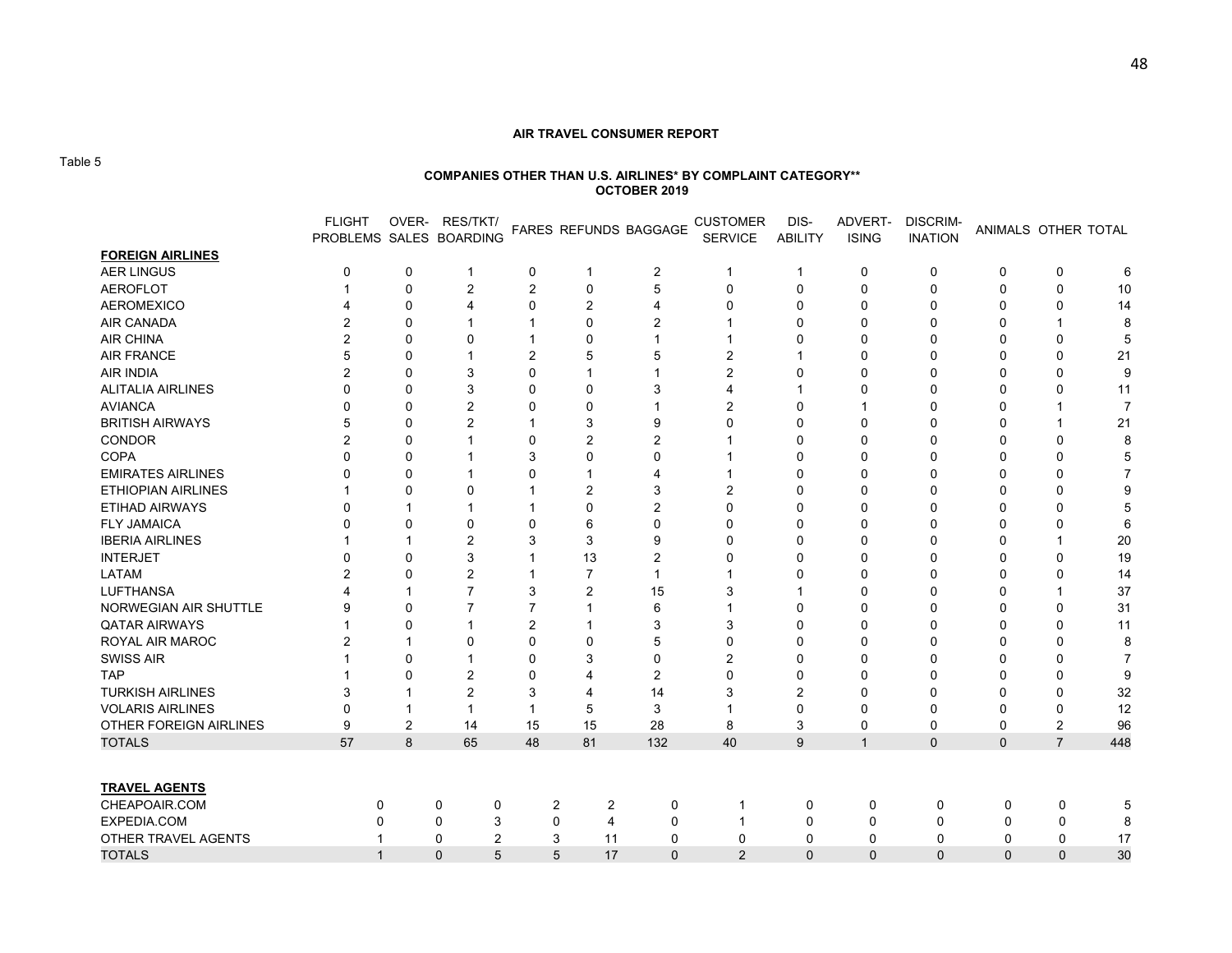Table 5 (cont'd)

#### **COMPANIES OTHER THAN U.S. AIRLINES\* BY COMPLAINT CATEGORY\*\***

#### **OCTOBER 2019**

|                            | <b>FLIGHT</b> | OVER-       | RES/TKT/<br>PROBLEMS SALES BOARDING |   |          | FARES REFUNDS BAGGAGE | <b>CUSTOMER</b><br><b>SERVICE</b> | DIS-<br><b>ABILITY</b> | ADVERT-<br><b>ISING</b> | DISCRIM-<br><b>INATION</b> |              | ANIMALS OTHER TOTAL |    |
|----------------------------|---------------|-------------|-------------------------------------|---|----------|-----------------------|-----------------------------------|------------------------|-------------------------|----------------------------|--------------|---------------------|----|
| <b>TOUR OPERATORS</b>      |               |             |                                     |   |          |                       |                                   |                        |                         |                            |              |                     |    |
| OTHER TOUR OPERATORS       | 0             |             |                                     |   |          | 0                     | 0                                 |                        |                         | 0                          |              | $\Omega$            |    |
| <b>TOTALS</b>              | 0             | $\mathbf 0$ | $\mathbf 0$                         | 0 | $\Omega$ | 0                     | 0                                 | $\Omega$               | 0                       | $\mathbf{0}$               | $\mathbf{0}$ | $\mathbf{0}$        | 0  |
| <b>MISCELLAENOUS</b>       |               |             |                                     |   |          |                       |                                   |                        |                         |                            |              |                     |    |
| <b>FAA</b>                 | $\Omega$      |             |                                     |   | 0        |                       | $\Omega$                          | 0                      |                         | 0                          | 0            |                     | 8  |
| <b>Other Miscellaneous</b> |               |             |                                     |   |          |                       |                                   | 0                      |                         |                            | 0            |                     | 16 |
| <b>TOTALS</b>              |               |             |                                     |   |          |                       |                                   | 0                      |                         |                            | 0            | 14                  | 24 |

\* COMPANIES ARE LISTED INDIVIDUALLY IF DOT RECEIVED FIVE (5) OR MORE COMPLAINTS AGAINST THEM DURING THE REPORTING PERIOD. COMPLAINTS AGAINST COMPANIES ACCOUNTING FOR FEWER COMPLAINTS THAN THAT ARE INCLUDED UNDER 'OTHER FOREIGN AIRLINES', 'OTHER TOUR OPERATORS', ETC.

\*\* A DETAILED EXPLANATION OF THE COMPLAINT CATEGORIES FOLLOWS THIS SECTION.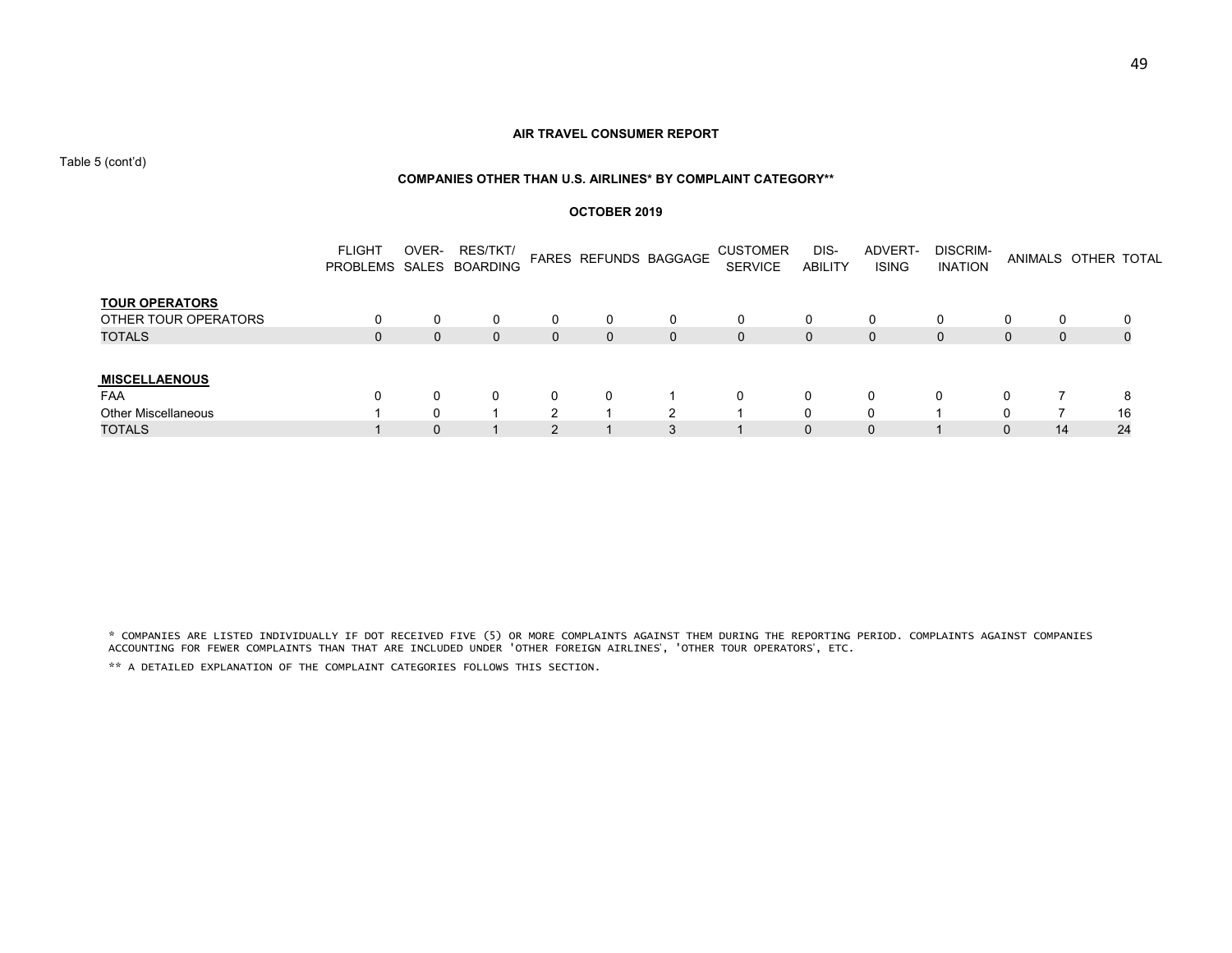#### **CONSUMER COMPLAINTS: LIST OF LARGE U.S. MARKETING CARRIERS\* (NON-RANKED, IN ALPHABETICAL ORDER).**

|                                  | <b>OCTOBER 2019</b> | <b>OCTOBER 2018</b> |
|----------------------------------|---------------------|---------------------|
| <b>AIRLINE</b>                   | <b>COMPLAINTS</b>   | <b>COMPLAINTS</b>   |
| <b>ALASKA AIRLINES NETWORK</b>   | 11                  | 26                  |
| - ALASKA AIRLINES                | 10                  | 21                  |
| - BRANDED CODESHARE PARTNERS     | 1                   | 5                   |
| <b>ALLEGIANT AIR</b>             | 20                  | 14                  |
| <b>AMERICAN AIRLINES NETWORK</b> | 175                 | 218                 |
| - AMERICAN AIRI INES             | 144                 | 195                 |
| - BRANDED CODESHARE PARTNERS     | 31                  | 23                  |
| <b>DELTA AIR LINES NETWORK</b>   | 73                  | 62                  |
| - DELTA AIR LINES                | 61                  | 51                  |
| - BRANDED CODESHARE PARTNERS     | 12                  | 11                  |
| <b>FRONTIER AIRLINES</b>         | 47                  | 75                  |
| <b>HAWAIIAN AIRLINES NETWORK</b> | 6                   | 6                   |
| - HAWAIIAN AIRLINES              | 6                   | 6                   |
| - BRANDED CODESHARE PARTNERS     | $\Omega$            | 0                   |
| <b>JETBLUE AIRWAYS</b>           | 33                  | 31                  |
| <b>SOUTHWEST AIRLINES</b>        | 44                  | 38                  |
| <b>SPIRIT AIRLINES</b>           | 74                  | 56                  |
| <b>UNITED AIRLINES NETWORK</b>   | 121                 | 129                 |
| - UNITED AIRI INES               | 110                 | 105                 |
| - BRANDED CODESHARE PARTNERS     | 11                  | 24                  |
| <b>TOTAL</b>                     | 604                 | 655                 |

**Note: For simplicity, statistics are displayed to two decimal places. Actual ranking order is based on our computer carrying out the number of decimal places to nine. \* All U.S. airlines with at least 0.5 percent of total domestic scheduled - service passenger revenues, as determined by DOT's Bureau of Transportation Statistics.**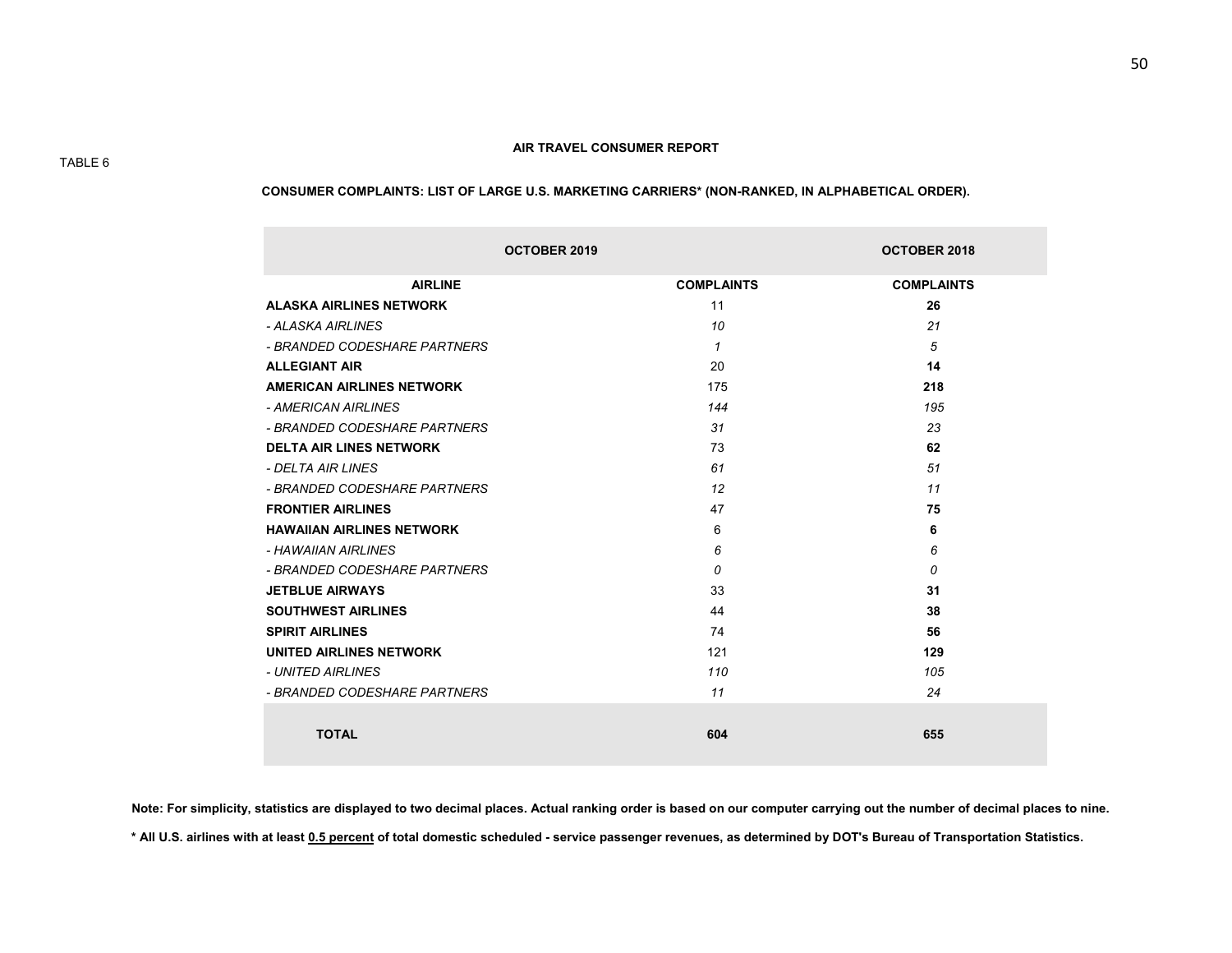#### TABLE 6A

#### **AIR TRAVEL CONSUMER REPORT/ CONSUMER COMPLAINTS: LARGE U.S. OPERATING CARRIERS\***

|              |                            |                   | OCTOBER 2019                             |                                                         |                   | OCTOBER 2018                             |                                                         |
|--------------|----------------------------|-------------------|------------------------------------------|---------------------------------------------------------|-------------------|------------------------------------------|---------------------------------------------------------|
| <b>RANK</b>  | <b>AIRLINE</b>             | <b>COMPLAINTS</b> | <b>SYSTEMWIDE</b><br><b>ENPLANEMENTS</b> | <b>COMPLAINTS</b><br>PER 100,000<br><b>ENPLANEMENTS</b> | <b>COMPLAINTS</b> | <b>SYSTEMWIDE</b><br><b>ENPLANEMENTS</b> | <b>COMPLAINTS</b><br>PER 100,000<br><b>ENPLANEMENTS</b> |
| $\mathbf{1}$ | <b>EXPRESSJET AIRLINES</b> | $\mathbf{1}$      | 508,346                                  | 0.20                                                    | $\overline{2}$    | 707,387                                  | 0.28                                                    |
| 2            | <b>SKYWEST AIRLINES</b>    | 9                 | 3,730,611                                | 0.24                                                    | 15                | 3,445,505                                | 0.44                                                    |
| 3            | <b>REPUBLIC AIRWAYS</b>    | 5                 | 1,659,026                                | 0.30                                                    | 2                 | 1,625,971                                | 0.12                                                    |
| 4            | <b>ENDEAVOR AIR</b>        | 4                 | 1,308,920                                | 0.31                                                    | 3                 | 1,214,997                                | 0.25                                                    |
| 5            | <b>SOUTHWEST AIRLINES</b>  | 44                | 14,011,724                               | 0.31                                                    | 38                | 14,082,078                               | 0.27                                                    |
| 6            | <b>ALASKA AIRLINES</b>     | 10                | 2,943,357                                | 0.34                                                    | 21                | 2,887,903                                | 0.73                                                    |
| 7            | <b>PSA AIRLINES</b>        | 5                 | 1,319,631                                | 0.38                                                    | 6                 | 1,190,935                                | 0.50                                                    |
| 8            | <b>DELTA AIR LINES</b>     | 61                | 13,955,877                               | 0.44                                                    | 51                | 13,062,951                               | 0.39                                                    |
| 9            | <b>MESA AIRLINES</b>       | 8                 | 1,286,455                                | 0.62                                                    | 11                | 1,275,585                                | 0.86                                                    |
| 10           | <b>HAWAIIAN AIRLINES</b>   | 6                 | 963,314                                  | 0.62                                                    | 5                 | 955,280                                  | 0.52                                                    |
| 11           | <b>JETBLUE AIRWAYS</b>     | 33                | 3,456,081                                | 0.95                                                    | 31                | 3,380,799                                | 0.92                                                    |
| 12           | <b>ENVOY AIR</b>           | 13                | 1,337,504                                | 0.97                                                    | $\overline{4}$    | 1,198,115                                | 0.33                                                    |
| 13           | <b>AMERICAN AIRLINES</b>   | 144               | 13,084,742                               | 1.10                                                    | 196               | 12,499,805                               | 1.57                                                    |
| 14           | <b>UNITED AIRLINES</b>     | 110               | 9,751,112                                | 1.13                                                    | 105               | 9,741,282                                | 1.08                                                    |
| 15           | <b>ALLEGIANT AIR</b>       | 20                | 1,146,846                                | 1.74                                                    | 14                | 1,089,646                                | 1.28                                                    |
| 16           | <b>FRONTIER AIRLINES</b>   | 47                | 2,027,887                                | 2.32                                                    | 75                | 1,717,585                                | 4.37                                                    |
| 17           | <b>SPIRIT AIRLINES</b>     | 74                | 2,809,570                                | 2.63                                                    | 56                | 2,275,160                                | 2.46                                                    |
|              | <b>TOTAL</b>               | 594               | 75,301,003                               | 0.79                                                    | 635               | 72,350,984                               | 0.88                                                    |

**Note: For simplicity, statistics are displayed to two decimal places. Actual ranking order is based on our computer carrying out the number of decimal places to nine. \*All U.S. airlines with at least 0.5 percent of total domestic scheduled - service passenger revenues, as determined by DOT's Bureau of Transportation Statistics.**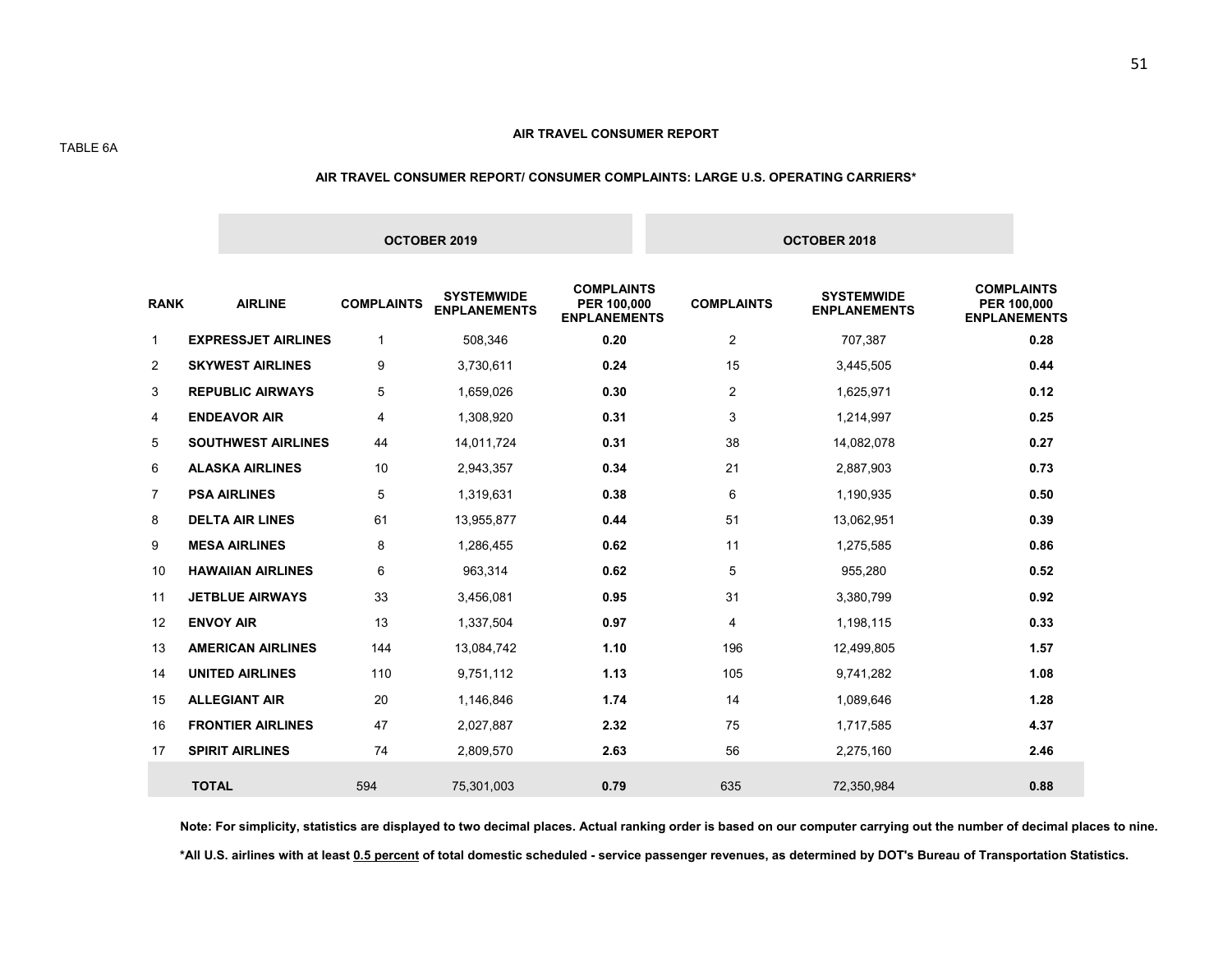# **Civil Rights Complaints by Air Travelers (Other Than Disability) for October 2019**

**This table includes complaints to the U.S. Department of Transportation's Aviation Consumer Protection Division\* that allege discrimination**  in air travel based on race, ancestry/ethnicity, national origin, color, religion and sex\*\*. All complaints alleging discrimination are **investigated to determine if there has been a violation(s) of the passenger's civil rights.** 

|                       | Race | Ancestry/<br>Ethnicity | National<br>Origin | Color | Religion | <b>Sex</b> | Other |
|-----------------------|------|------------------------|--------------------|-------|----------|------------|-------|
| <b>AIR CHOICE ONE</b> |      |                        |                    |       |          |            |       |
| <b>AMERICAN</b>       | ⌒    |                        |                    |       |          |            |       |
| <b>DELTA</b>          |      |                        |                    |       |          |            |       |
| <b>FRONTIER</b>       |      |                        |                    |       |          |            |       |
| <b>JETBLUE</b>        |      |                        |                    |       |          |            |       |
| <b>SPIRIT</b>         |      |                        |                    |       |          |            |       |
| <b>UNITED</b>         | ⌒    |                        |                    |       |          |            |       |
| <b>TOTAL</b>          | 6    | C                      |                    |       |          |            |       |

*\*To file an airline civil rights complaint: https://www.transportation.gov/airconsumer*

*\*\*One complaint may raise multiple grounds for discrimination. The Aviation Consumer Protection Division categorizes each complaint based on the primary ground of the alleged discrimination.*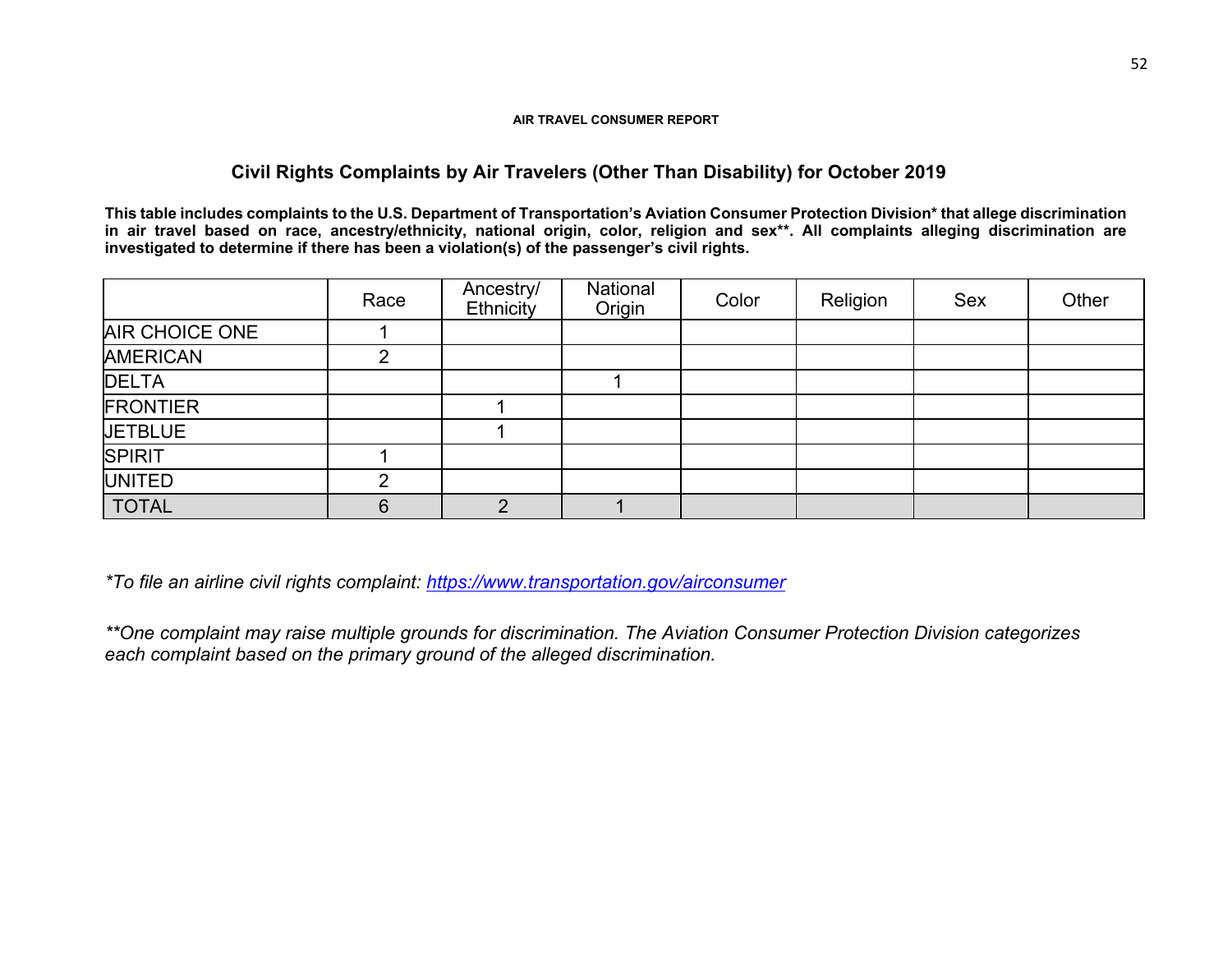# *COMPLAINT CATEGORIES*

**Flight Problems:** Cancellations, delays, or any other deviations from schedule, whether planned or unplanned.

**Oversales:** All bumping problems, whether the airline complied with DOT Oversales regulations.

Reservations, Ticketing, boarding: Airline or travel agent mistakes made in reservations and ticketing; problems in making reservations and obtaining tickets due to busy telephone lines or waiting in line, or delays in mailing tickets; problems boarding the aircraft (except Oversales).

**Fares:** Incorrect or incomplete information about fares, discount fare conditions and availability, overcharges, fare increases and level of fares in general.

**Refunds:** Problems in obtaining refunds for unused or lost tickets, fare adjustments, or bankruptcies.

**Baggage:** Claims for lost, damaged or delayed baggage, charges for excess baggage, carry-on problems, and difficulties with airline claims procedures.

**Customer Service:** Rude or unhelpful employees, inadequate meals or cabin service, treatment of delayed passengers. **Disability:** Civil rights complaints by air travelers with disabilities.

**Advertising:** Advertising that is unfair, misleading or offensive to consumers.

**Discrimination:** Civil rights complaints by air travelers (other than disability); for example, complaints based on race, national origin, religion, etc.

**Animals:** Loss, injury or death of an animal during air transport provided by an air carrier.

**Other:** Frequent flyer, tours credit, cargo problems, security, airport facilities, claims for bodily injury, and others not classified above.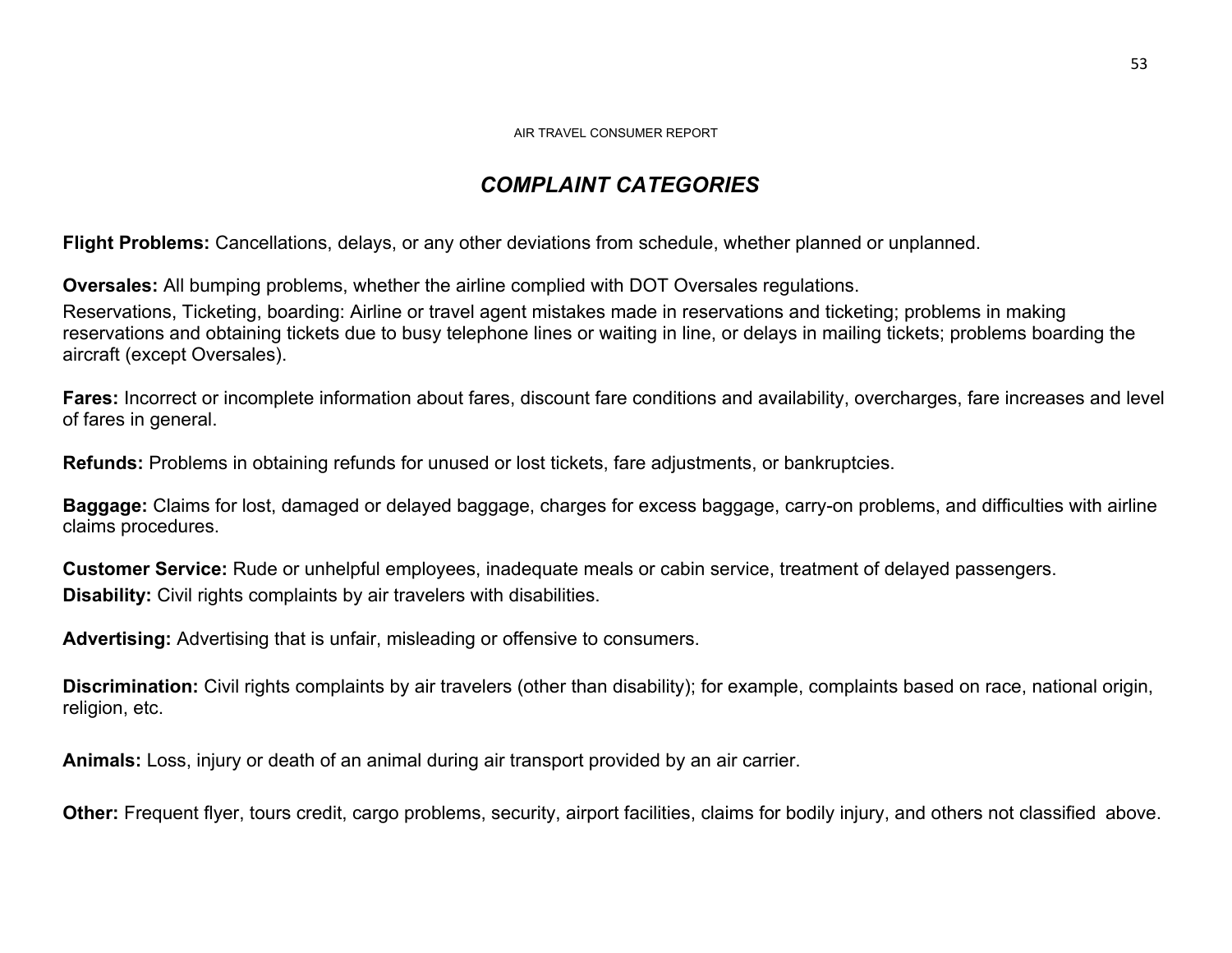# **October 2019 Airline Reports to DOT of Incidents Involving the Loss, Injury or Death of Animals**

# **During Air Transportation**

14 CFR Part 235 of DOT regulations require U.S. carriers that operate at least one aircraft that has a designed seating capacity of 60 or more seats to report to DOT on any incidents involving the loss, injury or death of an animal in its scheduled domestic or international passenger transportation. An "animal" for this purpose is (1) any animal which at the time of the transportation was being kept as a pet in a family household in the United States or (2) any dog or cat which was shipped as part of a commercial shipment on a scheduled passenger flight, including shipments by trainers and breeders.

An airline is required to submit a report for any month in which it experienced such a loss, injury or death during air transportation. DOT publishes these reports monthly and forwards the reports to the U.S. Department of Agriculture, which enforces the Animal Welfare Act. The copies of the reports that appear on this website are redacted to remove identifying information about individuals, including the owner of the animal.

A statistical summary of the reports appears in the table below. To see the redacted version of the actual reports filed by these airlines, click the airline's name.

| $^\sim$<br>11C. | つeath       | Injury | Loss |  |  |  |  |  |  |  |
|-----------------|-------------|--------|------|--|--|--|--|--|--|--|
|                 | <b>NONE</b> |        |      |  |  |  |  |  |  |  |